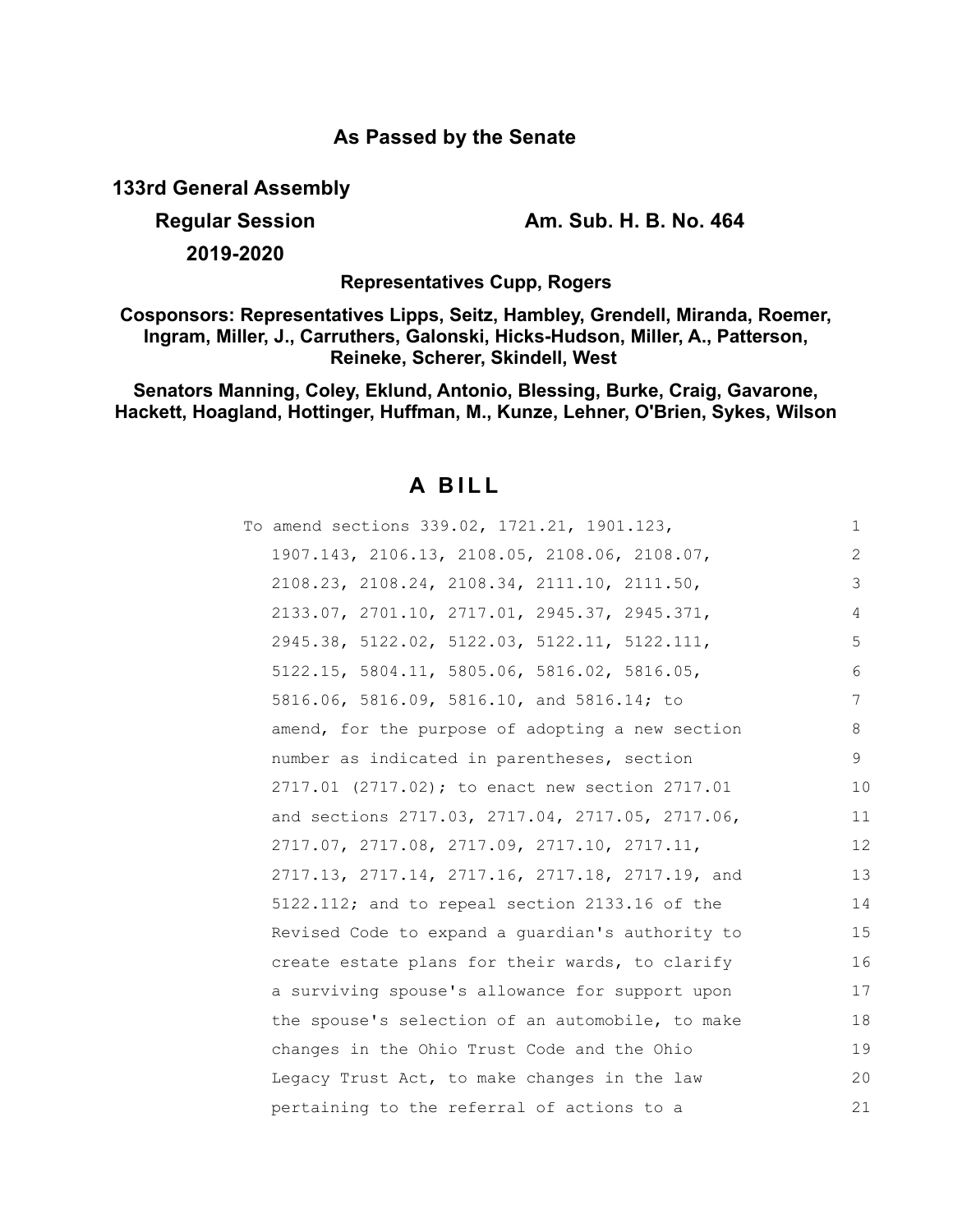| retired judge, to make changes to the law        | 22 |
|--------------------------------------------------|----|
| regarding cemetery endowment care trusts, to     | 23 |
| permit a nonprofit corporation to serve as       | 24 |
| quardian of the person of an incompetent, to     | 25 |
| eliminate a donor's ability to make an           | 26 |
| anatomical gift through a will or a declaration  | 27 |
| or living will, to clarify the membership of the | 28 |
| appointing authority for boards of county        | 29 |
| hospital trustees, to make changes to the        | 30 |
| requirements for competency evaluations and      | 31 |
| mental health treatment in criminal cases, and   | 32 |
| to make changes to the laws dealing with         | 33 |
| reimbursement of municipal and county court      | 34 |
| judges, procedures in involuntary mental health  | 35 |
| placements, and change of name procedures.       | 36 |
|                                                  |    |

## **BE IT ENACTED BY THE GENERAL ASSEMBLY OF THE STATE OF OHIO:**

| Section 1. That sections 339.02, 1721.21, 1901.123,              | 37 |
|------------------------------------------------------------------|----|
| 1907.143, 2106.13, 2108.05, 2108.06, 2108.07, 2108.23, 2108.24,  | 38 |
| 2108.34, 2111.10, 2111.50, 2133.07, 2701.10, 2717.01, 2945.37,   | 39 |
| 2945.371, 2945.38, 5122.02, 5122.03, 5122.11, 5122.111, 5122.15, | 40 |
| 5804.11, 5805.06, 5816.02, 5816.05, 5816.06, 5816.09, 5816.10,   | 41 |
| and 5816.14 be amended; section 2717.01 (2717.02) be amended for | 42 |
| the purpose of adopting a new section number as indicated in     | 43 |
| parentheses; and new section 2717.01 and sections 2717.03,       | 44 |
| 2717.04, 2717.05, 2717.06, 2717.07, 2717.08, 2717.09, 2717.10,   | 45 |
| 2717.11, 2717.13, 2717.14, 2717.16, 2717.18, 2717.19, and        | 46 |
| 5122.112 of the Revised Code be enacted to read as follows:      | 47 |
|                                                                  |    |

Sec. 339.02. (A) As used in this section, "area: 48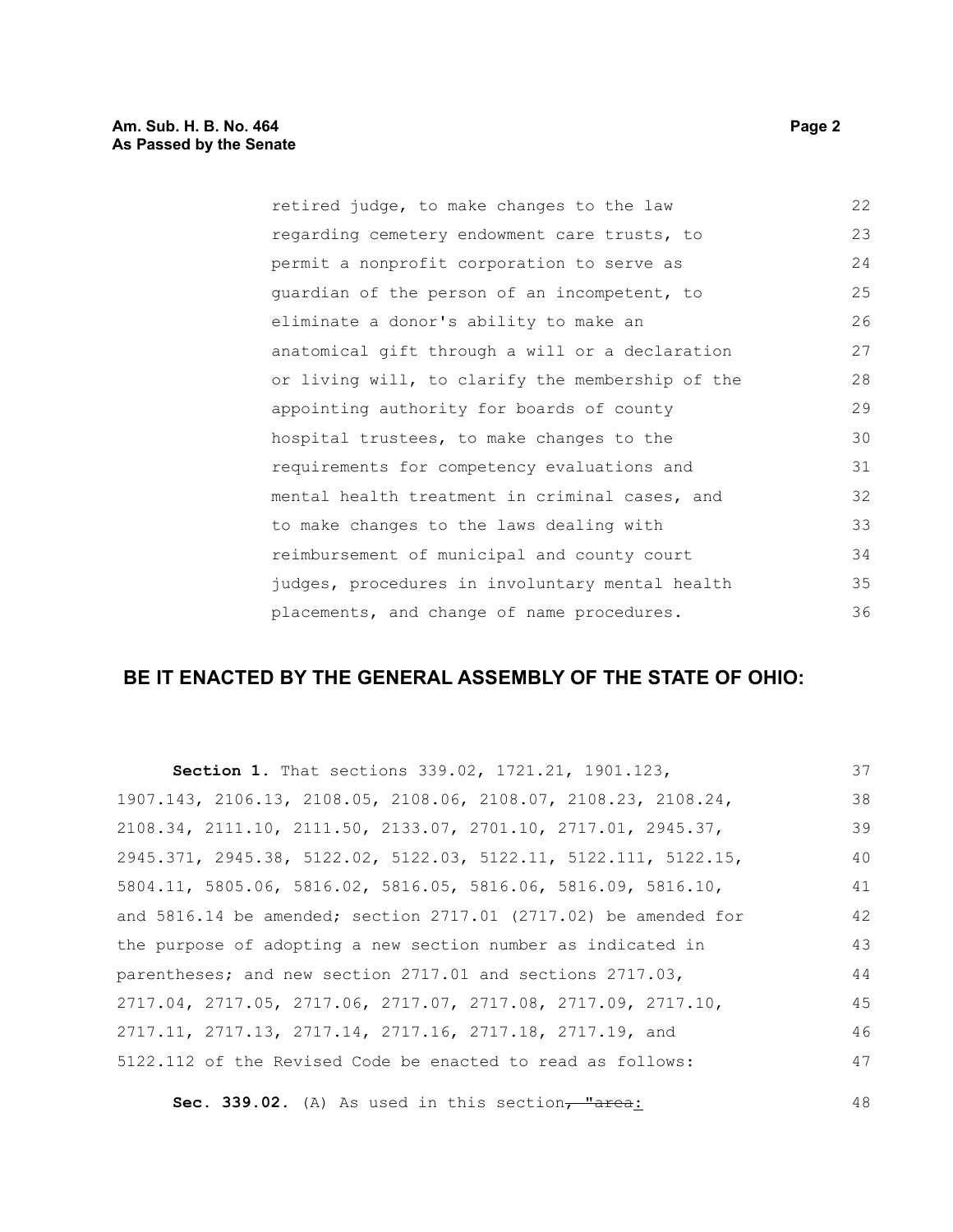#### **Am. Sub. H. B. No. 464 Page 3 As Passed by the Senate**

| (1) "Area_served by the hospital" means the geographic          | 49 |
|-----------------------------------------------------------------|----|
| area, whether or not included within the county, from which a   | 50 |
| county hospital regularly draws patients.                       | 51 |
| (2) "Appointing authority" means the board of county            | 52 |
| commissioners, the probate judge of the county senior in point  | 53 |
| of service, and the judge, other than the probate judge of the  | 54 |
| county senior in point of service, of the court of common pleas | 55 |
| of the county senior in point of service.                       | 56 |
| (B) Unless a board of county hospital trustees for the          | 57 |
| county is in existence in accordance with this section, such    | 58 |
| board shall be created pursuant to this section after the board | 59 |
| of county commissioners first determines by resolution to       | 60 |
| establish a county hospital. Copies of such resolution shall be | 61 |
| certified to the probate judge of the county senior in point of | 62 |
| service and to the judge, other than a probate judge, of the    | 63 |
| court of common pleas of the county senior in point of service. | 64 |
| The board of county commissioners together with the probate     | 65 |
| judge of the county senior in point of service and the judge of | 66 |
| the court of common pleas of the county senior in point of-     | 67 |
| service appointing authority shall, within ten days after such  | 68 |
| certification, appoint a board of county hospital trustees.     | 69 |
| (C) In making appointments to a board of county hospital        | 70 |
| trustees, both of the following apply with respect to the       | 71 |

(1) Members shall be electors and representative of the area served by the hospital, except that not more than two members may be electors of the area served by the hospital that is outside the county in which the hospital is located. 73 74 75 76

individuals who may be appointed:

(2) A physician may serve as a member, including a 77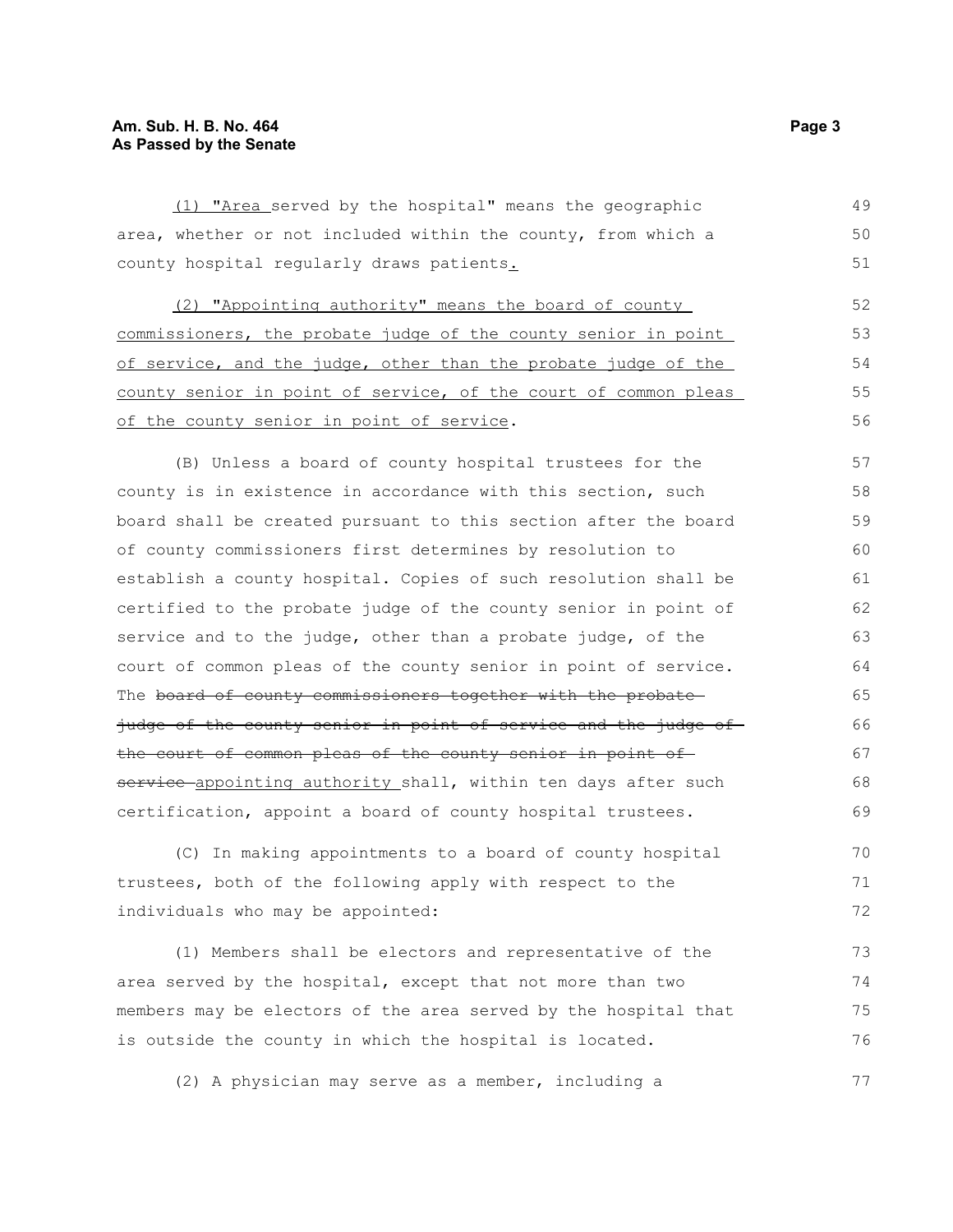| physician who is authorized to admit and treat patients at the   | 78  |
|------------------------------------------------------------------|-----|
| hospital, except as follows:                                     | 79  |
| (a) Not more than two physicians may serve as members at         | 80  |
| the same time;                                                   | 81  |
| (b) No physician who is employed by the hospital may serve       | 82  |
| as a member.                                                     | 83  |
| (D) A board of county hospital trustees shall be composed        | 84  |
| of six members, unless the board of county commissioners         | 85  |
| determines that the board of trustees can more effectively       | 86  |
| function with eight or ten members in which case there may be    | 87  |
| eight or ten members, as designated by the board of county       | 88  |
| commissioners.                                                   | 89  |
| (E) With respect to the initial appointment of members to        | 90  |
| a board of county hospital trustees, all of the following apply: | 91  |
| (1) When the board is composed of six members, their terms       | 92  |
| of office shall be one for one year, one for two years, one for  | 93  |
| three years, one for four years, one for five years, and one for | 94  |
| six years from the first Monday of March thereafter.             | 95  |
| (2) When the board is composed of eight members, their           | 96  |
| terms of office shall be one for one year, one for two years,    | 97  |
| two for three years, one for four years, one for five years, and | 98  |
| two for six years from the first Monday of March thereafter.     | 99  |
| (3) When the board is composed of ten members, their terms       | 100 |
| of office shall be two for one year, one for two years, two for  | 101 |
| three years, two for four years, one for five years, and two for | 102 |
| six years from the first Monday of March thereafter.             | 103 |
| (F) Except as provided in division (G) (2) of this section,      | 104 |
|                                                                  |     |

all of the following apply with respect to vacancies on a board 105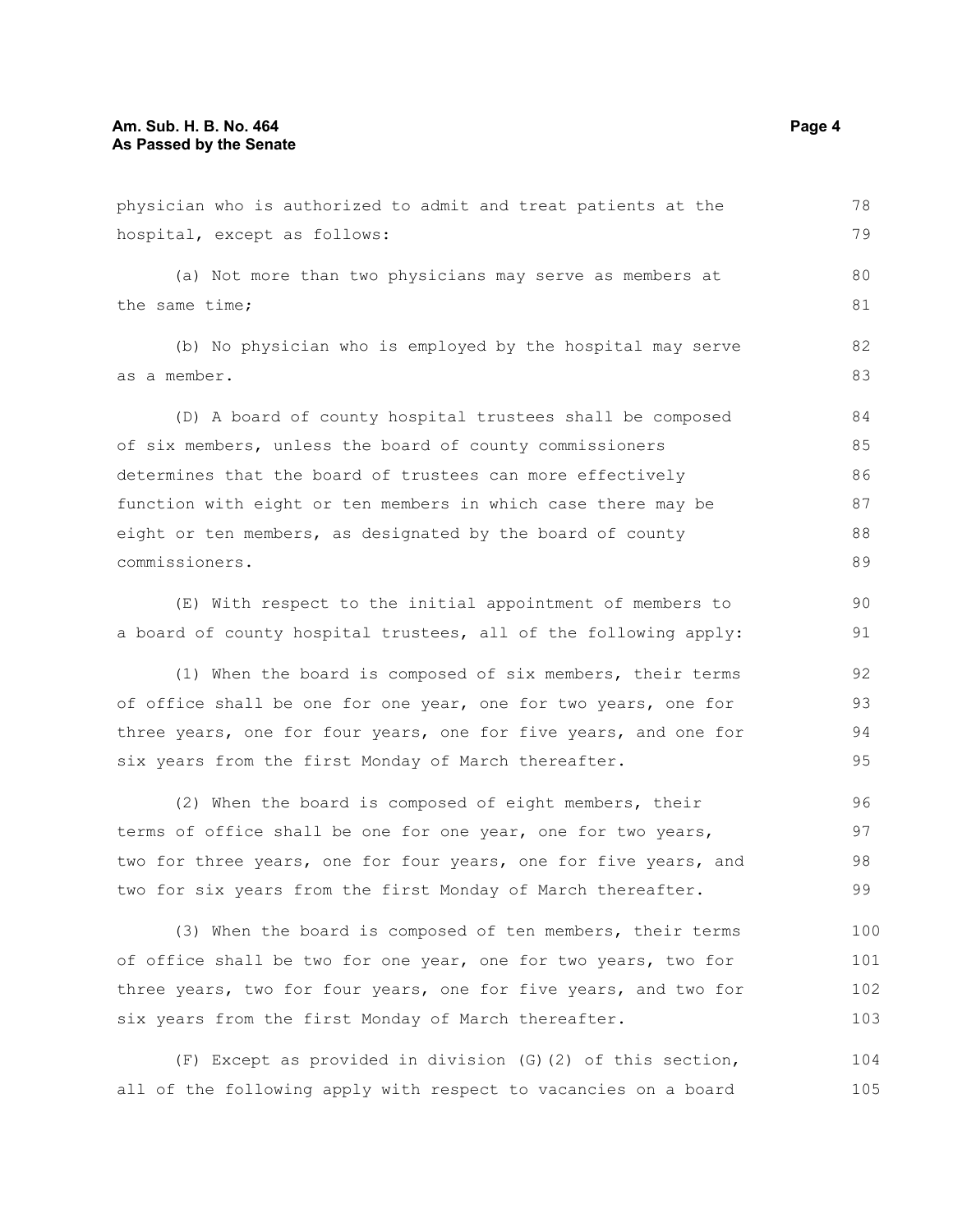of county hospital trustees:

(1) Annually, on the first Monday of March, the board ofcounty commissioners together with the probate judge of the county senior in point of service and the judge of the court of common pleas of the county senior in point of service appointing authority shall appoint or reappoint for a term of six years a sufficient number of members to replace those members whose terms have expired. The appointing authority shall be comprised of five votes, with each of the three county commissioners receiving one vote, the probate judge of the county senior in point of service receiving one vote, and the judge, other than the probate judge of the county senior in point of service, of the court of common pleas of the county senior in point of service receiving one vote. 107 108 109 110 111 112 113 114 115 116 117 118 119

(2) The appointing authority shall fill a vacancy not later than six months after the vacancy occurs. If the vacancy remains unfilled on that date, the remaining members of the board, by majority vote, shall appoint an individual to fill the vacancy.

(3) The appointing authority may fill a vacancy by seeking nominations from a selection committee consisting of one county commissioner designated by the board of county commissioners, the chair of the board of county hospital trustees, and the county hospital administrator. If nominations for filling a vacancy are sought from a selection committee, the committee shall nominate at least three individuals for the vacancy. The appointing authority may fill the vacancy by appointing one of the nominated individuals or by appointing another individual selected by the appointing authority. 125 126 127 128 129 130 131 132 133 134

(4) Any member appointed to fill a vacancy occurring prior 135

106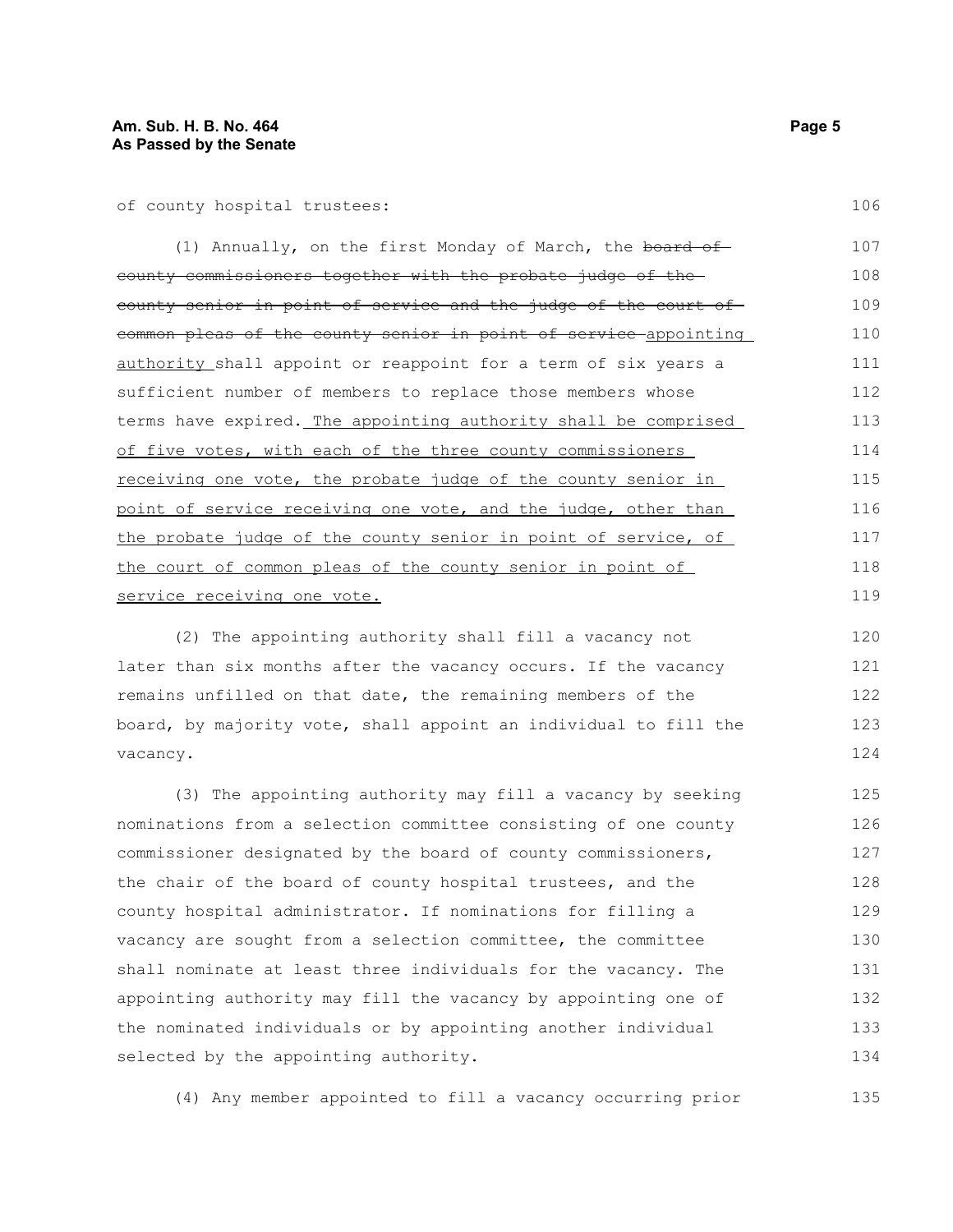to the expiration date of the term for which the member's predecessor was appointed shall hold office as a member for the remainder of that term. 136 137 138

(G)(1) The board of county commissioners together with the probate judge senior in point of service and the judge of the court of common pleas senior in point of service appointing authority in any county in which a board of county hospital trustees has been appointed may expand the number of members to eight or to ten. When the number of members is increased to eight, one shall be appointed for a three-year and one for a six-year term from the first Monday of March thereafter. When the number of members is increased from six to ten, the term for additional members shall be: one for one year, one for three years, one for four years, and one for six years from the first Monday of March thereafter. When the number of members is increased from eight to ten, the term for additional members shall be: one for one year and one for four years from the first Monday of March thereafter. Thereafter, except as provided in division (G)(2) of this section, upon the expiration of the term of office of each member, the vacancy shall be filled in the manner specified in division (F) of this section. 139 140 141 142 143 144 145 146 147 148 149 150 151 152 153 154 155 156

(2) The board of county commissioners together with the probate judge senior in point of service and the judge of the court of common pleas senior in point of service appointing authority may reduce the number of members of a board of county hospital trustees to eight or to six. The reduction shall occur on expiration of a member's term of office, at which time no appointment shall be made. While the board of countycommissioners and the judges are appointing authority is in the process of reducing the number of members, the board of county hospital trustees may consist of nine or seven members for one 157 158 159 160 161 162 163 164 165 166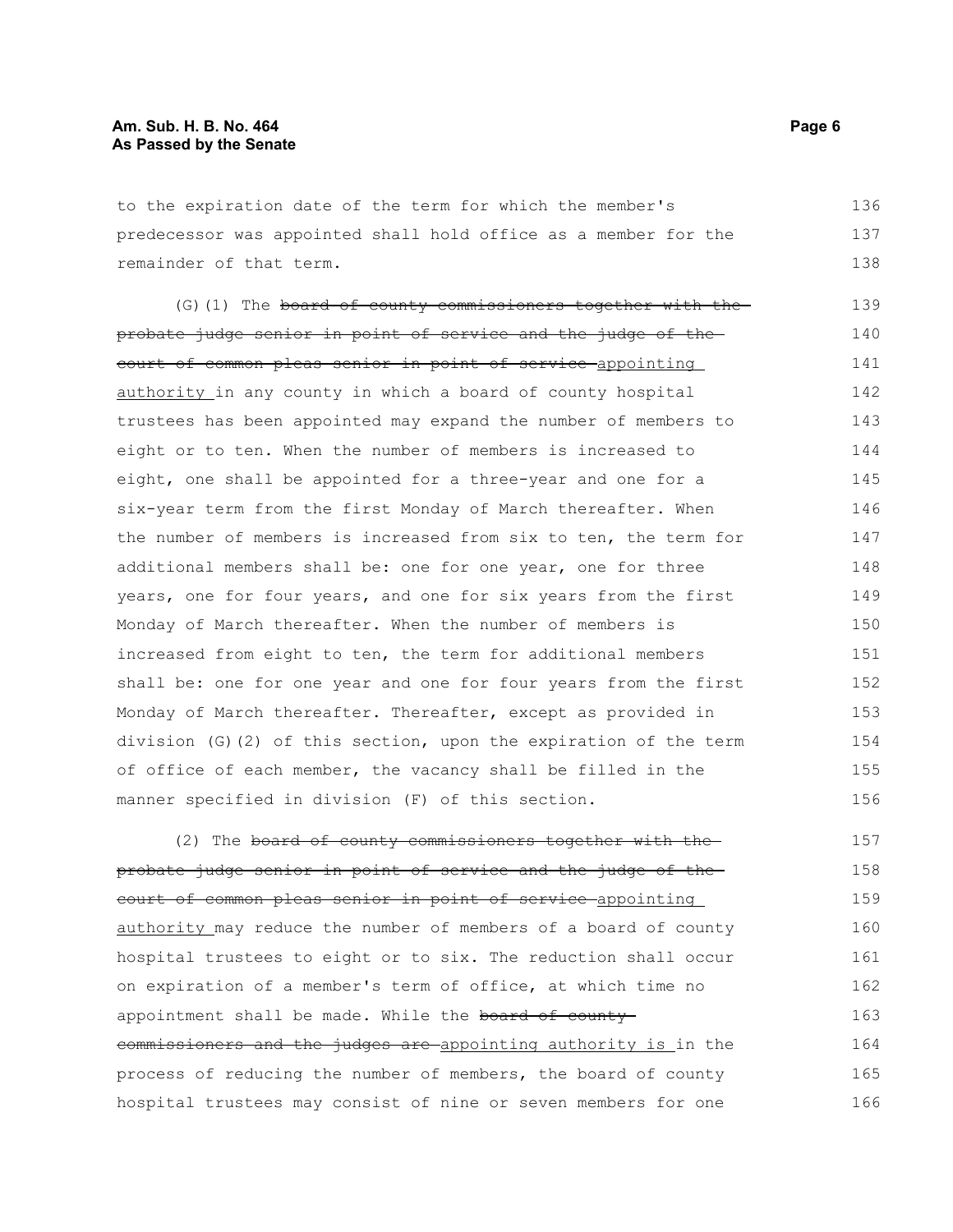167

#### year.

(H) Any member of a board of county hospital trustees may be removed from office by the appointing authority for neglect of duty, misconduct, or malfeasance in office. The member shall be informed in writing of the charges and afforded an opportunity for a hearing before the appointing authority. The appointing authority shall not remove a member from office for political reasons. 168 169 170 171 172 173 174

(I) The board of county commissioners may provide members of a board of county hospital trustees a stipend for their service or require the members to serve without compensation. The members shall be allowed their necessary and reasonable expenses incurred in the performance of their duties, including the cost of their participation in any continuing education programs or developmental programs that the members consider necessary. Allowable stipends and expenses shall be paid out of the funds provided for the county hospital. 175 176 177 178 179 180 181 182 183

(J) The persons selected to be members of a board of county hospital trustees shall forthwith be notified, by mail, of their appointment. When a board is initially appointed, the notice shall state a time, not more than ten days later, when such board shall meet at the county seat of such county to organize. On the date stated, the board shall meet and organize. 184 185 186 187 188 189

(K) A board of county hospital trustees shall organize by electing one of its number as chairperson and such other officers as specified in the board's rules. Four members of a six-member board constitute a quorum, five members constitute a quorum of an eight-member board, and six members constitute a quorum of a ten-member board. 190 191 192 193 194 195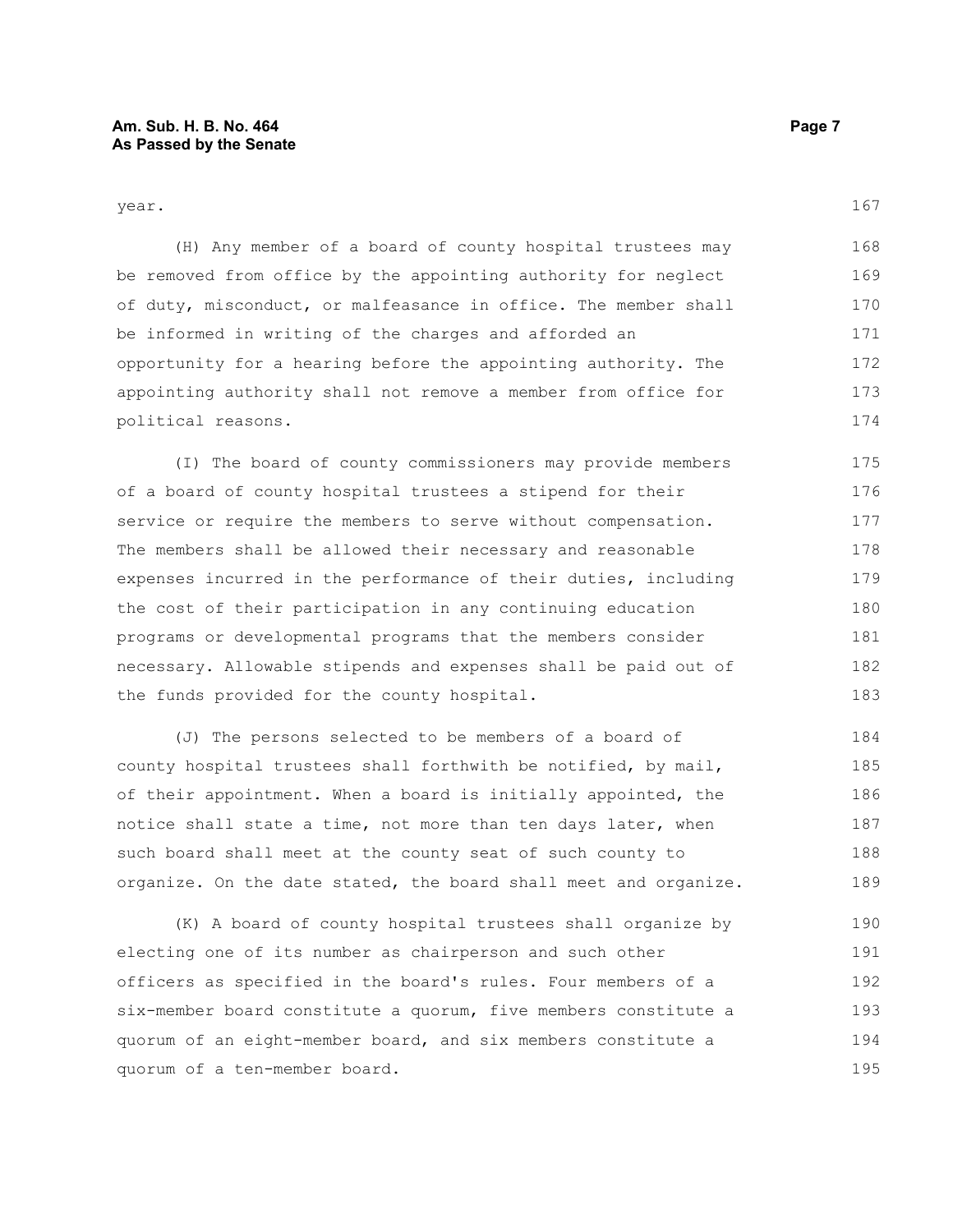#### **Am. Sub. H. B. No. 464 Page 8 Page 8 As Passed by the Senate**

A board of county hospital trustees shall hold meetings at least quarterly, shall adopt necessary rules of procedure, and shall keep a record of its proceedings and a strict account of all its receipts, disbursements, and expenditures. On completion of the construction and equipping of a county hospital, the board shall file such account with the board of county commissioners and make final settlement with the board of county commissioners for the construction and equipping of the hospital. 196 197 198 199 200 201 202 203 204

Members of the board of county hospital trustees may attend board meetings by means of communications equipment authorized under this division by rule of the board, including by video conference or teleconference. Notwithstanding division (C) of section 121.22 of the Revised Code, board members who attend a board meeting by means of authorized communications equipment shall be considered present in person at the meeting, shall be permitted to vote, and shall be counted for purposes of determining whether a quorum is present at the meeting. 205 206 207 208 209 210 211 212 213

The board of county hospital trustees shall maintain a record of any vote or other action taken at a board meeting conducted by means of authorized communications equipment. The record also shall identify the members attending the board meeting by means of authorized communications equipment. 214 215 216 217 218

The board of county hospital trustees shall adopt rules designating the communications equipment that is authorized for use during board meetings. The board also shall adopt rules that establish procedures and guidelines for using authorized communications equipment during board meetings and that ensure verification of the identity of any board members attending board meetings by such means. 219 220 221 222 223 224 225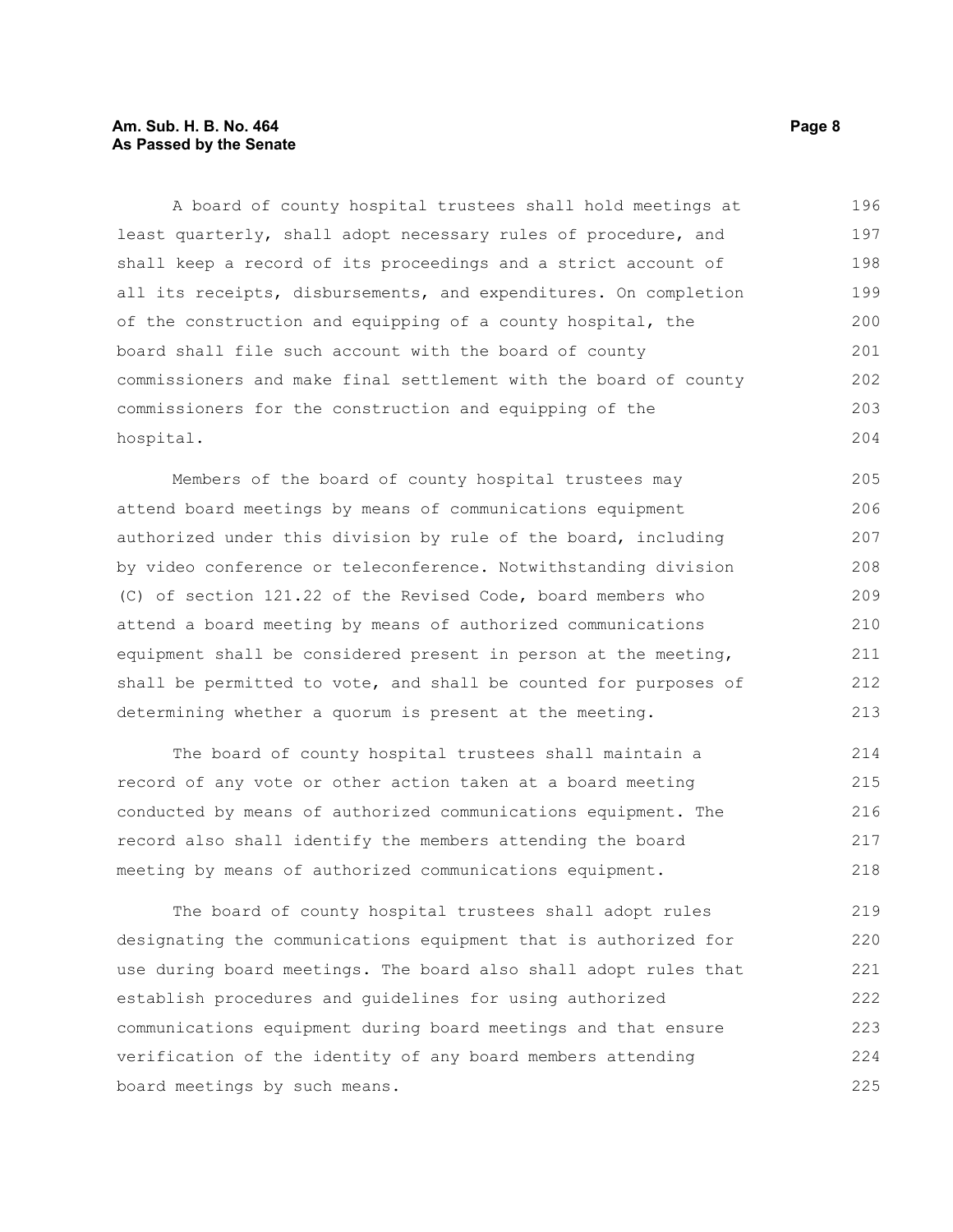| Sec. 1721.21. (A) As used in this section:                       | 226 |
|------------------------------------------------------------------|-----|
| (1) "Person" means any corporation, company, partnership,        | 227 |
| individual, or other entity owning or operating a cemetery for   | 228 |
| the disposition of human remains.                                | 229 |
| (2) "Cemetery" means any one or a combination of more than       | 230 |
| one of the following:                                            | 231 |
| (a) A burial ground for earth interments;                        | 232 |
| (b) A mausoleum for crypt entombments;                           | 233 |
| (c) A columbarium for the deposit of cremated remains;           | 234 |
| (d) A scattering ground for the spreading of cremated            | 235 |
| remains.                                                         | 236 |
| (3) "Interment" means the disposition of human remains by        | 237 |
| earth burial, entombment, or inurnment.                          | 238 |
| (4) "Burial right" means the right of earth interment.           | 239 |
| (5) "Entombment right" means the right of entombment in a        | 240 |
| mausoleum.                                                       | 241 |
| (6) "Columbarium right" means the right of inurnment in a        | 242 |
| columbarium for cremated remains.                                | 243 |
| (7) "Human remains" means any part of the body of a              | 244 |
| deceased human being, in any stage of decomposition or state of  | 245 |
| preservation, or the remaining bone fragments from the body of a | 246 |
| deceased human being that has been reduced by cremation or       | 247 |
| alternative disposition.                                         | 248 |
| (B) No person shall operate or continue to operate any           | 249 |
| cemetery in this state unless an endowment care trust is         | 250 |
| established and maintained as required by this section.          | 251 |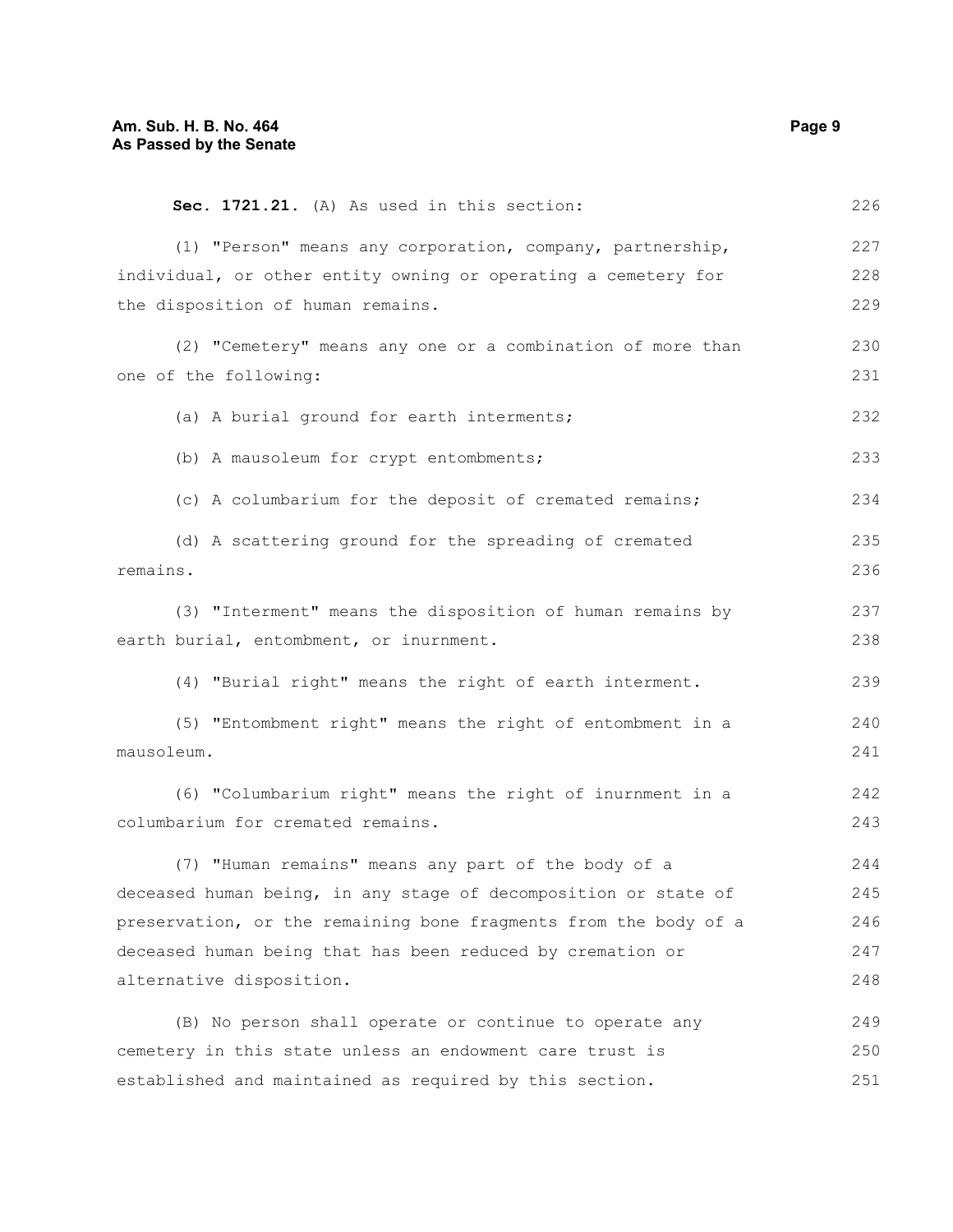#### **Am. Sub. H. B. No. 464 Page 10 As Passed by the Senate**

(C) Any person desiring to operate any cemetery that is organized or developed after July 1, 1970, before offering to sell or selling any burial lot, burial right, entombment right, or columbarium right in that cemetery, shall first establish an endowment care trust, segregated from other assets, and place in that fund a minimum of fifty thousand dollars in cash or in bonds of the United States, this state, or any county or municipal corporation of this state. 252 253 254 255 256 257 258 259

Whenever any person described in this division has placed another fifty thousand dollars in the endowment care trust out of gross sales proceeds, in addition to the deposit required by this division, that person, after submitting proof of this fact to the trustees of the endowment care trust, may be paid a distribution in the sum of fifty thousand dollars from the endowment care trust.

(D) Any person desiring to operate or to continue to operate any cemetery after July 1, 1970, shall place into the endowment care trust as required by this section not less than ten per cent of the gross sales proceeds received from the sale of any burial lot, burial right, entombment right, or columbarium right. This percentage shall be placed in the endowment care trust no later than thirty days following the month in which the entire gross sales are received. 267 268 269 270 271 272 273 274

(E) The trustees of the endowment care trust shall consist of at least three individuals who have been residents of the county in which the cemetery is located for at least one year, or a trust company licensed under Chapter 1111. of the Revised Code or a national bank or federal savings association that has securities pledged in accordance with section 1111.04 of the Revised Code. If the trustees are not a financial institution or 275 276 277 278 279 280 281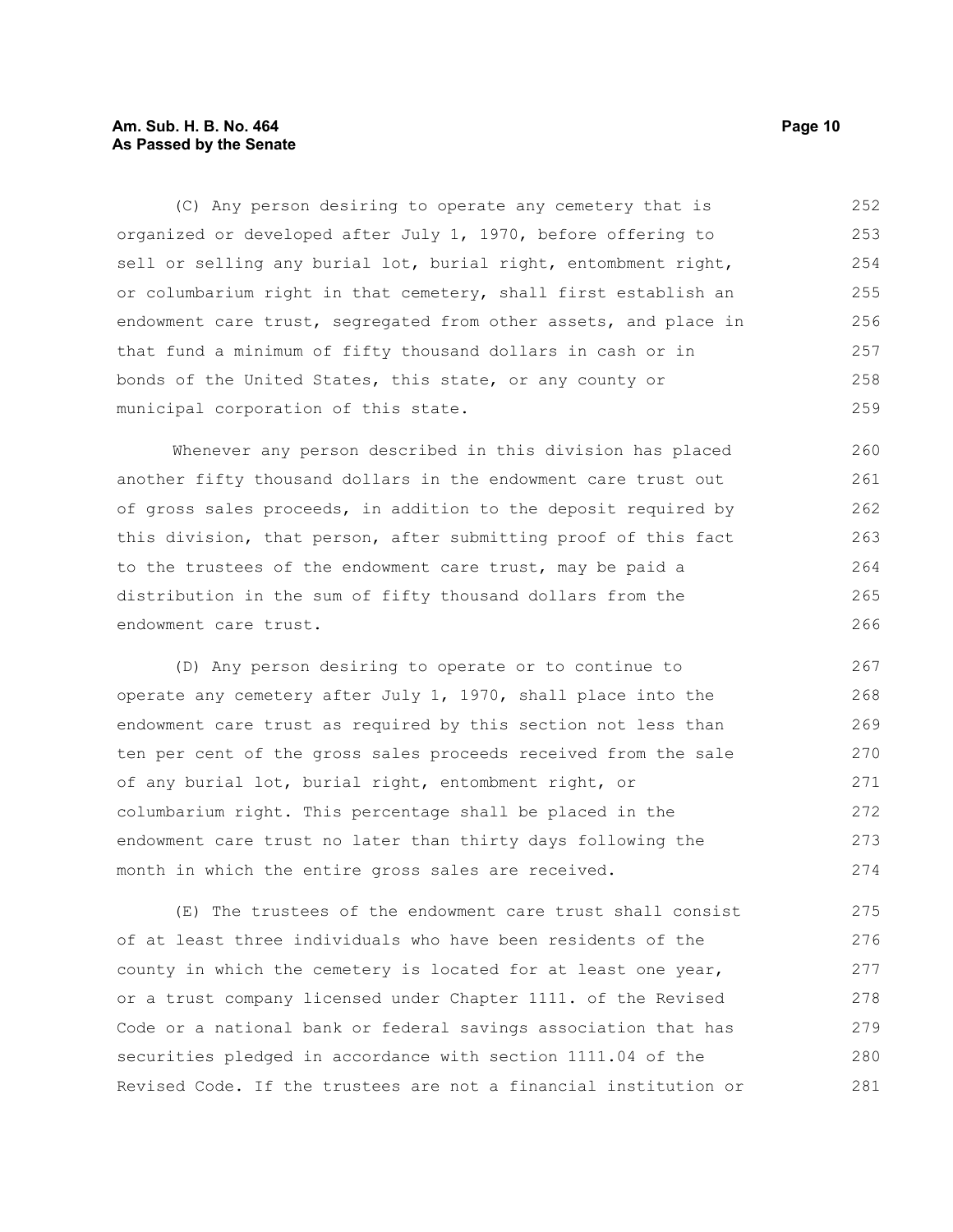#### **Am. Sub. H. B. No. 464 Page 11 As Passed by the Senate**

trust company, the trustees shall be bonded by a fidelity bond, or insured under an insurance policy less any deductible, in an aggregate amount of not less than one hundred per cent of the funds held by the trustees. The trustees or their agent shall, on a continuous basis, keep exact records as to the amount of funds under any joint account or trust instrument being held for the individual beneficiaries showing the amount paid, the amount deposited and invested, and accruals and income. 282 283 284 285 286 287 288 289

The funds of the endowment care trust shall be held and invested in the manner in which trust funds are permitted to be held and invested pursuant to sections 2109.37 and 2109.371 of the Revised Code or, if provided for in the instrument creating the trust, pursuant to the Ohio Uniform Prudent Investor Act. 290 291 292 293 294

(F) Any person offering to sell or selling any burial lot, burial right, entombment right, or columbarium right shall give to the purchaser of the lot or right, at the time of sale, a written agreement that identifies and unconditionally guarantees to the purchaser the specific location of the lot or the specific location to which the right applies. 295 296 297 298 299 300

(G) No person shall open or close any grave, crypt, or niche for the interment of human remains in a cemetery without the permission of the cemetery association or other entity having control and management of the cemetery. 301 302 303 304

(H) Except as provided in division (G) of this section, this section does not apply to a family cemetery as defined in section 4767.02 of the Revised Code, to any cemetery that is owned and operated entirely and exclusively by churches, religious societies, established fraternal organizations, municipal corporations, or other political subdivisions of the state, or to a national cemetery. 305 306 307 308 309 310 311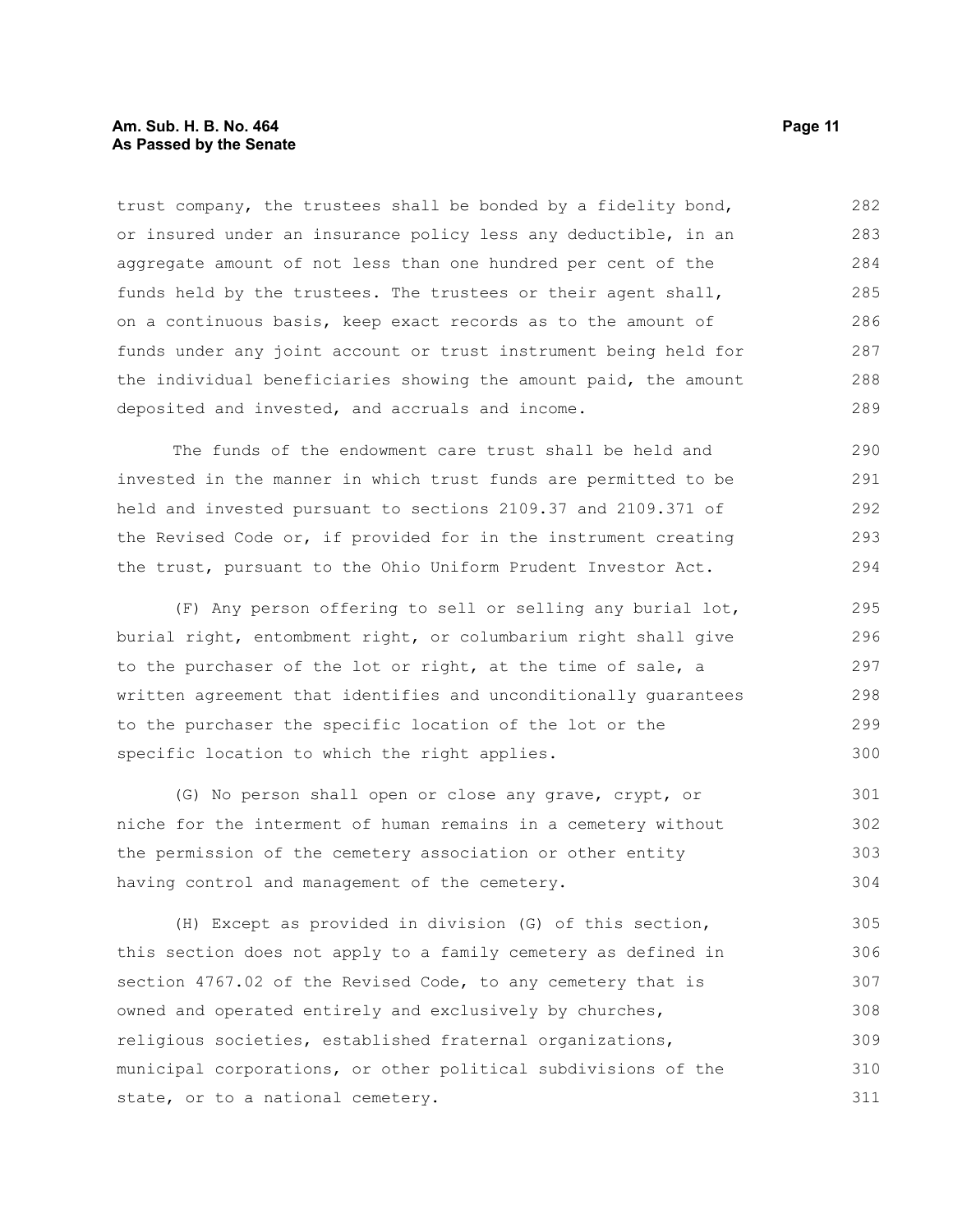| endowment care trust shall be used only to pay for the both of   | 313 |
|------------------------------------------------------------------|-----|
| the following:                                                   | 314 |
| (1) The cost and expenses incurred to establish, manage,         | 315 |
| invest, and administer the records and the trust-and for the;    | 316 |
| (2) The maintenance, supervision, improvement, and               | 317 |
| preservation of the grounds, lots, buildings, equipment,         | 318 |
| statuary, and other real and personal property of the cemetery.  | 319 |
| (J)(1) Annual reports of all the assets and investments of       | 320 |
| the endowment care trust shall be prepared and maintained, and   | 321 |
| shall be available for inspection at reasonable times by any     | 322 |
| owner of interment rights in the cemetery.                       | 323 |
| (2) Every cemetery required to establish and maintain an         | 324 |
| endowment care trust shall ensure each of the following:         | 325 |
| (a) That the cemetery has deposited, at the time specified       | 326 |
| in division (D) of this section, the amounts required by that    | 327 |
| division in the cemetery's endowment care trust;                 | 328 |
| (b) That only dividend and interest income have been paid        | 329 |
| from the endowment care trust, and the cemetery used the amounts | 330 |
| withdrawn only for the purposes specified in division (I) of     | 331 |
| this section;                                                    | 332 |
| (c) That Subject to division (K) (5) of this section, that       | 333 |
| all principal and capital gains, less any payment of taxes       | 334 |
| associated with such gains, have remained in the endowment care  | 335 |
| trust;                                                           | 336 |
| (d) That the endowment care trust has not been used to           | 337 |
| collateralize or guarantee loans and has not otherwise been      | 338 |
| subjected to any consensual lien;                                | 339 |

(I) The dividend and interest income distribution from the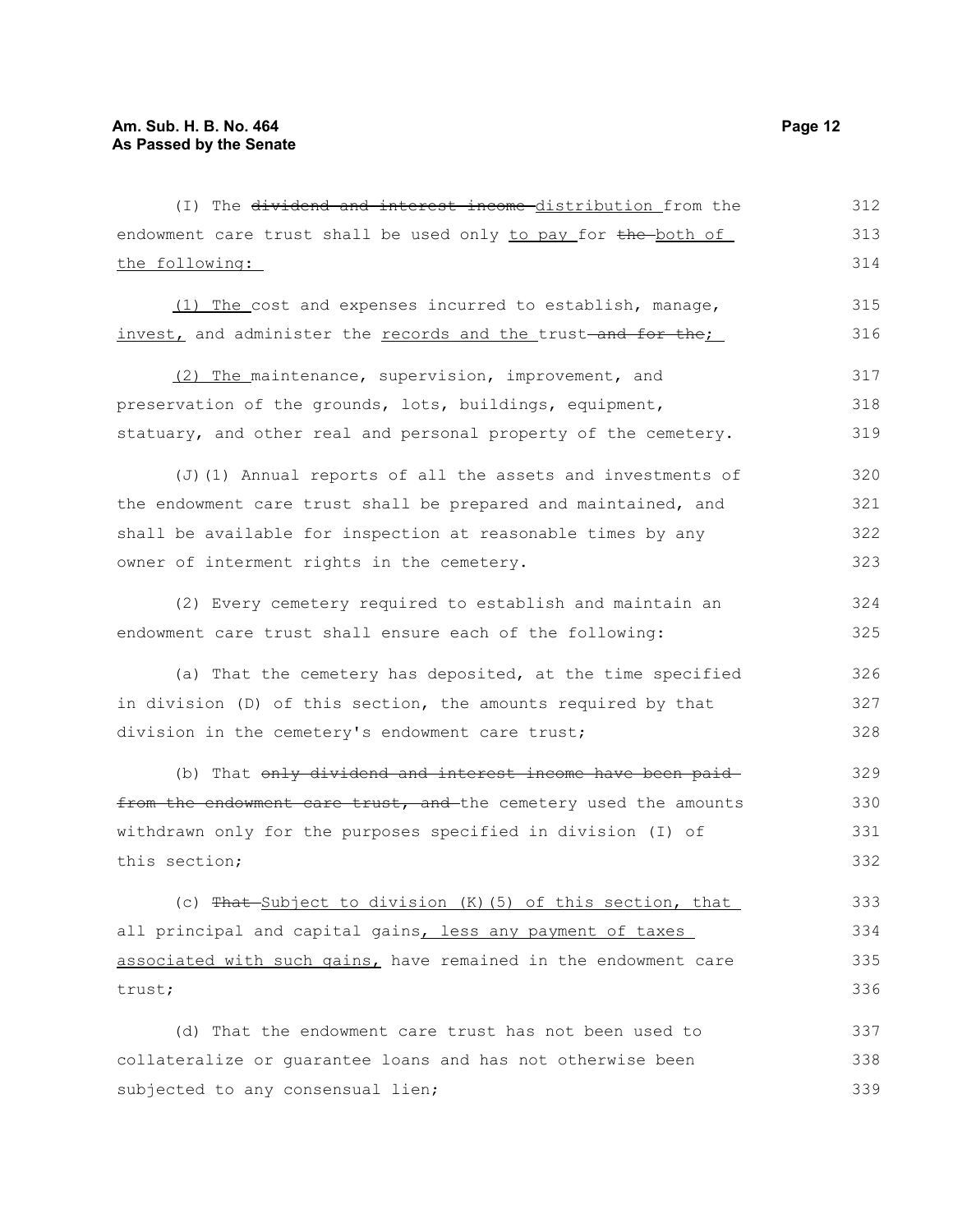### **Am. Sub. H. B. No. 464** Page 13 **As Passed by the Senate**

| (e) That the endowment care trust is invested in                 | 340 |
|------------------------------------------------------------------|-----|
| compliance with the investing standards set forth in sections    | 341 |
| 2109.37 and 2109.371 of the Revised Code, or, if provided for in | 342 |
| the instrument creating the trust, the Ohio Uniform Prudent      | 343 |
| Investor Act.                                                    | 344 |
| (3) Every cemetery required to establish and maintain an         | 345 |
| endowment care trust shall file-do both of the following:        | 346 |
| (a) File an affidavit annually with the division of real         | 347 |
| estate of the department of commerce, in a form prescribed by    | 348 |
| the division, certifying under oath the cemetery satisfied       | 349 |
| division (J)(2) of this section;                                 | 350 |
| (b) Notify the division of real estate of the department         | 351 |
| of commerce, in a form prescribed by the division, of the        | 352 |
| percentage of the unitrust distribution from the endowment care  | 353 |
| trust, as described in divisions (K)(2)(a)(ii) and (b) of this   | 354 |
| section.                                                         | 355 |
| (K) (1) Every cemetery shall choose the distribution of          | 356 |
| either of the following from the endowment care trust:           | 357 |
| (a) All net ordinary income, which includes collected            | 358 |
| dividends, interest, and other income earned by the trust,       | 359 |
| reduced by any expenses, including, but not limited to, taxes on | 360 |
| income, fees, commissions, and costs;                            | 361 |
| (b) A unitrust disbursement not exceeding five per cent of       | 362 |
| the fair market value of the endowment care fund. "Fair market   | 363 |
| value," for the purpose of division (K)(1)(b) of this section,   | 364 |
| means the average of the net fair market value of the assets of  | 365 |
| the endowment care trust as of the last trading day for each of  | 366 |
| the three preceding fiscal year ends.                            | 367 |

(2)(a) A cemetery that selects the unitrust disbursement 368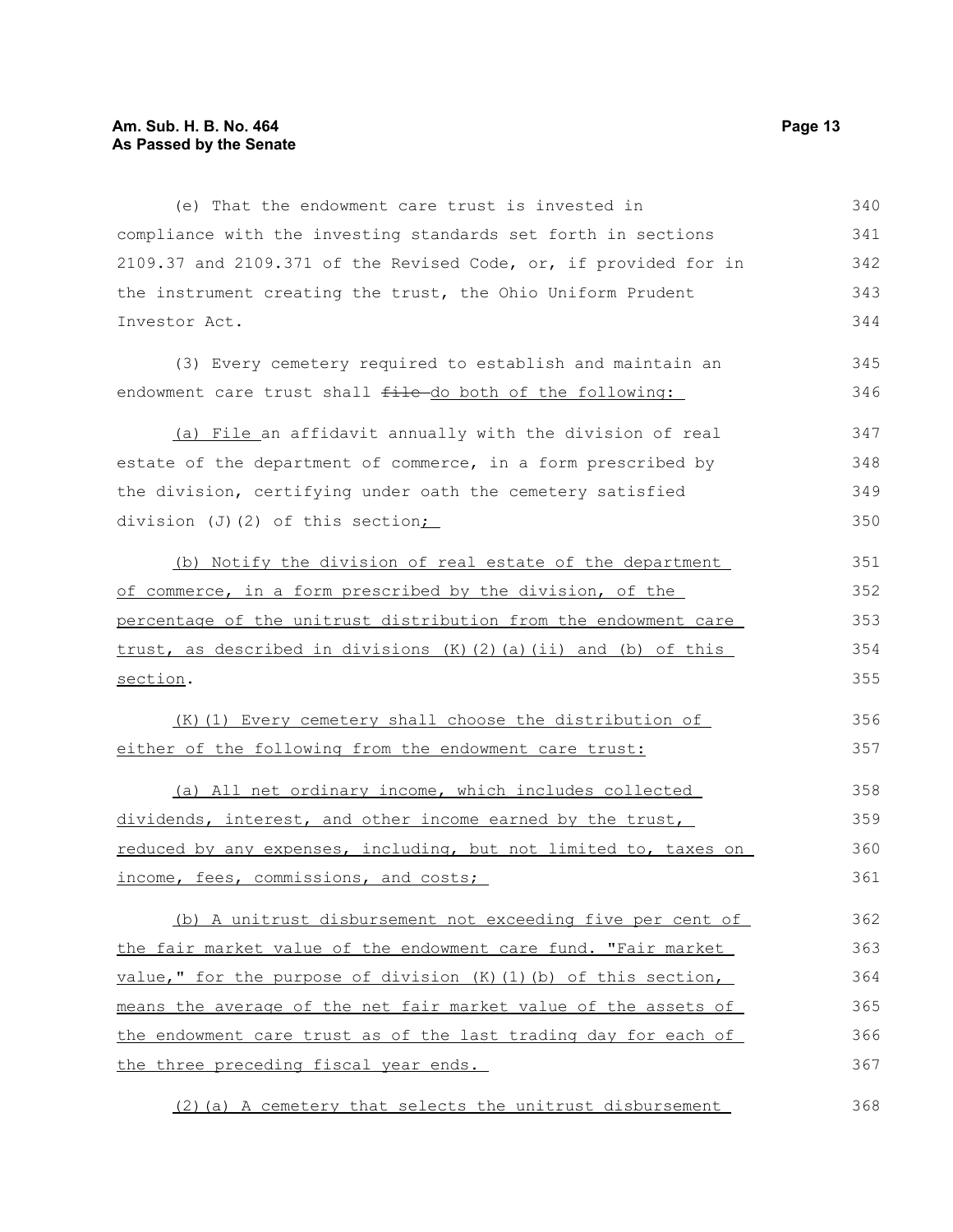| distribution method, as provided in division (K) (1) (b) of this | 369 |
|------------------------------------------------------------------|-----|
| section, shall do both of the following:                         | 370 |
| (i) Deliver to the trustees of the endowment care trust          | 371 |
| written instructions, including the disbursement percentage      | 372 |
| selected, not later than sixty days prior to the beginning of a  | 373 |
| calendar year;                                                   | 374 |
| (ii) Deliver to the division of real estate of the               | 375 |
| department of commerce notification that the cemetery selected   | 376 |
| the unitrust disbursement method and the percentage selected, in | 377 |
| compliance with division (J) (3) (b) of this section.            | 378 |
| (b) The distribution method and, if a unitrust                   | 379 |
| disbursement, the disbursement percentage selected shall remain  | 380 |
| in effect unless the cemetery notifies the trustees and the      | 381 |
| division of real estate of the department of commerce of its     | 382 |
| desire to effect a change. The trustees shall ensure that an     | 383 |
| investment policy is in place whose goals and objectives are     | 384 |
| supportive of the growth of the endowment care trust.            | 385 |
| (3) Distributions from the endowment care trust shall be         | 386 |
| made on a monthly, quarterly, semiannual, or annual basis, as    | 387 |
| agreed upon by the cemetery and the trustees. If the trustees do | 388 |
| not receive written instructions from the cemetery informing the | 389 |
| trustees of the method of calculation and distribution chosen,   | 390 |
| the trustees shall calculate and distribute the net income, as   | 391 |
| earned, on a monthly basis.                                      | 392 |
| (4) In order to withdraw a unitrust disbursement, the fair       | 393 |
| market value of the endowment care trust after the disbursement  | 394 |
| shall be greater than eighty per cent of the aggregate fair      | 395 |
| market value of the endowment care trust as of the end of the    | 396 |
| immediately preceding calendar year. Should this not be the      | 397 |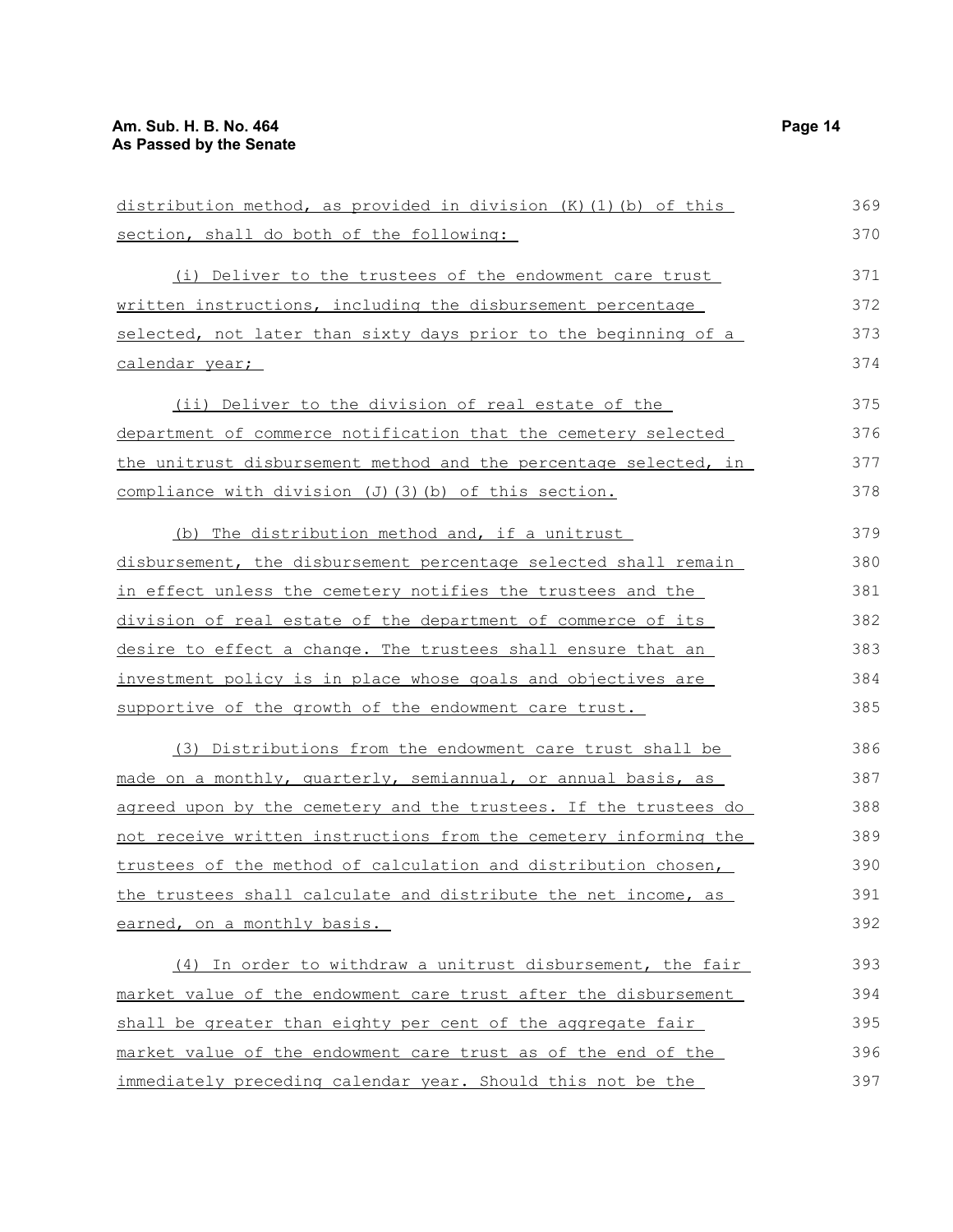| case, disbursement shall be limited for that year to net         | 398 |
|------------------------------------------------------------------|-----|
| ordinary income.                                                 | 399 |
| (5) The trustees shall pay reasonable operating expenses         | 400 |
|                                                                  | 401 |
| and taxes of the endowment care trust itself. If the operating   |     |
| expenses and taxes paid are greater than two and one-half per    | 402 |
| cent of the fair market value for the preceding calendar year    | 403 |
| end and the cemetery has selected a unitrust disbursement, the   | 404 |
| trustees shall reduce the unitrust disbursement by the amount    | 405 |
| exceeding two and one-half per cent.                             | 406 |
| Sec. 1901.123. (A) (1) Subject to reimbursement under            | 407 |
| division (B) of this section, the treasurer of the county in     | 408 |
| which a county-operated municipal court or other municipal court | 409 |
| is located shall pay the per diem compensation to which an       | 410 |
| acting judge appointed pursuant to division (A)(2)(a), (B)(1),   | 411 |
| or $(C)$ (1) of section 1901.121 of the Revised Code is entitled | 412 |
| pursuant to division (A) (1) of section 1901.122 of the Revised  | 413 |
| Code.                                                            | 414 |
| (2) The treasurer of the county in which a county-operated       | 415 |
| municipal court or other municipal court is located shall pay    | 416 |
| the per diem compensation to which an assigned judge assigned    | 417 |
| pursuant to division (A)(1), (A)(2)(b), (B)(2), (C)(2), or (D)   | 418 |
| of section 1901.121 of the Revised Code is entitled pursuant to  | 419 |
| division (B)(1) or (4) of section 1901.122 of the Revised Code.  | 420 |
| (3) Subject to reimbursement under division (B) of this          | 421 |
| section, the treasurer of the county in which a county-operated  | 422 |
| municipal court or other municipal court is located shall pay    | 423 |
| the per diem compensation to which an assigned judge assigned    | 424 |
| pursuant to division (A)(1), (A)(2)(b), (B)(2), (C)(2), or (D)   | 425 |
| of section 1901.121 of the Revised Code is entitled pursuant to  | 426 |
| division (B) (2) of section 1901.122 of the Revised Code.        | 427 |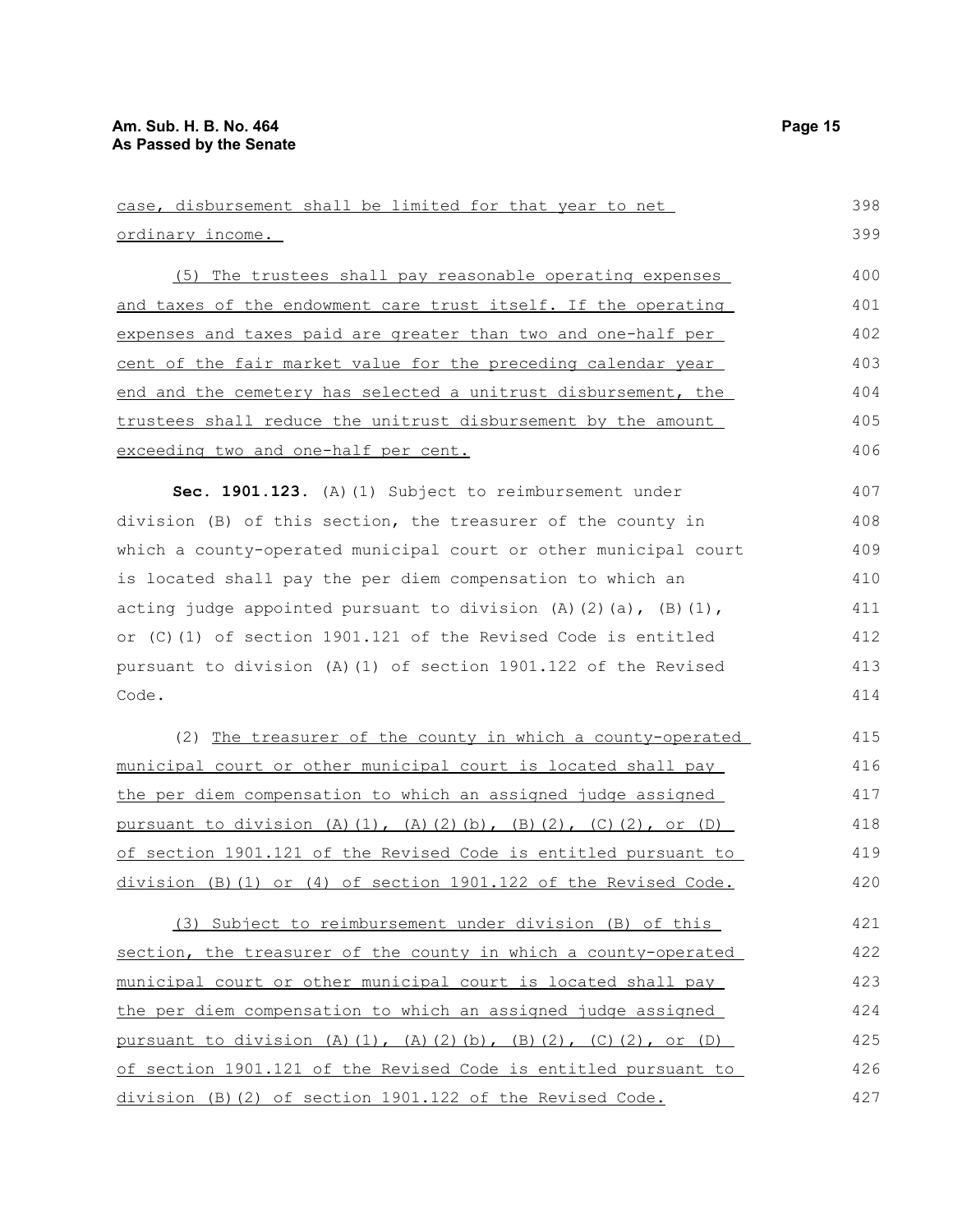#### **Am. Sub. H. B. No. 464 Page 16 As Passed by the Senate**

(4) Subject to reimbursement under division (C) of this section, the supreme court shall pay the per diem compensation to which an assigned judge assigned pursuant to division  $(A)$   $(1)$ , (A)(2)(b),  $(B)(2)$ ,  $(C)(2)$ , or  $(D)$  of section 1901.121 of the Revised Code is entitled pursuant to division  $(B)$  (3) of section 1901.122 of the Revised Code. 428 429 430 431 432 433

(B) The treasurer of a county that, pursuant to division (A)(1) or (3) of this section, is required to pay  $\frac{any - the}{per}$ diem compensation to which an acting judge or assigned judge is entitled under division  $(A)$  (5) or (6) of section 141.04 of the Revised Code, shall submit to the administrative director of the supreme court quarterly requests for reimbursements of the state portion of the per diem amounts so paid. The requests shall include verifications of the payment of those amounts and an affidavit from the acting judge or assigned judge stating the days and hours worked. The administrative director shall cause reimbursements of those-the state portion of the per diem amounts paid to be issued to the county if the administrative director verifies that those amounts were, in fact, so paid. 434 435 436 437 438 439 440 441 442 443 444 445 446

(C) The If the supreme court, pursuant to division  $(A)$   $(2)$ (4) of this section, is required to pay any the per diem compensation to which an assigned judge is entitled under division  $(A)$  (5) or (6) of section 141.04 of the Revised Code. Annually, annually, on the first day of August, the administrative director of the supreme court shall issue a billing to the county treasurer of any county to which such a judge was assigned to a municipal court for reimbursement of the county or local portion of the per diem compensation previously paid by the state-supreme court for the twelve-month period preceding the last day of June. The county or local portion of the per diem compensation shall be that part of each per diem 447 448 449 450 451 452 453 454 455 456 457 458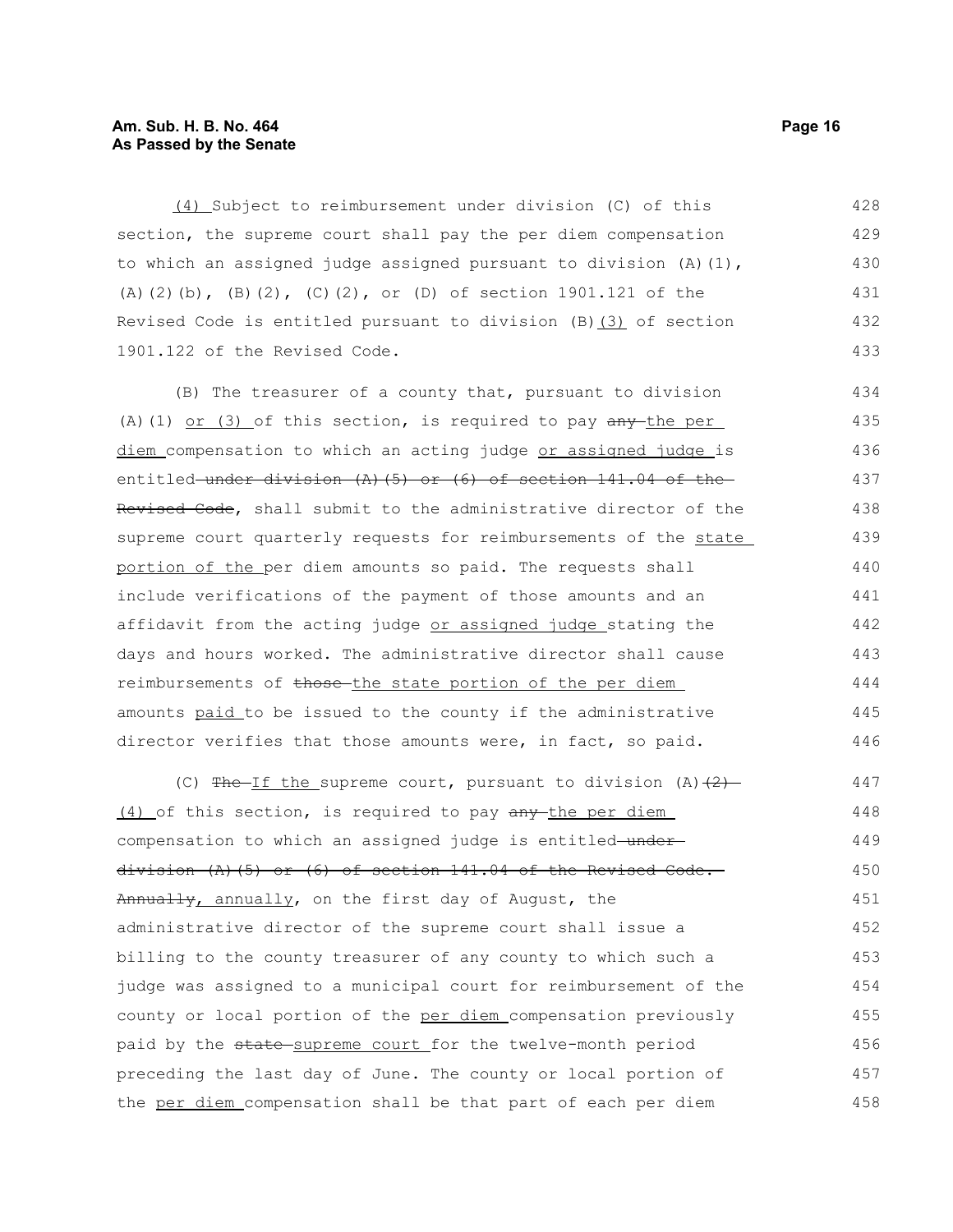#### **Am. Sub. H. B. No. 464 Page 17 As Passed by the Senate**

paid by the state which is proportional to the county or local shares of the total compensation of a resident judge of such court. The county treasurer shall forward the payment within thirty days. After forwarding the payment, the county treasurer shall seek reimbursement from the applicable local municipalities as appropriate. 459 460 461 462 463 464

Sec. 1907.143. (A)(1) Subject to reimbursement under division (B) of this section, the treasurer of the county in which a county court is located shall pay the per diem compensation to which an acting judge appointed pursuant to division (A)(2) $\frac{1}{b}(a)$ , (B)(1), or (C)(1) of section 1907.141 of the Revised Code is entitled pursuant to division (A) of section 1907.142 of the Revised Code. 465 466 467 468 469 470 471

(2) The treasurer of the county in which a county court is located shall pay the per diem compensation to which an assigned judge assigned pursuant to division (A)(1), (A)(2)(b), (B)(2), or (C)(2) of section 1907.141 of the Revised Code is entitled pursuant to division (B)(1) or (4) of section 1907.142 of the Revised Code.

(3) Subject to reimbursement under division (B) of this section, the treasurer of the county in which a county court is located shall pay the per diem compensation to which an assigned judge assigned pursuant to division (A)(1), (A)(2)(b), (B)(2), or (C)(2) of section 1907.141 of the Revised Code is entitled pursuant to division (B)(2) of section 1907.142 of the Revised Code. 478 479 480 481 482 483 484

(4) Subject to reimbursement under division (C) of this section, the supreme court shall pay the per diem compensation to which an assigned judge assigned pursuant to division  $(A)$  (1), (A)(2)(b), (B)(2), or (C)(2) of section 1907.141 of the Revised 485 486 487 488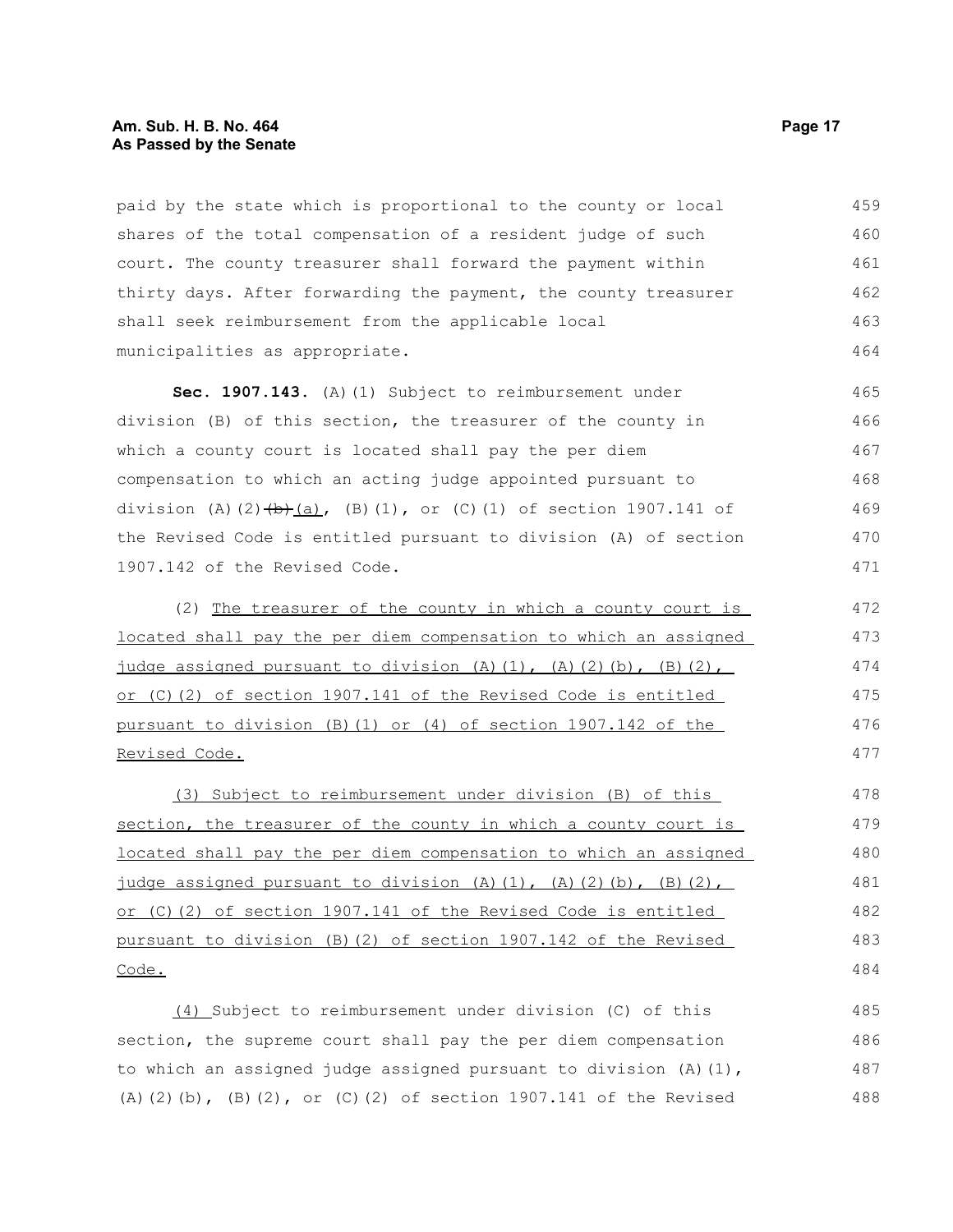Code is entitled pursuant to division  $(B)(3)$  of section 1907.142 of the Revised Code. 489 490

(B) The treasurer of a county that, pursuant to division (A)(1) or (3) of this section, is required to pay  $\frac{any - the per}{}$ diem compensation to which an acting judge or assigned judge is entitled under division  $(A)$  (5) or (6) of section 141.04 of the Revised Code, shall submit to the administrative director of the supreme court quarterly requests for reimbursements of the state portion of the per diem amounts so paid. The requests shall include verifications of the payment of those amounts and an affidavit from the acting judge or assigned judge stating the days and hours worked. The administrative director shall cause reimbursements of those the state portion of the per diem amounts paid to be issued to the county if the administrative director verifies that those amounts were, in fact, so paid. 491 492 493 494 495 496 497 498 499 500 501 502 503

(C) The If the supreme court, pursuant to division  $(A)$   $(2)$  $(4)$  of this section, is required to pay  $\frac{any - the}{per}$  diem compensation to which an assigned judge is entitled under division (A)(5) or (6) of section 141.04 of the Revised Code. Annually, annually, on the first day of August, the administrative director of the supreme court shall issue a billing to the county treasurer of any county to which such a judge was assigned to a county court for reimbursement of the county portion of the per diem compensation previously paid by the state supreme court for the twelve-month period preceding the last day of June. The county portion of the per diem compensation shall be that part of each per diem paid by the state which is proportional to the county shares of the total compensation of a resident judge of such court. The county treasurer shall forward the payment within thirty days. After forwarding the payment, the county treasurer shall seek 504 505 506 507 508 509 510 511 512 513 514 515 516 517 518 519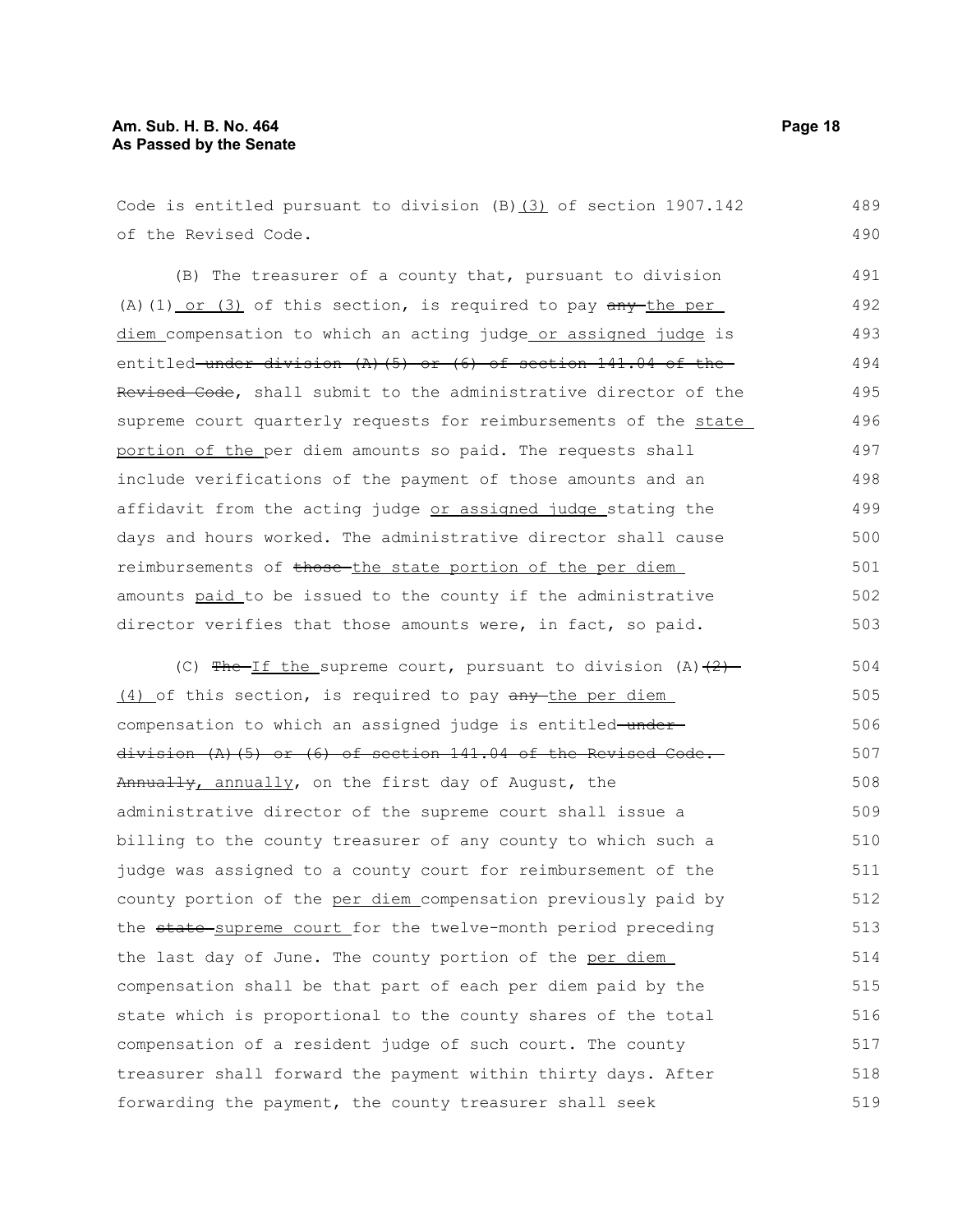#### **Am. Sub. H. B. No. 464 Page 19 As Passed by the Senate**

reimbursement from the applicable local municipalities as appropriate. 520 521

**Sec. 2106.13.** (A) If a person dies leaving a surviving spouse and no minor children, leaving a surviving spouse and minor children, or leaving minor children and no surviving spouse, the surviving spouse, minor children, or both shall be entitled to receive, subject to division (B) of this section, in money or property the sum of forty thousand dollars as an allowance for support. If the surviving spouse selected one ormore automobiles more than one automobile under section 2106.18 of the Revised Code, the allowance for support prescribed by this section shall be reduced by the value of the automobile having the lowest value if more than one automobile is of the automobiles so selected. The money or property set off as an allowance for support shall be considered estate assets. 522 523 524 525 526 527 528 529 530 531 532 533 534

(B) The probate court shall order the distribution of the allowance for support described in division (A) of this section as follows:

(1) If the person died leaving a surviving spouse and no minor children, one hundred per cent to the surviving spouse;

(2) If the person died leaving a surviving spouse and minor children, and if all of the minor children are the children of the surviving spouse, one hundred per cent to the surviving spouse; 540 541 542 543

(3) If the person died leaving a surviving spouse and minor children, and if not all of the minor children are children of the surviving spouse, in equitable shares, as fixed by the probate court in accordance with this division, to the surviving spouse and the minor children who are not the children 544 545 546 547 548

535 536 537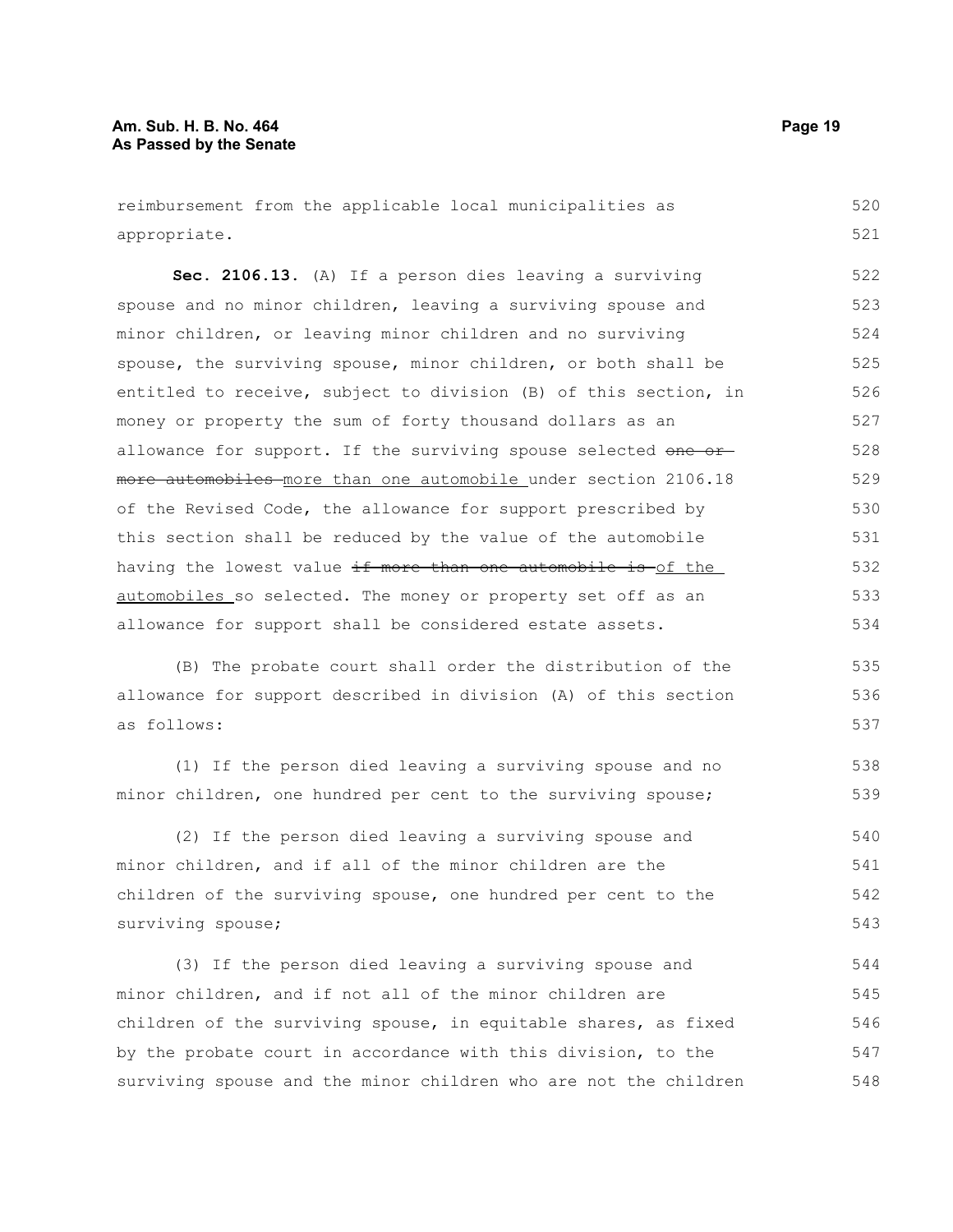#### **Am. Sub. H. B. No. 464 Page 20 As Passed by the Senate**

of the surviving spouse. In determining equitable shares under this division, the probate court shall do all of the following: 549 550

(a) Consider the respective needs of the surviving spouse, the minor children who are children of the surviving spouse, and the minor children who are not children of the surviving spouse; 551 552 553

(b) Allocate to the surviving spouse, the share that is equitable in light of the needs of the surviving spouse and the minor children who are children of the surviving spouse; 554 555 556

(c) Allocate to the minor children who are not children of the surviving spouse, the share that is equitable in light of the needs of those minor children. 557 558 559

(4) If the person died leaving minor children and no surviving spouse, in equitable shares, as fixed by the probate court in accordance with this division, to the minor children. In determining equitable shares under this division, the probate court shall consider the respective needs of the minor children and allocate to each minor child the share that is equitable in light of the child's needs.

(C) If the surviving spouse selected one or more automobiles more than one automobile under section 2106.18 of the Revised Code, the probate court, in considering the respective needs of the surviving spouse and the minor children when allocating an allowance for support under division (B)(3) of this section, shall consider the benefit derived by the surviving spouse from the transfer of the automobile having the lowest value if more than one automobile is of the automobiles so selected. 567 568 569 570 571 572 573 574 575

(D) If, pursuant to this section, the probate court must allocate the allowance for support, the administrator or 576 577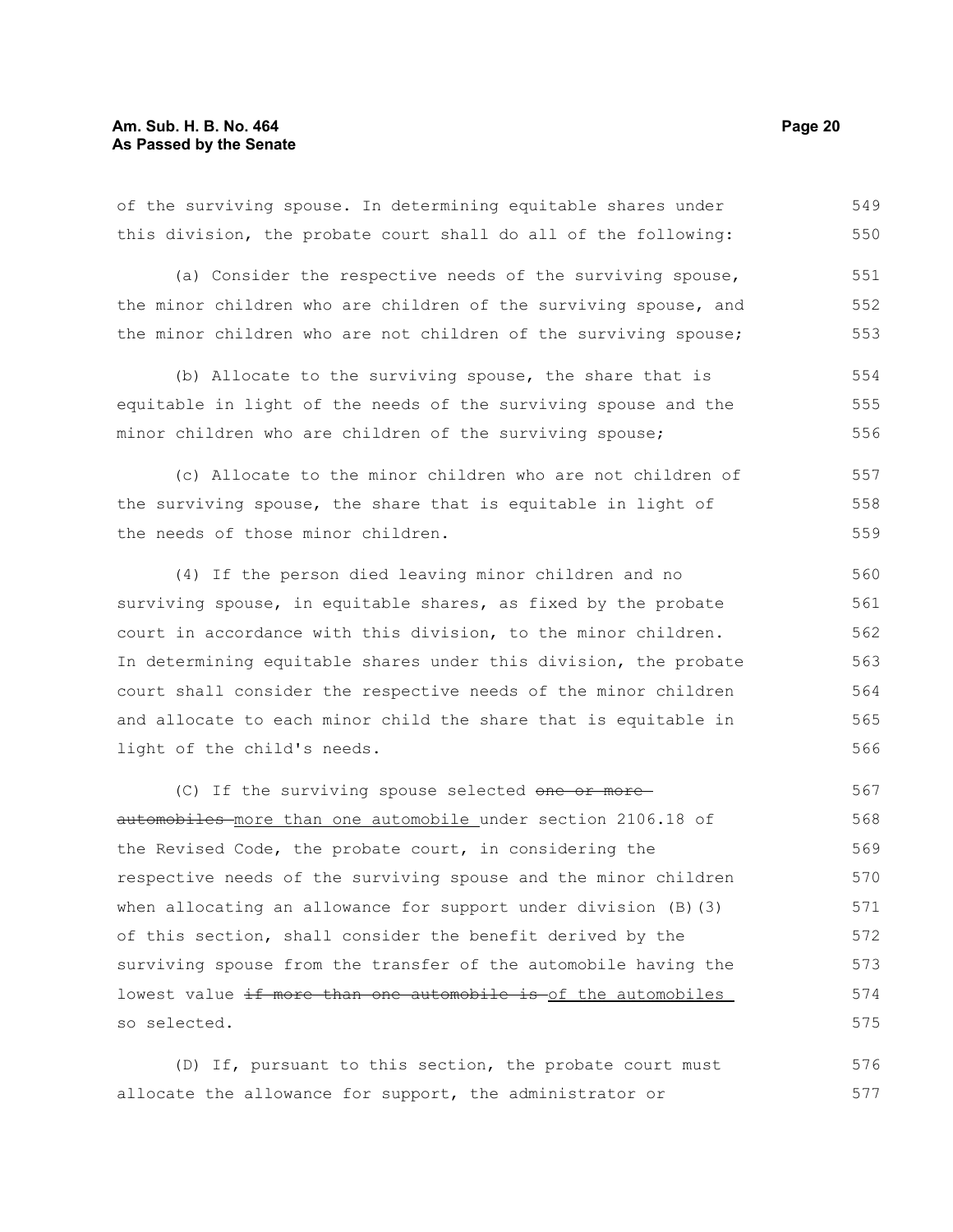executor, within five months of the initial appointment of an administrator or executor, shall file with the probate court an application to allocate the allowance for support. 578 579 580

(E) The administrator or executor shall pay the allowance for support unless a competent adult or a guardian with the consent of the court having jurisdiction over the guardianship waives the allowance for support to which the adult or the ward represented by the guardian is entitled. 581 582 583 584 585

(F) For the purposes of this section, the value of an automobile that a surviving spouse selects pursuant to section 2106.18 of the Revised Code is the value that the surviving spouse specifies for the automobile in the affidavit executed pursuant to division (B) of section 4505.10 of the Revised Code. 586 587 588 589 590

**Sec. 2108.05.** (A) A donor may make an anatomical gift by doing any of the following:

(1) Authorizing a statement or symbol to be imprinted on the donor's driver's license or identification card indicating that the donor has certified a willingness to make an anatomical gift; 593 594 595 596

(2) Specifying in the donor's will an intent to make an anatomical gift; 597 598

(3) Specifying an intent to make an anatomical gift in the donor's declaration as described in section 2133.16 of the Revised Code; 599 600 601

(4) During a terminal illness or injury of the donor, communicating in any manner to a minimum of two adults, at least one of whom is a disinterested witness, that the donor intends to make an anatomical gift; 602 603 604 605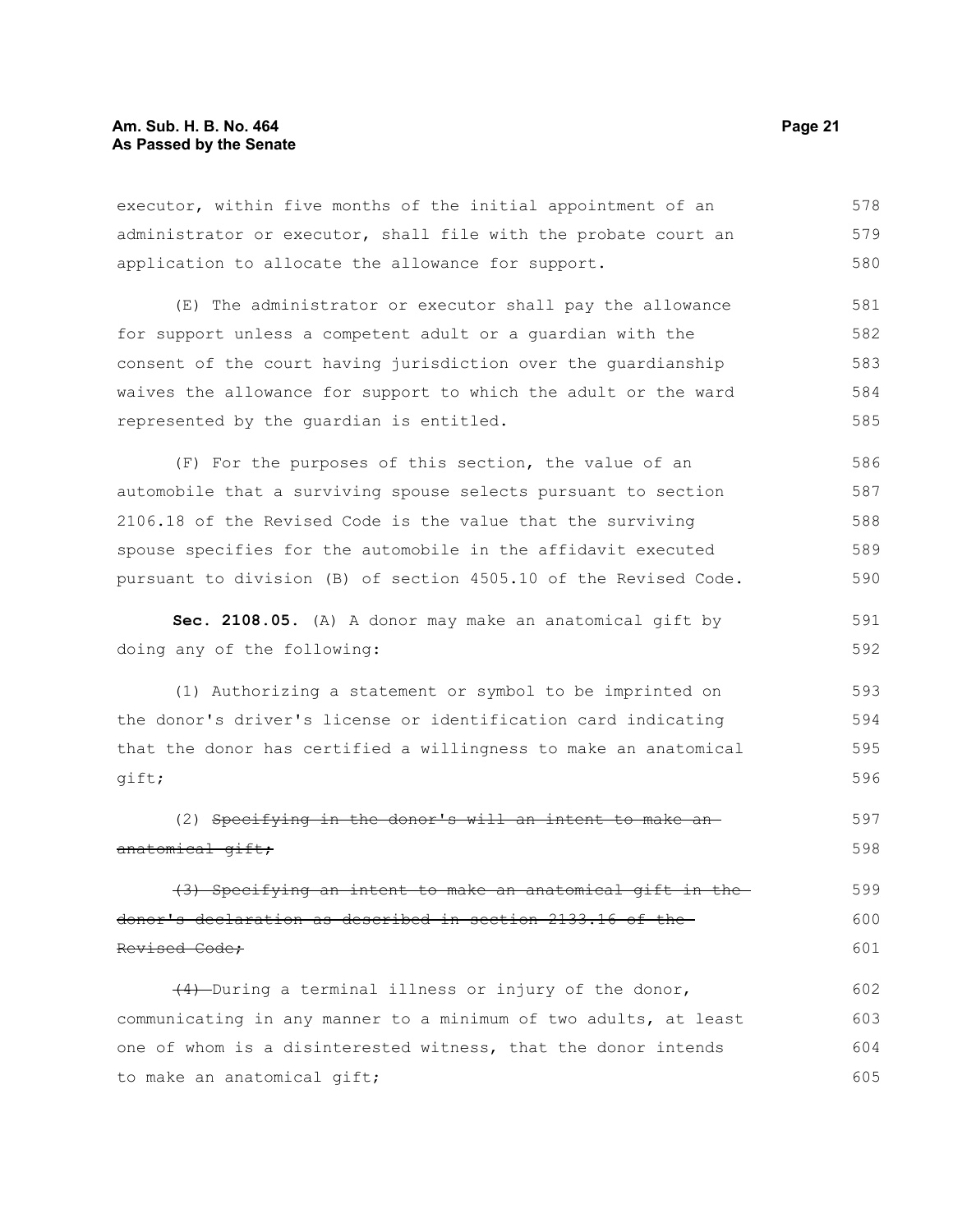$(5)$  (3) Following the procedure in division (B) of this section. (B) A donor or other person authorized to make an anatomical gift under section 2108.04 of the Revised Code may make a gift by a donor card or other record signed by the donor or other person making the gift or by authorizing that a statement or symbol indicating that the donor has certified a willingness to make an anatomical gift be included in a donor registry. If the donor or other person is physically unable to sign a record, the record may be signed by another individual at the direction of the donor or other person and shall do both of the following: (1) Be witnessed by at least two adults, at least one of whom is a disinterested witness, who have signed at the request of the donor or the other person; (2) State that it has been signed and witnessed as provided in division (B)(1) of this section. (C) Once a donor has authorized a statement or symbol to be imprinted on the donor's driver's license or identification 606 607 608 609 610 611 612 613 614 615 616 617 618 619 620 621 622 623 624

card indicating that the donor has certified a willingness to make an anatomical gift, the donor does not need to recertify the donor's willingness to make an anatomical gift upon renewal of the driver's license or identification card. The authorization shall remain in effect until the donor withdraws that authorization. 625 626 627 628 629 630

(D) Revocation, suspension, expiration, or cancellation of a driver's license or identification card upon which an anatomical gift is indicated does not invalidate the gift. 631 632 633

(E) An anatomical gift made by will takes effect on the 634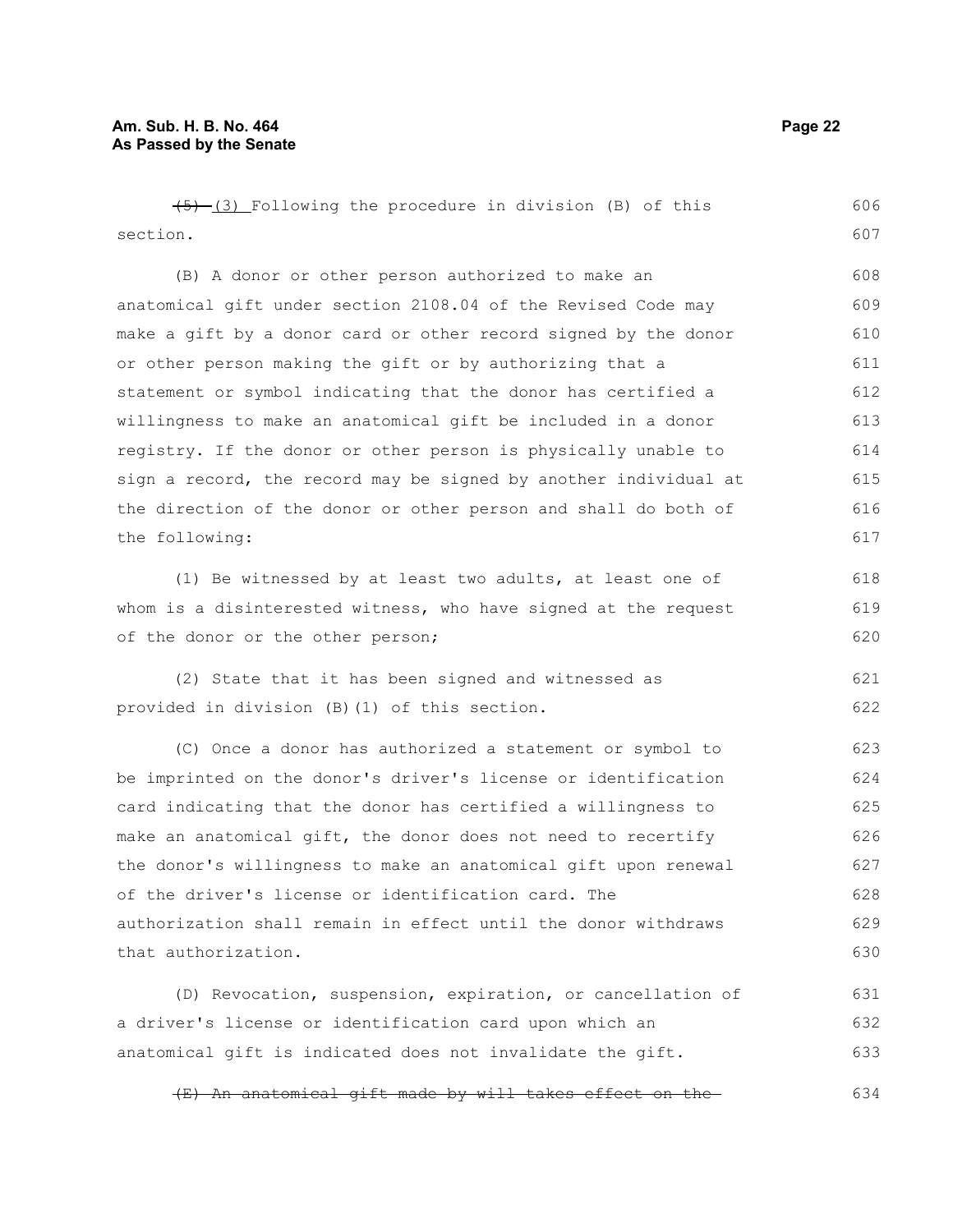| donor's death whether or not the will is probated. Invalidation- | 635 |
|------------------------------------------------------------------|-----|
| of the will after the donor's death does not invalidate the      | 636 |
| gift.                                                            | 637 |
| Sec. 2108.06. (A) Subject to section 2108.08 of the              | 638 |
| Revised Code, an anatomical gift made under section 2108.04 of   | 639 |
| the Revised Code may be amended by any of the following means:   | 640 |
| (1) By a record signed by the donor or other person              | 641 |
| authorized to make an anatomical gift under section 2108.04 of   | 642 |
| the Revised Code;                                                | 643 |
| (2) Subject to division (C) of this section, by a record         | 644 |
| signed by another individual acting at the direction of the      | 645 |
| donor or other person authorized to make an anatomical gift      | 646 |
| under section 2108.04 of the Revised Code if the donor or other  | 647 |
| person is physically unable to sign;                             | 648 |
| (3) By a later-executed document of gift that amends a           | 649 |
| previous anatomical gift or portion of an anatomical gift,       | 650 |
| either expressly or by inconsistency;                            | 651 |
| (4) By any form of communication during a terminal illness       | 652 |
| or injury addressed to at least two adults;                      | 653 |
| (5) By a parent who is reasonably available, if the donor        | 654 |
| is an unemancipated minor who has died+                          | 655 |
| (6) If made in a will, by the manner provided for-               | 656 |
| amendment of wills or by any of the applicable means described-  | 657 |
| in divisions (B) (1) to (5) of this section.                     | 658 |
| (B) Subject to section 2108.08 of the Revised Code, an           | 659 |
| anatomical gift made under section 2108.04 of the Revised Code   | 660 |
| may be revoked by any of the following means:                    | 661 |
| (1) By a record signed by the donor or other person              | 662 |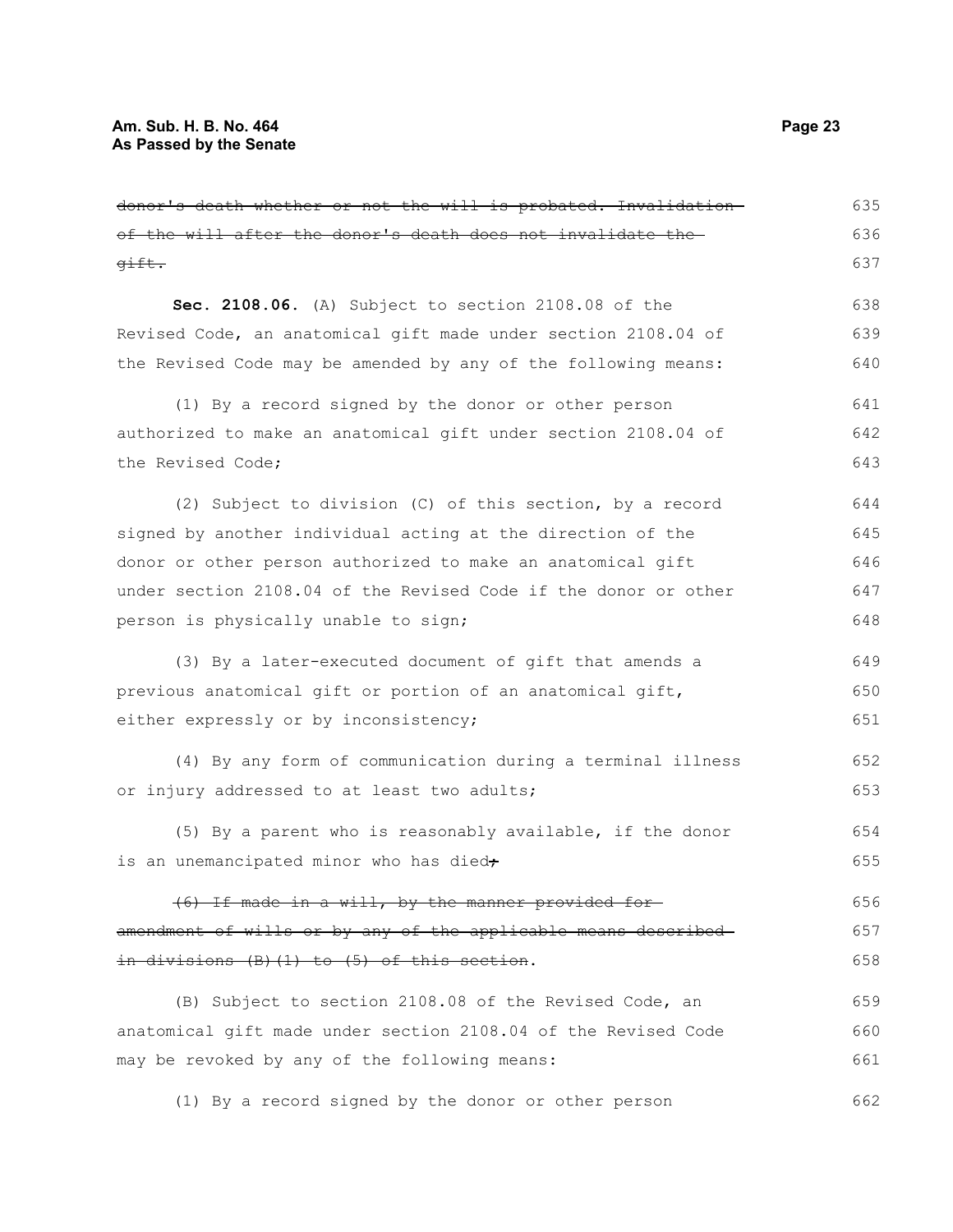```
authorized to make an anatomical gift under section 2108.04 of
the Revised Code;
      (2) Subject to division (C) of this section, by a record
signed by another individual acting at the direction of the
donor or other person authorized to make an anatomical gift
under section 2108.04 of the Revised Code if the donor or other
person is physically unable to sign;
      (3) By a later-executed document of gift that revokes a
previous anatomical gift or portion of an anatomical gift,
either expressly or by inconsistency;
      (4) By any form of communication during a terminal illness
or injury addressed to at least two adults;
      (5) By a parent who is reasonably available, if the donor
is an unemancipated minor who has died;
      (6) By the destruction or cancellation of the document of
gift, or the portion of the document of gift, used to make the
gift, with the intent to revoke the gift\dot{\tau}(7) If made in a will, by the manner provided for
revocation of wills or by any of the applicable means described
in divisions (B)(1) to (6) of this section.
      (C) A record signed pursuant to division (A)(2) or (B)(2)
of this section shall do both of the following:
      (1) Be witnessed by a minimum of two adults who have
signed at the request of the donor or other person;
      (2) State that it has been signed and witnessed as
provided in division (C)(1) of this section.
                                                                             663
                                                                             664
                                                                             665
                                                                            666
                                                                            667
                                                                             668
                                                                             669
                                                                            670
                                                                             671
                                                                             672
                                                                             673
                                                                             674
                                                                             675
                                                                             676
                                                                             677
                                                                             678
                                                                             679
                                                                             680
                                                                             681
                                                                             682
                                                                             683
                                                                             684
                                                                             685
                                                                             686
                                                                             687
                                                                             688
```
**Sec. 2108.07.** (A) An individual may refuse to make an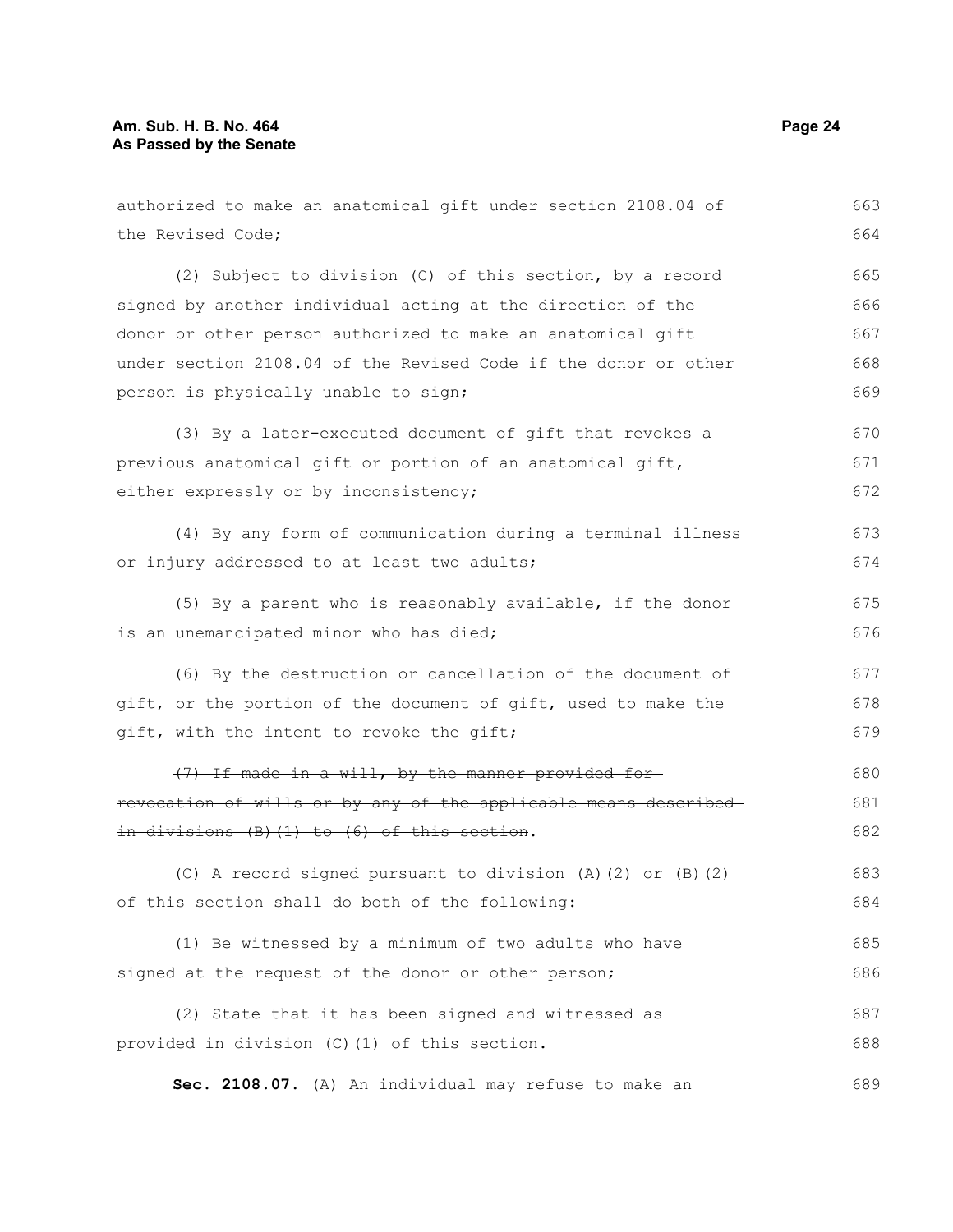| anatomical gift of the individual's body or part by doing any of<br>the following: | 690<br>691 |
|------------------------------------------------------------------------------------|------------|
| (1) Indicating a refusal in a record signed by either of                           | 692        |
| the following:                                                                     | 693        |
| (a) The individual;                                                                | 694        |
| (b) Subject to division (B) of this section, another                               | 695        |
| individual acting at the direction of the individual, if the                       | 696        |
| individual is physically unable to sign.                                           | 697        |
| (2) Indicating a refusal in the individual's will, whether-                        | 698        |
| or not the will is admitted to probate or invalidated after the-                   | 699        |
| individual's death;                                                                | 700        |
| (3) Indicating a refusal by any form of communication made                         | 701        |
| by the individual during the individual's terminal illness or                      | 702        |
| injury addressed to a minimum of two adults.                                       | 703        |
| (B) A record signed pursuant to division (A)(1)(b) of this                         | 704        |
| section shall do both of the following:                                            | 705        |
| (1) Be witnessed by at least two adults who have signed at                         | 706        |
| the request of the individual;                                                     | 707        |
| (2) State that it has been signed and witnessed as                                 | 708        |
| provided in division (B) (1) of this section.                                      | 709        |
| (C) An individual who has made a refusal may amend or                              | 710        |
| revoke the refusal by doing any of the following:                                  | 711        |
| (1) Amending or revoking the refusal in the manner                                 | 712        |
| provided in division (A) of this section for making a refusal;                     | 713        |
| (2) Subsequently making an anatomical gift pursuant to                             | 714        |
| section 2108.05 of the Revised Code that is inconsistent with                      | 715        |
| the refusal;                                                                       | 716        |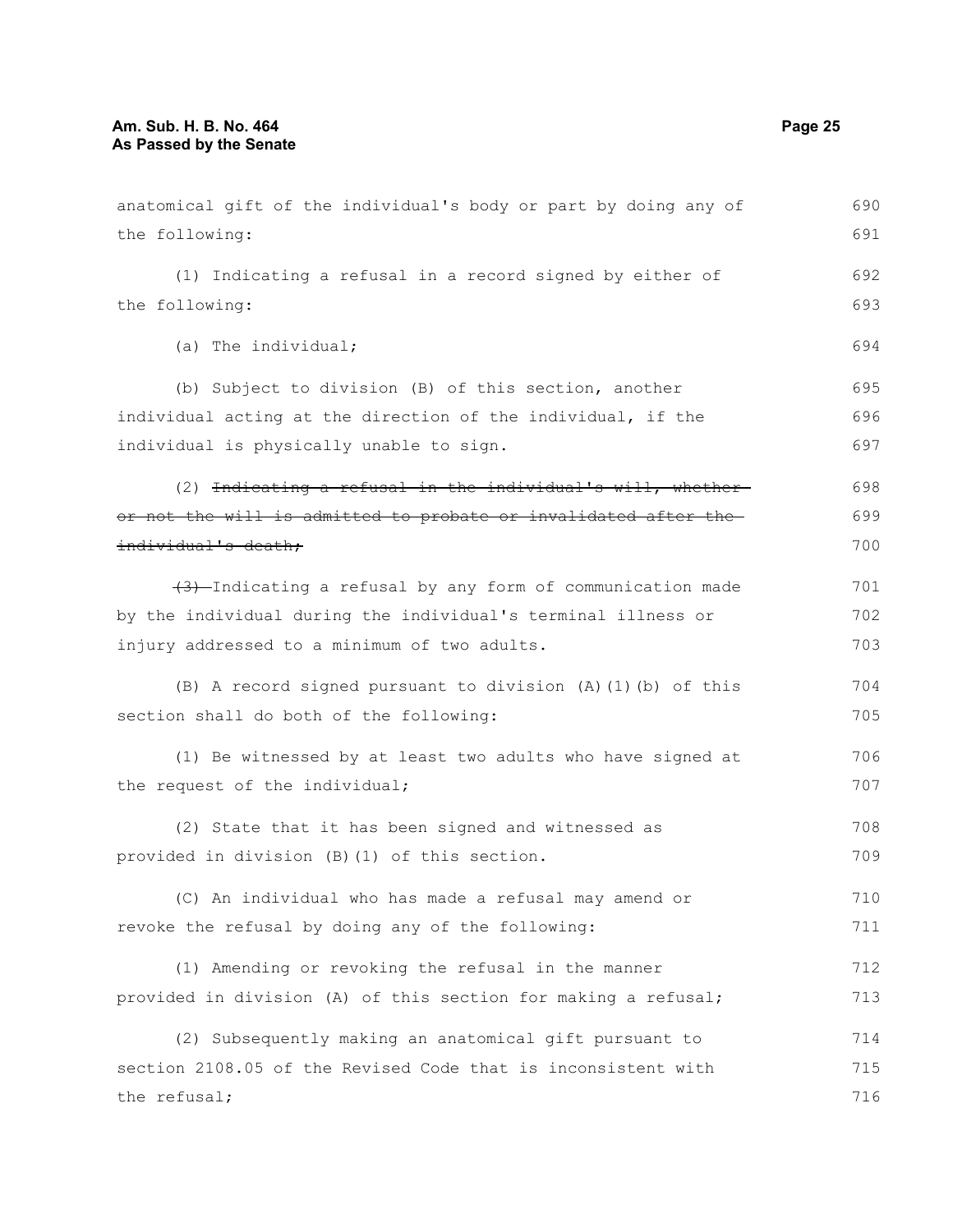#### **Am. Sub. H. B. No. 464 Page 26 As Passed by the Senate**

(3) Destroying or canceling the record evidencing the refusal, or the portion of the record used to make the refusal, with the intent to revoke the refusal. 717 718 719

(D) Except as provided in division (E) of this section, in the absence of an express, contrary indication by the individual set forth in the refusal, an individual's unrevoked refusal to make an anatomical gift of the individual's body or part bars all other persons from making an anatomical gift of the individual's body or part. 720 721 722 723 724 725

(E) The parent of a deceased unemancipated minor who is reasonably available may revoke a refusal made by the minor. 726 727

**Sec. 2108.23.** (A)(1) The bureau of motor vehicles shall develop and maintain a donor registry that identifies each individual who has agreed to make an anatomical gift by a designation on a driver's license or identification card as provided in division (A)(1) of section 2108.05 of the Revised Code. The registry shall be fully operational not later than July 1, 2002. 728 729 730 731 732 733 734

(2) Any person who provides to the bureau the form set forth in division  $(D)$   $(2)$   $(C)$   $(2)$  of section 2133.07 of the Revised Code requesting to be included in the donor registry shall be included. 735 736 737 738

(B) The bureau shall maintain the registry in a manner that provides to organ procurement organizations, tissue banks, and eye banks immediate access to the information in the registry twenty-four hours a day and seven days a week. 739 740 741 742

(C)(1) The registrar of motor vehicles, in consultation with the director of health and the second chance trust fund advisory committee created under section 2108.35 of the Revised 743 744 745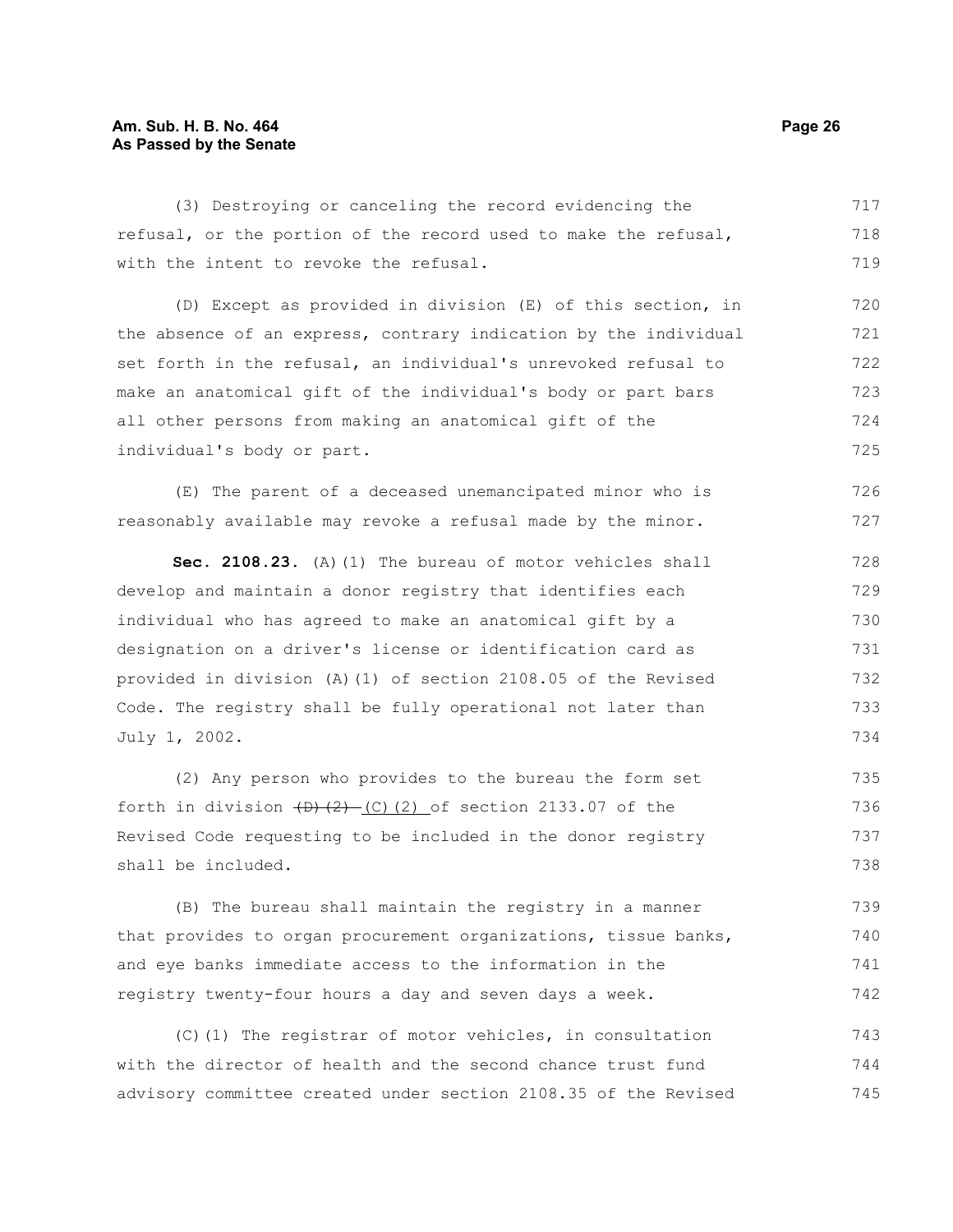| Code, shall formulate proposed rules that specify all of the     | 746 |
|------------------------------------------------------------------|-----|
| following:                                                       | 747 |
| (a) The information to be included in the registry;              | 748 |
| (b) A process, in accordance with division (B) of section        | 749 |
| 2108.06 of the Revised Code, for an individual to revoke the     | 750 |
| individual's intent to make an anatomical gift and for updating  | 751 |
| information in the registry;                                     | 752 |
| (c) How the registry will be made available to organ             | 753 |
| procurement organizations, tissue banks, and eye banks;          | 754 |
| (d) Limitations on the use of and access to the registry;        | 755 |
| (e) How information on organ, tissue, and eye donation           | 756 |
| will be developed and disseminated to the public by the bureau   | 757 |
| and the department of health;                                    | 758 |
| (f) Anything else the registrar considers appropriate.           | 759 |
| (2) In adopting the proposed rules under this division,          | 760 |
| the registrar may consult with any person or entity that         | 761 |
| expresses an interest in the matters to be dealt with in the     | 762 |
| rules.                                                           | 763 |
| (3) Following formulation of the proposed rules, but not         | 764 |
| later than January 1, 2002, the registrar shall adopt rules in   | 765 |
| accordance with Chapter 119. of the Revised Code.                | 766 |
| (D) The costs of developing and initially implementing the       | 767 |
| registry shall be paid from the second chance trust fund created | 768 |
| in section 2108.34 of the Revised Code.                          | 769 |
| Sec. 2108.24. (A) As used in this section:                       | 770 |
| (1) "Advance health-care directive" means a durable power        | 771 |

of attorney for health care or a record signed by a prospective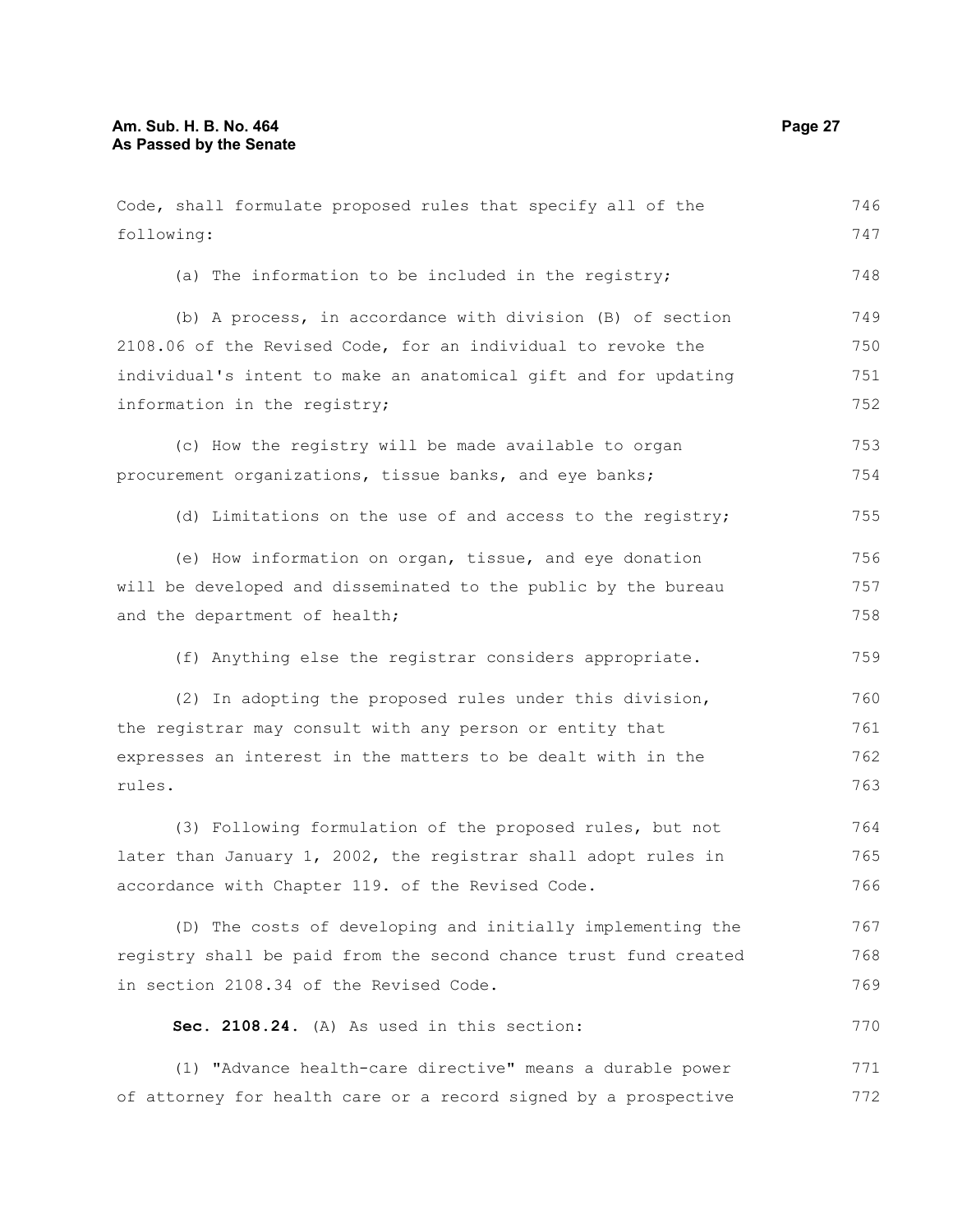donor containing the prospective donor's direction concerning a health-care decision. (2) "Declaration" means a written document executed in accordance with section 2133.02 of the Revised Code. (3) "Health care decision" means any decision regarding the health care of the prospective donor. (B) If a prospective donor has a declaration or an advance health-care directive the terms of which are in conflict with the express or implied terms of a potential anatomical gift with regard to administration of measures necessary to ensure the medical suitability of a part for transplantation or therapy and the prospective donor is capable of resolving the conflict, subject to division (G) of this section, the prospective donor's attending physician shall confer with the prospective donor to resolve the conflict. (C) If a prospective donor has a declaration or an advance health-care directive the terms of which are in conflict with the express or implied terms of a potential anatomical gift with regard to administration of measures necessary to ensure the 773 774 775 776 777 778 779 780 781 782 783 784 785 786 787 788 789 790 791

medical suitability of a part for transplantation or therapy and the prospective donor is incapable of resolving the conflict, one of the following shall apply depending on the circumstances: 792 793 794

(1) If the prospective donor has an agent, the agent shall, subject to division (G) of this section, act for the prospective donor to resolve the conflict. 795 796 797

(2) If the prospective donor does not have an agent, the individual or class of individuals determined in the following descending order of priority and subject to divisions (D), (E), (F), and (G) of this section shall act for the prospective donor 798 799 800 801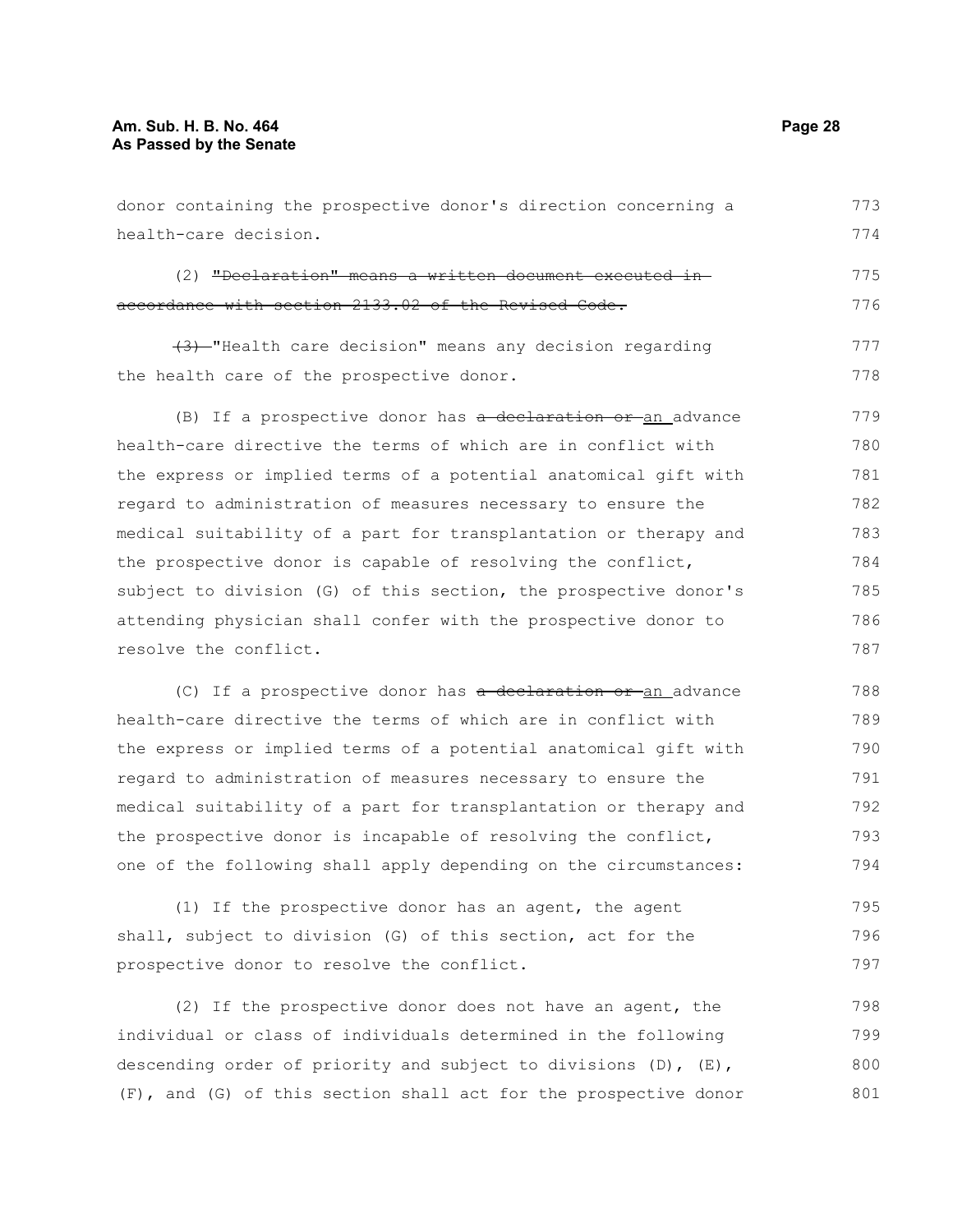| to resolve the conflict:                                         | 802 |
|------------------------------------------------------------------|-----|
| (a) The prospective donor's surviving spouse;                    | 803 |
| (b) The prospective donor's surviving adult children;            | 804 |
| (c) The prospective donor's surviving parent or parents;         | 805 |
| (d) The prospective donor's surviving adult siblings;            | 806 |
| (e) The prospective donor's surviving adult grandchildren;       | 807 |
| (f) The prospective donor's surviving grandparent or             | 808 |
| grandparents;                                                    | 809 |
| (g) A surviving adult who exhibited special care and             | 810 |
| concern for the prospective donor;                               | 811 |
| (h) The prospective donor's guardians of the person;             | 812 |
| (i) The persons, other than those in divisions $(C)$ $(2)$ $(a)$ | 813 |
| to (h) of this section, to whom the prospective donor has        | 814 |
| assigned the right of disposition for the prospective donor's    | 815 |
| body pursuant to section 2108.70 of the Revised Code or who have | 816 |
| the right of disposition for the prospective donor's body at the | 817 |
| time of death as described in section 2108.81 of the Revised     | 818 |
| Code.                                                            | 819 |
| (D) If an appropriate individual entitled to resolve a           | 820 |
| conflict between the terms of a prospective donor's declaration  | 821 |
| or advance health-care directive and the express or implied      | 822 |
| terms of a potential anatomical gift as described in division    | 823 |
| (C) of this section is not reasonably available to resolve the   | 824 |
| conflict, is incapacitated, or declines to resolve the conflict, | 825 |
| the next priority individual or class of individuals specified   | 826 |
| in that division is authorized to resolve the conflict.          | 827 |

(E) If at least one individual in a class of individuals 828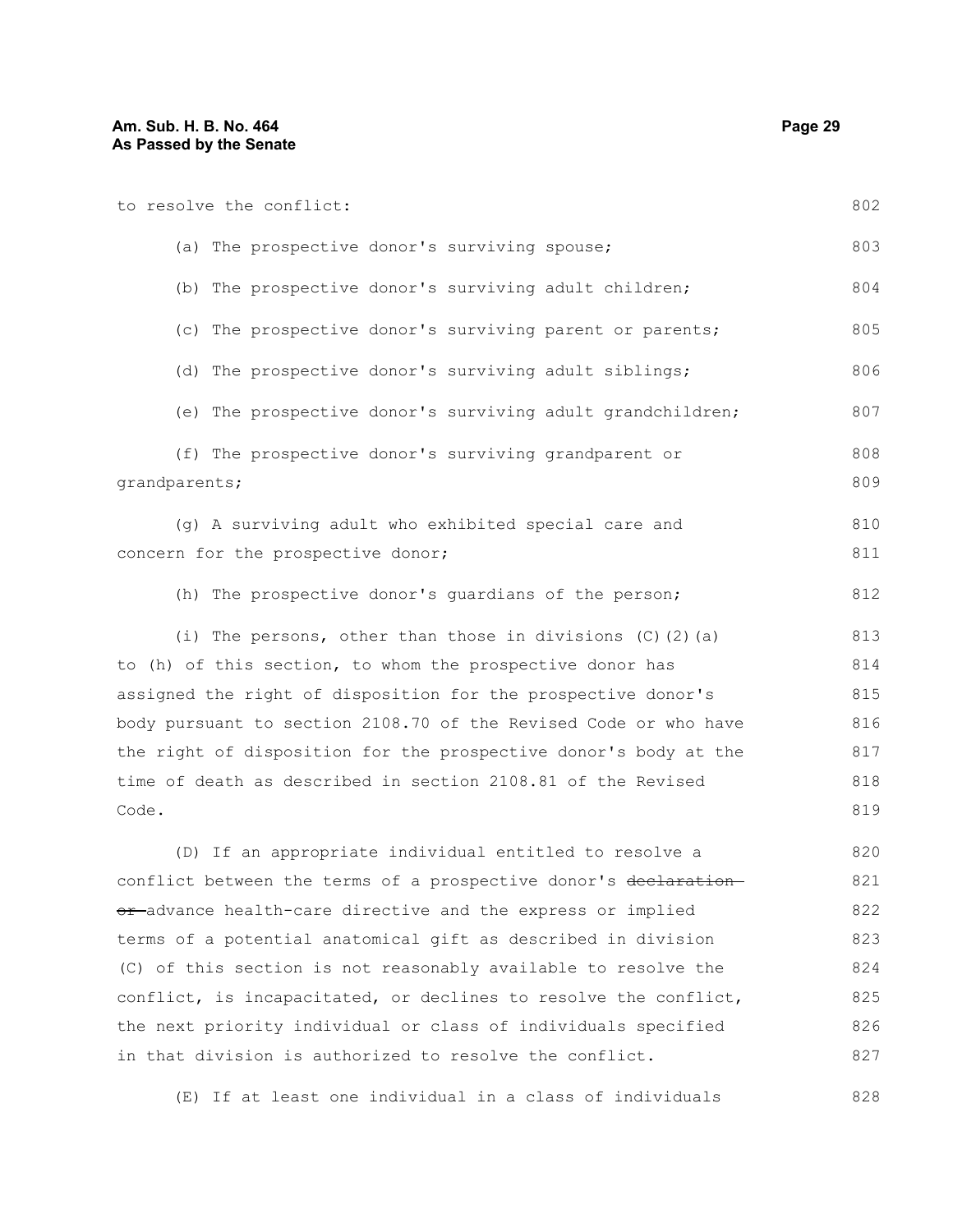#### **Am. Sub. H. B. No. 464 Page 30 As Passed by the Senate**

entitled to resolve a conflict between the terms of a prospective donor's declaration or advance health-care directive and the express or implied terms of a potential anatomical gift is not reasonably available, is incapacitated, or declines to resolve the conflict, the conflict shall be resolved by the individual or individuals in the class who are reasonably available, not incapacitated, and willing to resolve the conflict. 829 830 831 832 833 834 835 836

(F) If individuals in a class of individuals determined in accordance with division (C)(2) of this section disagree on how a conflict between the terms of a prospective donor's declaration or advance health-care directive and the express or implied terms of a potential anatomical gift should be resolved, the opinion of the majority of the individuals who are reasonably available, not incapacitated, and are willing to resolve the conflict shall prevail. 837 838 839 840 841 842 843 844

(G) A conflict between the terms of a prospective donor's declaration or advance health-care directive and the express or implied terms of a potential anatomical gift with regard to the administration of measures necessary to ensure the medical suitability of a part for transplantation or therapy shall be resolved as expeditiously as possible. Information relevant to the resolution of the conflict may be obtained from the appropriate procurement organization and any other person authorized to make an anatomical gift for the prospective donor under section 2108.09 of the Revised Code. Before resolution of the conflict, measures necessary to ensure the medical suitability of the part shall not be withheld or withdrawn from the prospective donor unless withholding or withdrawing the measures is necessary for appropriate end-of-life care. 845 846 847 848 849 850 851 852 853 854 855 856 857 858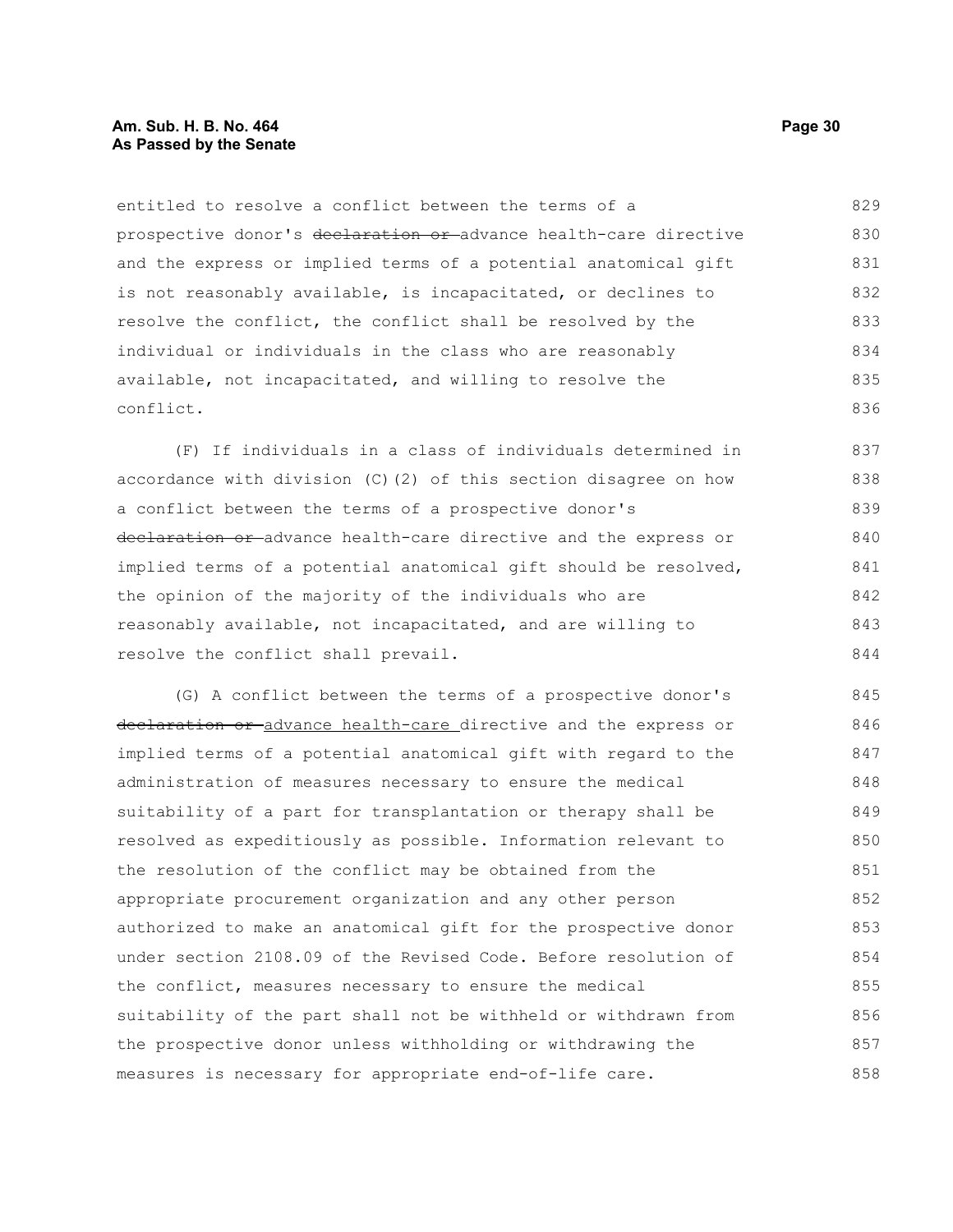**Sec. 2108.34.** (A) There is hereby created in the state treasury the second chance trust fund. The fund shall consist of voluntary contributions deposited as provided in sections 4503.721, 4506.081, 4507.231, and 4507.501 of the Revised Code. All investment earnings of the fund shall be credited to the fund. 859 860 861 862 863 864

(B) The director of health shall use the money in the fund only for the following purposes:

(1) Development and implementation of a campaign that explains and promotes the second chance trust fund; 867 868

(2) Development and implementation of local and statewide public education programs about organ, tissue, and eye donation, including the informational material required to be provided under sections 4506.081, 4507.231, and 4507.501 of the Revised Code; 869 870 871 872 873

(3) Development and implementation of local and statewide donor awareness programs in schools; 874 875

(4) Development and implementation of local and statewide programs to recognize donor families; 876 877

(5) Development and distribution of materials promoting organ, tissue, and eye donation; 878 879

(6) Cooperation with the Ohio Supreme Court, Ohio State Bar Association, and law schools of this state to more effectively educate attorneys about the donation of anatomical gifts and to encourage them to assist their clients in donating anatomical gifts through anatomical gift declarations, durable powers of attorney for health care, declarations as defined insection 2133.01 of the Revised Code, wills, and any other appropriate means; 880 881 882 883 884 885 886 887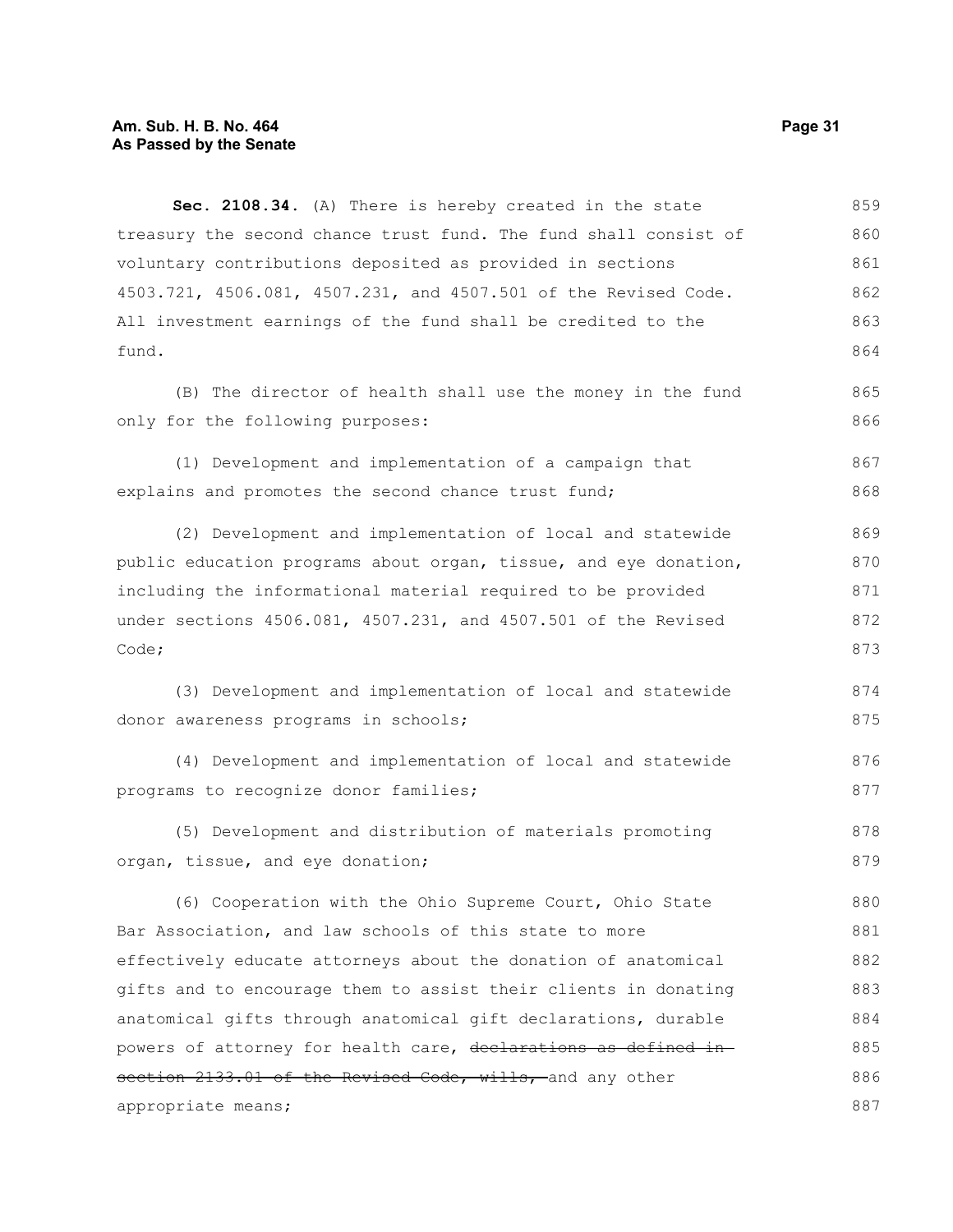### Am. Sub. H. B. No. 464 **Page 32 As Passed by the Senate**

| (7) Cooperation with the state medical board, state              | 888 |
|------------------------------------------------------------------|-----|
| medical, osteopathic, and ophthalmological associations, and     | 889 |
| colleges of medicine and osteopathic medicine in this state to   | 890 |
| more effectively educate physicians about the donation of        | 891 |
| anatomical gifts and to encourage them to assist their patients  | 892 |
| in making declarations of anatomical gifts;                      | 893 |
| (8) Development of statewide hospital training programs to       | 894 |
| encourage and facilitate compliance with sections 2108.14 and    | 895 |
| 2108.15 of the Revised Code;                                     | 896 |
| (9) Reimbursement of the bureau of motor vehicles for the        | 897 |
| administrative costs incurred in the performance of duties under | 898 |
| sections 4506.081, 4507.231, and 4507.501 of the Revised Code;   | 899 |
| (10) Reimbursement of the department of health for               | 900 |
| administrative costs incurred in the performance of duties under | 901 |
| this section and section 2108.35 of the Revised Code;            | 902 |
| (11) Reimbursement of members of the second chance fund          | 903 |
| advisory committee for actual and necessary expenses incurred in | 904 |
| the performance of official duties.                              | 905 |
| (C) The director shall make the materials developed under        | 906 |
| division (B) (5) of this section available to other state        | 907 |
| agencies.                                                        | 908 |
| (D) The director shall consider recommendations made by          | 909 |
| the second chance trust fund advisory committee pursuant to      | 910 |
| section 2108.35 of the Revised Code. The director shall          | 911 |
| determine the appropriateness of and approve or disapprove       | 912 |
| projects recommended by the advisory committee for funding and   | 913 |
| approve or disapprove the disbursement of money from the second  | 914 |
| chance trust fund.                                               | 915 |
|                                                                  |     |

Sec. 2111.10. (A) As used in this section, "developmental 916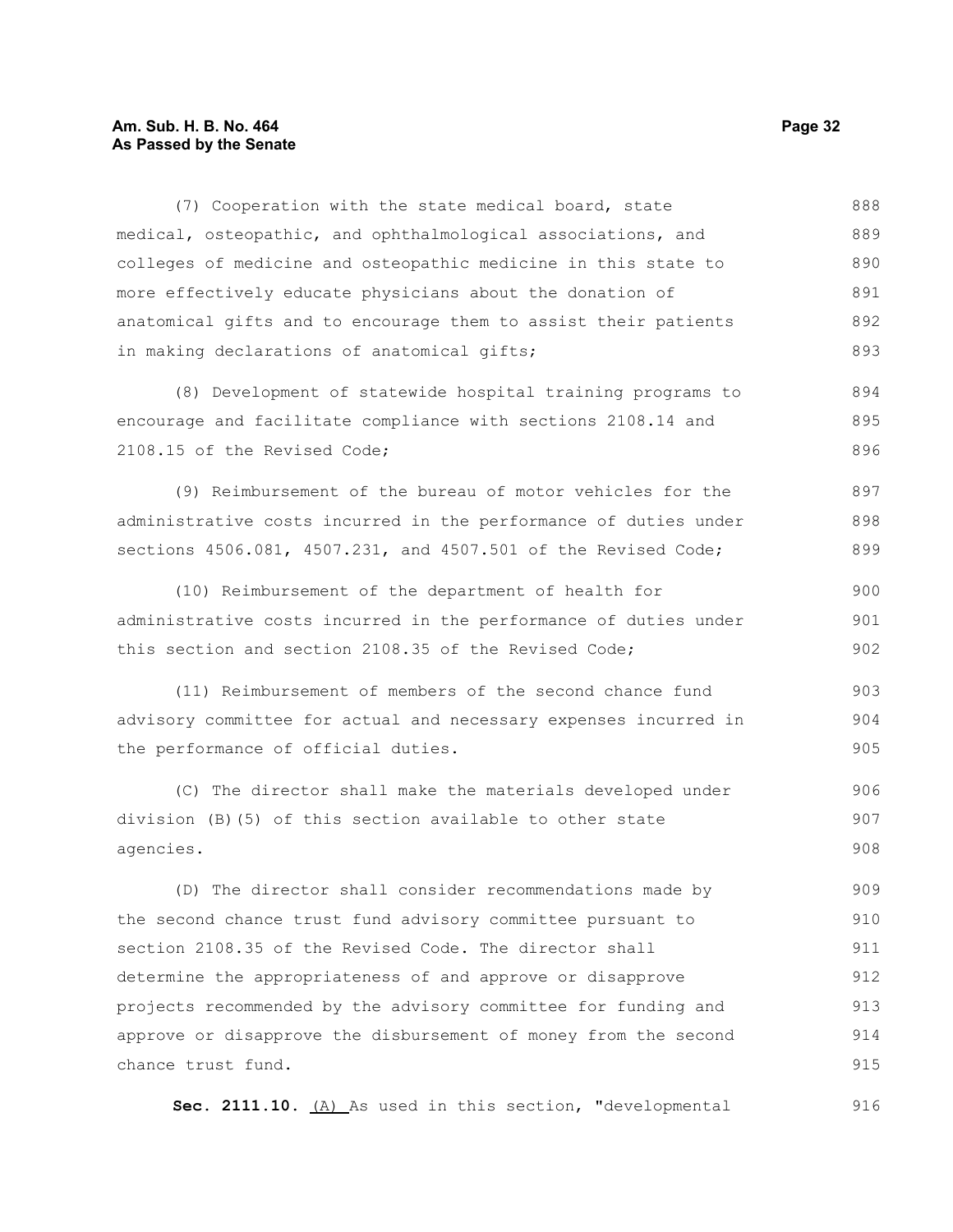disability" has the same meaning as in section 5123.01 of the Revised Code. (B) Any appointment of a corporation as guardian shall apply to the estate only and not to the person, except that a when either of the following applies: (1) A nonprofit corporation organized under the laws of this state and entitled to tax exempt status under section 501(a) of the "Internal Revenue Code of 1986," 100 Stat. 2085, 26 U.S.C.A. U.S.C. 501, as amended, that has a contract with the department of developmental disabilities to provide protective services may be appointed as a guardian of a person with a developmental disability and may serve as guardian pursuant to sections 5123.55 to 5123.59 of the Revised Code. (2) A nonprofit corporation domiciled in this state and organized under the laws of this state and entitled to tax exempt status under section 501(a) of the "Internal Revenue Code of 1986," 100 Stat. 2085, 26 U.S.C. 501 may be appointed as a guardian of the person of an incompetent when certified by the probate court to receive such an appointment. The probate court shall certify that nonprofit corporation and any individual acting as a guardian on behalf of the nonprofit corporation upon meeting the requirements for serving as a guardian as prescribed by the supreme court in the Rules of Superintendence for the Courts of Ohio and the rules of court adopted by the probate court of the county exercising jurisdiction over the incompetent. A nonprofit corporation appointed as guardian of the person of an incompetent shall not be the residential caregiver, health care provider, or employer of the incompetent. 918 919 920 921 922 923 924 925 926 927 928 929 930 931 932 933 934 935 936 937 938 939 940 941 942 943 944

**Sec. 2111.50.** (A)(1) At all times, the probate court is the superior guardian of wards who are subject to its 945 946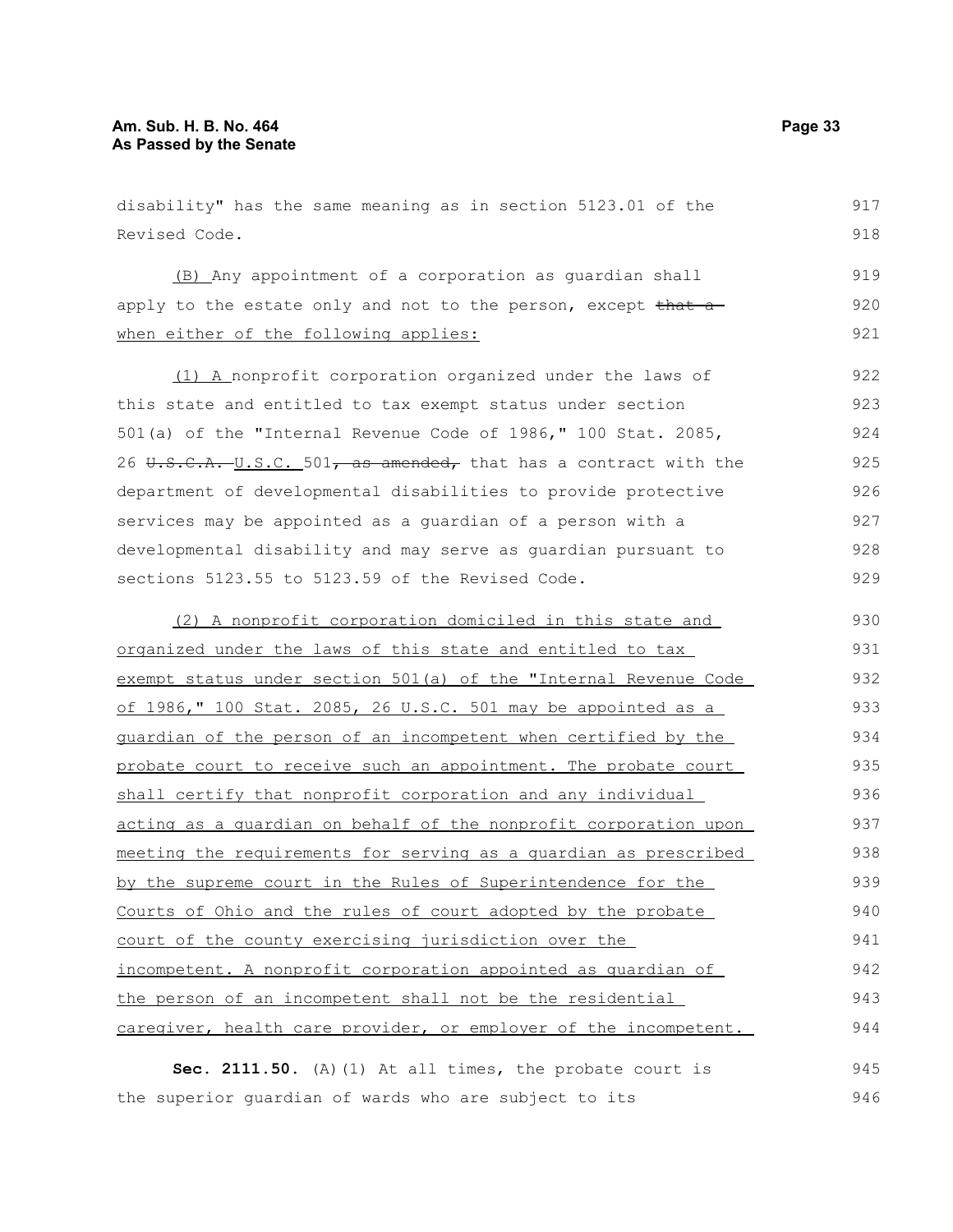jurisdiction, and all guardians who are subject to the jurisdiction of the court shall obey all orders of the court that concern their wards or guardianships. 947 948 949

(2)(a) Subject to divisions (A)(2)(b) and (c) of this section, the control of a guardian over the person, the estate, or both of the guardian's ward is limited to the authority that is granted to the guardian by the Revised Code, relevant decisions of the courts of this state, and orders or rules of the probate court. 950 951 952 953 954 955

(b) Except for the powers specified in division (E) of this section and unless otherwise provided in or inconsistent with another section of the Revised Code, the probate court may confer upon a guardian any power that this section grants to the probate court in connection with wards. Nothing in this section is intended to create or imply a duty upon a guardian to apply for authority to exercise any power authorized in this section. No inference of impropriety or liability of the guardian or others associated with the guardian shall arise as a result of a guardian not applying for authority to exercise a power authorized in this section. 956 957 958 959 960 961 962 963 964 965 966

(c) For good cause shown, the probate court may limit or deny, by order or rule, any power that is granted to a guardian by a section of the Revised Code or relevant decisions of the courts of this state.

(B) In connection with any person whom the probate court has found to be an incompetent or a minor subject to guardianship and for whom the court has appointed a guardian, the court has, subject to divisions (C) to (E) of this section, all the powers that relate to the person and estate of the ward and that the ward could exercise if present and not a minor or 971 972 973 974 975 976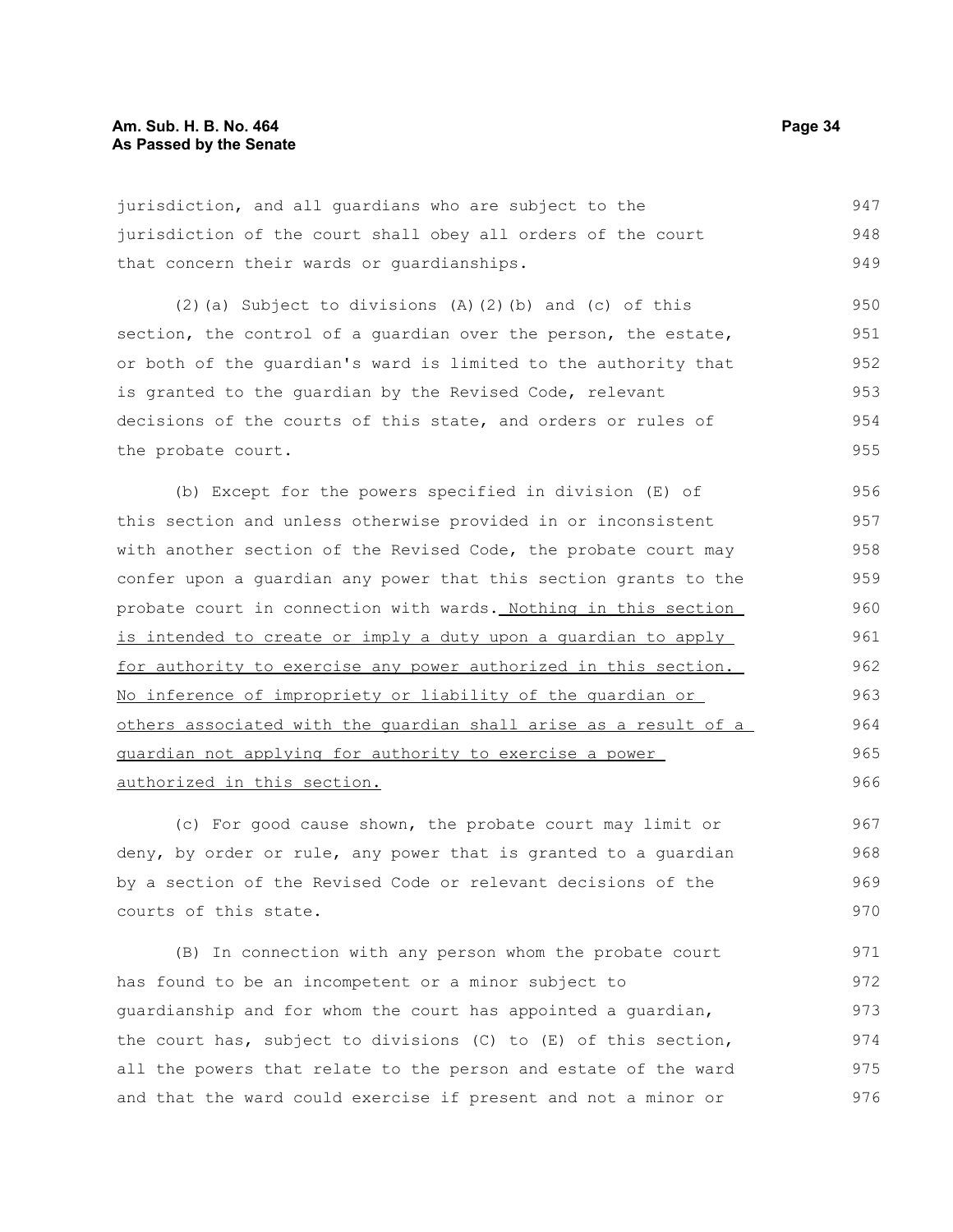| under a disability, except the power to make or revoke a will.                      | 977  |
|-------------------------------------------------------------------------------------|------|
| These powers include, but are not limited to, the power to do                       | 978  |
| any of the following:                                                               | 979  |
| (1) Convey-or, release, or disclaim the present,                                    | 980  |
| contingent, or expectant interests in real or personal property                     | 981  |
| of the ward, including, but not limited to, dower and any right                     | 982  |
| of survivorship incident to a_transfer on death designation,_                       | 983  |
| payable on death designation, survivorship tenancy, joint                           | 984  |
| tenancy, or tenancy by the entireties;                                              | 985  |
| (2) Exercise $\sigma f$ release, or disclaim powers as a trustee,                   | 986  |
| personal representative, custodian for a minor, guardian, or                        | 987  |
| donee of a power of appointment;                                                    | 988  |
| (3) Enter-Subject to division (B) (4) of this section,                              | 989  |
| <u>enter into contracts<del>, or create revocable trusts of property of -</del></u> | 990  |
| the estate of the ward, that may not extend beyond the minority,                    | 991  |
| disability, or life of the ward;                                                    | 992  |
| (4) Create, amend, or revoke revocable trusts of property                           | 993  |
| of the estate of the ward that may extend beyond the minority,                      | 994  |
| <u>disability, or life of the ward;</u>                                             | 995  |
| (5) Exercise options to purchase securities or other                                | 996  |
| property;                                                                           | 997  |
| $(5)$ (6) Exercise rights to elect options under annuities                          | 998  |
| and insurance policies, <u>including changing beneficiaries of</u>                  | 999  |
| insurance policies, retirement plans, individual retirement                         | 1000 |
| accounts, and annuities, and to surrender an annuity or                             | 1001 |
| insurance policy for its cash value;                                                | 1002 |
| $(6)$ (7) Exercise the right to an elective share in the                            | 1003 |
| estate of the deceased spouse of the ward pursuant to <del>section</del> -          | 1004 |
| 2106.08 Chapter 2106. of the Revised Code;                                          | 1005 |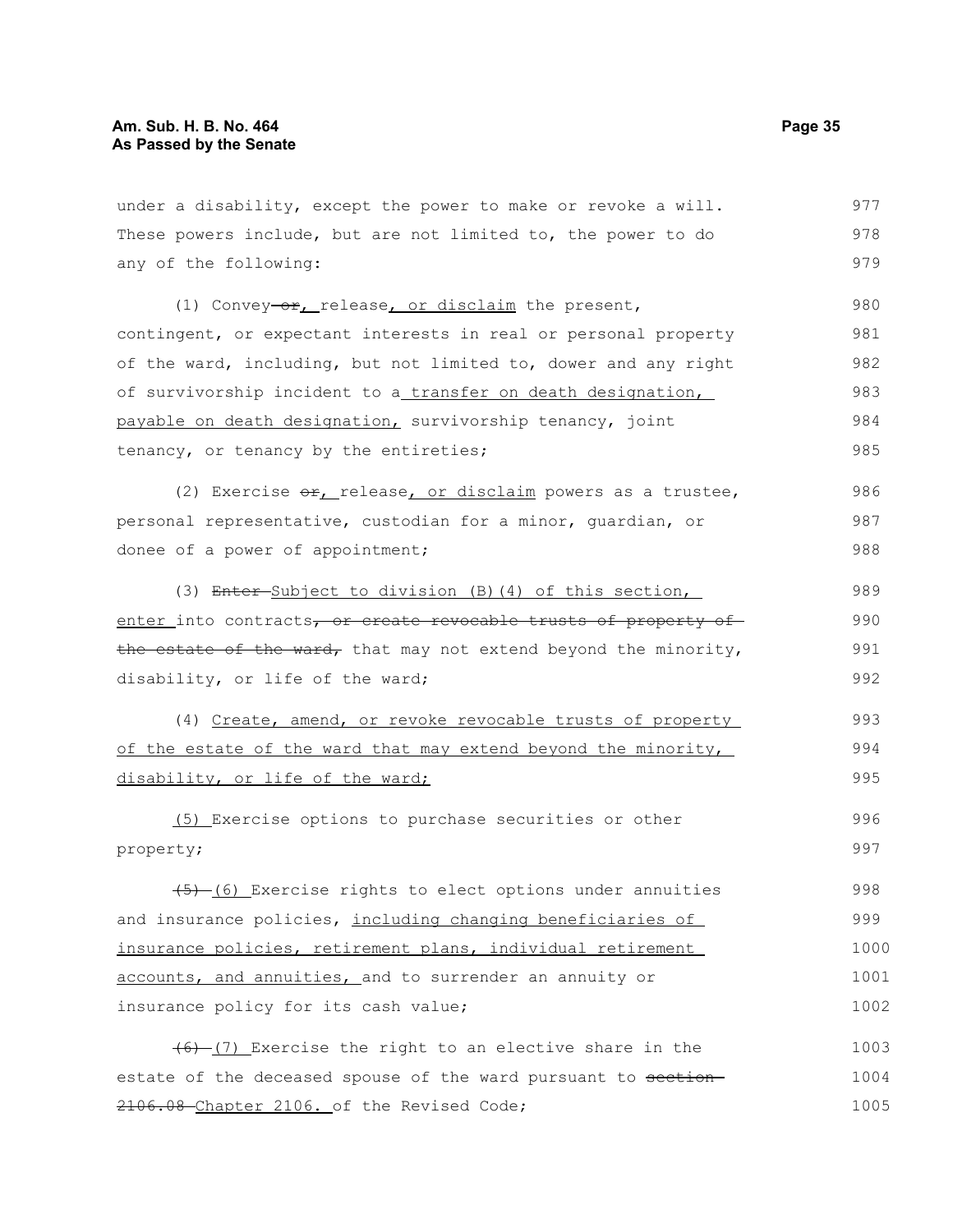#### **Am. Sub. H. B. No. 464 Page 36 As Passed by the Senate**

 $(7)$  (8) Make gifts, in trust or otherwise, to relatives of the ward and, consistent with any prior pattern of the ward of giving to charities or of providing support for friends, to charities and friends of the ward. (C) Except for the powers specified in division (D) of this section, all powers of the probate court that are specified in this chapter and that relate either to any person whom it has found to be an incompetent or a minor subject to guardianship and for whom it has appointed a guardian and all powers of a guardian that relate to the guardian's ward or guardianship as 1006 1007 1008 1009 1010 1011 1012 1013 1014 1015

described in division (A)(2) of this section, shall be exercised in the best interest, as determined in the court's or guardian's judgment, of the following: 1016 1017 1018

(1) The ward whom the probate court has found to be an incompetent or a minor subject to guardianship; 1019 1020

(2) The dependents of the ward;

(3) The members of the household of the ward.

(D) If the court is to exercise or direct the exercise, pursuant to division (B) of this section, of the power to make gifts in trust or otherwise, the following conditions shall apply: 1023 1024 1025 1026

(1) The exercise of the particular power shall not impair the financial ability of the estate of the ward whom the probate court has found to be an incompetent or a minor subject to guardianship and for whom the court has appointed a guardian, to provide for the ward's foreseeable needs for maintenance and care; 1027 1028 1029 1030 1031 1032

(2) If applicable, the court shall consider any of the following: 1033 1034

1021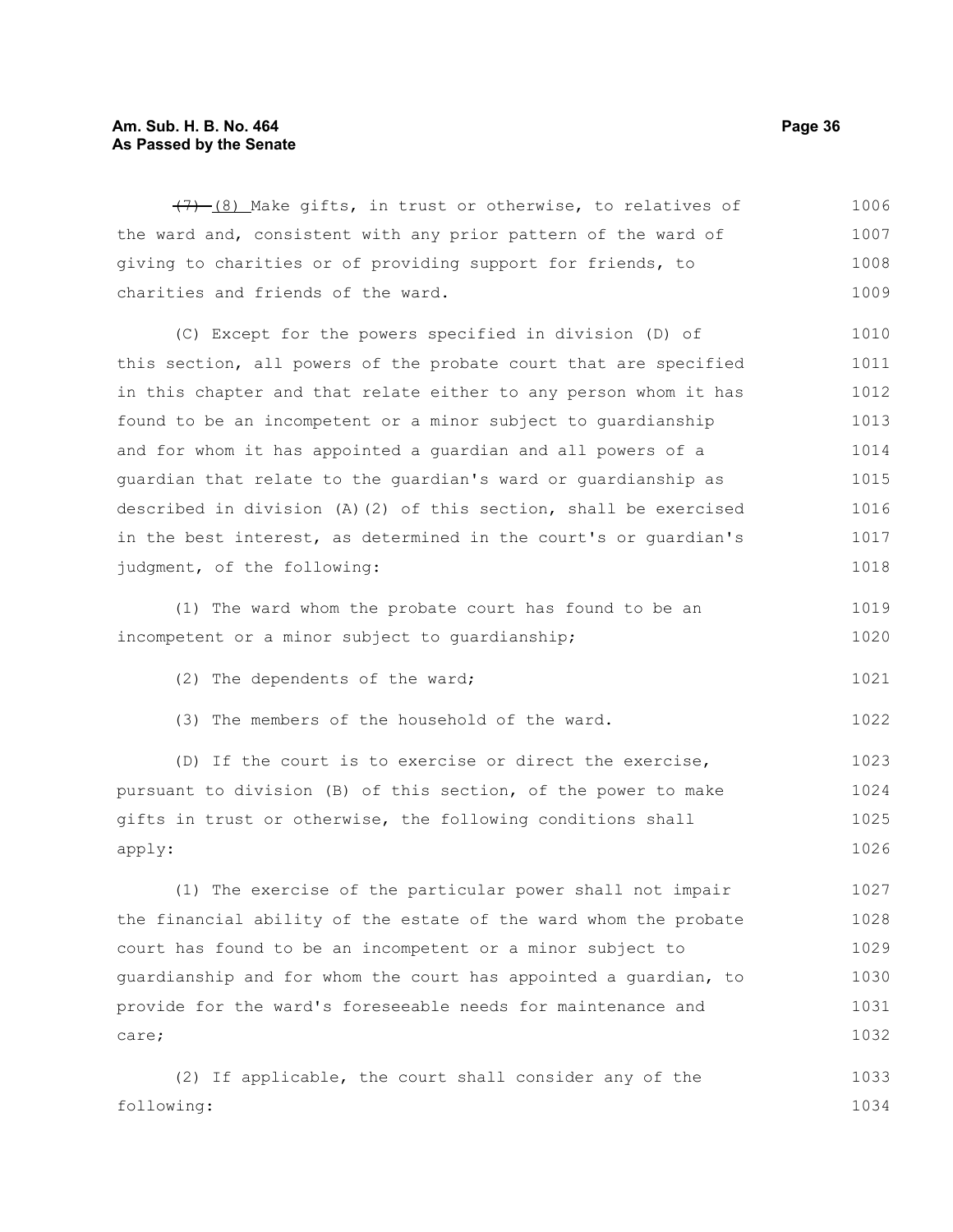# **Am. Sub. H. B. No. 464 Page 37 As Passed by the Senate**

| (a) The estate, income, and other tax advantages of the            | 1035 |
|--------------------------------------------------------------------|------|
| exercise of a particular power to the estate of a ward whom the    | 1036 |
| probate court has found to be an incompetent or a minor subject    | 1037 |
| to quardianship and for whom the court has appointed a quardian;   | 1038 |
| (b) Any pattern of giving of, or any pattern of support            | 1039 |
| provided by, the ward prior to the ward's incompetence;            | 1040 |
| (c) The disposition of property made by the ward's will_or_        | 1041 |
| revocable trust;                                                   | 1042 |
| (d) If there is no knowledge of a will or revocable trust          | 1043 |
| of the ward, the ward's prospective heirs;                         | 1044 |
| (e) Any relevant and trustworthy statements of the ward,           | 1045 |
| whether established by hearsay or other evidence.                  | 1046 |
| (E)(1) The probate court shall cause notice as described           | 1047 |
| in division $(E)$ (2) of this section to be given and a hearing to | 1048 |
| be conducted prior to its exercise or direction of the exercise    | 1049 |
| of any of the following powers pursuant to division (B) of this    | 1050 |
| section:                                                           | 1051 |
| (a) The exercise-or, release, or disclaimer of powers as a         | 1052 |
| donee of a power of appointment;                                   | 1053 |
| (b) Unless the amount of the gift is no more than one              | 1054 |
| thousand dollars, the making of a gift, in trust or otherwise;     | 1055 |
| (c) The power to create, amend, or revoke a revocable              | 1056 |
| trust as described in division (B) (4) of this section;            | 1057 |
| (d) The power to exercise rights to elect options under            | 1058 |
| annuities and insurance policies, including changing               | 1059 |
| beneficiaries of insurance policies, retirement plans,             | 1060 |
| individual retirement accounts, and annuities, and to surrender    | 1061 |
| an annuity or insurance policy for its cash value, as described    | 1062 |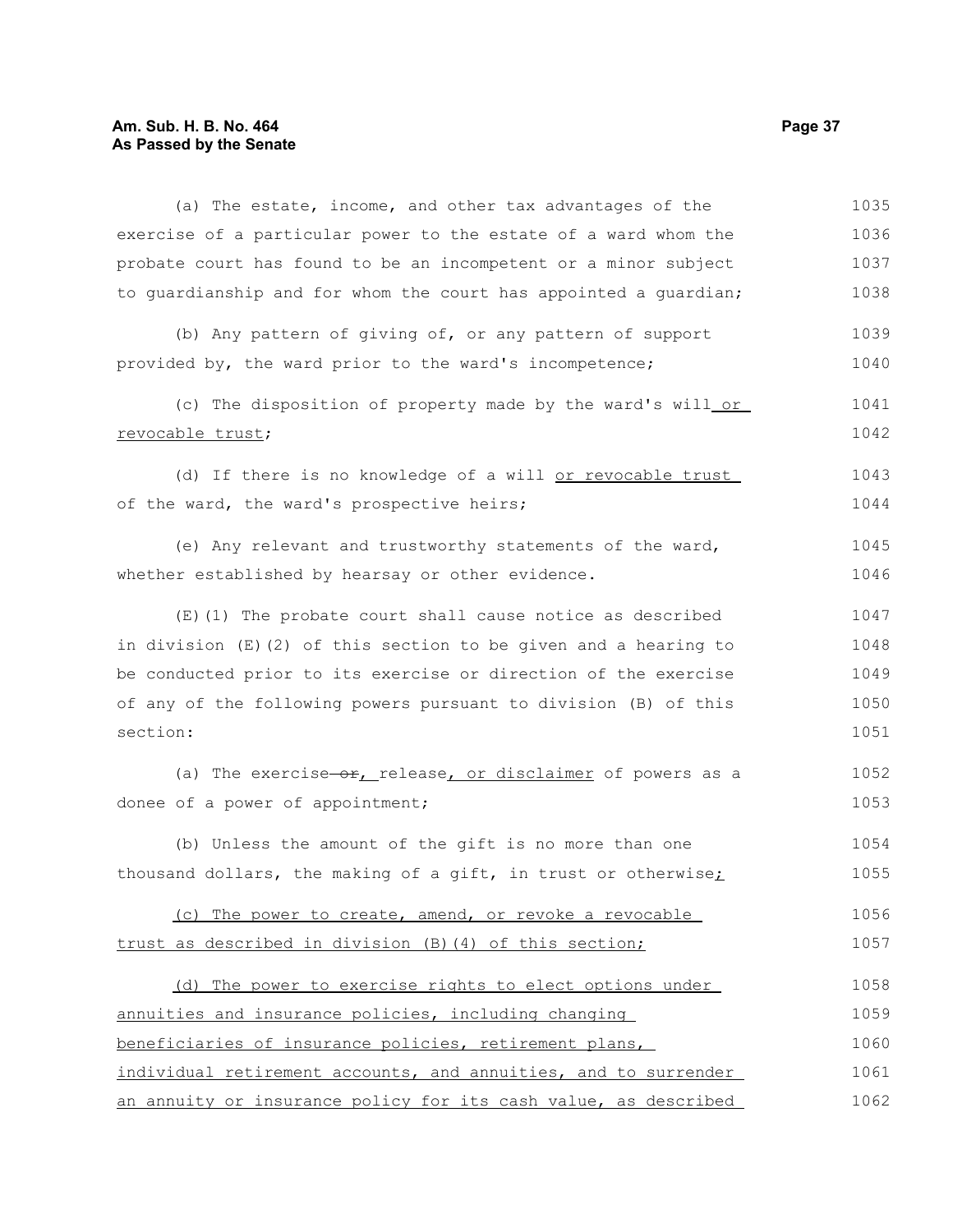| in division (B) (6) of this section.                               | 1063 |
|--------------------------------------------------------------------|------|
| (2) The notice required by division $(E)$ (1) of this section      | 1064 |
| shall be given to the following persons:                           | 1065 |
| (a) Unless a guardian of a ward has applied for the                | 1066 |
| exercise of a power specified in division (E) (1) of this          | 1067 |
| section, to the guardian;                                          | 1068 |
| (b) To the ward whom the probate court has found to be an          | 1069 |
| incompetent or a minor subject to quardianship;                    | 1070 |
| (c) If known, to a guardian who applied for the exercise           | 1071 |
| of a power specified in division $(E)$ (1) of this section, to the | 1072 |
| prospective heirs of the ward whom the probate court has found     | 1073 |
| to be an incompetent or a minor subject to quardianship under      | 1074 |
| section 2105.06 of the Revised Code, to the beneficiaries under    | 1075 |
| the last known will of the ward or under an existing revocable     | 1076 |
| trust of the ward, and to any person who has a legal interest in   | 1077 |
| property that may be divested or limited as the result of the      | 1078 |
| exercise of a power specified in division (E) (1) of this          | 1079 |
| section;                                                           | 1080 |
| (d) To_all of the following as applicable:                         | 1081 |
| (i) The heirs at law and next of kin of the ward;                  | 1082 |
| (ii) The beneficiaries under an existing will or revocable         | 1083 |
| trust of the ward;                                                 | 1084 |
| (iii) The beneficiaries of any insurance policies,                 | 1085 |
| retirement plans, individual retirement accounts, and annuities    | 1086 |
| owned by the ward;                                                 | 1087 |
| (iv) The beneficiaries under any proposed revocable trust          | 1088 |
| and the proposed beneficiaries under any changes in the            | 1089 |
| designation of beneficiaries of any insurance policies,            | 1090 |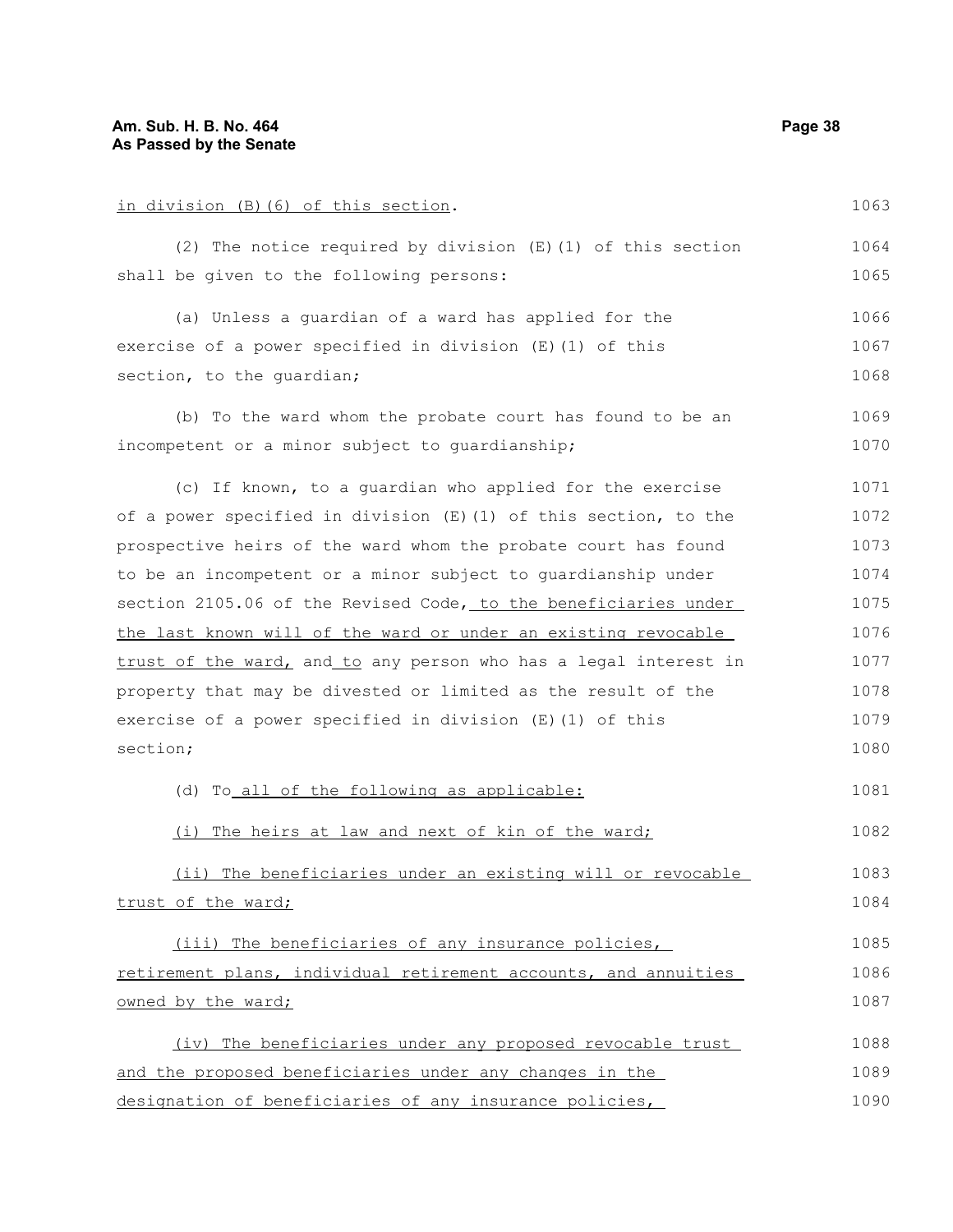| retirement plans, individual retirement accounts, or annuities             | 1091 |
|----------------------------------------------------------------------------|------|
| as described in division (E) (2) (d) (iii) of this section.                | 1092 |
| (e) To any other persons the court orders.                                 | 1093 |
| (F) When considering any question related to, and issuing                  | 1094 |
| orders for, medical or surgical care or treatment of                       | 1095 |
| incompetents or minors subject to quardianship, the probate                | 1096 |
| court has full parens patriae powers unless otherwise provided             | 1097 |
| by a section of the Revised Code.                                          | 1098 |
| Sec. 2133.07. (A) As used in this section÷                                 | 1099 |
| (1) "Anatomical gift" has the same meaning as in section-                  | 1100 |
| 2108.01 of the Revised Code.                                               | 1101 |
| $\left(\frac{2}{2}\right)$ "DNR identification" has the same meaning as in | 1102 |
| section 2133.21 of the Revised Code.                                       | 1103 |
| (B) A printed form of a declaration may be sold or                         | 1104 |
| otherwise distributed in this state for use by adults who are              | 1105 |
| not advised by an attorney. By use of a printed form of that               | 1106 |
| nature, a declarant may authorize the use or continuation, or              | 1107 |
| the withholding or withdrawal, of life-sustaining treatment                | 1108 |
| should the declarant be in a terminal condition, a permanently             | 1109 |
| unconscious state, or either a terminal condition or a                     | 1110 |
| permanently unconscious state, may authorize the withholding or            | 1111 |
| withdrawal of nutrition or hydration should the declarant be in            | 1112 |
| a permanently unconscious state as described in division (A) (3)           | 1113 |
| (a) of section 2133.02 of the Revised Code, and may designate              | 1114 |
| one or more persons who are to be notified by the declarant's              | 1115 |
| attending physician at any time that life-sustaining treatment             | 1116 |
| would be withheld or withdrawn pursuant to the declaration. The            | 1117 |
| printed form shall not be used as an instrument for granting any           | 1118 |
| other type of authority or for making any other type of                    | 1119 |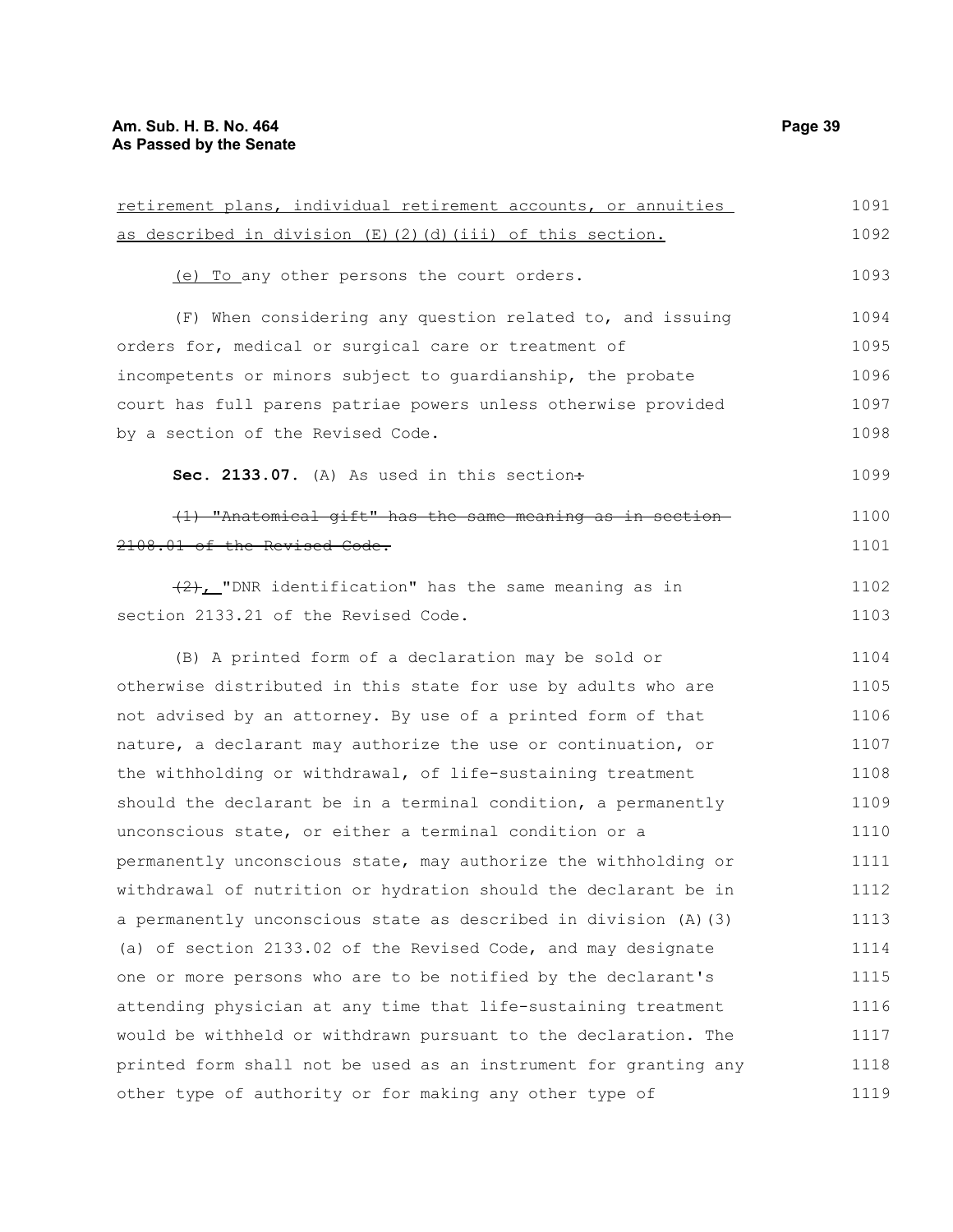| designation, except that the printed form may be used as a DNR                | 1120 |
|-------------------------------------------------------------------------------|------|
| identification if the declarant specifies on the form that the                | 1121 |
| declarant wishes to use it as a DNR identification-and except as-             | 1122 |
| provided in division (C) of this section.                                     | 1123 |
| (C) -A printed form of a declaration under division (B) of                    | 1124 |
| this section shall include, before the signature of the                       | 1125 |
| declarant or another individual at the direction of the                       | 1126 |
| declarant, statements that conform substantially to the                       | 1127 |
| following form:                                                               | 1128 |
| "ANATOMICAL GIFT (optional)                                                   | 1129 |
| Upon my death, the following are my directions regarding                      | 1130 |
| donation of all or part of my body:                                           | 1131 |
| In the hope that I may help others upon my death, I hereby-                   | 1132 |
| give the following body parts:                                                | 1133 |
|                                                                               | 1134 |
|                                                                               | 1135 |
| for any purpose authorized by law: transplantation, therapy,                  | 1136 |
| research, or education.                                                       | 1137 |
| If I do not indicate a desire to donate all or part of my-                    | 1138 |
| body by filling in the lines above, no presumption is created                 | 1139 |
| about my desire to make or refuse to make an anatomical gift."                | 1140 |
| $\left(\frac{1}{2}\right)$ A printed form of a declaration under division (B) | 1141 |
| of this section shall include, as a separate page or as a                     | 1142 |
| portion of a page that can be detached from the declaration, a                | 1143 |
| donor registry enrollment form that permits the donor to be                   | 1144 |
| included in the donor registry created under section 2108.23 of               | 1145 |
| the Revised Code.                                                             | 1146 |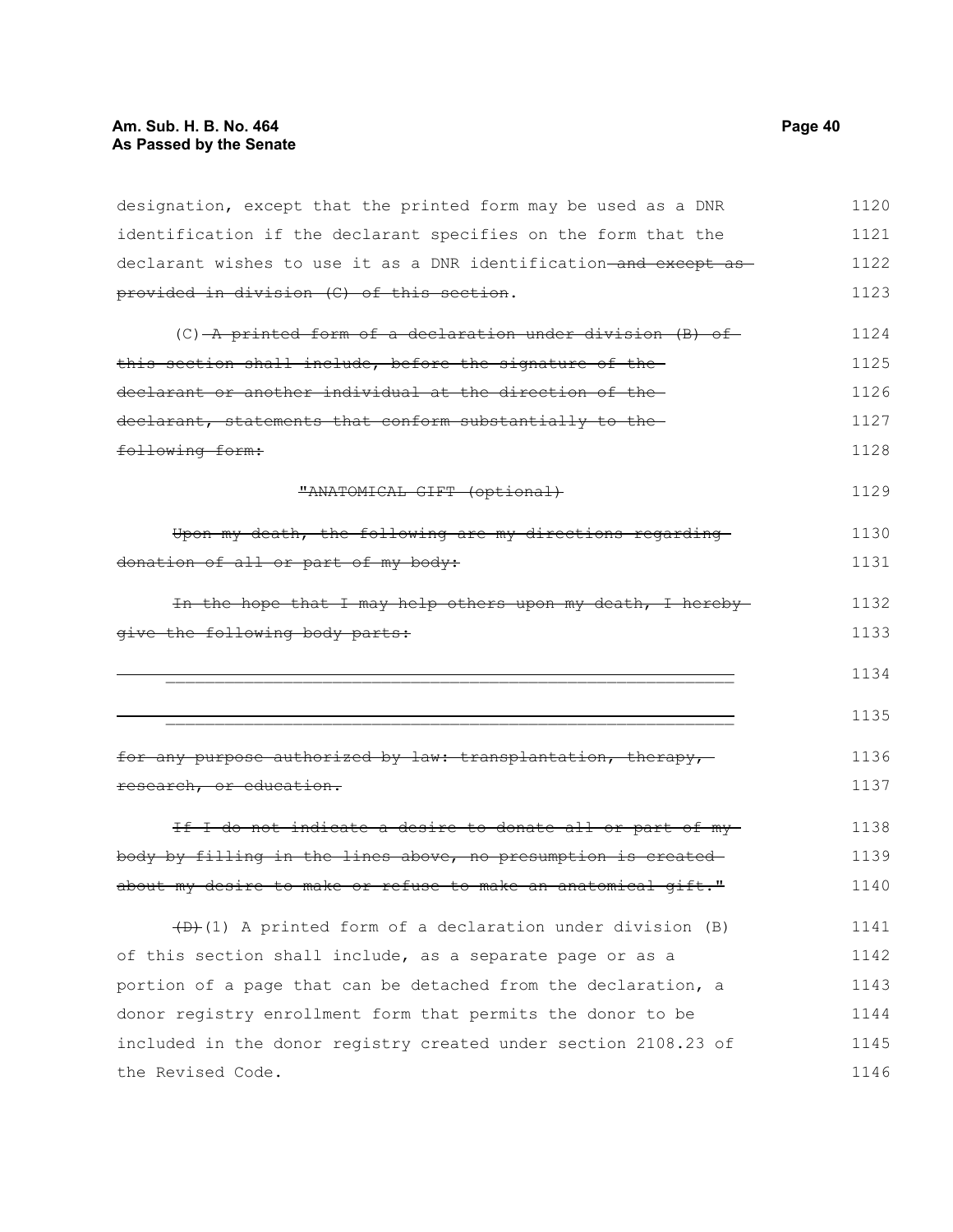## **Am. Sub. H. B. No. 464 Page 41 As Passed by the Senate**

(2) The donor registry enrollment form may be in any form that complies with the requirements of division (B) of section 2108.05 of the Revised Code. On completion, the form shall be forwarded to the bureau of motor vehicles. 1147 1148 1149 1150

**Sec. 2701.10.** (A) Any voluntarily retired judge, or any judge who is retired under Section 6 of Article IV, Ohio Constitution, may register with the clerk of any court of common pleas, municipal court, or county court for the purpose of receiving referrals for adjudication of civil actions or proceedings, and submissions for determination of specific issues or questions of fact or law in any civil action or proceeding, pending in the court. There is no limitation upon the number, type, or location of courts with which a retired judge may register under this division. Upon registration with the clerk of any court under this division, the retired judge is eligible to receive referrals and submissions from that court, in accordance with this section. Each court of common pleas, municipal court, and county court shall maintain an index of all retired judges who have registered with the clerk of that court pursuant to this division and shall make the index available to any person, upon request. 1151 1152 1153 1154 1155 1156 1157 1158 1159 1160 1161 1162 1163 1164 1165 1166 1167

(B)(1) The parties to any civil action or proceeding pending in any court of common pleas, municipal court, or county court unanimously may choose to have the action or proceeding in its entirety referred for adjudication, or to have any specific issue or question of fact or law in the action or proceeding submitted for determination, to a judge of their choosing who has registered with the clerk of that court in accordance with division (A) of this section. 1168 1169 1170 1171 1172 1173 1174 1175

If the parties unanimously do choose to have a referral or 1176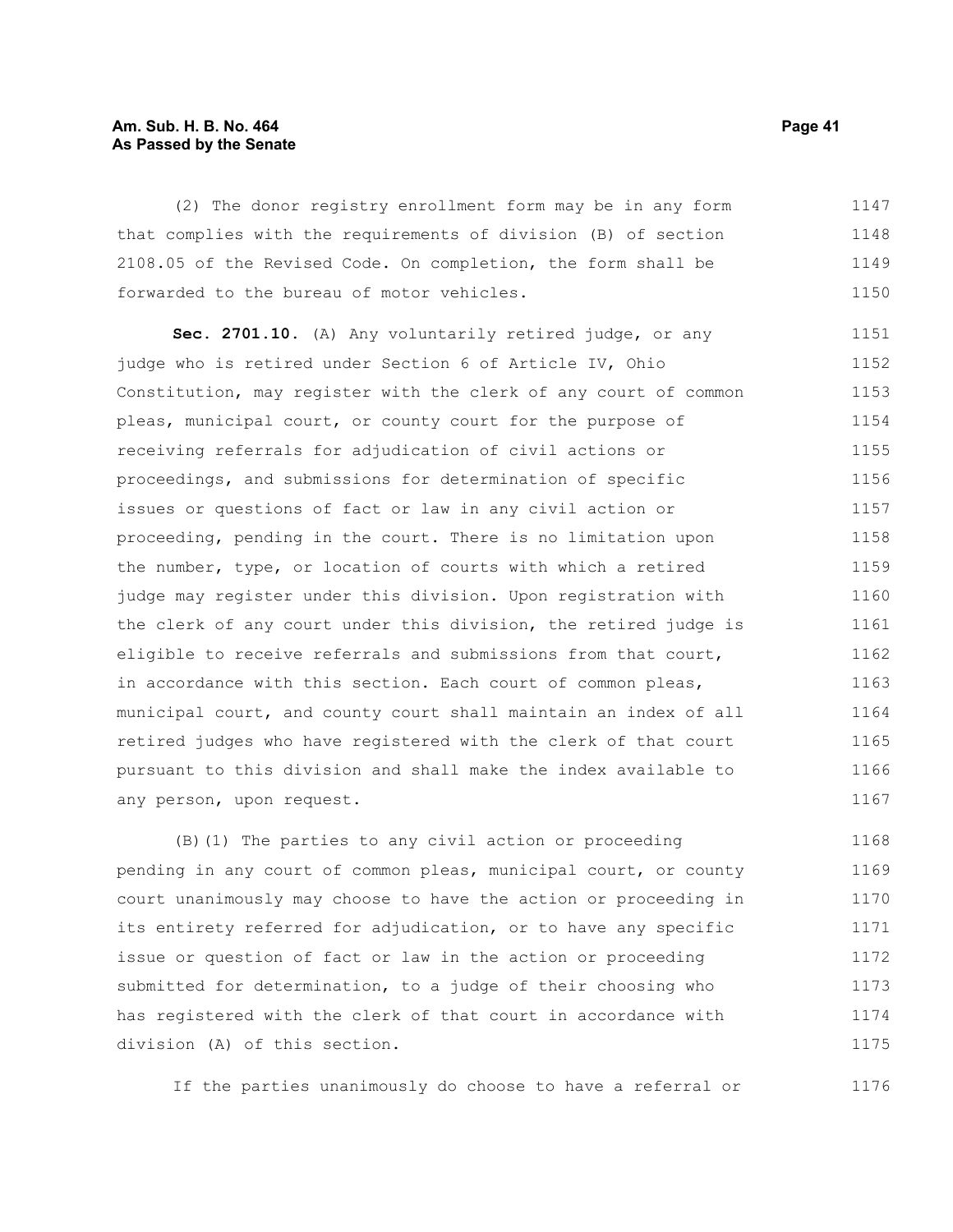| submission made to a retired judge pursuant to this section, all | 1177 |
|------------------------------------------------------------------|------|
| of the parties to the action or proceeding shall enter into a    | 1178 |
| written agreement with the retired judge that does all of the    | 1179 |
| following:                                                       | 1180 |
| (a) Designates the retired judge to whom the referral or         | 1181 |
| submission is to be made;                                        | 1182 |
| (b) If a submission is to be made, describes in detail the       | 1183 |
| specific issue or question to be submitted;                      | 1184 |
| (c) Indicates either of the following:                           | 1185 |
| (i) That the action or proceeding in its entirety is to be       | 1186 |
| referred to, and is to be tried, determined, and adjudicated by  | 1187 |
| that retired judge;                                              | 1188 |
| (ii) Indicates that the issue or question is to be               | 1189 |
| submitted, and is to be tried and determined by that retired     | 1190 |
| judge.                                                           | 1191 |
| (d) Indicates that the parties will assume the                   | 1192 |
| responsibility for providing facilities, equipment, and          | 1193 |
| personnel reasonably needed by the retired judge during his the  | 1194 |
| retired judge's consideration of the action or proceeding and    | 1195 |
| will pay all costs arising out of the provision of the           | 1196 |
| facilities, equipment, and personnel;                            | 1197 |
| (e) Identifies an amount of compensation to be paid by the       | 1198 |
| parties to the retired judge for his the retired judge's         | 1199 |
| services and the manner of payment of the compensation;          | 1200 |
| (f) Indicates a procedure for terminating the agreement          | 1201 |
| with the retired judge.                                          | 1202 |
| (2) In any case described in division (B) (1) of this            | 1203 |
| section, the agreement shall be filed with the clerk of the      | 1204 |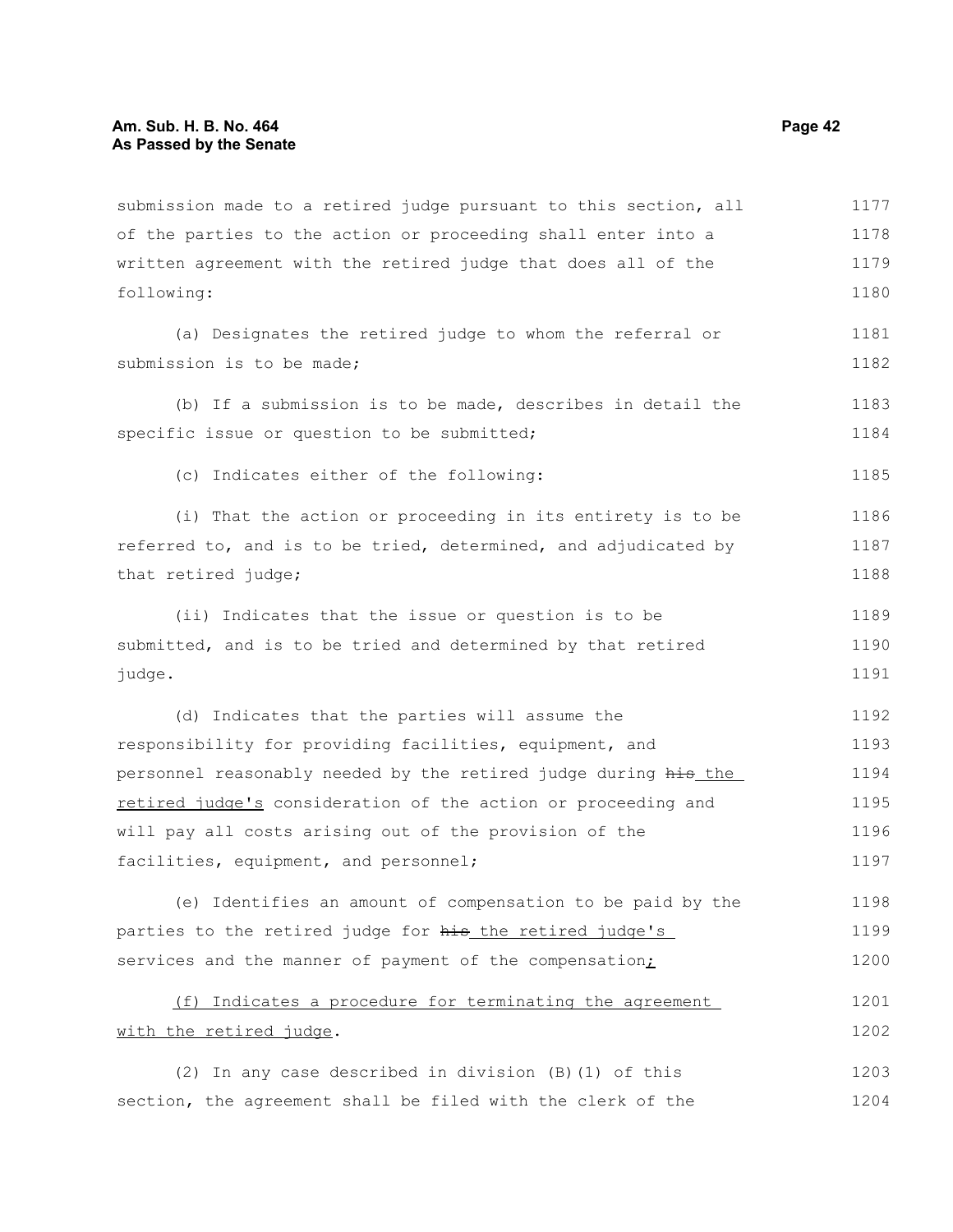court or the judge before whom the action or proceeding is pending. Upon the filing of the agreement, the The judge before whom the action or proceeding is pending shall address the agreement within fourteen days after its filing. That judge, by journal entry, shall may, at the judge's discretion, order the referral or submission in accordance with the agreement. No referral or submission shall be made to a retired judge under this section, unless the parties to the action or proceeding unanimously choose to have the referral or submission made, enter into an agreement of the type described in division (B)(1) of this section with the retired judge, and file the agreement in accordance with this division. 1205 1206 1207 1208 1209 1210 1211 1212 1213 1214 1215 1216

(C) Upon the entry of an order of referral or submission in accordance with division (B)(2) of this section, the retired judge to whom the referral or submission is made, relative to the action or proceeding referred or the issue or question submitted, shall have all of the powers, duties, and authority of an active judge of the court in which the action or proceeding is pending. The court in which the action or proceeding is pending is not required to provide the retired judge with court or other facilities, equipment, or personnel during his the retired judge's consideration of the action, proceeding, issue, or question. The retired judge shall not receive any compensation, other than that agreed to by the parties and the retired judge, for his the retired judge's services during his consideration of the action, proceeding, issue, or question. 1217 1218 1219 1220 1221 1222 1223 1224 1225 1226 1227 1228 1229 1230 1231

(D) $(1)$  A retired judge to whom a referral is made under this section shall try all of the issues in the action or proceeding, shall prepare relevant findings of fact and conclusions of law, and shall enter a judgment in the action or 1232 1233 1234 1235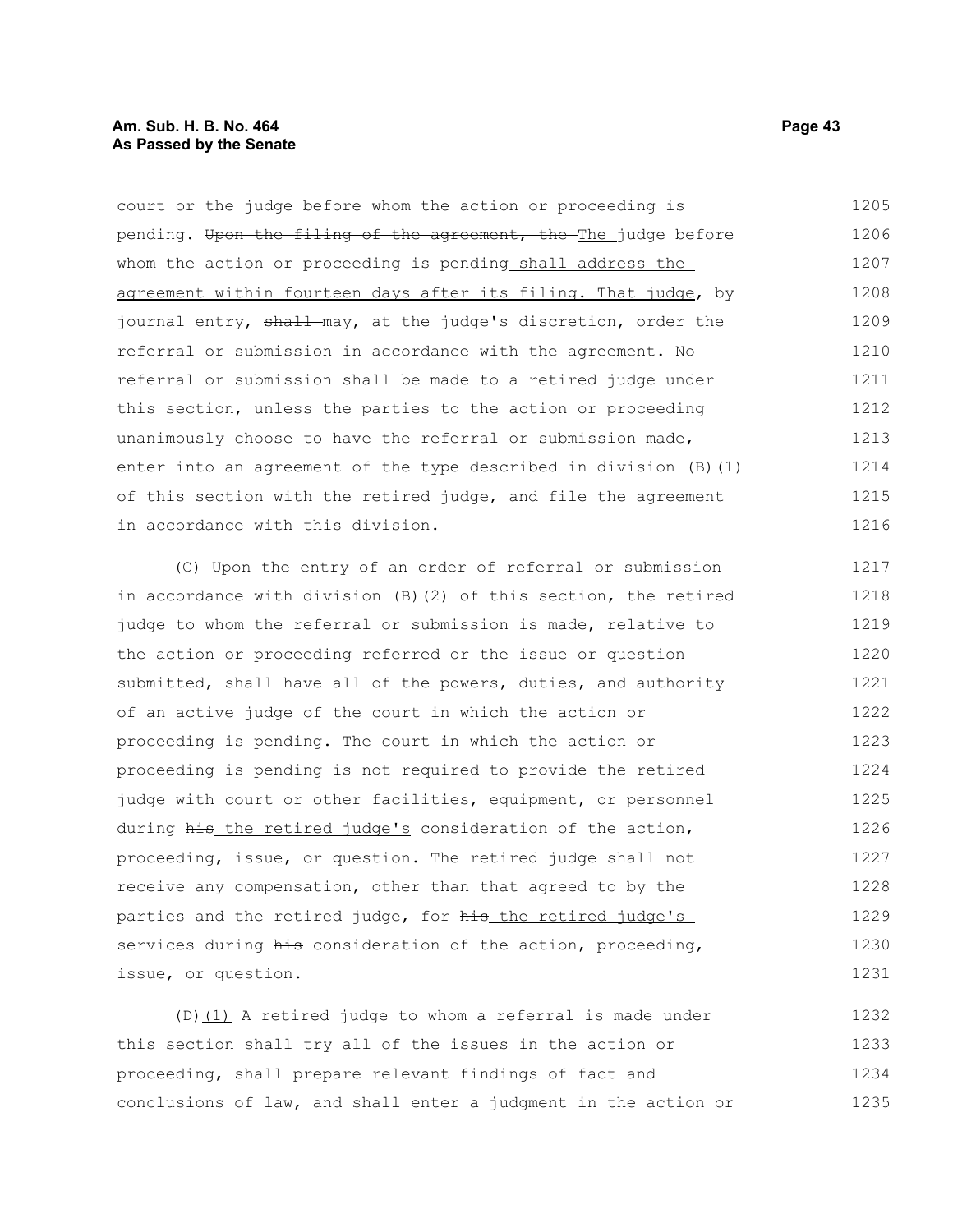## **Am. Sub. H. B. No. 464 Page 44 As Passed by the Senate**

proceeding in the same manner as if he the retired judge were an active judge of the court. A retired judge to whom a submission is made under this section shall try the specific issue or question submitted, shall prepare relevant findings of fact or conclusions of law, shall make a determination on the issue or question submitted, and shall file the findings, conclusions, and determination with the clerk of the court in which the action or proceeding is pending. Any judgment entered, and any finding of fact, conclusion of law, or determination of an issue or question made, by a retired judge in accordance with this section shall have the same force and effect as if it had been entered or made by an active judge of the court, and any appeal from the judgment, finding, conclusion, or determination shall be made as if the judgment had been entered, or the finding, conclusion, or determination had been made, by an active judge of the court. 1236 1237 1238 1239 1240 1241 1242 1243 1244 1245 1246 1247 1248 1249 1250 1251

(2) Upon conclusion of the referred action or proceeding or determination of the submitted issue or question, jurisdiction is returned to the referring judge. 1252 1253 1254

(E) Any judge who registers with any court in accordance with division (A) of this section may have his the judge's name removed from the index of registered retired judges maintained by that court at any time after the registration. On and after the date of removal of the name of a retired judge from the index of a court, the retired judge is not eligible under this section to receive referrals or submissions from that court. 1255 1256 1257 1258 1259 1260 1261

(F) This section does not affect, and shall not be construed as affecting, the provisions of section 141.16 of the Revised Code. This section does not apply to any action or proceeding pending in a small claims division of a municipal 1262 1263 1264 1265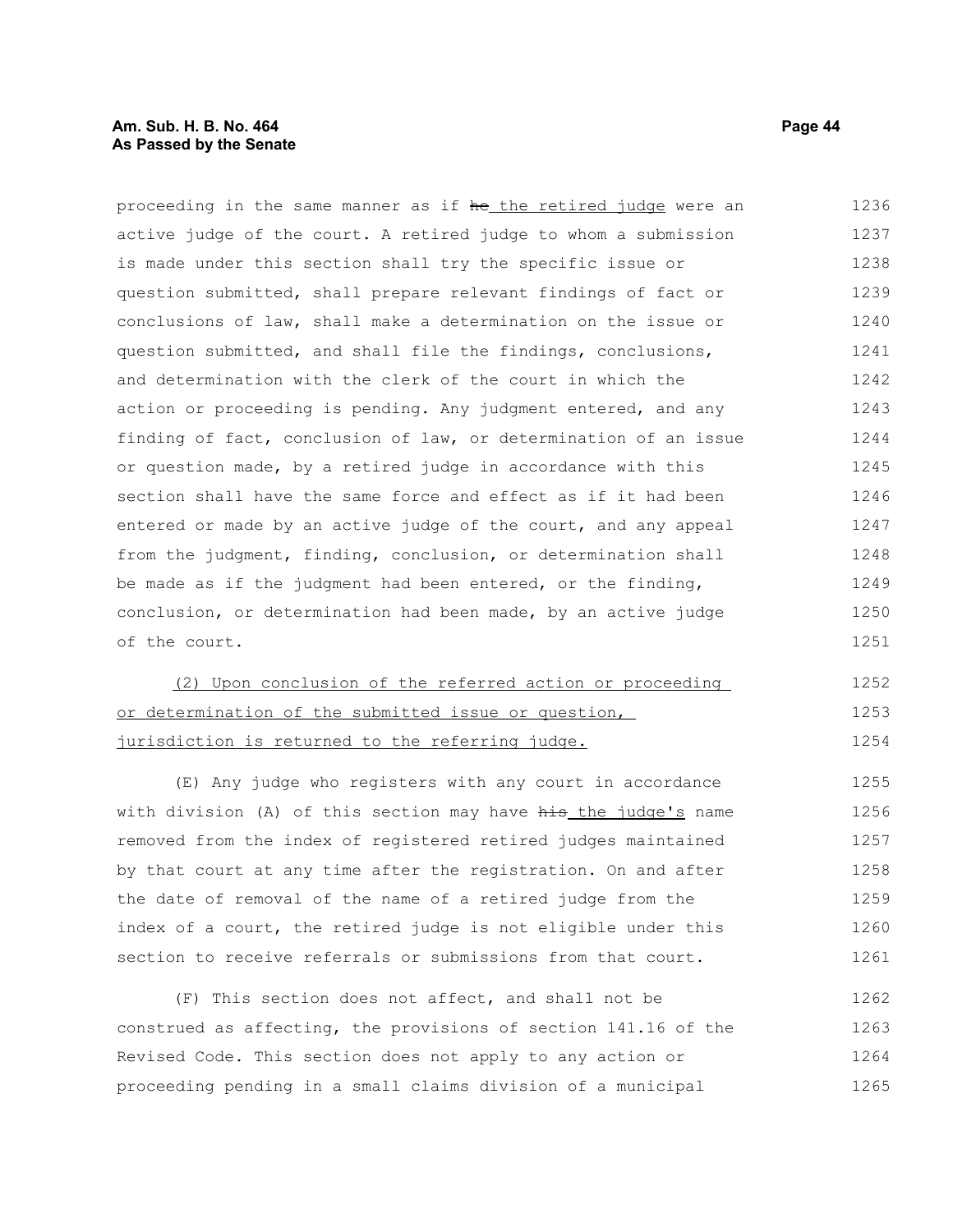| court or county court.                                                 | 1266 |
|------------------------------------------------------------------------|------|
| Sec. 2717.01. As used in this chapter:                                 | 1267 |
| (A) "Application" means, as context requires, an                       | 1268 |
| application under section 2717.02, 2717.04, or 2717.13 of the          | 1269 |
| Revised Code.                                                          | 1270 |
| (B) "Applicant" means, as context requires, a person who               | 1271 |
| makes the filing under section 2717.02 or 2717.04 of the Revised       | 1272 |
| Code, or the minor on whose behalf a filing is made under              | 1273 |
| section 2717.13 of the Revised Code.                                   | 1274 |
| (C) "Conform" means to make a person's legal name                      | 1275 |
| consistent in all official identity documents by correcting a          | 1276 |
| misspelling, inconsistency, or other error in an official              | 1277 |
| identity document.                                                     | 1278 |
| (D) "Official identity document" means a birth record,                 | 1279 |
| marriage record, divorce decree, driver's license, state issued        | 1280 |
| identification card, social security card with the social              | 1281 |
| security number redacted, passport, or any other official              | 1282 |
| government-issued document required or commonly used to verify a       | 1283 |
| person's identity.                                                     | 1284 |
| (E) "Sexually oriented offense" and "child-victim oriented             | 1285 |
| offense" have the same meanings as in section 2950.01 of the           | 1286 |
| Revised Code.                                                          | 1287 |
| <b>Sec. 2717.01-2717.02.</b> $(A)$ $(1)$ A person desiring a to change | 1288 |
| of the person's name may file an application in the probate            | 1289 |
| court of the county in which the person resides. The application-      | 1290 |
| shall set forth that the applicant has been a bona fide resident       | 1291 |
| of that county for at least one year prior to the filing of the-       | 1292 |
| application, the cause for which the change of name is sought,         | 1293 |
| and the requested new name. The application shall require the-         | 1294 |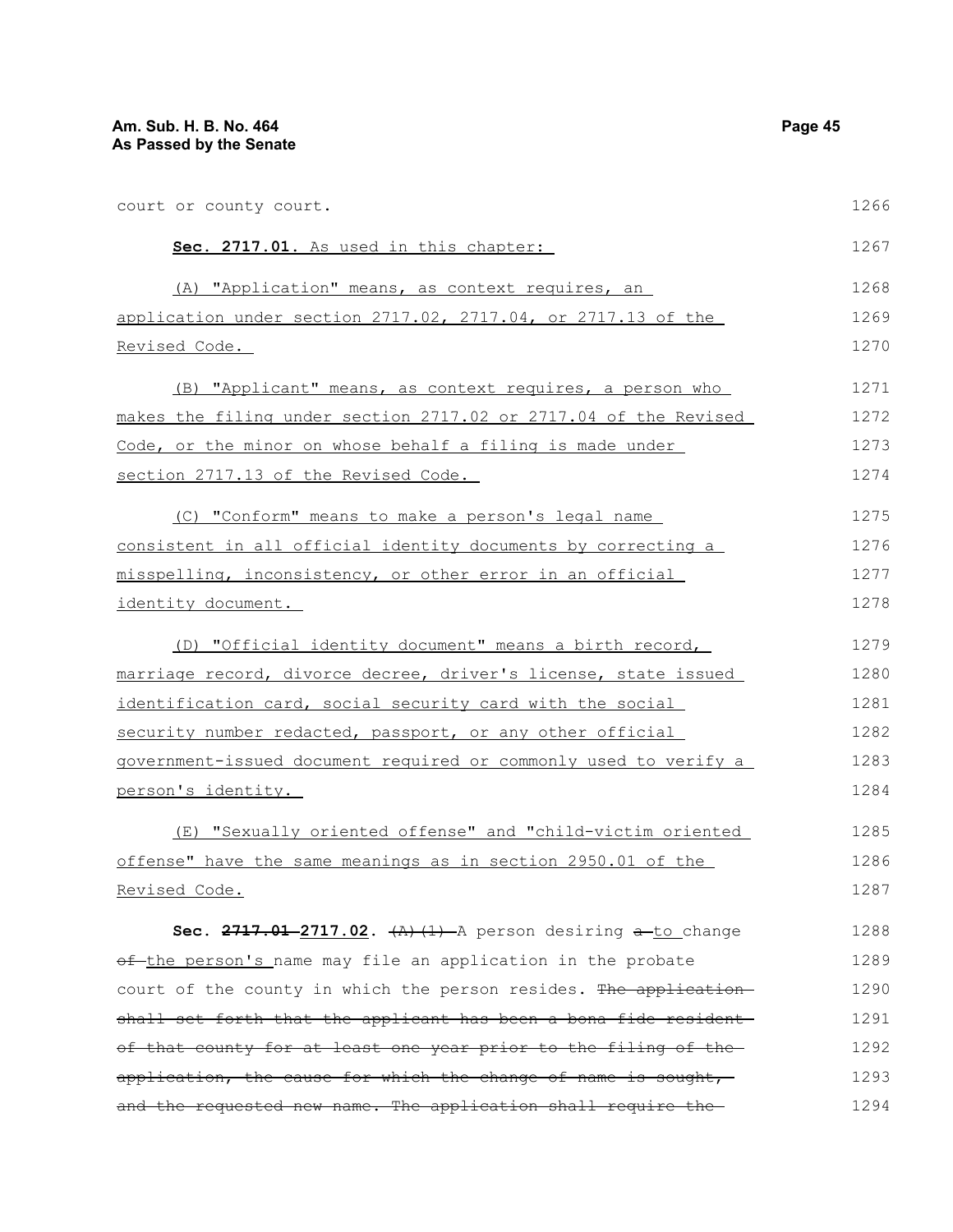# **Am. Sub. H. B. No. 464** Page 46 **As Passed by the Senate**

| applicant to state whether the applicant has been convicted of,      | 1295 |
|----------------------------------------------------------------------|------|
| pleaded quilty to, or been adjudicated a delinquent child for-       | 1296 |
| identity fraud or has a duty to comply with section 2950.04 or-      | 1297 |
| 2950.041 of the Revised Code because the applicant was convicted-    | 1298 |
| of, pleaded quilty to, or was adjudicated a delinquent child for-    | 1299 |
| having committed a sexually oriented offense or a child-victim-      | 1300 |
| oriented offense.                                                    | 1301 |
| $(2)$ Except as provided in division $(A)$ $(4)$ of this section,    | 1302 |
| notice of the application shall be given once by publication in-     | 1303 |
| a newspaper of general circulation in the county at least thirty-    | 1304 |
| days before the hearing on the application. The notice shall set-    | 1305 |
| forth the court in which the application was filed, the case-        | 1306 |
| number, and the date and time of the hearing.                        | 1307 |
| (3) Except as provided by division (C) of this section,              | 1308 |
| upon proof that proper notice was given or that notice was           | 1309 |
| waived under division $(A)$ $(4)$ of this section and proof that the | 1310 |
| facts set forth in the application show reasonable and proper-       | 1311 |
| eause for changing the name of the applicant, the court may          | 1312 |
| order the change of name.                                            | 1313 |
| (4) If an applicant for a change of name submits to the              | 1314 |
| eourt, along with the application described in division (A)(1)       | 1315 |
| of this section, satisfactory proof that the publication of the-     | 1316 |
| notice under division (A) (2) of this section would jeopardize       | 1317 |
| the applicant's personal safety, both of the following apply:        | 1318 |
| (a) The court shall waive the notice requirement.                    | 1319 |
| (b) If the court orders the change of name under division-           | 1320 |
| $(A)$ (3) of this section, the court shall order the records of the  | 1321 |
| change of name proceeding to be sealed and to be opened only by-     | 1322 |
| order of the court for good cause shown or at the request of the-    | 1323 |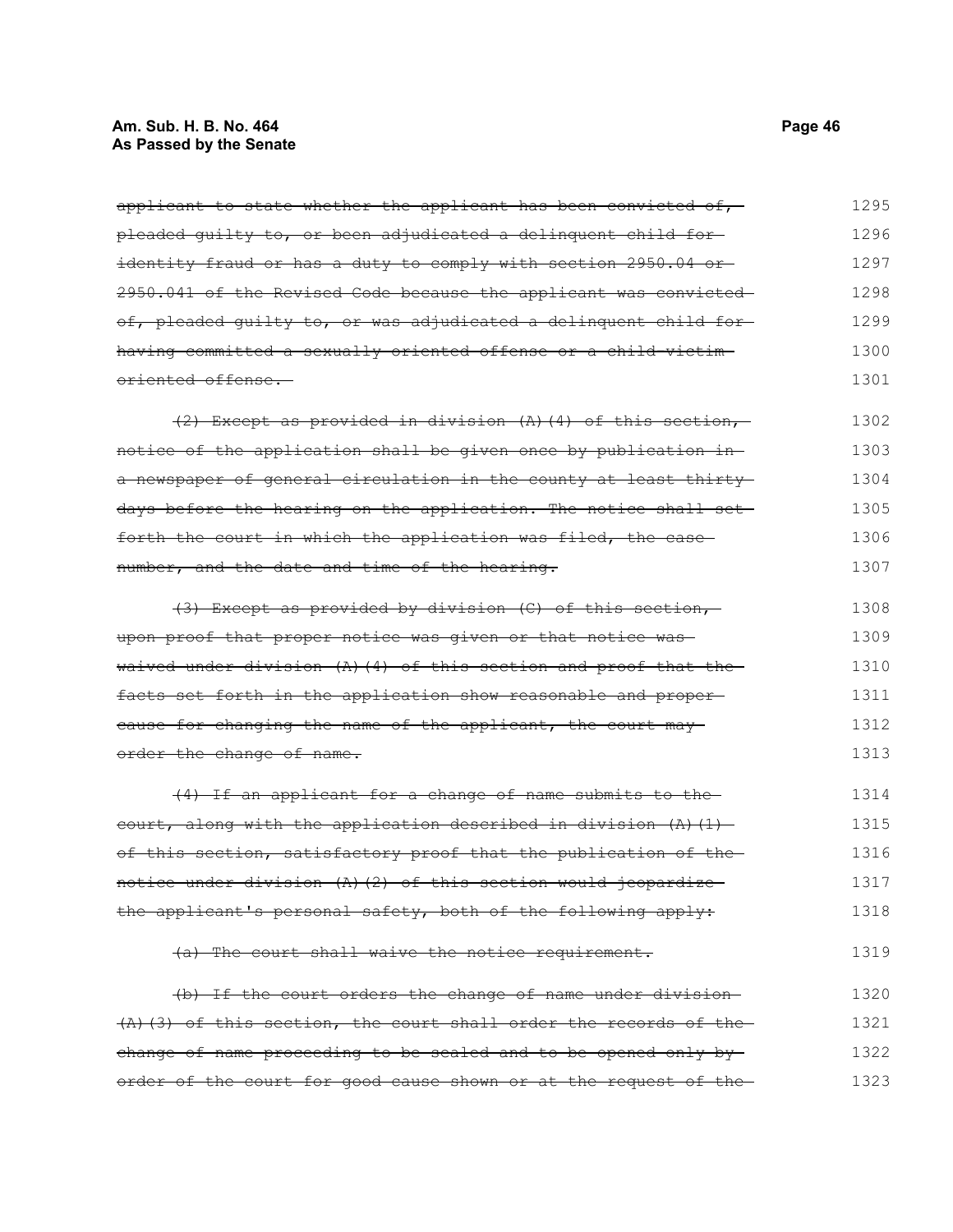applicant for any reason.

1351

| (B) An application for change of name may be made on-                       | 1325 |
|-----------------------------------------------------------------------------|------|
| behalf of a minor by either of the minor's parents, a legal-                | 1326 |
| <del>guardian, or a guardian ad litem. When application is made on-</del>   | 1327 |
| behalf of a minor, in addition to the notice and proof required-            | 1328 |
| <del>pursuant to division (A) of this section, the consent of both-</del>   | 1329 |
| <del>living, legal parents of the minor shall be filed, or notice of-</del> | 1330 |
| the hearing shall be given to the parent or parents not-                    | 1331 |
| consenting by certified mail, return receipt requested. If there-           | 1332 |
| is no known father of the minor, the notice shall be given to-              | 1333 |
| the person who the mother of the minor alleges to be the father.            | 1334 |
| If no father is so alleged, or if either parent or the address-             | 1335 |
| of either parent is unknown, notice pursuant to division (A) of-            | 1336 |
| this section shall be sufficient as to the father or parent.                | 1337 |
| Any additional notice required by this division may be-                     | 1338 |
| waived in writing by any person entitled to the notice.                     | 1339 |
|                                                                             |      |
| $\left(\in C\right)$ (1) The court shall not order a change of name under-  | 1340 |
| division (A) of this section if the person applying for a change-           | 1341 |
| of name or for whom the application for a change of name is made-           | 1342 |
| has a duty to comply with section 2950.04 or 2950.041 of the                | 1343 |
| Revised Code because the applicant or the person on whose behalf-           | 1344 |
| the application for a change of name is made was convicted of,-             | 1345 |
| pleaded guilty to, or was adjudicated a delinquent child for-               | 1346 |
| having committed a sexually oriented offense or a child-victim-             | 1347 |
| <del>oriented offense.</del>                                                | 1348 |
|                                                                             | 1349 |
| (2) The court shall not order a change of name under-                       |      |
| division (A) of this section if the person applying for a change-           | 1350 |

has pleaded guilty to, been convicted of, or been adjudicated adelinquent child for committing a violation of section 2913.49-1352 1353

of name or for whom the application for a change of name is made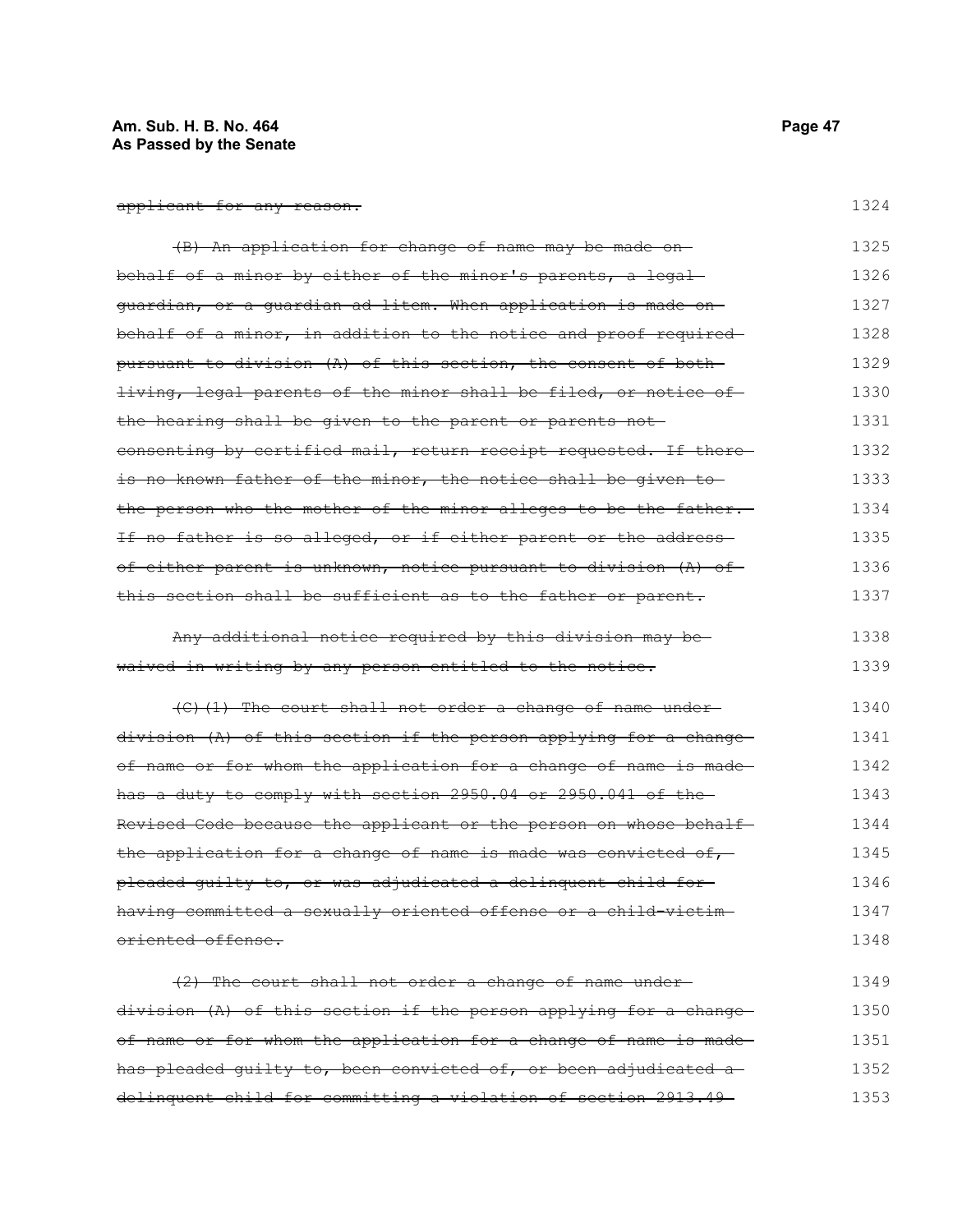| of the Revised Code unless the quilty plea, conviction, or-       | 1354 |
|-------------------------------------------------------------------|------|
| adjudication has been reversed on appeal.                         | 1355 |
| (3) As used in this division, "sexually oriented offense"-        | 1356 |
| and "child-victim oriented offense" have the same meanings as in- | 1357 |
| section 2950.01 of the Revised Code.                              | 1358 |
| Sec. 2717.03. Subject to sections 2717.07 and 2717.19 of          | 1359 |
| the Revised Code, an application for a change of name shall set   | 1360 |
| forth all of the following:                                       | 1361 |
| (A) That the applicant has been a bona fide resident of           | 1362 |
| the county for at least sixty days prior to the filing of the     | 1363 |
| application.                                                      | 1364 |
| (B) The reason for which the change of name is sought.            | 1365 |
| (C) The requested new name.                                       | 1366 |
| Sec. 2717.04. A person desiring to conform the person's           | 1367 |
| legal name on an official identity document may file an           | 1368 |
| application in the probate court of the county in which the       | 1369 |
| person resides.                                                   | 1370 |
| Sec. 2717.05. Subject to sections 2717.07 and 2717.19 of          | 1371 |
| the Revised Code, an application to conform a legal name shall    | 1372 |
| set forth all of the following:                                   |      |
|                                                                   | 1373 |
| (A) That the applicant has been a bona fide resident of           | 1374 |
| the county where the applicant is filing for at least sixty days  | 1375 |
| prior to the filing of the application.                           | 1376 |
| (B) An explanation of the misspelling, inconsistency, or          | 1377 |
| other error in the name.                                          | 1378 |
| (C) A description of the correction sought to conform the         | 1379 |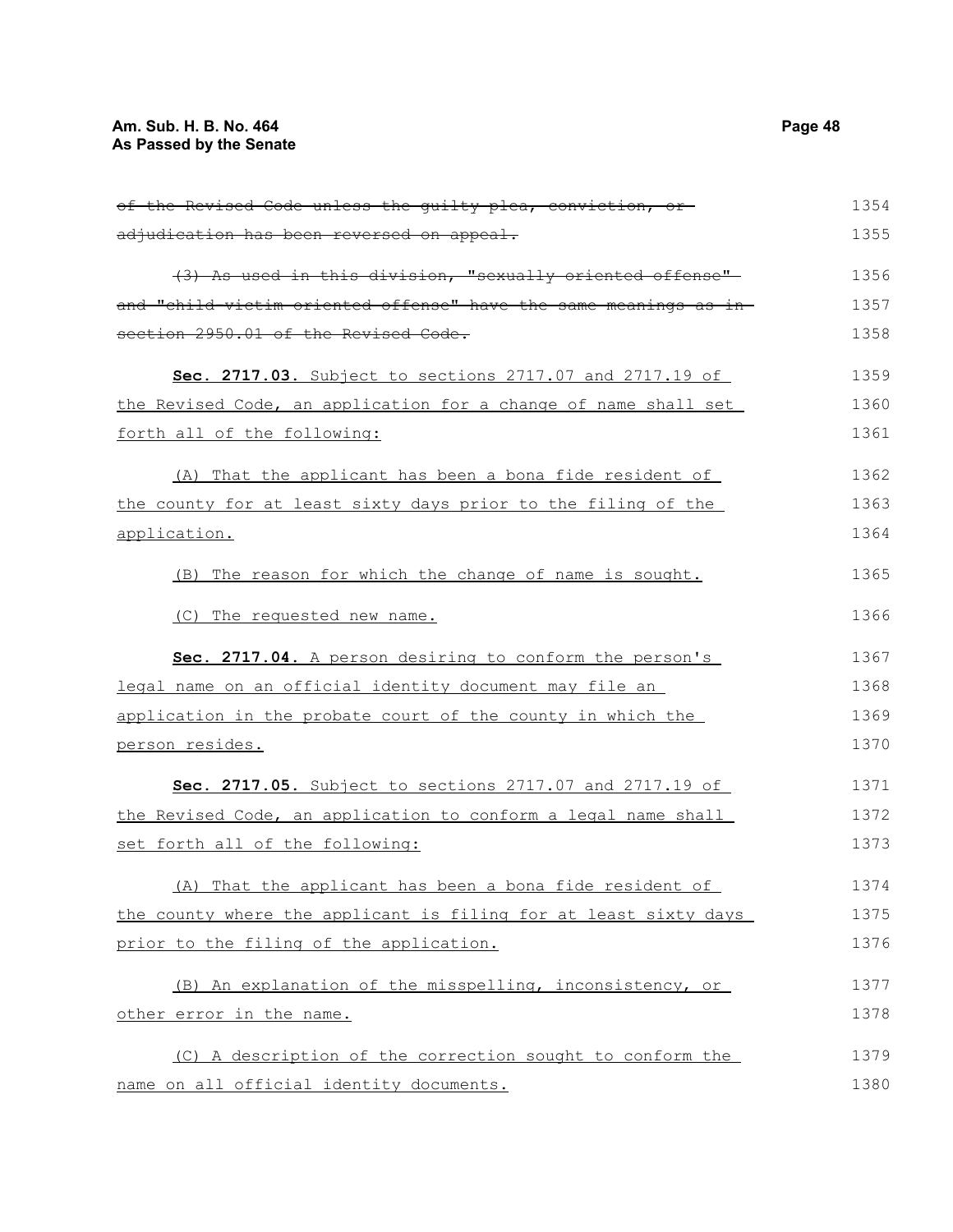| Sec. 2717.06. (A) An application shall be supported by an       | 1381 |
|-----------------------------------------------------------------|------|
| affidavit verifying all of the following:                       | 1382 |
| (1) The applicant's residency in the county for a period        | 1383 |
| of at least sixty days;                                         | 1384 |
| (2) That the application is not made for the purpose of         | 1385 |
| evading any creditors or other obligations;                     | 1386 |
| (3) That the applicant is not a debtor in any currently         | 1387 |
| <u>pending bankruptcy proceeding;</u>                           | 1388 |
| (4) That all of the documentary evidence submitted under        | 1389 |
| section 2717.07 of the Revised Code with the application is     | 1390 |
| true, accurate, and complete;                                   | 1391 |
| (5) Any other information the court may require.                | 1392 |
|                                                                 |      |
| (B) The affidavit supporting a legal name change                | 1393 |
| application shall also verify that the applicant has not been   | 1394 |
| convicted of, pleaded quilty to, or been adjudicated a          | 1395 |
| delinquent child for identity fraud or does not have a duty to  | 1396 |
| comply with section 2950.04 or 2950.041 of the Revised Code     | 1397 |
| because the applicant was convicted of, pleaded quilty to, or   | 1398 |
| was adjudicated a delinguent child for having committed a       | 1399 |
| sexually oriented offense or a child-victim oriented offense.   | 1400 |
| Sec. 2717.07. A probate court by local rule or order may        | 1401 |
| require an applicant to submit a copy of any or all of the      | 1402 |
| applicant's official identity documents or other documentary    | 1403 |
| evidence relating to the applicant's identity that the court    | 1404 |
| deems relevant to the application.                              | 1405 |
| Sec. 2717.08. The probate court may hold a hearing on an        | 1406 |
| application. Except as provided in sections 2717.11 and 2717.14 | 1407 |
| of the Revised Code, if the court requires a hearing, it shall  | 1408 |
|                                                                 |      |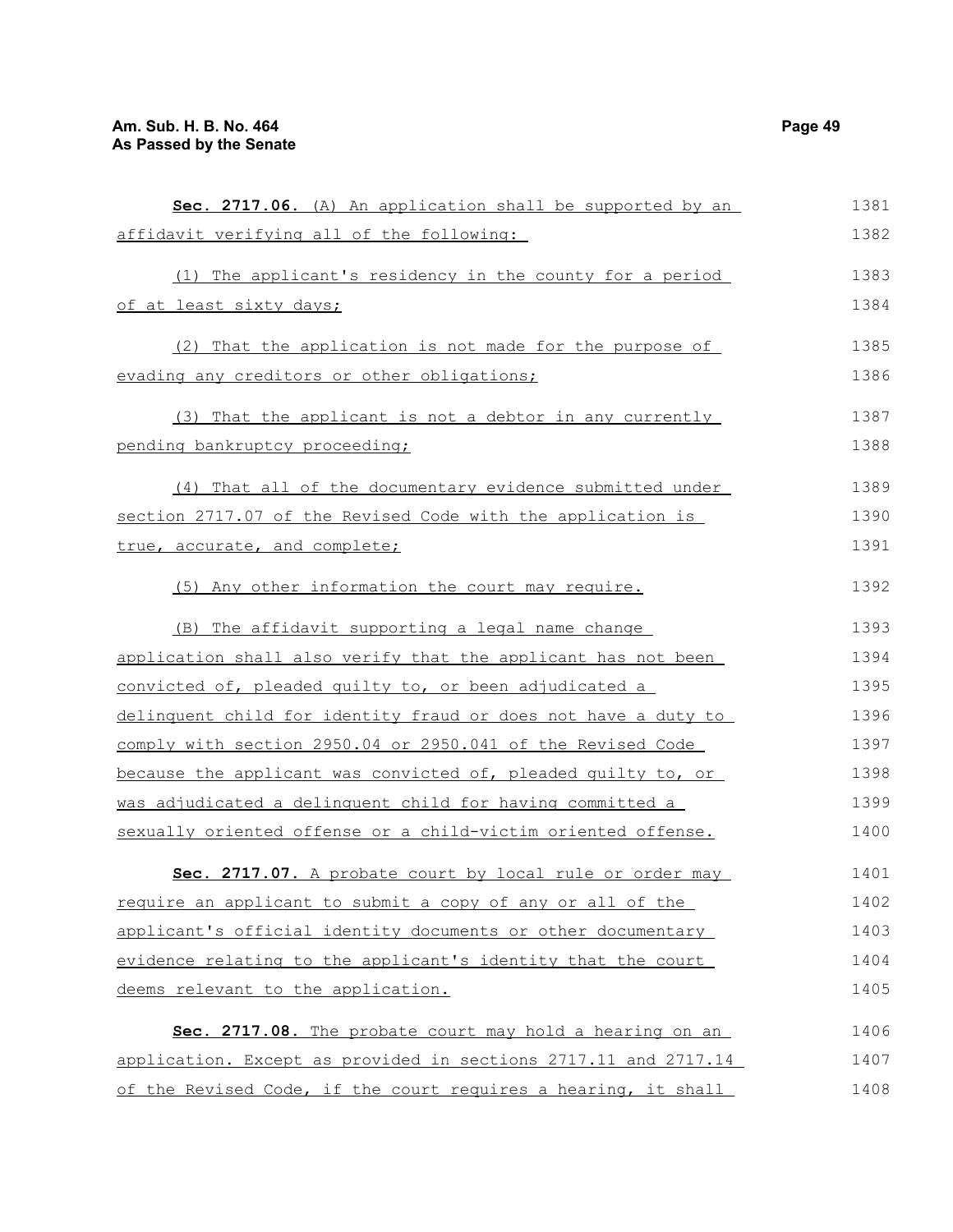| set the manner, scope, and content of the hearing notice the     | 1409 |
|------------------------------------------------------------------|------|
| applicant must serve.                                            | 1410 |
| Sec. 2717.09. Except as provided under section 2717.16 of        | 1411 |
| the Revised Code, upon proof that the facts set forth in the     | 1412 |
| application show reasonable and proper cause for changing the    | 1413 |
| name of the applicant and, if applicable, upon proof that proper | 1414 |
| notice was served, the court may order the change of name.       | 1415 |
| Sec. 2717.10. Upon proof that the facts set forth in the         | 1416 |
| application show that a misspelling, inconsistency, or other     | 1417 |
| error of the applicant's legal name on an official identity      | 1418 |
| document exists, and that reasonable and proper cause exists for | 1419 |
| issuing an order that resolves the discrepancy and conforms the  | 1420 |
| applicant's legal name, the court may issue an order to conform  | 1421 |
| the name of the person.                                          | 1422 |
| Sec. 2717.11. If an applicant submits to the court, along        | 1423 |
| with the application, satisfactory proof that open records of    | 1424 |
| the name change or conformity, or publication of the hearing     | 1425 |
| notice under section 2717.08 of the Revised Code, would          | 1426 |
| jeopardize the applicant's personal safety, both of the          | 1427 |
| following apply:                                                 | 1428 |
| (A) The court shall waive the hearing notice requirement.        | 1429 |
| (B) If the court orders the change of name under section         | 1430 |
| 2717.09 of the Revised Code or the name conformity under section | 1431 |
| 2717.10 of the Revised Code, the court shall order the records   | 1432 |
| of the proceeding to be sealed and to be opened only by order of | 1433 |
| the court for good cause shown or at the request of the          | 1434 |
| applicant for any reason.                                        | 1435 |
| Sec. 2717.13. An application for change of name under            | 1436 |
| section 2717.02 of the Revised Code or to conform a name under   | 1437 |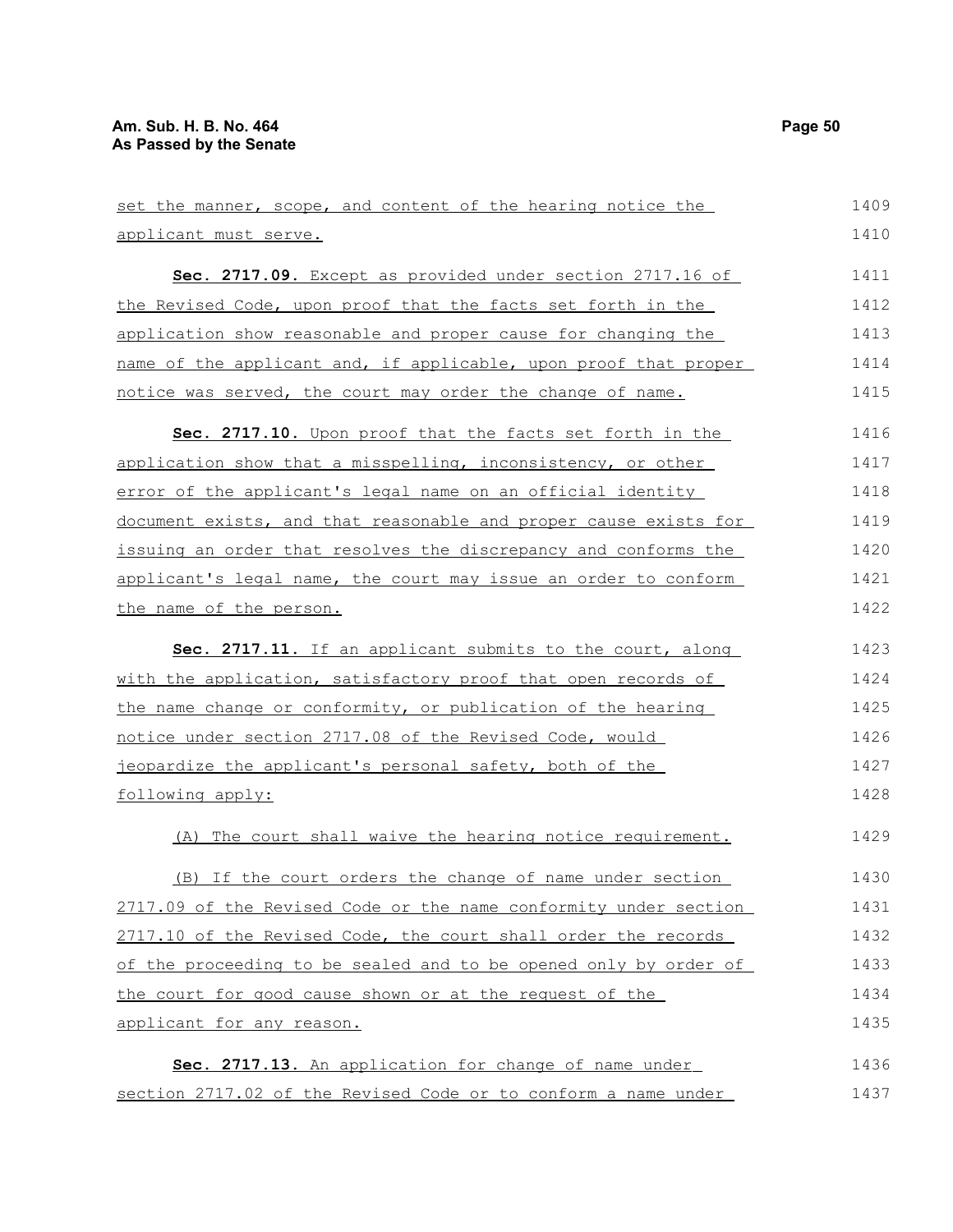| section 2717.04 of the Revised Code may be made on behalf of a    | 1438 |
|-------------------------------------------------------------------|------|
| minor by either of the minor's parents, a legal quardian, a       | 1439 |
| legal custodian, or a quardian ad litem.                          | 1440 |
| Sec. 2717.14. (A) When an application is made on behalf of        | 1441 |
| <u>a minor, in addition to the proof required under sections </u> | 1442 |
| 2717.03 or 2717.05 of the Revised Code and, if applicable, proof  | 1443 |
| of the notice given under section 2717.08 of the Revised Code,    | 1444 |
| the consent of both living, legal parents of the minor shall be   | 1445 |
| filed, or notice of the hearing shall be given to the parent or   | 1446 |
| parents not consenting by certified mail, return receipt          | 1447 |
| <u>requested.</u>                                                 | 1448 |
| (B) If there is no known father of the minor, the notice          | 1449 |
| shall be given to the person who the mother of the minor alleges  | 1450 |
| <u>to be the father.</u>                                          | 1451 |
|                                                                   |      |
| (C) If no father is so alleged, or if either parent or the        | 1452 |
| address of either parent is unknown, notice by publication in a   | 1453 |
| newspaper of general circulation in the county at least thirty    | 1454 |
| days before the hearing shall be sufficient as to the father or   | 1455 |
| parent.                                                           | 1456 |
| (D) Any additional notice required by this section may be         | 1457 |
| <u>waived in writing by any person entitled to the notice.</u>    | 1458 |
| Sec. 2717.16. (A) The court shall not order a change of           | 1459 |
| name under section 2717.09 of the Revised Code if the person      | 1460 |
| applying for a change of name has a duty to comply with section   | 1461 |
| 2950.04 or 2950.041 of the Revised Code because the applicant     | 1462 |
| was convicted of, pleaded quilty to, or was adjudicated a         | 1463 |
| delinquent child for having committed a sexually oriented         | 1464 |
| offense or a child-victim oriented offense.                       | 1465 |
|                                                                   |      |

(B) The court shall not order a change of name under 1466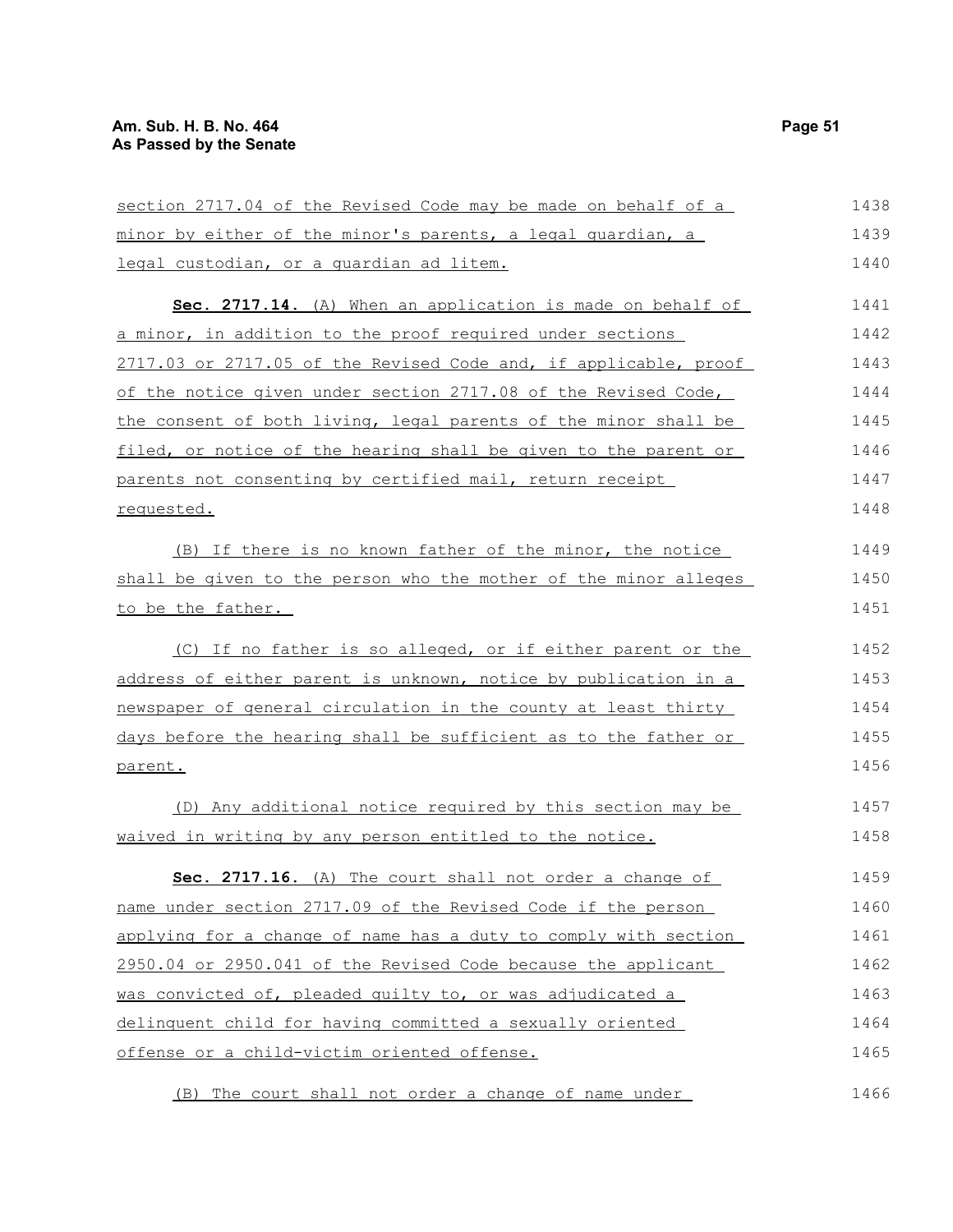| section 2717.09 of the Revised Code if the person applying for a | 1467 |
|------------------------------------------------------------------|------|
| change of name has pleaded quilty to, been convicted of, or been | 1468 |
| adjudicated a delinquent child for committing a violation of     | 1469 |
| section 2913.49 of the Revised Code unless the quilty plea,      | 1470 |
| conviction, or adjudication has been reversed on appeal.         | 1471 |
| Sec. 2717.18. An action to conform the legal name of a           | 1472 |
| person under section 2717.04 of the Revised Code shall not be    | 1473 |
| permitted in lieu of either of the following:                    | 1474 |
| (A) Correction of a birth record under section 3705.15 of        | 1475 |
| the Revised Code;                                                | 1476 |
| (B) Changing a legal name to a name that is not used in          | 1477 |
| any existing official identity documents.                        | 1478 |
| Sec. 2717.19. (A) On receipt of an application, the              | 1479 |
| probate court may order a criminal records check.                | 1480 |
| (B) Any fee required for the criminal records check shall        | 1481 |
| be paid by the applicant.                                        | 1482 |
| Sec. 2945.37. (A) As used in sections 2945.37 to 2945.402        | 1483 |
| of the Revised Code:                                             | 1484 |
| (1) "Prosecutor" means a prosecuting attorney or a city          | 1485 |
| director of law, village solicitor, or similar chief legal       | 1486 |
| officer of a municipal corporation who has authority to          | 1487 |
| prosecute a criminal case that is before the court or the        | 1488 |
| criminal case in which a defendant in a criminal case has been   | 1489 |
| found incompetent to stand trial or not guilty by reason of      | 1490 |
| insanity.                                                        | 1491 |
| (2) "Examiner" means either of the following:                    | 1492 |
| (a) A psychiatrist or a licensed clinical psychologist who       | 1493 |
| satisfies the criteria of division (I) of section 5122.01 of the | 1494 |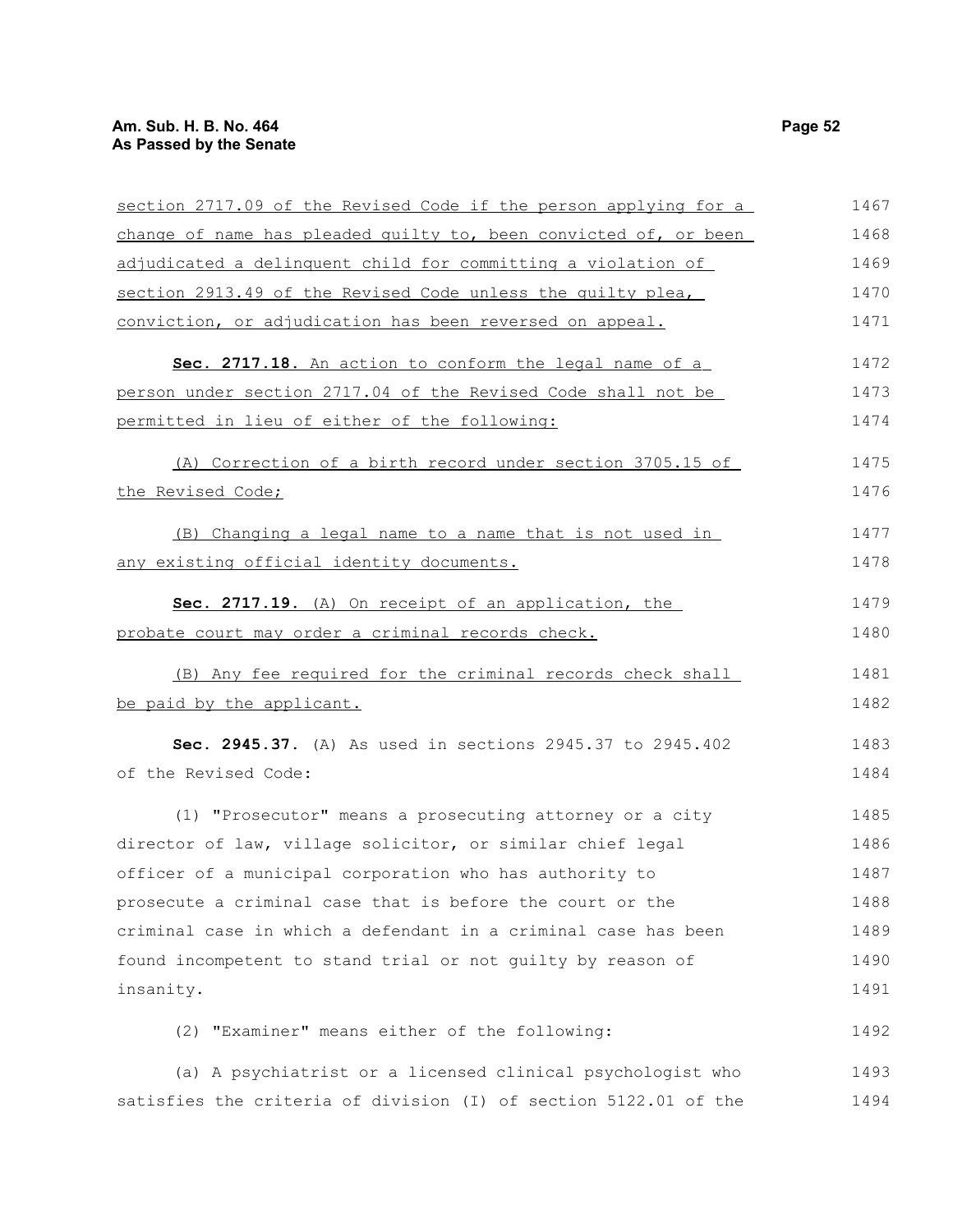Revised Code or is employed by a certified forensic center designated by the department of mental health and addiction services to conduct examinations or evaluations. 1495 1496 1497

(b) For purposes of a separate intellectual disability evaluation that is ordered by a court pursuant to division  $(H)$ (I) of section 2945.371 of the Revised Code, a psychologist designated by the director of developmental disabilities pursuant to that section to conduct that separate intellectual disability evaluation. 1498 1499 1500 1501 1502 1503

(3) "Nonsecured status" means any unsupervised, offgrounds movement or trial visit from a hospital or institution, or any conditional release, that is granted to a person who is found incompetent to stand trial and is committed pursuant to section 2945.39 of the Revised Code or to a person who is found not guilty by reason of insanity and is committed pursuant to section 2945.40 of the Revised Code. 1504 1505 1506 1507 1508 1509 1510

(4) "Unsupervised, off-grounds movement" includes only off-grounds privileges that are unsupervised and that have an expectation of return to the hospital or institution on a daily basis. 1511 1512 1513 1514

(5) "Trial visit" means a patient privilege of a longer stated duration of unsupervised community contact with an expectation of return to the hospital or institution at designated times. 1515 1516 1517 1518

(6) "Conditional release" means a commitment status under which the trial court at any time may revoke a person's conditional release and order the rehospitalization or reinstitutionalization of the person as described in division (A) of section 2945.402 of the Revised Code and pursuant to 1519 1520 1521 1522 1523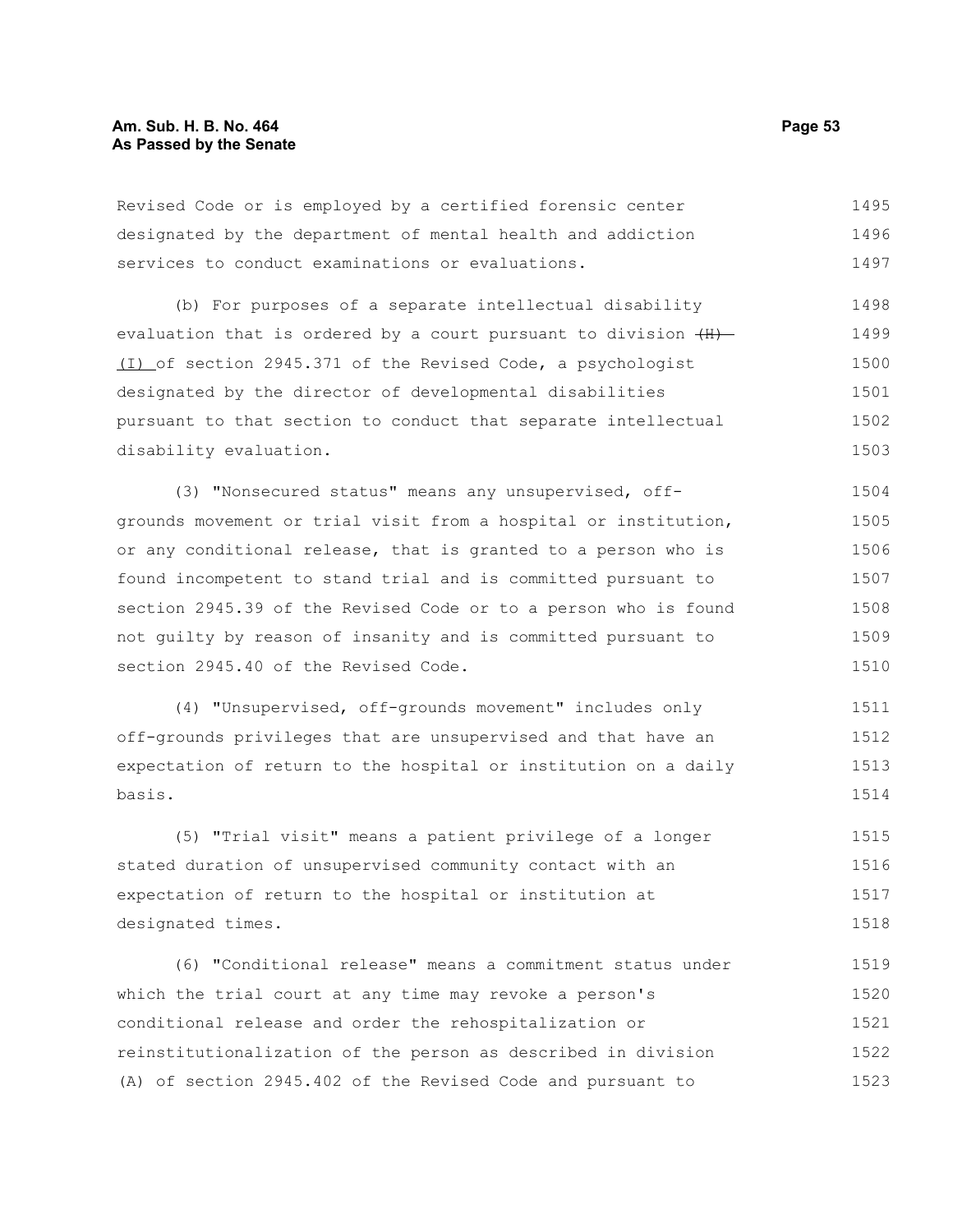## **Am. Sub. H. B. No. 464 Page 54 As Passed by the Senate**

which a person who is found incompetent to stand trial or a person who is found not guilty by reason of insanity lives and receives treatment in the community for a period of time that does not exceed the maximum prison term or term of imprisonment that the person could have received for the offense in question had the person been convicted of the offense instead of being found incompetent to stand trial on the charge of the offense or being found not guilty by reason of insanity relative to the offense. 1524 1525 1526 1527 1528 1529 1530 1531 1532

(7) "Licensed clinical psychologist," "mentally ill person subject to court order," and "psychiatrist" have the same meanings as in section 5122.01 of the Revised Code. 1533 1534 1535

(8) "Person with an intellectual disability subject to institutionalization by court order" has the same meaning as in section 5123.01 of the Revised Code. 1536 1537 1538

(B) In a criminal action in a court of common pleas, a county court, or a municipal court, the court, prosecutor, or defense may raise the issue of the defendant's competence to stand trial. If the issue is raised before the trial has commenced, the court shall hold a hearing on the issue as provided in this section. If the issue is raised after the trial has commenced, the court shall hold a hearing on the issue only for good cause shown or on the court's own motion. 1539 1540 1541 1542 1543 1544 1545 1546

(C) The court shall conduct the hearing required or authorized under division (B) of this section within thirty days after the issue is raised, unless the defendant has been referred for evaluation in which case the court shall conduct the hearing within ten days after the filing of the report of the evaluation or, in the case of a defendant who is ordered by the court pursuant to division  $(H) - (I)$  of section 2945.371 of 1547 1548 1549 1550 1551 1552 1553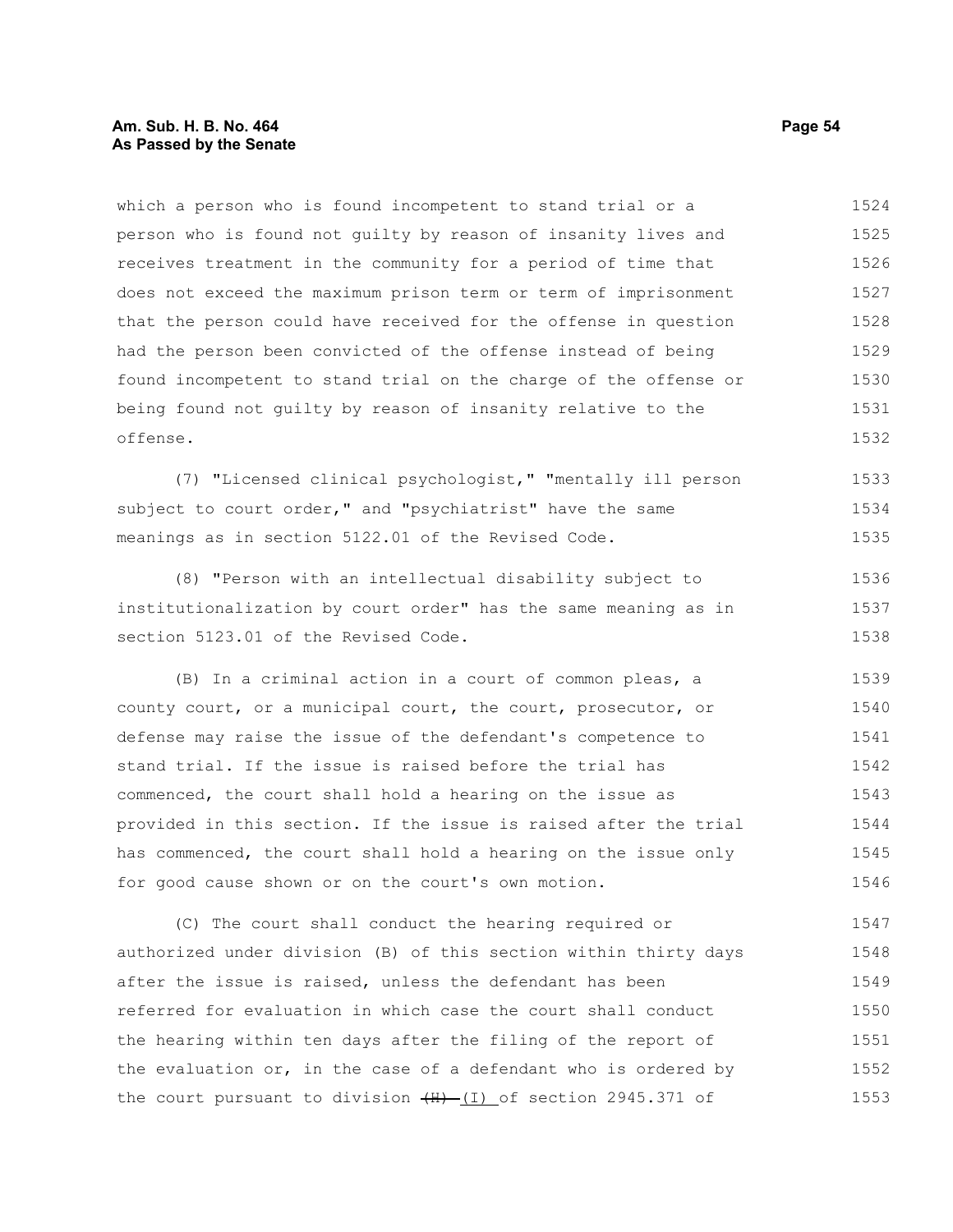### **Am. Sub. H. B. No. 464 Page 55 As Passed by the Senate**

the Revised Code to undergo a separate intellectual disability evaluation conducted by a psychologist designated by the director of developmental disabilities, within ten days after the filing of the report of the separate intellectual disability evaluation under that division. A hearing may be continued for good cause. 1554 1555 1556 1557 1558 1559

(D) The defendant shall be represented by counsel at the hearing conducted under division (C) of this section. If the defendant is unable to obtain counsel, the court shall appoint counsel under Chapter 120. of the Revised Code or under the authority recognized in division (C) of section 120.06, division (E) of section 120.16, division (E) of section 120.26, or section 2941.51 of the Revised Code before proceeding with the hearing. 1560 1561 1562 1563 1564 1565 1566 1567

(E) The prosecutor and defense counsel may submit evidence on the issue of the defendant's competence to stand trial. A written report of the evaluation of the defendant may be admitted into evidence at the hearing by stipulation, but, if either the prosecution or defense objects to its admission, the report may be admitted under sections 2317.36 to 2317.38 of the Revised Code or any other applicable statute or rule. 1568 1569 1570 1571 1572 1573 1574

(F) The court shall not find a defendant incompetent to stand trial solely because the defendant is receiving or has received treatment as a voluntary or involuntary mentally ill patient under Chapter 5122. or a voluntary or involuntary resident with an intellectual disability under Chapter 5123. of the Revised Code or because the defendant is receiving or has received psychotropic drugs or other medication, even if the defendant might become incompetent to stand trial without the drugs or medication. 1575 1576 1577 1578 1579 1580 1581 1582 1583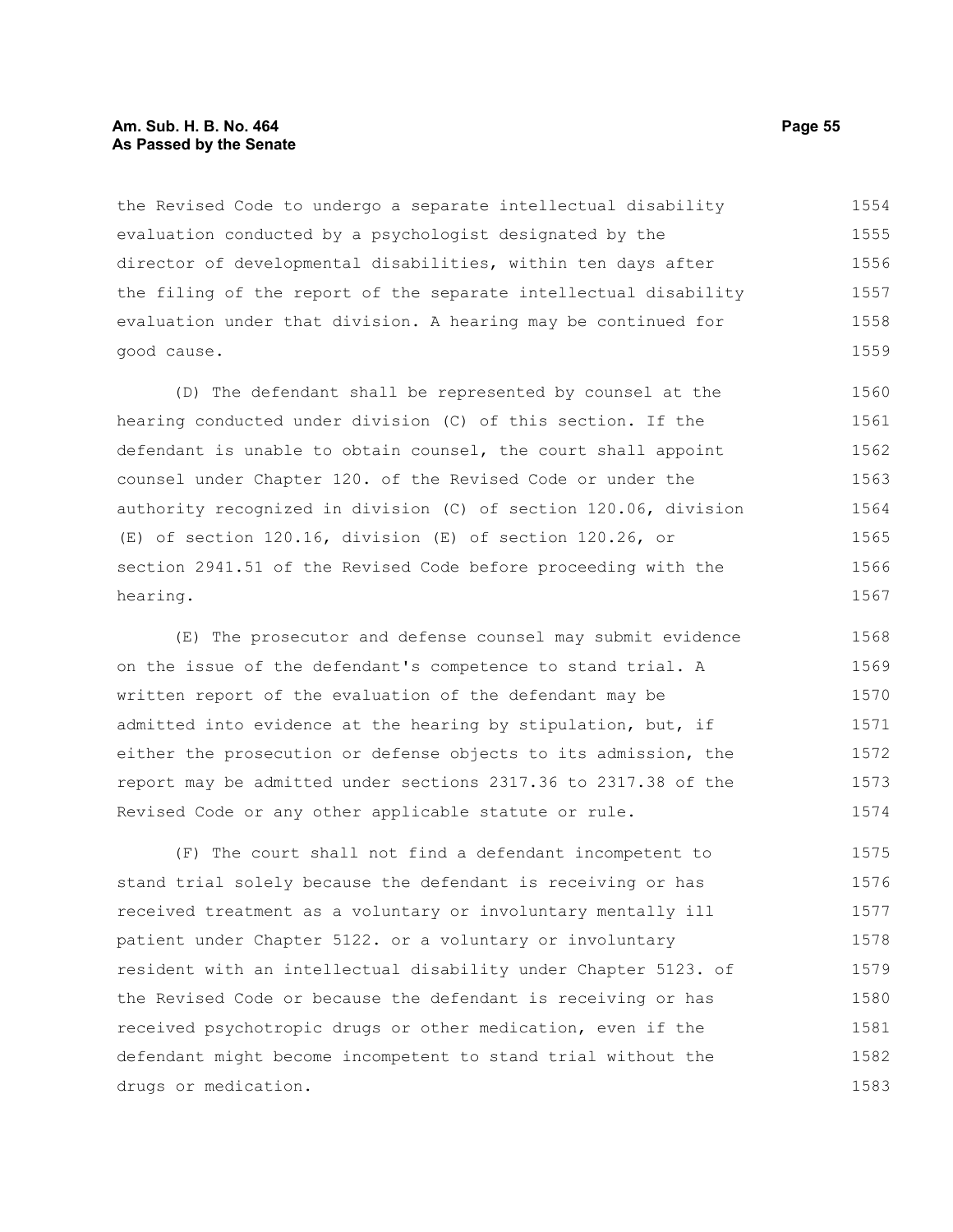## **Am. Sub. H. B. No. 464 Page 56 As Passed by the Senate**

(G) A defendant is presumed to be competent to stand trial. If, after a hearing, the court finds by a preponderance of the evidence that, because of the defendant's present mental condition, the defendant is incapable of understanding the nature and objective of the proceedings against the defendant or of assisting in the defendant's defense, the court shall find the defendant incompetent to stand trial and shall enter an order authorized by section 2945.38 of the Revised Code. 1584 1585 1586 1587 1588 1589 1590 1591

(H) Municipal courts shall follow the procedures set forth in sections 2945.37 to 2945.402 of the Revised Code. Except as provided in section 2945.371 of the Revised Code, a municipal court shall not order an evaluation of the defendant's competence to stand trial or the defendant's mental condition at the time of the commission of the offense to be conducted at any hospital operated by the department of mental health and addiction services. Those evaluations shall be performed through community resources including, but not limited to, certified forensic centers, court probation departments, and community mental health services providers. All expenses of the evaluations shall be borne by the legislative authority of the municipal court, as defined in section 1901.03 of the Revised Code, and shall be taxed as costs in the case. If a defendant is found incompetent to stand trial or not guilty by reason of insanity, a municipal court may commit the defendant as provided in sections 2945.38 to 2945.402 of the Revised Code. 1592 1593 1594 1595 1596 1597 1598 1599 1600 1601 1602 1603 1604 1605 1606 1607 1608

**Sec. 2945.371.** (A) If the issue of a defendant's competence to stand trial is raised or if a defendant enters a plea of not guilty by reason of insanity, the court may order one or more evaluations of the defendant's present mental condition or, in the case of a plea of not guilty by reason of insanity, of the defendant's mental condition at the time of the 1609 1610 1611 1612 1613 1614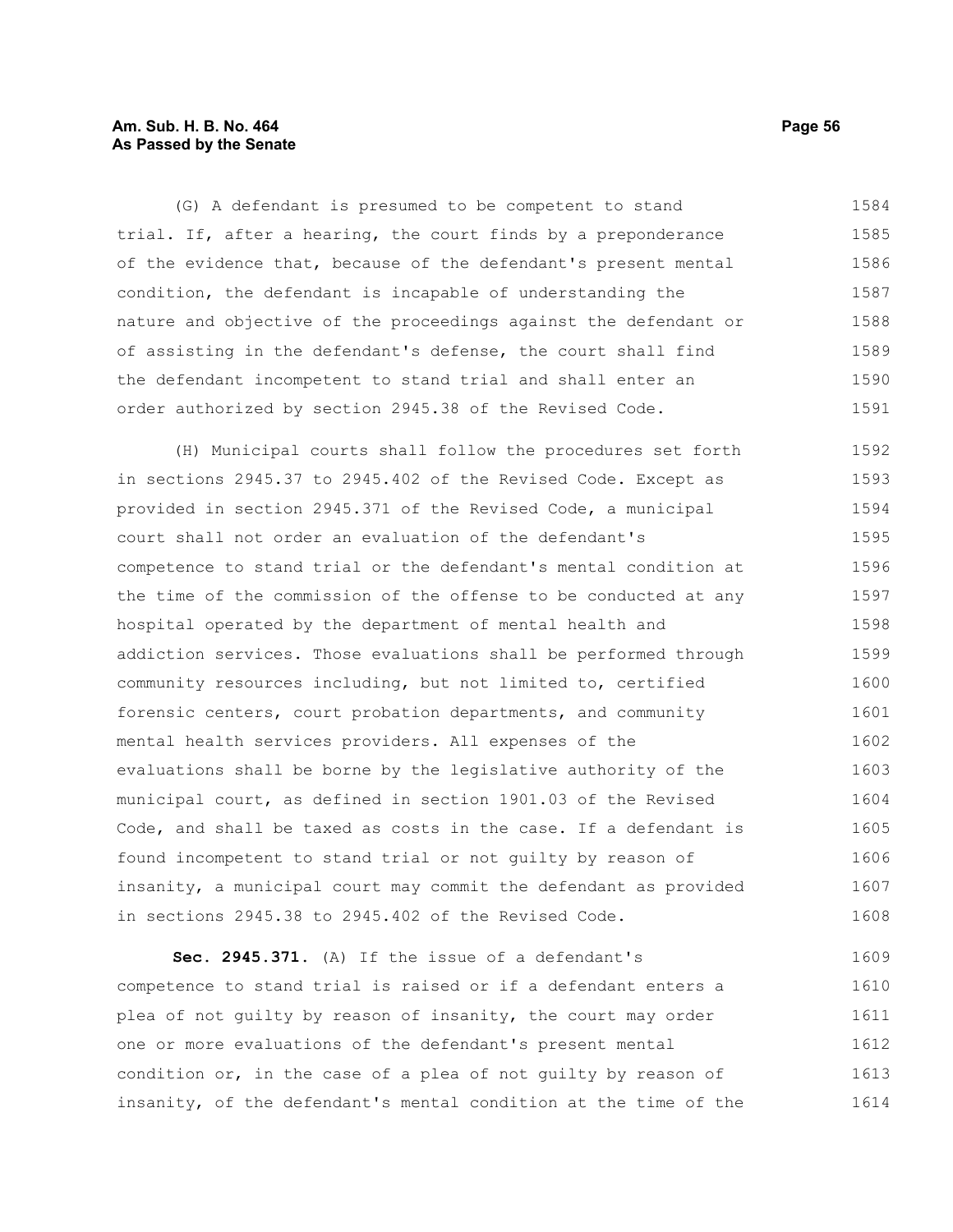### **Am. Sub. H. B. No. 464 Page 57 As Passed by the Senate**

offense charged. An examiner shall conduct the evaluation and the evaluation may be conducted through electronic means. (B) If the court orders more than one evaluation under division (A) of this section, the prosecutor and the defendant may recommend to the court an examiner whom each prefers to perform one of the evaluations. If a defendant enters a plea of not guilty by reason of insanity and if the court does not designate an examiner recommended by the defendant, the court shall inform the defendant that the defendant may have independent expert evaluation and that, if the defendant is unable to obtain independent expert evaluation, it will be obtained for the defendant at public expense if the defendant is indigent. (C)(1) If the court orders an evaluation under division (A) of this section, the defendant shall be available at the times and places established by the examiners who are to conduct the evaluation. The court may order a defendant who has been released on bail or recognizance to submit to an evaluation under this section.  $H$ (2) If a defendant who has been released on bail or recognizance refuses to submit to a complete evaluation, the court may amend the conditions of bail or recognizance and order the sheriff to take the defendant into custody and, except as provided in division (E) of this section, deliver the defendant to a center, program, or facility operated or certified by the department of mental health and addiction services or the department of developmental disabilities where the defendant may be held for evaluation for a reasonable period of time not to exceed twenty days. 1616 1617 1618 1619 1620 1621 1622 1623 1624 1625 1626 1627 1628 1629 1630 1631 1632 1633 1634 1635 1636 1637 1638 1639 1640 1641 1642 1643

(D)(1) A defendant who has not been released on bail or 1644

1615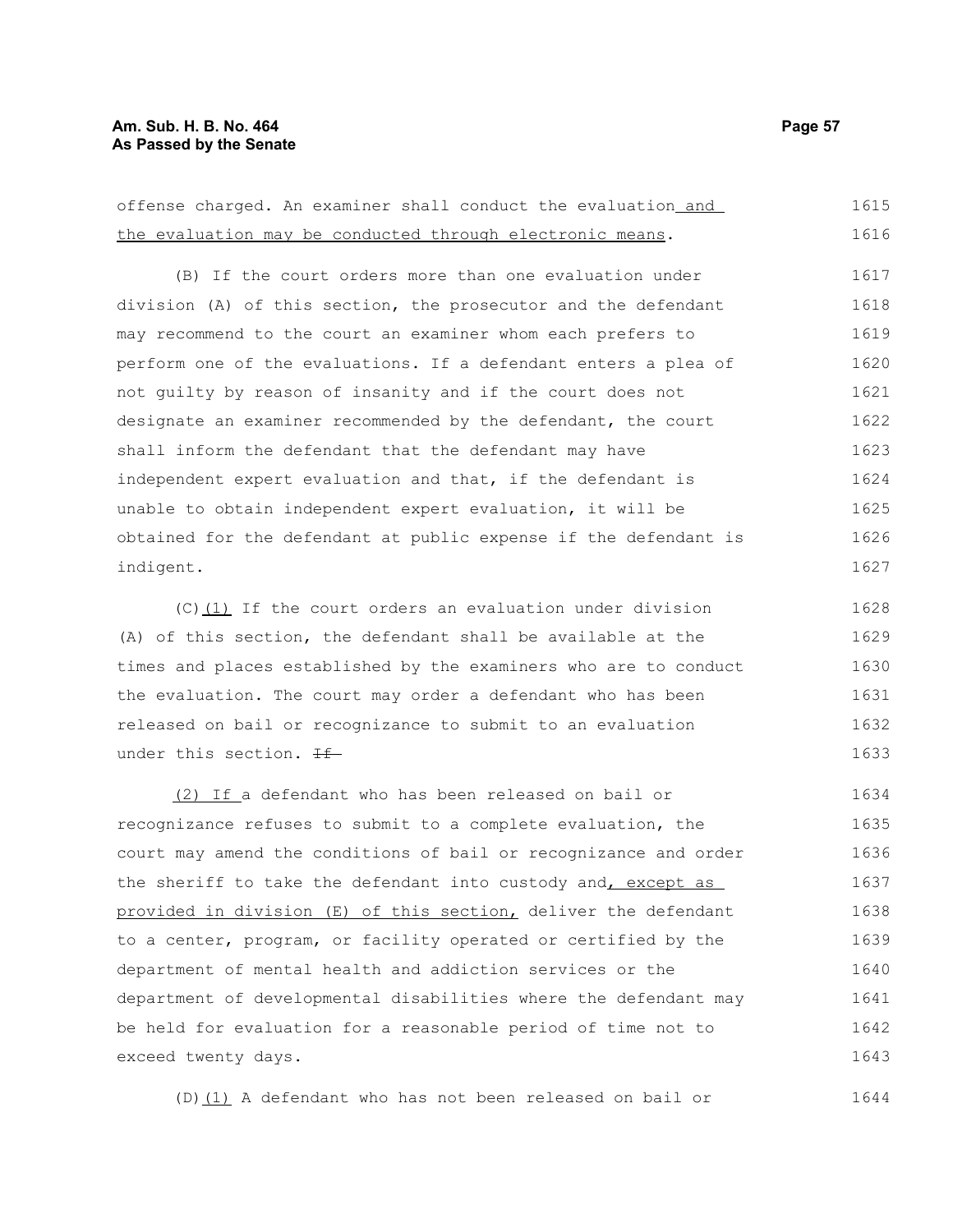## **Am. Sub. H. B. No. 464 Page 58 As Passed by the Senate**

recognizance may be evaluated at the defendant's place of detention. Upon-1645 1646

(2) Upon the request of the examiner, the court may order the sheriff to transport the defendant to a program or facility operated or certified by the department of mental health and addiction services or the department of developmental disabilities, where the defendant may be held for evaluation for a reasonable period of time not to exceed twenty days, and to return the defendant to the place of detention after the evaluation. A municipal court may make an order under this division only upon the request of a certified forensic center examiner. 1647 1648 1649 1650 1651 1652 1653 1654 1655 1656

(E) Except as provided in division (D) of this section, the court shall not order a defendant to be held for evaluation in a center, program, or facility operated by the department of mental health and addiction services or the department of developmental disabilities unless the defendant is charged with a felony or an offense of violence or unless the court determines, based on facts before the court, that the defendant is in need of immediate hospitalization. 1657 1658 1659 1660 1661 1662 1663 1664

(F) If a court orders the evaluation to determine a defendant's mental condition at the time of the offense charged, the court shall inform the examiner of the offense with which the defendant is charged. 1665 1666 1667 1668

 $(F)$  (G) In conducting an evaluation of a defendant's mental condition at the time of the offense charged, the examiner shall consider all relevant evidence and may conduct the evaluation through electronic means. If the offense charged involves the use of force against another person, the relevant evidence to be considered includes, but is not limited to, any 1669 1670 1671 1672 1673 1674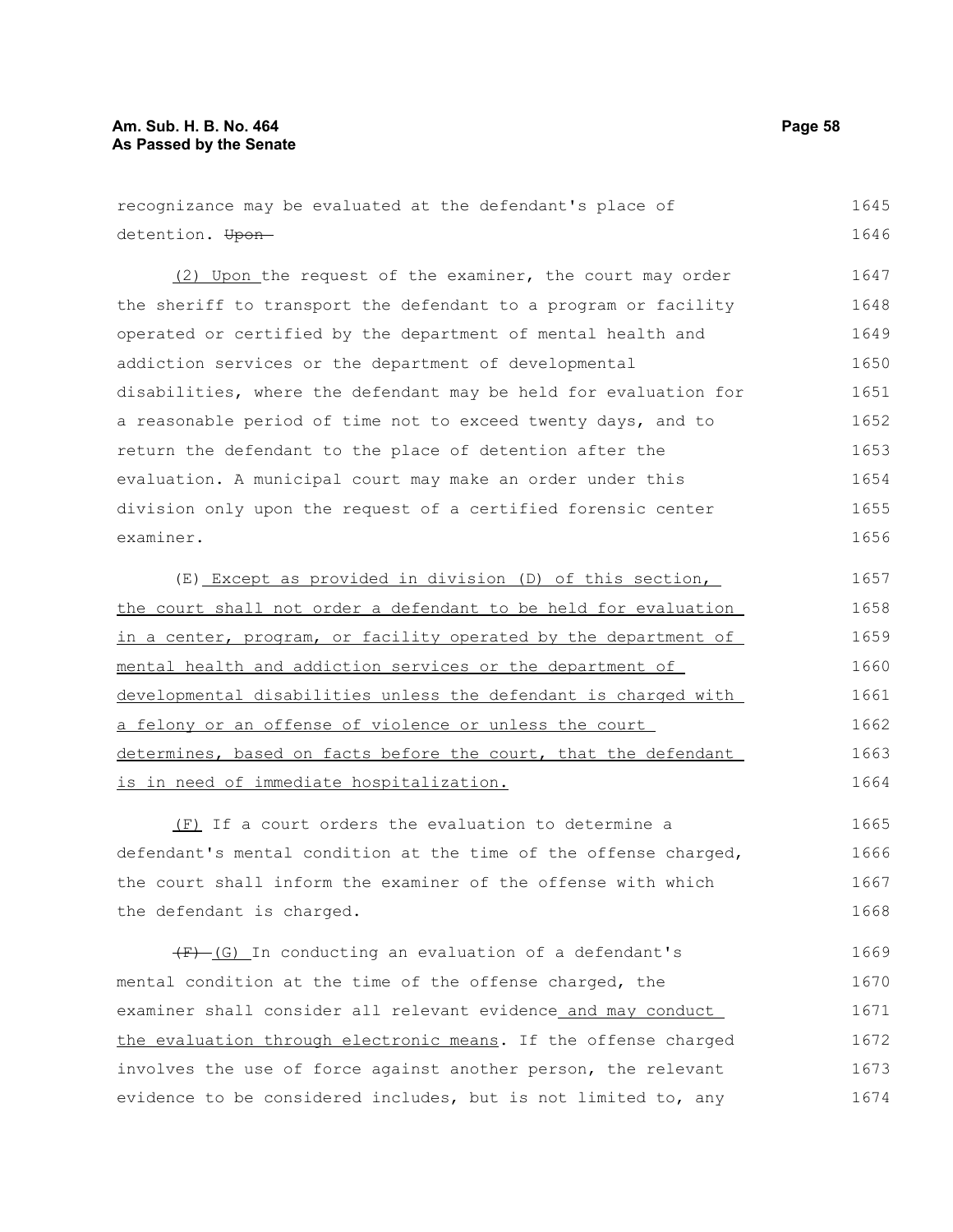## **Am. Sub. H. B. No. 464 Page 59 As Passed by the Senate**

evidence that the defendant suffered, at the time of the commission of the offense, from the "battered woman syndrome."

(G) (H) The examiner shall file a written report with the court, under seal, within thirty days after entry of a court order for evaluation, and the . The court shall provide copies of the report to the prosecutor and defense counsel and shall allow for inspection of the report by the defendant, the defendant's guardian, a probate court, a board of alcohol, drug addiction, and mental health services, and any mental health professional who performs a subsequent mental health evaluation of the defendant or who is involved in the treatment of the defendant, but the report shall not be open to public inspection. A person who is not among those permitted to inspect the report as described in this division may file a motion with the court seeking disclosure for good cause. When a motion for disclosure of a report is filed, the court shall notify the defendant of the pending motion and allow sufficient time for the defendant to object to the disclosure. If the defendant objects to the disclosure, the court shall schedule a hearing to determine whether the party seeking access has demonstrated that access to the report is necessary for treatment of the defendant or for a criminal adjudication of the defendant for which the report was originally created. At that time the defendant shall be allowed an opportunity to provide the court with grounds for the objection. The court shall not provide access to the report unless the party seeking access can demonstrate that access to the report is necessary for treatment of the defendant or for a criminal adjudication of the defendant for which the report was originally created. 1677 1678 1679 1680 1681 1682 1683 1684 1685 1686 1687 1688 1689 1690 1691 1692 1693 1694 1695 1696 1697 1698 1699 1700 1701 1702 1703

A defendant who is the subject of an examiner's report under this section prior to the effective date of this amendment 1704 1705

1675 1676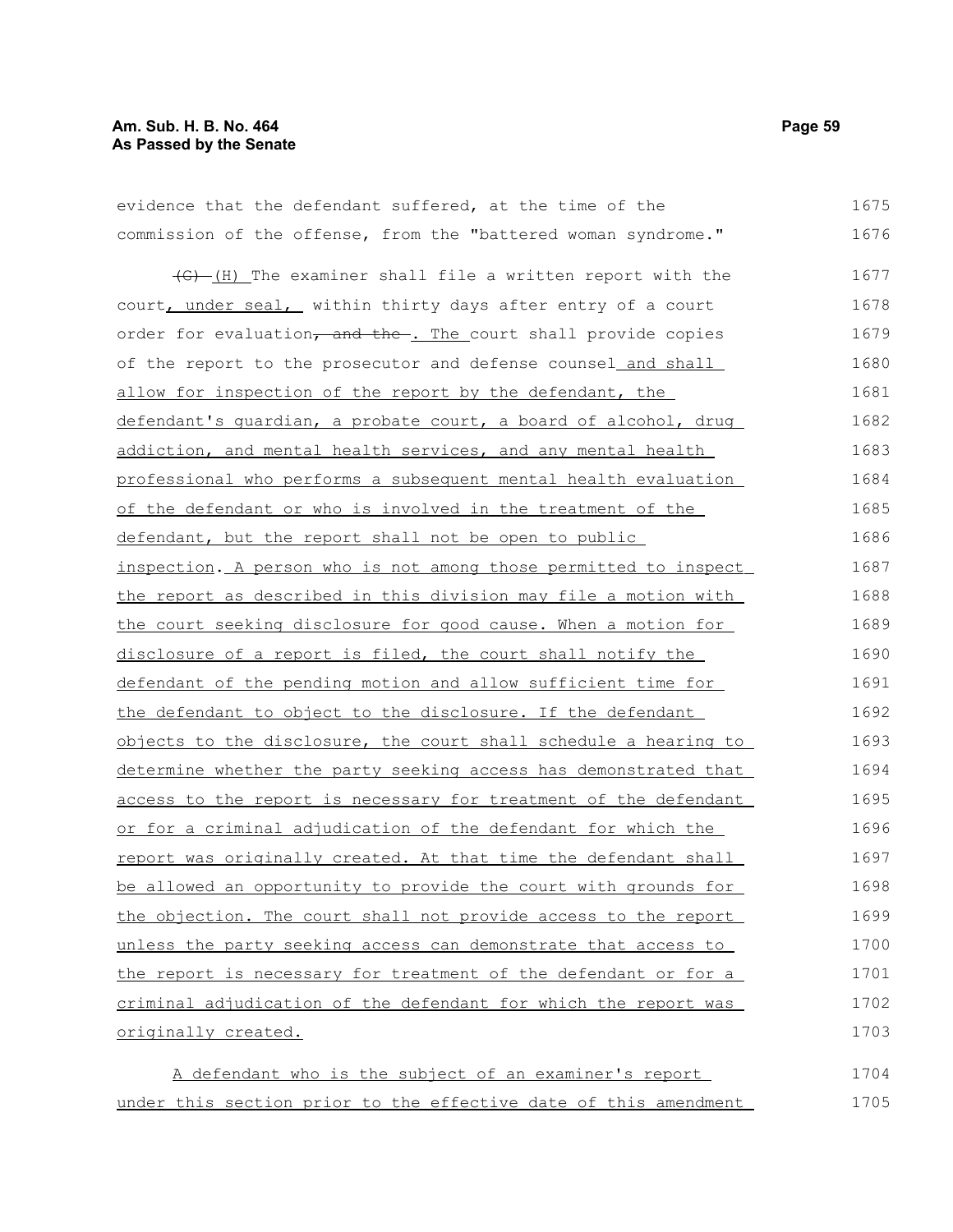# **Am. Sub. H. B. No. 464 Page 60 As Passed by the Senate**

| may file a motion with the court to have that report placed      | 1706 |
|------------------------------------------------------------------|------|
| under seal. Upon such a motion, the court shall place the report | 1707 |
| under seal, subject to the access and disclosure provisions      | 1708 |
| provided in this section for reports filed after the effective   | 1709 |
| date.                                                            | 1710 |
| The report shall include all of the following:                   | 1711 |
| (1) The examiner's findings;                                     | 1712 |
| (2) The facts in reasonable detail on which the findings         | 1713 |
| are based;                                                       | 1714 |
| (3) If the evaluation was ordered to determine the               | 1715 |
| defendant's competence to stand trial, all of the following      | 1716 |
| findings or recommendations that are applicable:                 | 1717 |
| (a) Whether the defendant is capable of understanding the        | 1718 |
| nature and objective of the proceedings against the defendant or | 1719 |
| of assisting in the defendant's defense;                         | 1720 |
| (b) If the examiner's opinion is that the defendant is           | 1721 |
| incapable of understanding the nature and objective of the       | 1722 |
| proceedings against the defendant or of assisting in the         | 1723 |
| defendant's defense, whether the defendant presently is mentally | 1724 |
| ill or has an intellectual disability and, if the examiner's     | 1725 |
| opinion is that the defendant presently has an intellectual      | 1726 |
| disability, whether the defendant appears to be a person with an | 1727 |
| intellectual disability subject to institutionalization by court | 1728 |
| order;                                                           | 1729 |
| (c) If the examiner's opinion is that the defendant is           | 1730 |
| incapable of understanding the nature and objective of the       | 1731 |
| proceedings against the defendant or of assisting in the         | 1732 |
| defendant's defense, the examiner's opinion as to the likelihood | 1733 |
| of the defendant becoming capable of understanding the nature    | 1734 |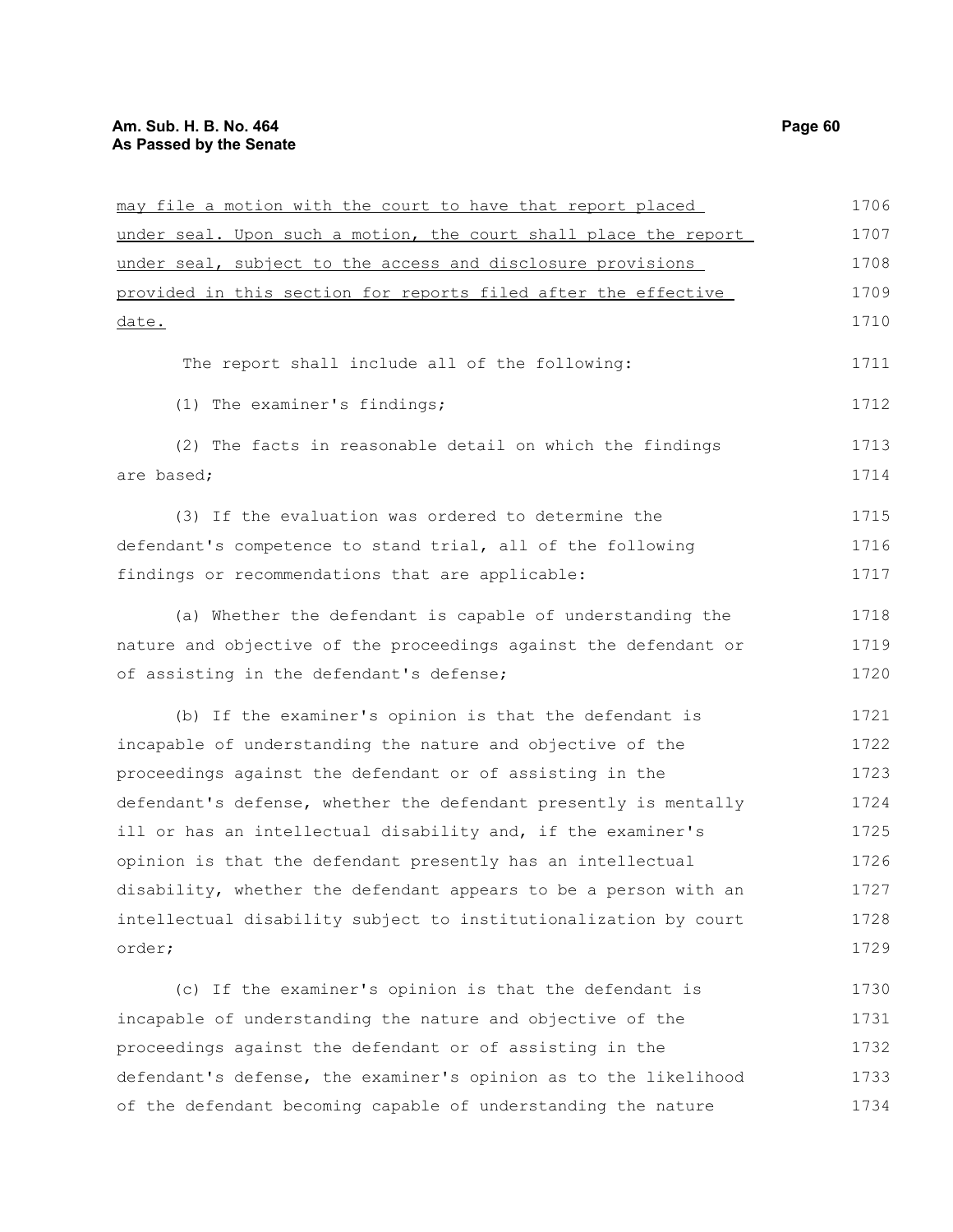### **Am. Sub. H. B. No. 464 Page 61 As Passed by the Senate**

and objective of the proceedings against the defendant and of assisting in the defendant's defense within one year if the defendant is provided with a course of treatment; 1735 1736 1737

(d) If the examiner's opinion is that the defendant is incapable of understanding the nature and objective of the proceedings against the defendant or of assisting in the defendant's defense and that the defendant presently is mentally ill or has an intellectual disability, the examiner's recommendation as to the least restrictive placement or commitment alternative, including consideration of housing needs and the availability of mental health treatment in the community, consistent with the defendant's treatment needs for restoration to competency and with the safety of the community. 1738 1739 1740 1741 1742 1743 1744 1745 1746 1747

(4) If the evaluation was ordered to determine the defendant's mental condition at the time of the offense charged, the examiner's findings as to whether the defendant, at the time of the offense charged, did not know, as a result of a severe mental disease or defect, the wrongfulness of the defendant's acts charged. 1748 1749 1750 1751 1752 1753

 $(H)$  (I) If the examiner's report filed under division  $(G)$ (H) of this section indicates that in the examiner's opinion the defendant is incapable of understanding the nature and objective of the proceedings against the defendant or of assisting in the defendant's defense and that in the examiner's opinion the defendant appears to be a person with an intellectual disability subject to institutionalization by court order, the court shall order the defendant to undergo a separate intellectual disability evaluation conducted by a psychologist designated by the director of developmental disabilities. Divisions (C) to  $\overline{f}$ (G) of this section apply in relation to a separate intellectual 1754 1755 1756 1757 1758 1759 1760 1761 1762 1763 1764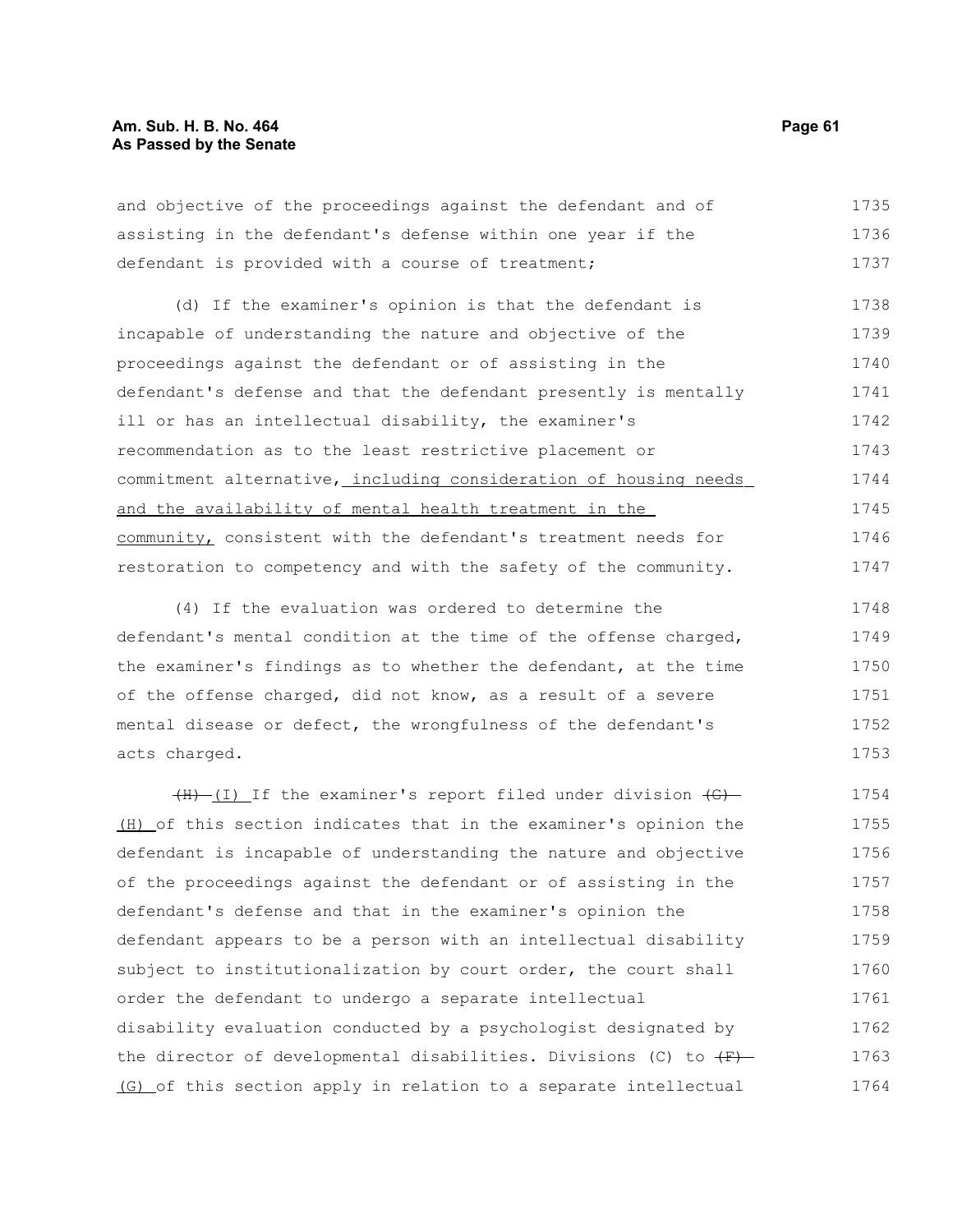### **Am. Sub. H. B. No. 464 Page 62 As Passed by the Senate**

disability evaluation conducted under this division. The psychologist appointed under this division to conduct the separate intellectual disability evaluation shall file a written report with the court within thirty days after the entry of the court order requiring the separate intellectual disability evaluation, and the court. The court shall file the report under seal in the same manner as a report submitted by an examiner under division (H) of this section and shall provide copies of the report to the prosecutor and defense counsel. The report shall include all of the information described in divisions  $\left(\frac{G}{1}\right)$  (H)(1) to (4) of this section. If the court orders a separate intellectual disability evaluation of a defendant under this division, the court shall not conduct a hearing under divisions (B) to (H) of section 2945.37 of the Revised Code regarding that defendant until a report of the separate intellectual disability evaluation conducted under this division has been filed. Upon the filing of that report, the court shall conduct the hearing within the period of time specified in division (C) of section 2945.37 of the Revised Code. 1765 1766 1767 1768 1769 1770 1771 1772 1773 1774 1775 1776 1777 1778 1779 1780 1781 1782 1783 1784

 $(H)$  (J) An examiner appointed under divisions (A) and (B) of this section or under division  $(H)$  (I) of this section to evaluate a defendant to determine the defendant's competence to stand trial also may be appointed to evaluate a defendant who has entered a plea of not guilty by reason of insanity, but an examiner of that nature shall prepare separate reports on the issue of competence to stand trial and the defense of not guilty by reason of insanity. 1785 1786 1787 1788 1789 1790 1791 1792

 $(\overline{J}$  (K) No statement that a defendant makes in an evaluation or hearing under divisions (A) to  $(H)$  (I) of this section relating to the defendant's competence to stand trial or 1793 1794 1795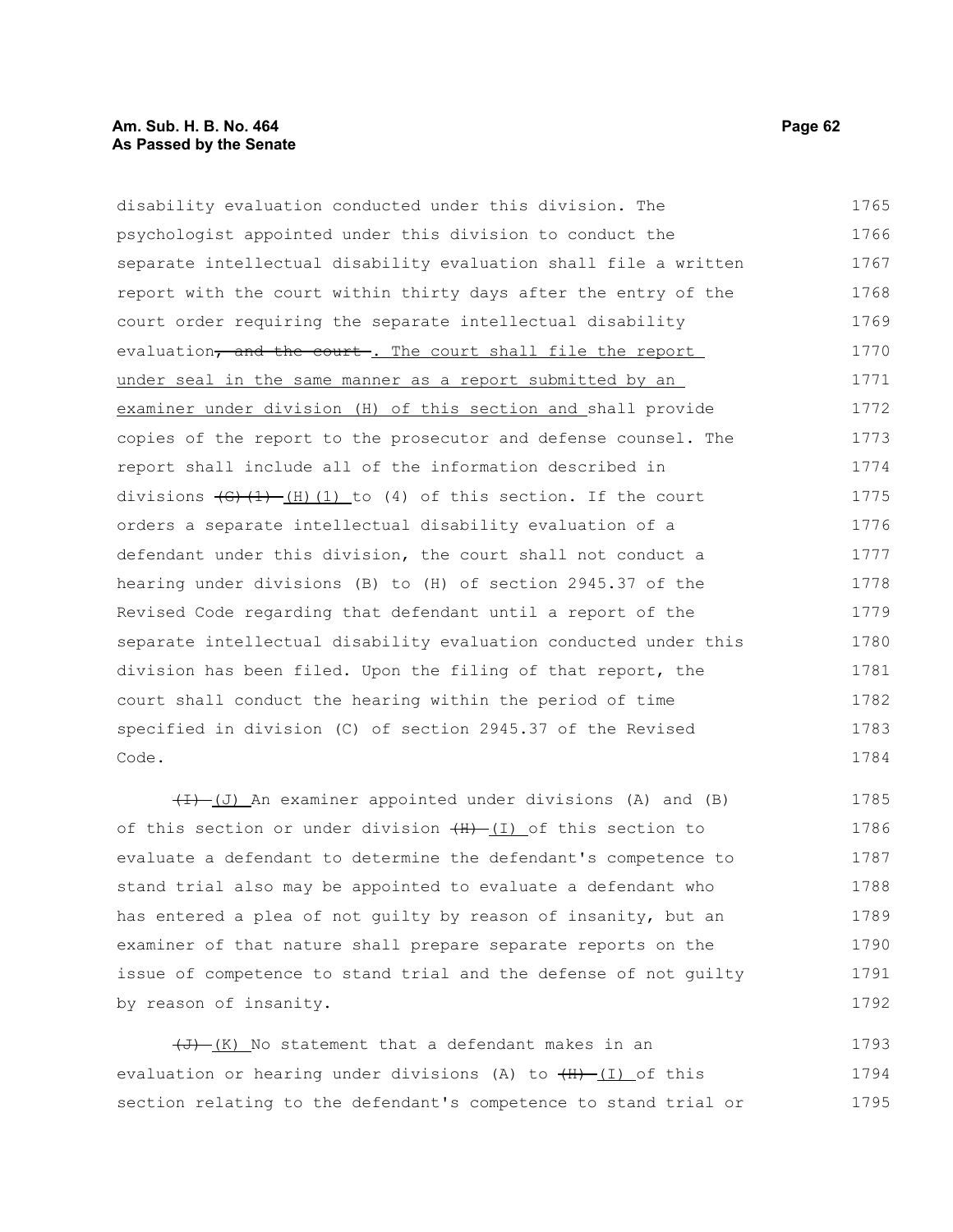## **Am. Sub. H. B. No. 464 Page 63 As Passed by the Senate**

to the defendant's mental condition at the time of the offense charged shall be used against the defendant on the issue of guilt in any criminal action or proceeding, but, in a criminal action or proceeding, the prosecutor or defense counsel may call as a witness any person who evaluated the defendant or prepared a report pursuant to a referral under this section. Neither the appointment nor the testimony of an examiner appointed under this section precludes the prosecutor or defense counsel from calling other witnesses or presenting other evidence on competency or insanity issues. 1796 1797 1798 1799 1800 1801 1802 1803 1804 1805

 $(H)$  (L) Persons appointed as examiners under divisions (A) and (B) of this section or under division  $(H)$  (I) of this section shall be paid a reasonable amount for their services and expenses, as certified by the court. The certified amount shall be paid by the county in the case of county courts and courts of common pleas and by the legislative authority, as defined in section 1901.03 of the Revised Code, in the case of municipal courts. 1806 1807 1808 1809 1810 1811 1812 1813

**Sec. 2945.38.** (A) If the issue of a defendant's competence to stand trial is raised and if the court, upon conducting the hearing provided for in section 2945.37 of the Revised Code, finds that the defendant is competent to stand trial, the defendant shall be proceeded against as provided by law. If the court finds the defendant competent to stand trial and the defendant is receiving psychotropic drugs or other medication, the court may authorize the continued administration of the drugs or medication or other appropriate treatment in order to maintain the defendant's competence to stand trial, unless the defendant's attending physician advises the court against continuation of the drugs, other medication, or treatment. 1814 1815 1816 1817 1818 1819 1820 1821 1822 1823 1824 1825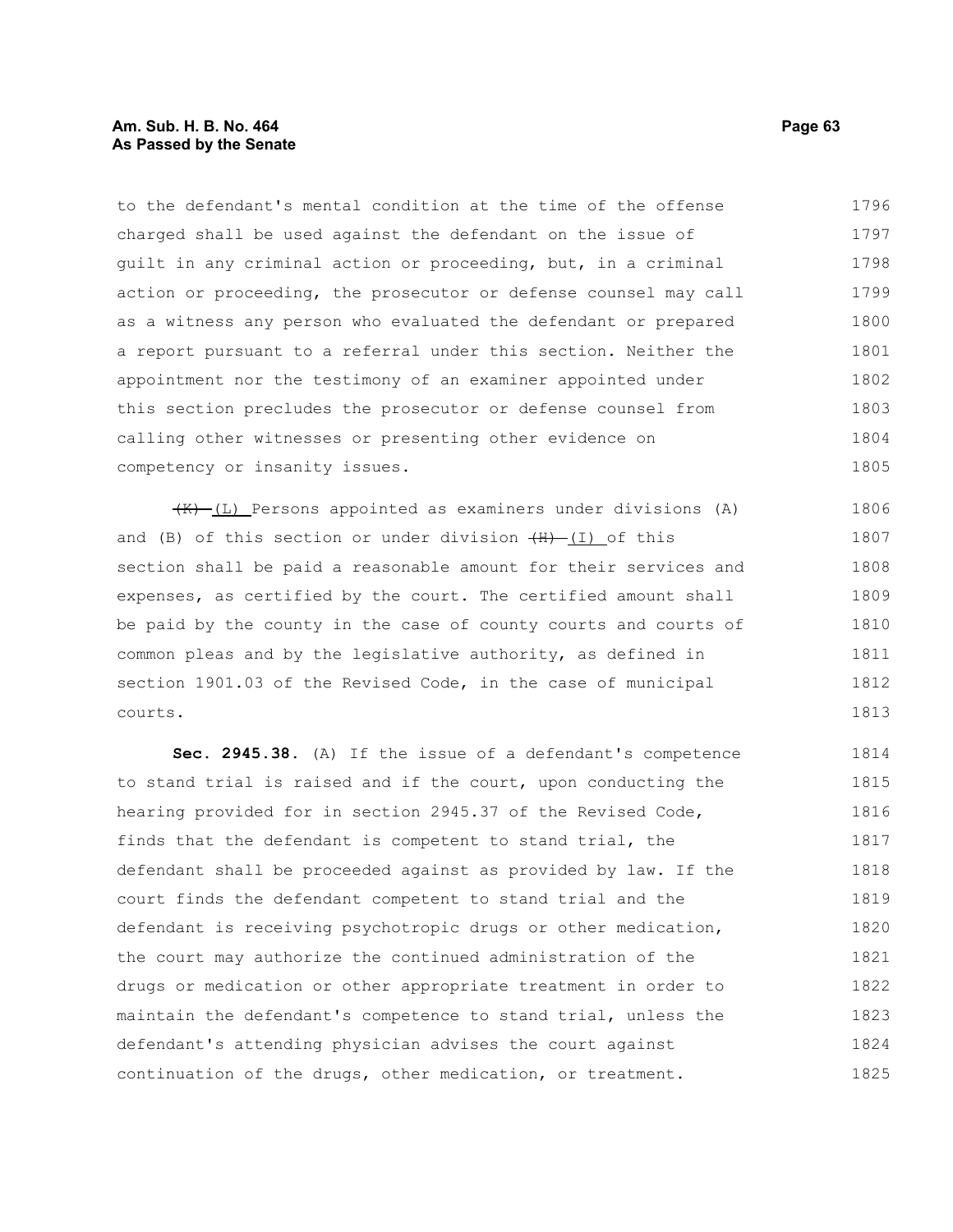# **Am. Sub. H. B. No. 464 Page 64 As Passed by the Senate**

| (B) (1) (a) (i) If the defendant has been charged with a         | 1826 |
|------------------------------------------------------------------|------|
| felony offense or a misdemeanor offense of violence for which    | 1827 |
| the prosecutor has not recommended the procedures under division | 1828 |
| (B) (1) (a) (vi) of this section and if, after taking into       | 1829 |
| consideration all relevant reports, information, and other       | 1830 |
| evidence, the court finds that the defendant is incompetent to   | 1831 |
| stand trial and that there is a substantial probability that the | 1832 |
| defendant will become competent to stand trial within one year   | 1833 |
| if the defendant is provided with a course of treatment, the     | 1834 |
| court shall order the defendant to undergo treatment.            | 1835 |
| (ii) If the defendant has been charged with a felony             | 1836 |
| offense and if, after taking into consideration all relevant     | 1837 |
| reports, information, and other evidence, the court finds that   | 1838 |
| the defendant is incompetent to stand trial, but the court is    | 1839 |
| unable at that time to determine whether there is a substantial  | 1840 |
| probability that the defendant will become competent to stand    | 1841 |
| trial within one year if the defendant is provided with a course | 1842 |
| of treatment, the court shall order continuing evaluation and    | 1843 |
| treatment of the defendant for a period not to exceed four       | 1844 |
| months to determine whether there is a substantial probability   | 1845 |
| that the defendant will become competent to stand trial within   | 1846 |
| one year if the defendant is provided with a course of           | 1847 |
| treatment.                                                       | 1848 |
| (iii) If the defendant has not been charged with a felony        | 1849 |
| offense but has been charged with a misdemeanor offense of       | 1850 |
| violence and if, after taking into consideration all relevant    | 1851 |

reports, information, and other evidence, the court finds that the defendant is incompetent to stand trial, but the court is unable at that time to determine whether there is a substantial probability that the defendant will become competent to stand trial within the time frame permitted under division (C)(1) of 1852 1853 1854 1855 1856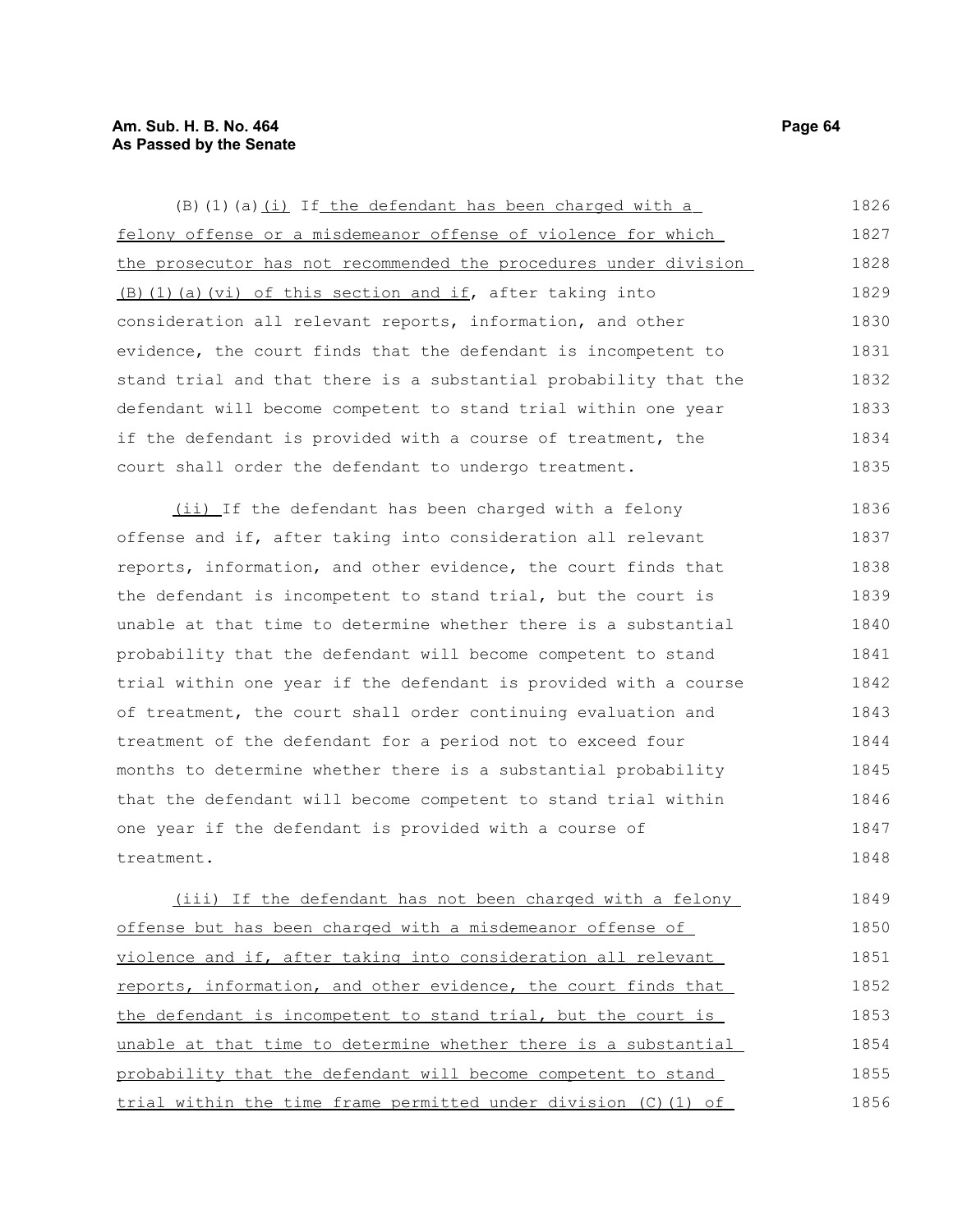| this section, the court may order continuing evaluation and                   | 1857 |
|-------------------------------------------------------------------------------|------|
| treatment of the defendant for a period not to exceed the                     | 1858 |
| maximum period permitted under that division.                                 | 1859 |
|                                                                               | 1860 |
| (iv) If the defendant has not been charged with a felony                      |      |
| offense or a misdemeanor offense of violence, but has been                    | 1861 |
| charged with a misdemeanor offense that is not a misdemeanor                  | 1862 |
| offense of violence and if, after taking into consideration all               | 1863 |
| relevant reports, information, and other evidence, the court                  | 1864 |
| finds that the defendant is incompetent to stand trial, but the               | 1865 |
| court is unable at that time to determine whether there is a                  | 1866 |
| substantial probability that the defendant will become competent              | 1867 |
| to stand trial within the time frame permitted under division                 | 1868 |
| (C)(1) of this section, the court shall dismiss the charges and               | 1869 |
| follow the process outlined in division $(B)$ $(1)$ $(a)$ $(v)$ $(I)$ of this | 1870 |
| section.                                                                      | 1871 |
| (v) If the defendant has not been charged with a felony                       | 1872 |
| offense or a misdemeanor offense of violence, or if the                       | 1873 |
| defendant has been charged with a misdemeanor offense of                      | 1874 |
| violence and the prosecutor has recommended the procedures under              | 1875 |
| $division$ (B) (1) (a) (vi) of this section, and if, after taking             | 1876 |
| into consideration all relevant reports, information, and other               | 1877 |
| evidence, the trial court finds that the defendant is                         | 1878 |
| incompetent to stand trial, the trial court shall do one of the               | 1879 |
| following:                                                                    | 1880 |
| (I) Dismiss the charges pending against the defendant. A                      | 1881 |
| dismissal under this division is not a bar to further                         | 1882 |
| prosecution based on the same conduct. Upon dismissal of the                  | 1883 |
| charges, the trial court shall discharge the defendant unless                 | 1884 |
| the court or prosecutor, after consideration of the requirements              | 1885 |
| of section 5122.11 of the Revised Code, files an affidavit in                 | 1886 |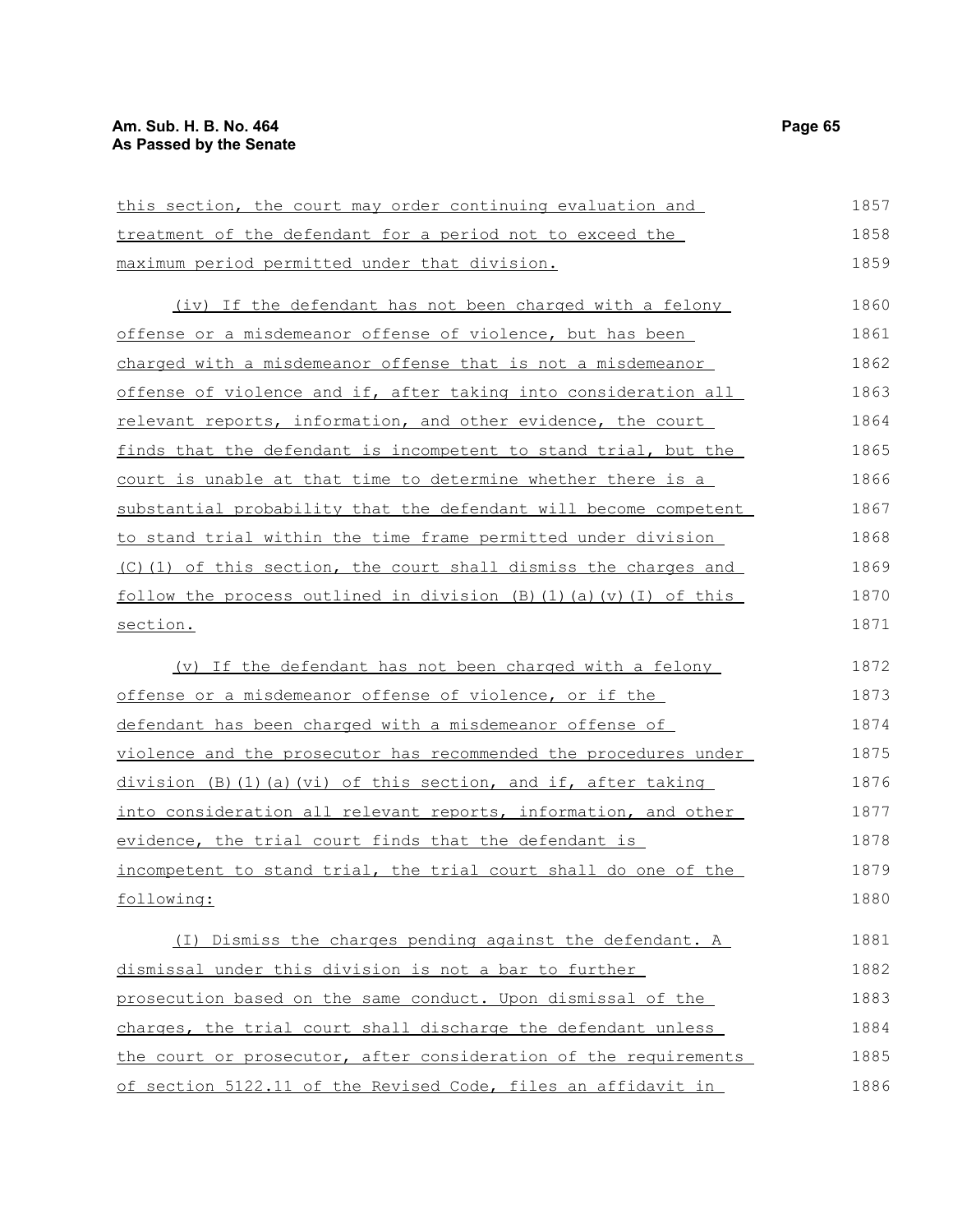| probate court alleging that the defendant is a mentally ill                   | 1887 |
|-------------------------------------------------------------------------------|------|
| person subject to court order or a person with an intellectual                | 1888 |
| disability subject to institutionalization by court order. If an              | 1889 |
| affidavit is filed in probate court, the trial court may detain               | 1890 |
| the defendant for ten days pending a hearing in the probate                   | 1891 |
| court and shall send to the probate court copies of all written               | 1892 |
| reports of the defendant's mental condition that were prepared                | 1893 |
| pursuant to section 2945.371 of the Revised Code. The trial                   | 1894 |
| court or prosecutor shall specify in the appropriate space on                 | 1895 |
| <u>the affidavit that the defendant is a person described in this </u>        | 1896 |
| subdivision.                                                                  | 1897 |
| (II) Order the defendant to undergo outpatient competency                     | 1898 |
| restoration treatment at a facility operated or certified by the              | 1899 |
| department of mental health and addiction services as being                   | 1900 |
| qualified to treat mental illness, at a public or community                   | 1901 |
| mental health facility, or in the care of a psychiatrist or                   | 1902 |
| <u>other mental health professional. If a defendant who has been </u>         | 1903 |
| released on bail or recognizance refuses to comply with court-                | 1904 |
| ordered outpatient treatment under this division, the court may               | 1905 |
| <u>dismiss the charges pending against the defendant and proceed</u>          | 1906 |
| under division $(B)$ $(1)$ $(a)$ $(v)$ $(I)$ of this section or may amend the | 1907 |
| <u>conditions of bail or recognizance and order the sheriff to take</u>       | 1908 |
| the defendant into custody and deliver the defendant to a                     | 1909 |
| <u>center, program, or facility operated or certified by the</u>              | 1910 |
| department of mental health and addiction services for                        | 1911 |
| treatment.                                                                    | 1912 |
| (vi) If the defendant has not been charged with a felony                      | 1913 |
| offense but has been charged with a misdemeanor offense of                    | 1914 |
|                                                                               |      |

violence and after taking into consideration all relevant reports, information, and other evidence, the court finds that the defendant is incompetent to stand trial, the prosecutor in 1915 1916 1917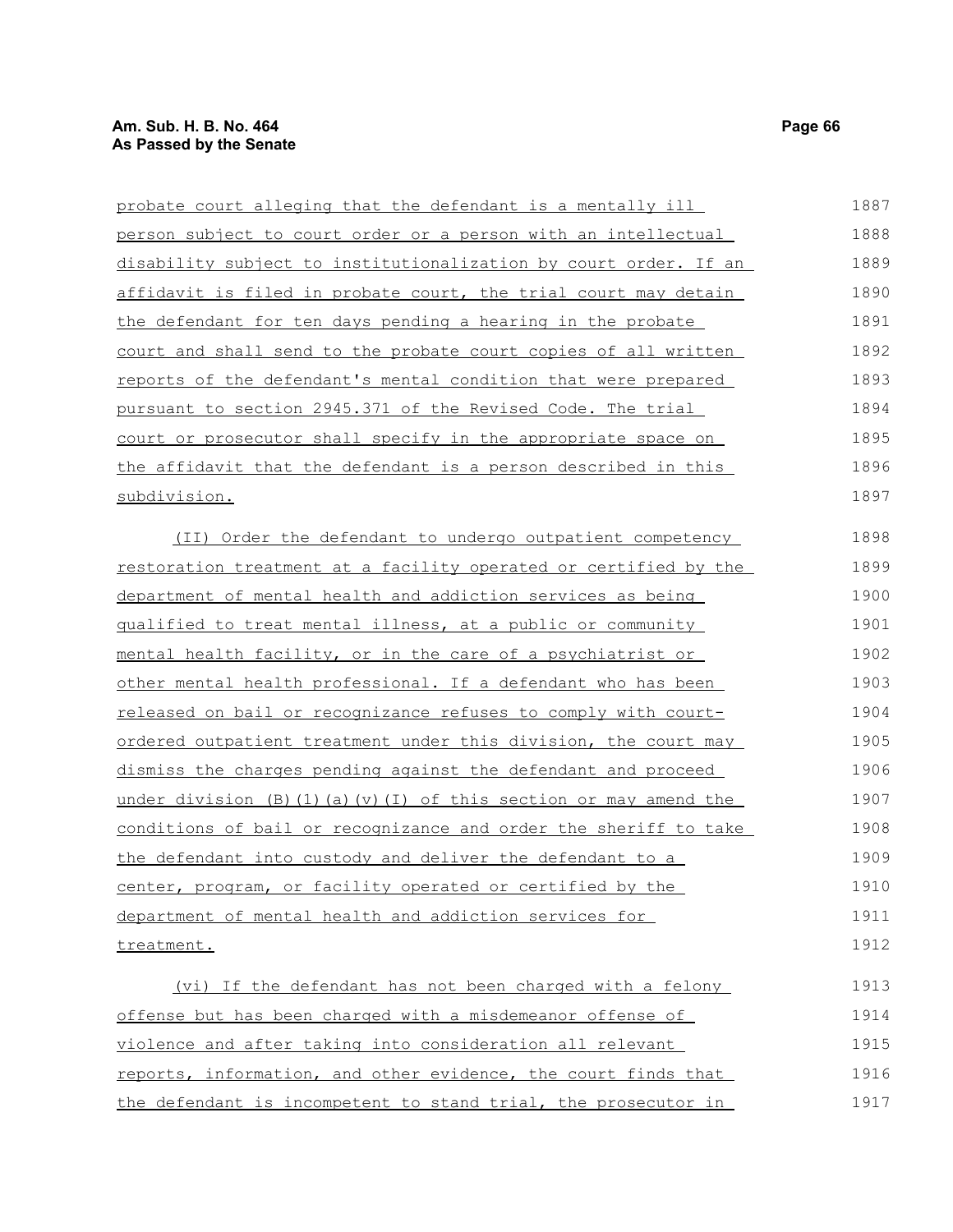# Am. Sub. H. B. No. 464 **Page 67 As Passed by the Senate**

| the case may recommend that the court follow the procedures                | 1918 |
|----------------------------------------------------------------------------|------|
| prescribed in division (B) (1) (a) (v) of this section. If the             | 1919 |
| prosecutor does not make such a recommendation, the court shall            | 1920 |
| follow the procedures in division $(B)$ $(1)$ $(a)$ $(i)$ of this section. | 1921 |
| (b) The court order for the defendant to undergo treatment                 | 1922 |
| or continuing evaluation and treatment under division (B) (1) (a)          | 1923 |
| of this section shall specify that the defendant, if determined            | 1924 |
| to require mental health treatment or continuing evaluation and            | 1925 |
| treatment, either shall be committed to the department of mental           | 1926 |
| health and addiction services for treatment or continuing                  | 1927 |
| evaluation and treatment at a hospital, facility, or agency, as            | 1928 |
| determined to be clinically appropriate by the department of               | 1929 |
| mental health and addiction services or shall be committed to a            | 1930 |
| facility certified by the department of mental health and                  | 1931 |
| addiction services as being qualified to treat mental illness,             | 1932 |
| to a public or community mental health facility, or to a                   | 1933 |
| psychiatrist or another mental health professional for treatment           | 1934 |
| or continuing evaluation and treatment. Prior to placing the               | 1935 |
| defendant, the department of mental health and addiction                   | 1936 |
| services shall obtain court approval for that placement                    | 1937 |
| following a hearing. The court order for the defendant to                  | 1938 |
| undergo treatment or continuing evaluation and treatment under             | 1939 |
| division $(B)$ $(1)$ $(a)$ of this section shall specify that the          | 1940 |
| defendant, if determined to require treatment or continuing                | 1941 |
| evaluation and treatment for an intellectual disability, shall             | 1942 |
| receive treatment or continuing evaluation and treatment at an             | 1943 |
| institution or facility operated by the department of                      | 1944 |
| developmental disabilities, at a facility certified by the                 | 1945 |
| department of developmental disabilities as being qualified to             | 1946 |
| treat intellectual disabilities, at a public or private                    | 1947 |
| intellectual disabilities facility, or by a psychiatrist or                | 1948 |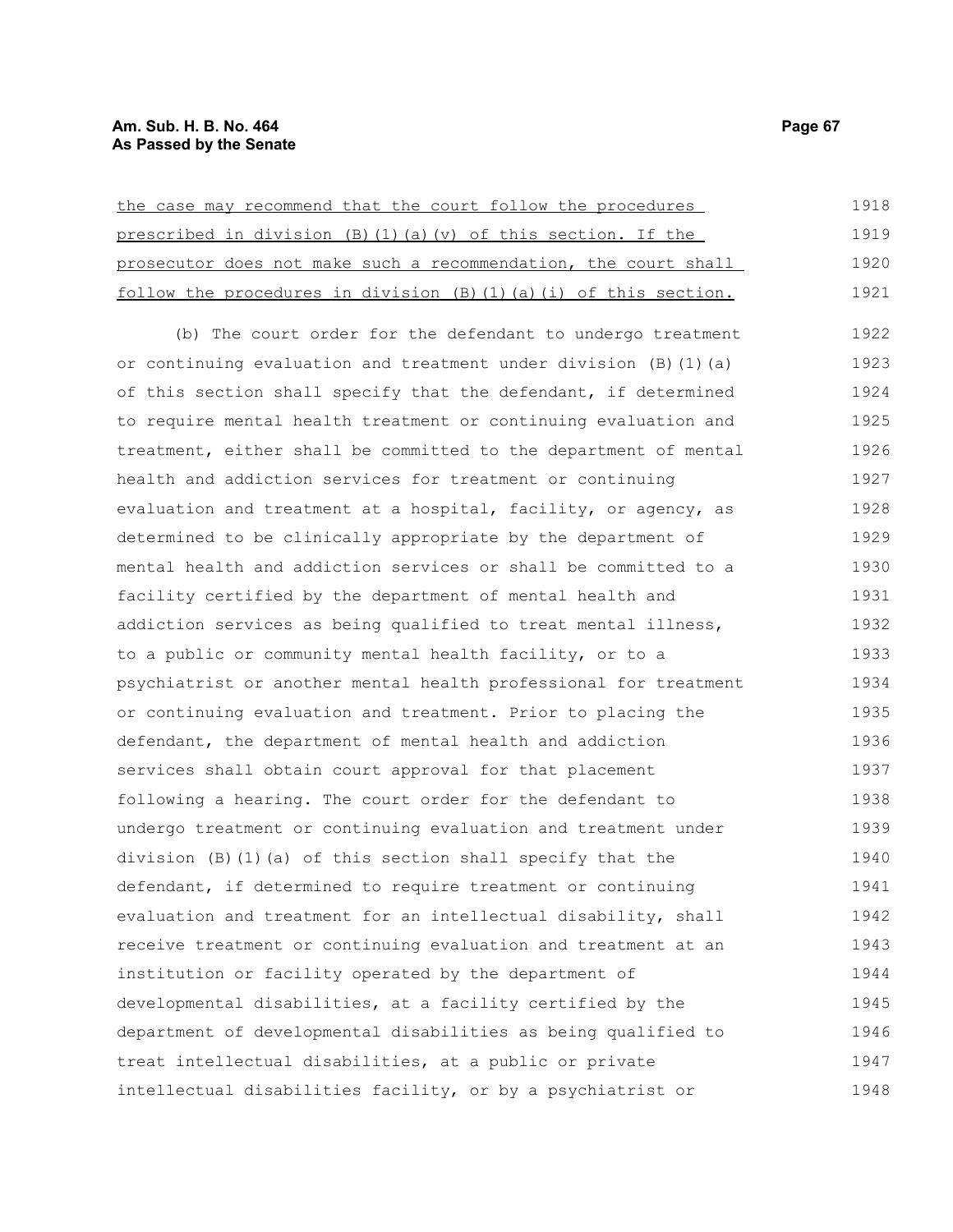## **Am. Sub. H. B. No. 464 Page 68 As Passed by the Senate**

another intellectual disabilities professional. In any case, the order may restrict the defendant's freedom of movement as the court considers necessary. The prosecutor in the defendant's case shall send to the chief clinical officer of the hospital, facility, or agency where the defendant is placed by the department of mental health and addiction services, or to the managing officer of the institution, the director of the program or facility, or the person to which the defendant is committed, copies of relevant police reports and other background information that pertains to the defendant and is available to the prosecutor unless the prosecutor determines that the release of any of the information in the police reports or any of the other background information to unauthorized persons would interfere with the effective prosecution of any person or would create a substantial risk of harm to any person. 1949 1950 1951 1952 1953 1954 1955 1956 1957 1958 1959 1960 1961 1962 1963

In determining the place of commitment, the court shall consider the extent to which the person is a danger to the person and to others, the need for security, the availability of housing and supportive services, including outpatient mental health services in the community, and the type of crime involved and shall order the least restrictive alternative available that is consistent with public safety and treatment goals. In weighing these factors, the court shall give preference to protecting public safety and the availability of housing and supportive services. 1964 1965 1966 1967 1968 1969 1970 1971 1972 1973

(c) If the defendant is found incompetent to stand trial, if the chief clinical officer of the hospital, facility, or agency where the defendant is placed, or the managing officer of the institution, the director of the program or facility, or the person to which the defendant is committed for treatment or continuing evaluation and treatment under division (B)(1)(b) of 1974 1975 1976 1977 1978 1979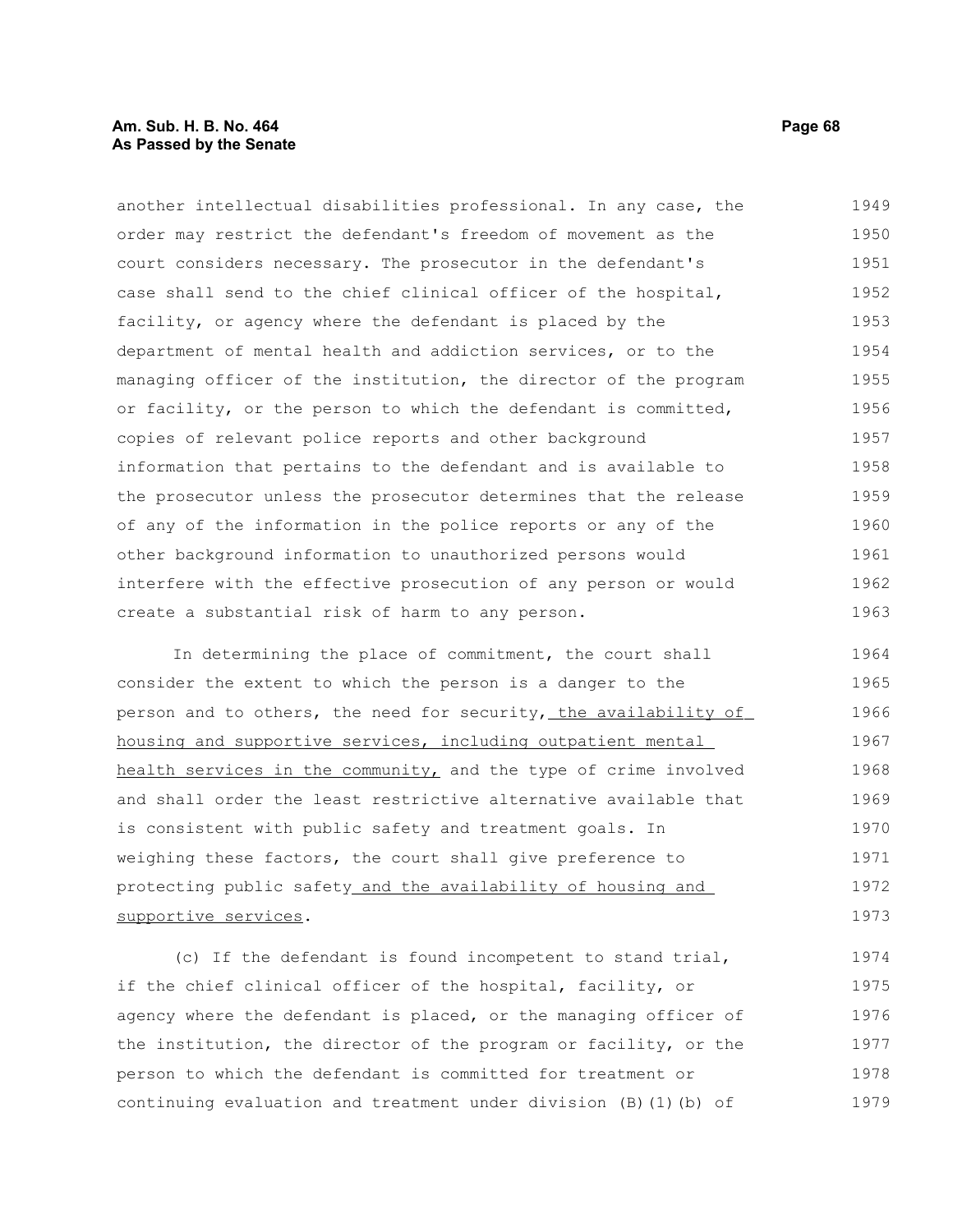## **Am. Sub. H. B. No. 464 Page 69 As Passed by the Senate**

this section determines that medication is necessary to restore the defendant's competency to stand trial, and if the defendant lacks the capacity to give informed consent or refuses medication, the chief clinical officer of the hospital, facility, or agency where the defendant is placed, or the managing officer of the institution, the director of the program or facility, or the person to which the defendant is committed for treatment or continuing evaluation and treatment may petition the court for authorization for the involuntary administration of medication. The court shall hold a hearing on the petition within five days of the filing of the petition if the petition was filed in a municipal court or a county court regarding an incompetent defendant charged with a misdemeanor or within ten days of the filing of the petition if the petition was filed in a court of common pleas regarding an incompetent defendant charged with a felony offense. Following the hearing, the court may authorize the involuntary administration of medication or may dismiss the petition. 1980 1981 1982 1983 1984 1985 1986 1987 1988 1989 1990 1991 1992 1993 1994 1995 1996 1997

(2) If the court finds that the defendant is incompetent to stand trial and that, even if the defendant is provided with a course of treatment, there is not a substantial probability that the defendant will become competent to stand trial within one year, the court shall order the discharge of the defendant, unless upon motion of the prosecutor or on its own motion, the court either seeks to retain jurisdiction over the defendant pursuant to section 2945.39 of the Revised Code or files an affidavit in the probate court for the civil commitment of the defendant pursuant to Chapter 5122. or 5123. of the Revised Code alleging that the defendant is a mentally ill person subject to court order or a person with an intellectual disability subject to institutionalization by court order. If an affidavit is filed 1998 1999 2000 2001 2002 2003 2004 2005 2006 2007 2008 2009 2010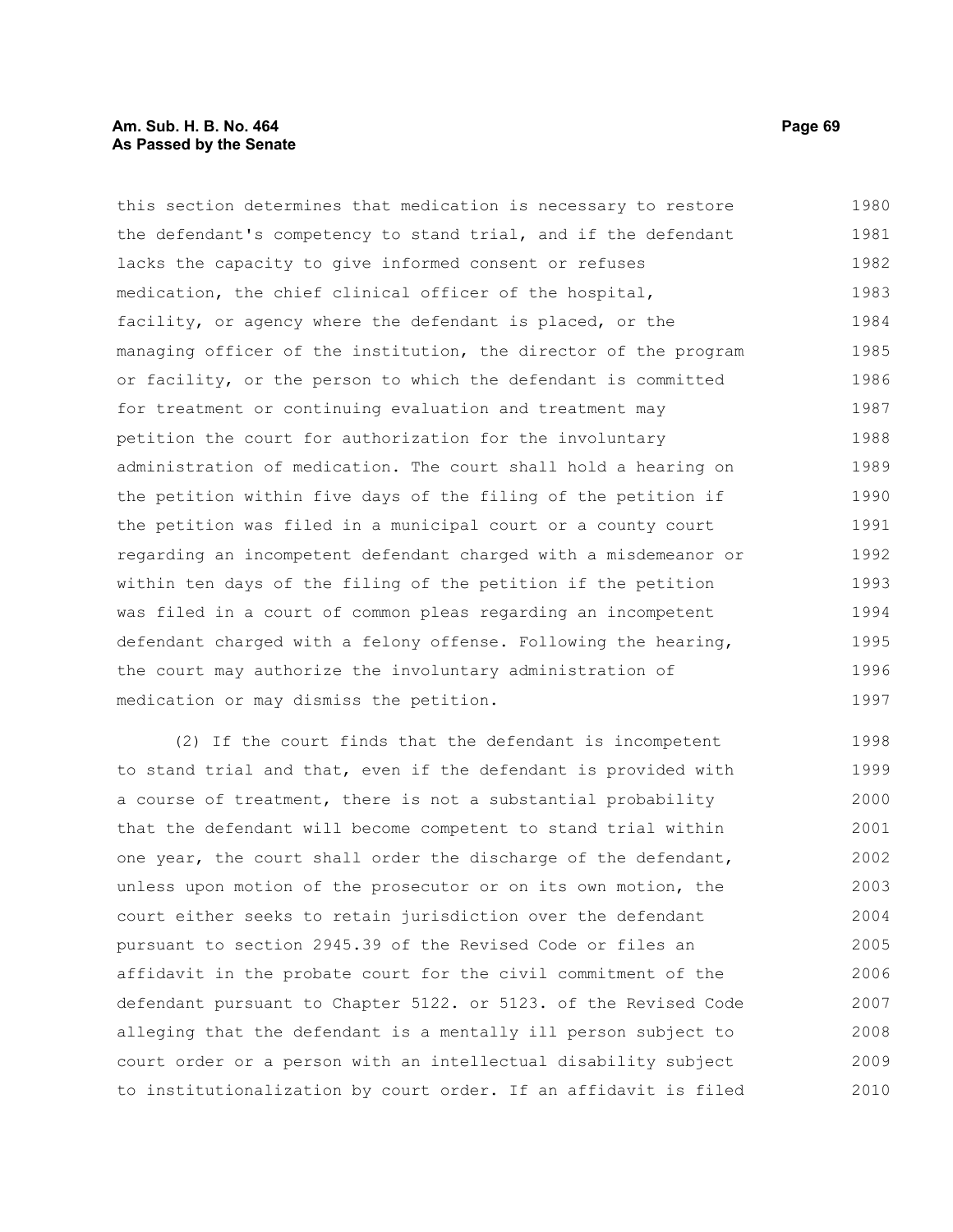### **Am. Sub. H. B. No. 464 Page 70 As Passed by the Senate**

in the probate court, the trial court shall send to the probate court copies of all written reports of the defendant's mental condition that were prepared pursuant to section 2945.371 of the Revised Code. 2011 2012 2013 2014

The trial court may issue the temporary order of detention that a probate court may issue under section 5122.11 or 5123.71 of the Revised Code, to remain in effect until the probable cause or initial hearing in the probate court. Further proceedings in the probate court are civil proceedings governed by Chapter 5122. or 5123. of the Revised Code. 2015 2016 2017 2018 2019 2020

(C) No defendant shall be required to undergo treatment, including any continuing evaluation and treatment, under division (B)(1) of this section for longer than whichever of the following periods is applicable: 2021 2022 2023 2024

(1) One year, if the most serious offense with which the defendant is charged is one of the following offenses: 2025 2026

(a) Aggravated murder, murder, or an offense of violence for which a sentence of death or life imprisonment may be imposed; 2027 2028 2029

(b) An offense of violence that is a felony of the first or second degree; 2030 2031

(c) A conspiracy to commit, an attempt to commit, or complicity in the commission of an offense described in division (C)(1)(a) or (b) of this section if the conspiracy, attempt, or complicity is a felony of the first or second degree. 2032 2033 2034 2035

(2) Six months, if the most serious offense with which the defendant is charged is a felony other than a felony described in division (C)(1) of this section; 2036 2037 2038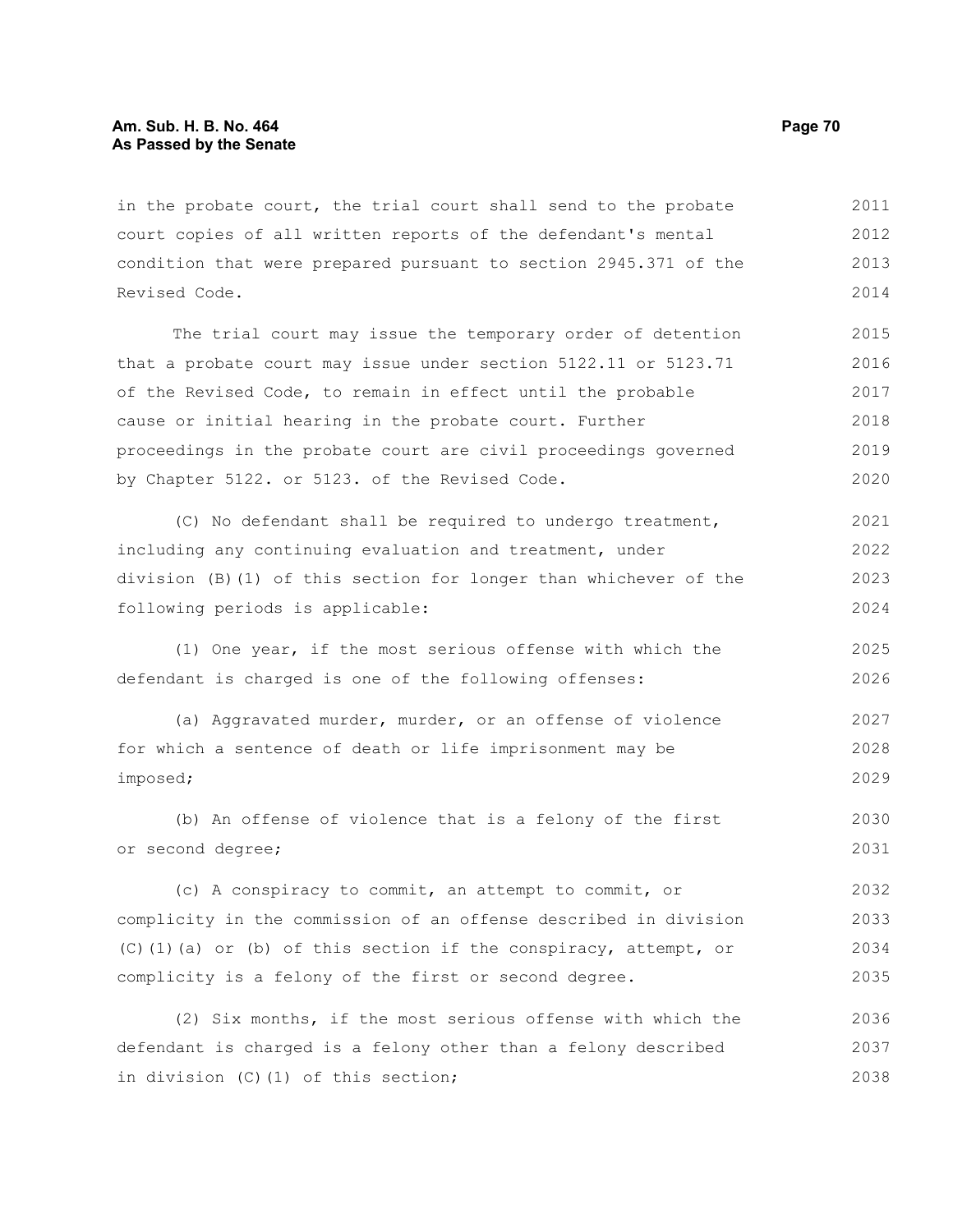(3) Sixty days, if the most serious offense with which the defendant is charged is a misdemeanor of the first or second degree; 2039 2040 2041

(4) Thirty days, if the most serious offense with which the defendant is charged is a misdemeanor of the third or fourth degree, a minor misdemeanor, or an unclassified misdemeanor. 2042 2043 2044

(D) Any defendant who is committed pursuant to this section shall not voluntarily admit the defendant or be voluntarily admitted to a hospital or institution pursuant to section 5122.02, 5122.15, 5123.69, or 5123.76 of the Revised Code. 2045 2046 2047 2048 2049

(E) Except as otherwise provided in this division, a defendant who is charged with an offense and is committed by the court under this section to the department of mental health and addiction services or is committed to an institution or facility for the treatment of intellectual disabilities shall not be granted unsupervised on-grounds movement, supervised off-grounds movement, or nonsecured status except in accordance with the court order. The court may grant a defendant supervised offgrounds movement to obtain medical treatment or specialized habilitation treatment services if the person who supervises the treatment or the continuing evaluation and treatment of the defendant ordered under division (B)(1)(a) of this section informs the court that the treatment or continuing evaluation and treatment cannot be provided at the hospital or facility where the defendant is placed by the department of mental health and addiction services or the institution or facility to which the defendant is committed. The chief clinical officer of the hospital or facility where the defendant is placed by the department of mental health and addiction services or the 2050 2051 2052 2053 2054 2055 2056 2057 2058 2059 2060 2061 2062 2063 2064 2065 2066 2067 2068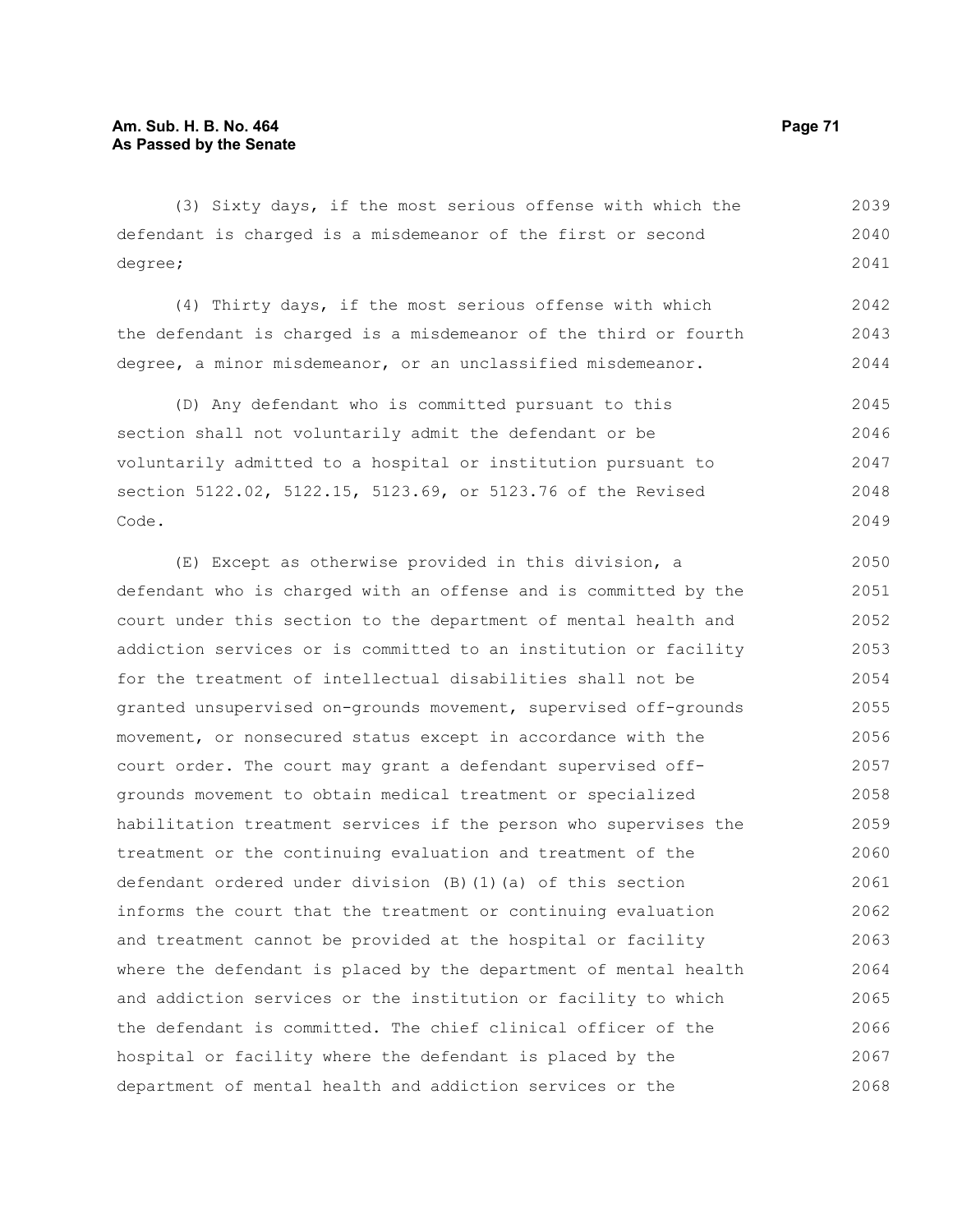## **Am. Sub. H. B. No. 464 Page 72 As Passed by the Senate**

managing officer of the institution or director of the facility to which the defendant is committed, or a designee of any of those persons, may grant a defendant movement to a medical facility for an emergency medical situation with appropriate supervision to ensure the safety of the defendant, staff, and community during that emergency medical situation. The chief clinical officer of the hospital or facility where the defendant is placed by the department of mental health and addiction services or the managing officer of the institution or director of the facility to which the defendant is committed shall notify the court within twenty-four hours of the defendant's movement to the medical facility for an emergency medical situation under this division. 2069 2070 2071 2072 2073 2074 2075 2076 2077 2078 2079 2080 2081

(F) The person who supervises the treatment or continuing evaluation and treatment of a defendant ordered to undergo treatment or continuing evaluation and treatment under division (B)(1)(a) of this section shall file a written report with the court at the following times:

(1) Whenever the person believes the defendant is capable of understanding the nature and objective of the proceedings against the defendant and of assisting in the defendant's defense; 2087 2088 2089 2090

(2) For a felony offense, fourteen days before expiration of the maximum time for treatment as specified in division (C) of this section and fourteen days before the expiration of the maximum time for continuing evaluation and treatment as specified in division  $(B)$  (1)(a) of this section, and, for a misdemeanor offense, ten days before the expiration of the maximum time for treatment, as specified in division (C) of this section; 2091 2092 2093 2094 2095 2096 2097 2098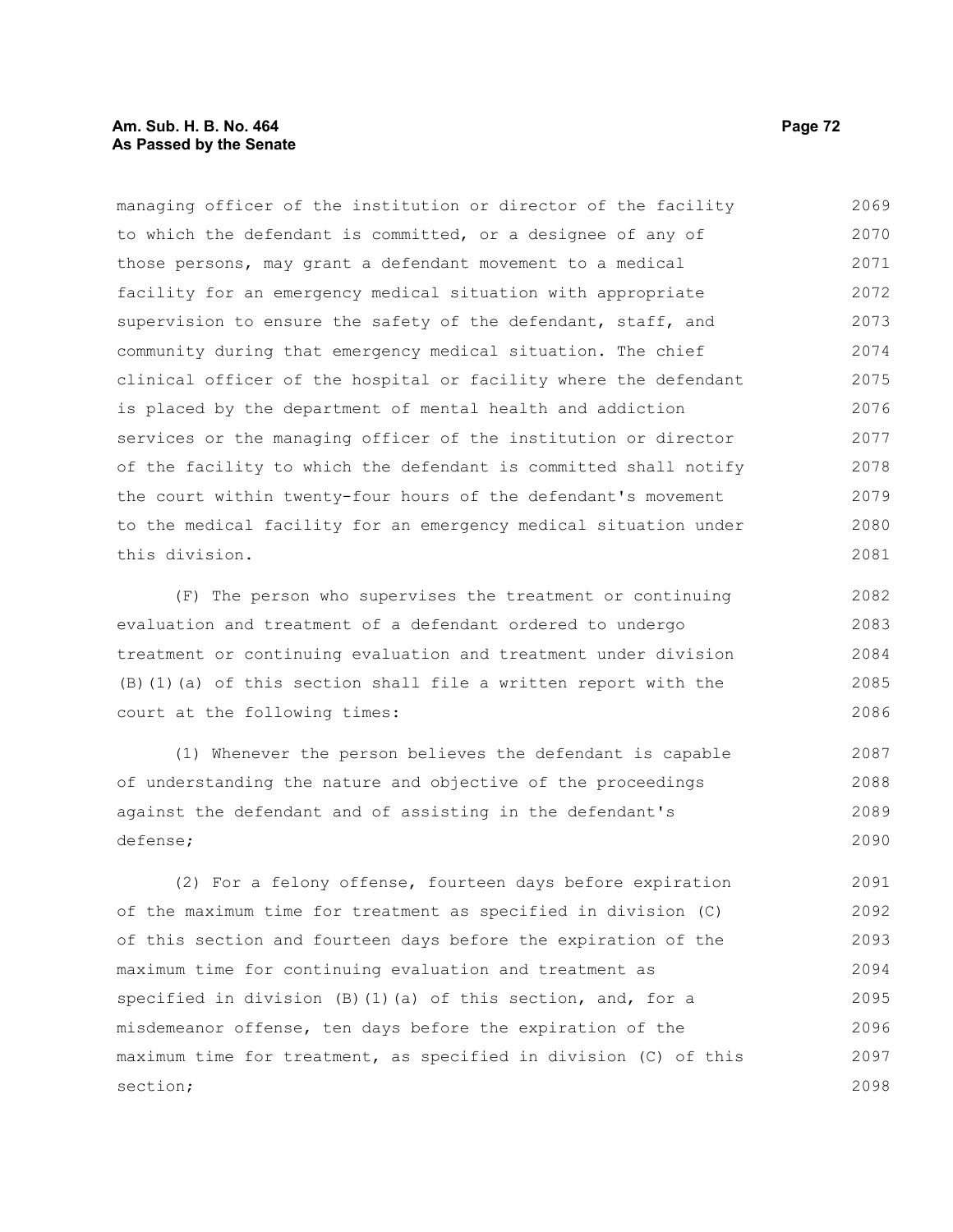(3) At a minimum, after each six months of treatment; 2099

(4) Whenever the person who supervises the treatment or continuing evaluation and treatment of a defendant ordered under division (B)(1)(a) of this section believes that there is not a substantial probability that the defendant will become capable of understanding the nature and objective of the proceedings against the defendant or of assisting in the defendant's defense even if the defendant is provided with a course of treatment. 2100 2101 2102 2103 2104 2105 2106

(G) A report under division (F) of this section shall contain the examiner's findings, the facts in reasonable detail on which the findings are based, and the examiner's opinion as to the defendant's capability of understanding the nature and objective of the proceedings against the defendant and of assisting in the defendant's defense. If, in the examiner's opinion, the defendant remains incapable of understanding the nature and objective of the proceedings against the defendant and of assisting in the defendant's defense and there is a substantial probability that the defendant will become capable of understanding the nature and objective of the proceedings against the defendant and of assisting in the defendant's defense if the defendant is provided with a course of treatment, if in the examiner's opinion the defendant remains mentally ill or continues to have an intellectual disability, and if the maximum time for treatment as specified in division (C) of this section has not expired, the report also shall contain the examiner's recommendation as to the least restrictive placement or commitment alternative that is consistent with the defendant's treatment needs for restoration to competency and with the safety of the community. The court shall provide copies of the report to the prosecutor and defense counsel. 2107 2108 2109 2110 2111 2112 2113 2114 2115 2116 2117 2118 2119 2120 2121 2122 2123 2124 2125 2126 2127 2128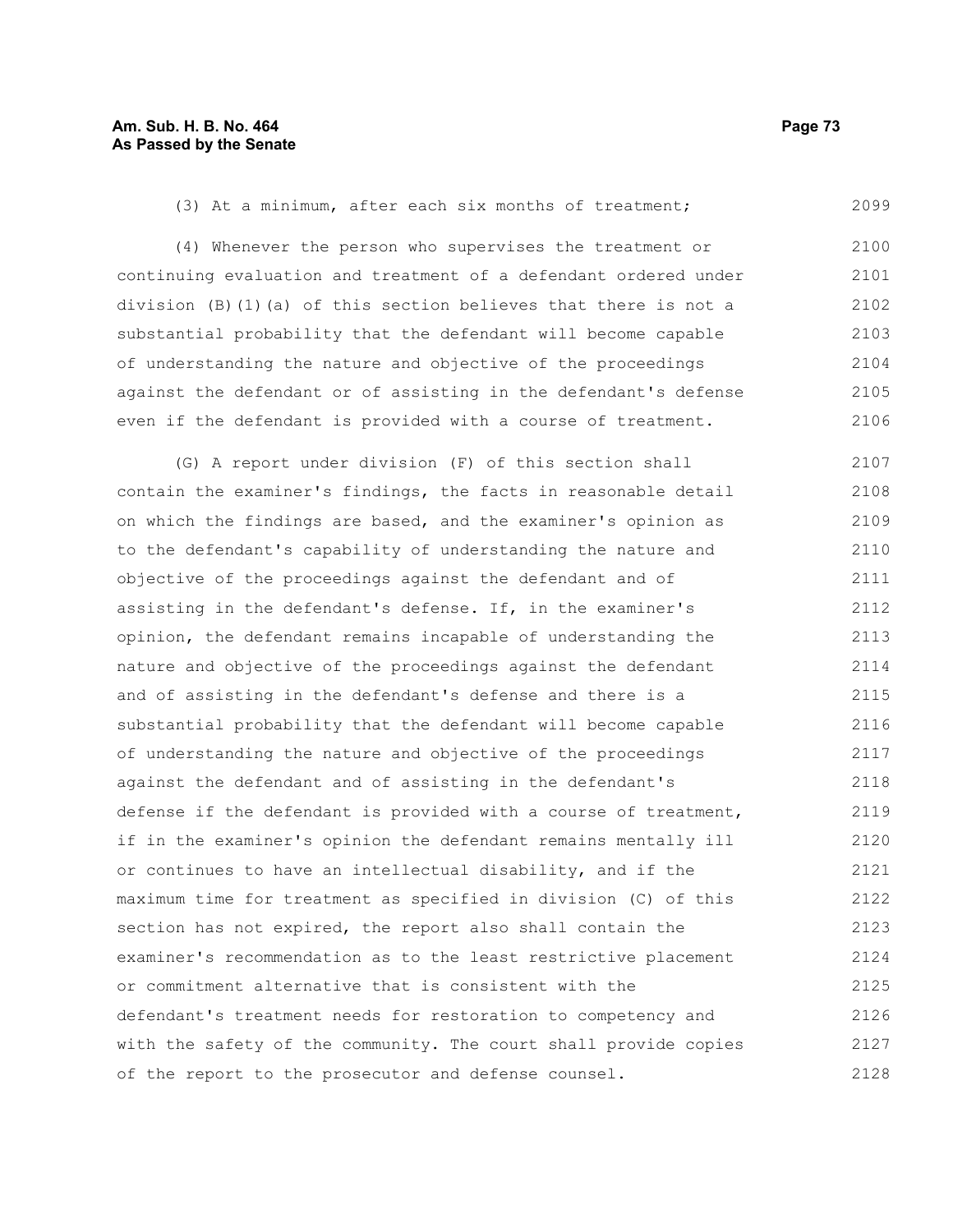## **Am. Sub. H. B. No. 464 Page 74 As Passed by the Senate**

(H) If a defendant is committed pursuant to division (B) (1) of this section, within ten days after the treating physician of the defendant or the examiner of the defendant who is employed or retained by the treating facility advises that there is not a substantial probability that the defendant will become capable of understanding the nature and objective of the proceedings against the defendant or of assisting in the defendant's defense even if the defendant is provided with a course of treatment, within ten days after the expiration of the maximum time for treatment as specified in division (C) of this section, within ten days after the expiration of the maximum time for continuing evaluation and treatment as specified in division (B)(1)(a) of this section, within thirty days after a defendant's request for a hearing that is made after six months of treatment, or within thirty days after being advised by the treating physician or examiner that the defendant is competent to stand trial, whichever is the earliest, the court shall conduct another hearing to determine if the defendant is competent to stand trial and shall do whichever of the following is applicable: 2129 2130 2131 2132 2133 2134 2135 2136 2137 2138 2139 2140 2141 2142 2143 2144 2145 2146 2147 2148

(1) If the court finds that the defendant is competent to stand trial, the defendant shall be proceeded against as provided by law. 2149 2150 2151

(2) If the court finds that the defendant is incompetent to stand trial, but that there is a substantial probability that the defendant will become competent to stand trial if the defendant is provided with a course of treatment, and the maximum time for treatment as specified in division (C) of this section has not expired, the court, after consideration of the examiner's recommendation, shall order that treatment be continued, may change the facility or program at which the 2152 2153 2154 2155 2156 2157 2158 2159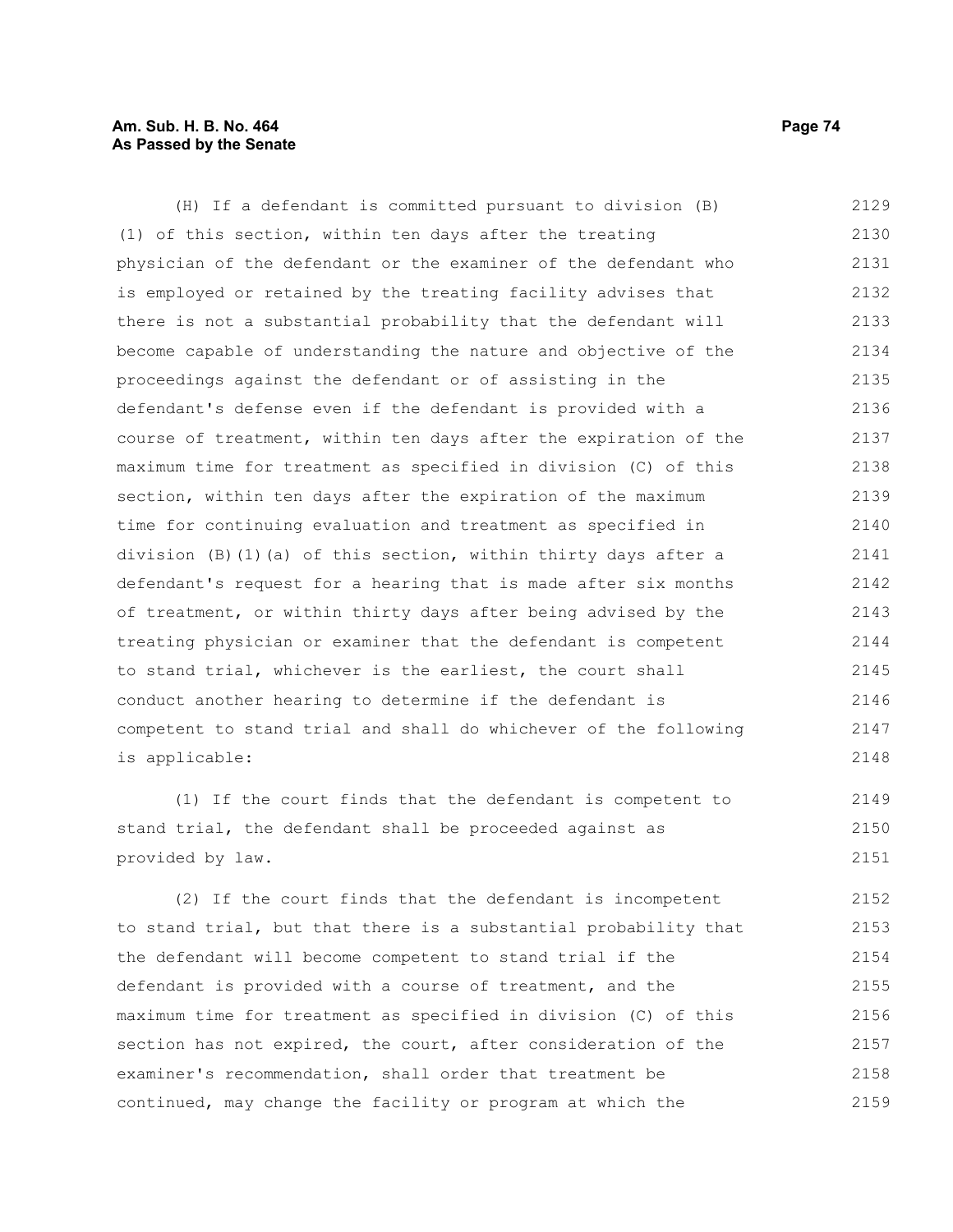treatment is to be continued, and shall specify whether the treatment is to be continued at the same or a different facility or program. 2160 2161 2162

(3) If the court finds that the defendant is incompetent to stand trial, if the defendant is charged with an offense listed in division (C)(1) of this section, and if the court finds that there is not a substantial probability that the defendant will become competent to stand trial even if the defendant is provided with a course of treatment, or if the maximum time for treatment relative to that offense as specified in division (C) of this section has expired, further proceedings shall be as provided in sections 2945.39, 2945.401, and 2945.402 of the Revised Code. 2163 2164 2165 2166 2167 2168 2169 2170 2171 2172

(4) If the court finds that the defendant is incompetent to stand trial, if the most serious offense with which the defendant is charged is a misdemeanor or a felony other than a felony listed in division (C)(1) of this section, and if the court finds that there is not a substantial probability that the defendant will become competent to stand trial even if the defendant is provided with a course of treatment, or if the maximum time for treatment relative to that offense as specified in division (C) of this section has expired, the court shall dismiss the indictment, information, or complaint against the defendant. A dismissal under this division is not a bar to further prosecution based on the same conduct. The court shall discharge the defendant unless the court or prosecutor files an affidavit in probate court for civil commitment pursuant to Chapter 5122. or 5123. of the Revised Code. If an affidavit for civil commitment is filed, the court may detain the defendant for ten days pending civil commitment- and shall send to the probate court copies of all written reports of the defendant's 2173 2174 2175 2176 2177 2178 2179 2180 2181 2182 2183 2184 2185 2186 2187 2188 2189 2190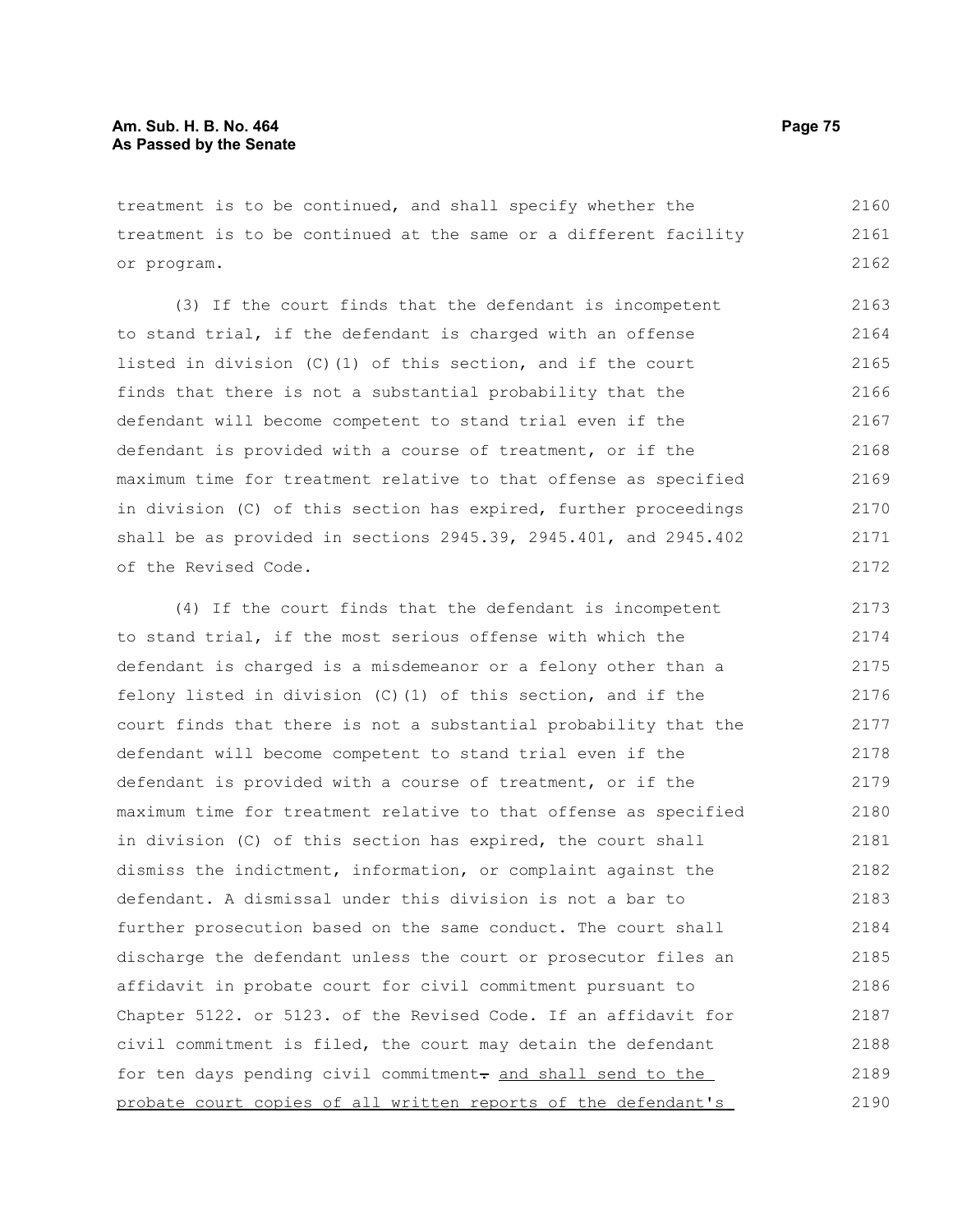| mental condition prepared pursuant to section 2945.371 of the    | 2191 |
|------------------------------------------------------------------|------|
| Revised Code.                                                    | 2192 |
| All of the following provisions apply to persons charged         | 2193 |
| with a misdemeanor or a felony other than a felony listed in     | 2194 |
| division (C)(1) of this section who are committed by the probate | 2195 |
| court subsequent to the court's or prosecutor's filing of an     | 2196 |
| affidavit for civil commitment under authority of this division: | 2197 |
| (a) The chief clinical officer of the entity, hospital, or       | 2198 |
| facility, the managing officer of the institution, the director  | 2199 |
| of the program, or the person to which the defendant is          | 2200 |
| committed or admitted shall do all of the following:             | 2201 |
| (i) Notify the prosecutor, in writing, of the discharge of       | 2202 |
| the defendant, send the notice at least ten days prior to the    | 2203 |
| discharge unless the discharge is by the probate court, and      | 2204 |
| state in the notice the date on which the defendant will be      | 2205 |
| discharged;                                                      | 2206 |
| (ii) Notify the prosecutor, in writing, when the defendant       | 2207 |
| is absent without leave or is granted unsupervised, off-grounds  | 2208 |
| movement, and send this notice promptly after the discovery of   | 2209 |
| the absence without leave or prior to the granting of the        | 2210 |
| unsupervised, off-grounds movement, whichever is applicable;     | 2211 |
| (iii) Notify the prosecutor, in writing, of the change of        | 2212 |
| the defendant's commitment or admission to voluntary status,     | 2213 |
| send the notice promptly upon learning of the change to          | 2214 |
| voluntary status, and state in the notice the date on which the  | 2215 |
| defendant was committed or admitted on a voluntary status.       | 2216 |
| (b) Upon receiving notice that the defendant will be             | 2217 |
| granted unsupervised, off-grounds movement, the prosecutor       | 2218 |

either shall re-indict the defendant or promptly notify the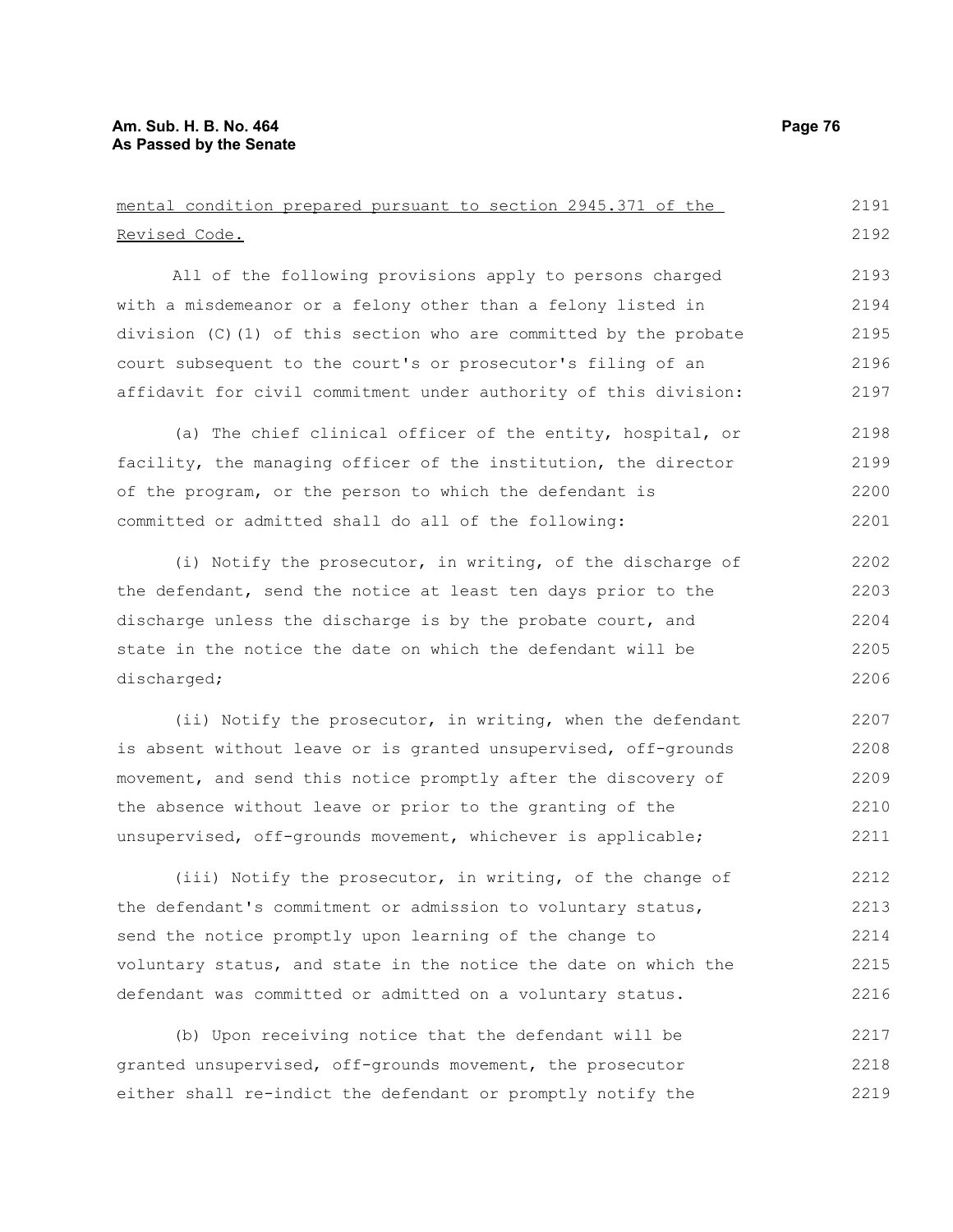(I) If a defendant is convicted of a crime and sentenced to a jail or workhouse, the defendant's sentence shall be reduced by the total number of days the defendant is confined for evaluation to determine the defendant's competence to stand trial or treatment under this section and sections 2945.37 and 2945.371 of the Revised Code or by the total number of days the defendant is confined for evaluation to determine the defendant's mental condition at the time of the offense charged. 2222 2223 2224 2225 2226 2227 2228 2229

**Sec. 5122.02.** (A) Except as provided in division (D) of this section, any person who is eighteen years of age or older and who is, appears to be, or believes self to be mentally ill may make written application for voluntary admission to the chief medical officer of a hospital. 2230 2231 2232 2233 2234

(B) Except as provided in division (D) of this section, the application also may be made on behalf of a minor by a parent, a guardian of the person, or the person with custody of the minor, and on behalf of an adult incompetent person by the guardian or the person with custody of the incompetent person. 2235 2236 2237 2238 2239

Any person whose admission is applied for under division (A) or (B) of this section may be admitted for observation, diagnosis, care, or treatment, in any hospital unless the chief clinical officer finds that hospitalization is inappropriate, and except that, in the case of a public hospital, no person shall be admitted without the authorization of the board of the person's county of residence. 2240 2241 2242 2243 2244 2245 2246

(C) If a minor or person adjudicated incompetent due to mental illness whose voluntary admission is applied for under 2247 2248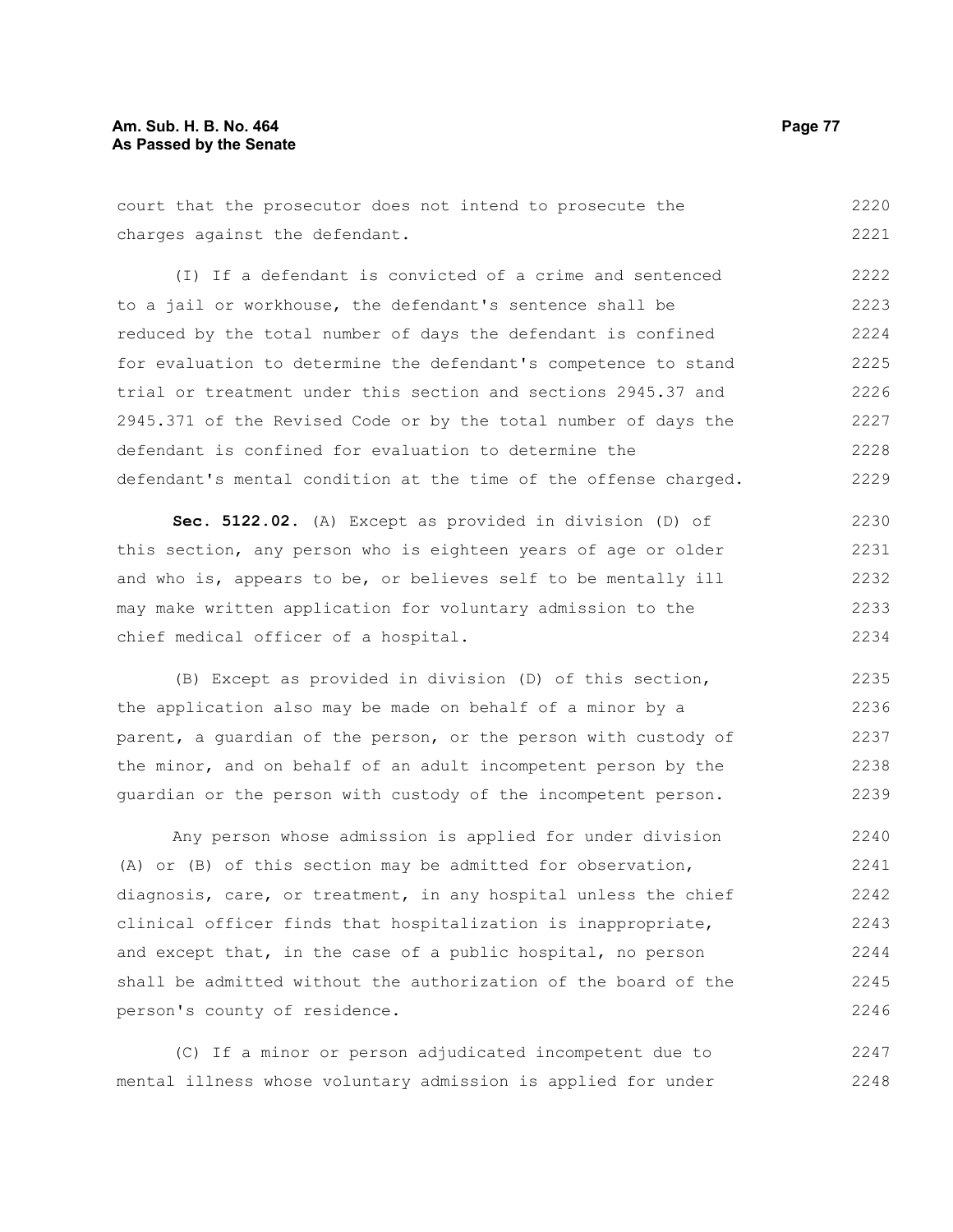## **Am. Sub. H. B. No. 464 Page 78 As Passed by the Senate**

division (B) of this section is admitted, the court shall determine, upon petition by private or otherwise appointed counsel, a relative, or one acting as next friend, whether the admission or continued hospitalization is in the best interest of the minor or incompetent. 2249 2250 2251 2252 2253

The chief clinical officer shall discharge any voluntary patient who has recovered or whose hospitalization the officer determines to be no longer advisable–and may discharge any voluntary patient who refuses to accept treatment consistent with the written treatment plan required by section 5122.27 ofthe Revised Code. In the case of a voluntary patient who refuses to accept treatment consistent with the written treatment plan required by section 5122.27 of the Revised Code, the chief clinical officer may file an affidavit under section 5122.11 of the Revised Code. If the chief clinical officer decides not to file such an affidavit and to, instead, discharge the patient, and a trial court or prosecutor had, within the past twelve months, filed an affidavit in probate court pursuant to division (B)(1)(a)(v)(I) of section 2945.38 of the Revised Code relating to the patient, the chief clinical officer, to the extent that the chief clinical officer has knowledge of the patient's prior status, shall immediately notify such trial court or prosecutor of the intent to discharge. Not later than three court days after being notified of the intent to discharge, the trial court or prosecutor may file or cause to be filed with the court of the county where the patient is hospitalized, or the court of the county where the patient resides, an affidavit under section 5122.11 of the Revised Code. If such an affidavit is filed, the patient's discharge must be postponed until a hearing under section 5122.141 of the Revised Code is held. 2254 2255 2256 2257 2258 2259 2260 2261 2262 2263 2264 2265 2266 2267 2268 2269 2270 2271 2272 2273 2274 2275 2276 2277 2278

(D) A person who is found incompetent to stand trial or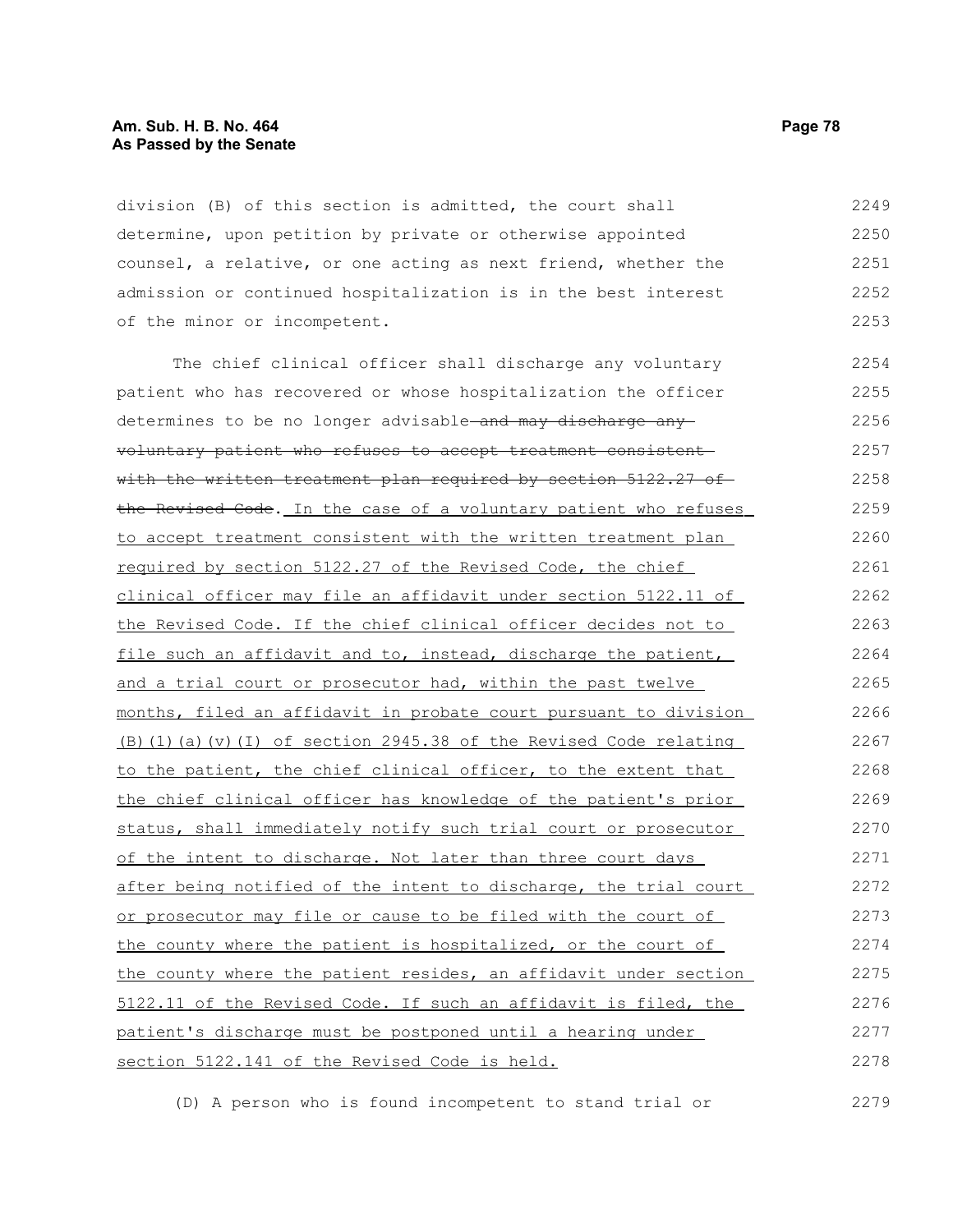## **Am. Sub. H. B. No. 464 Page 79 As Passed by the Senate**

not guilty by reason of insanity and who is committed pursuant to section 2945.39, 2945.40, 2945.401, or 2945.402 of the Revised Code shall not voluntarily admit the person or be voluntarily admitted to a hospital pursuant to this section until after the final termination of the commitment, as described in division (J) of section 2945.401 of the Revised Code. 2280 2281 2282 2283 2284 2285 2286

**Sec. 5122.03.** A patient admitted under section 5122.02 of the Revised Code who requests release in writing, or whose release is requested in writing by the patient's counsel, legal guardian, parent, spouse, or adult next of kin shall be released forthwith, except that when any of the following is the case: 2287 2288 2289 2290 2291

(A) The patient was admitted on the patient's own application and the request for release is made by a person other than the patient, release may be conditional upon the agreement of the patient<del>; or</del>. 2292 2293 2294 2295

(B) The patient was, within the past twelve months, a defendant described in division (B)(1)(a)(v)(I) of section 2945.38 of the Revised Code and the chief clinical officer of the hospital decides not to file or cause to be filed an affidavit under section 5122.11 of the Revised Code as described in division (C) of this section. In that circumstance, the chief clinical officer shall immediately notify the trial court or prosecutor described in division (B)(1)(a)(v)(I) of section 2945.38 of the Revised Code of the chief clinical officer's decision and intent to release the patient. Not later than three court days after being notified of the intent to release, the trial court or prosecutor may file or cause to be filed with the court of the county where the patient is hospitalized, or the court of the county where the patient resides, an affidavit 2296 2297 2298 2299 2300 2301 2302 2303 2304 2305 2306 2307 2308 2309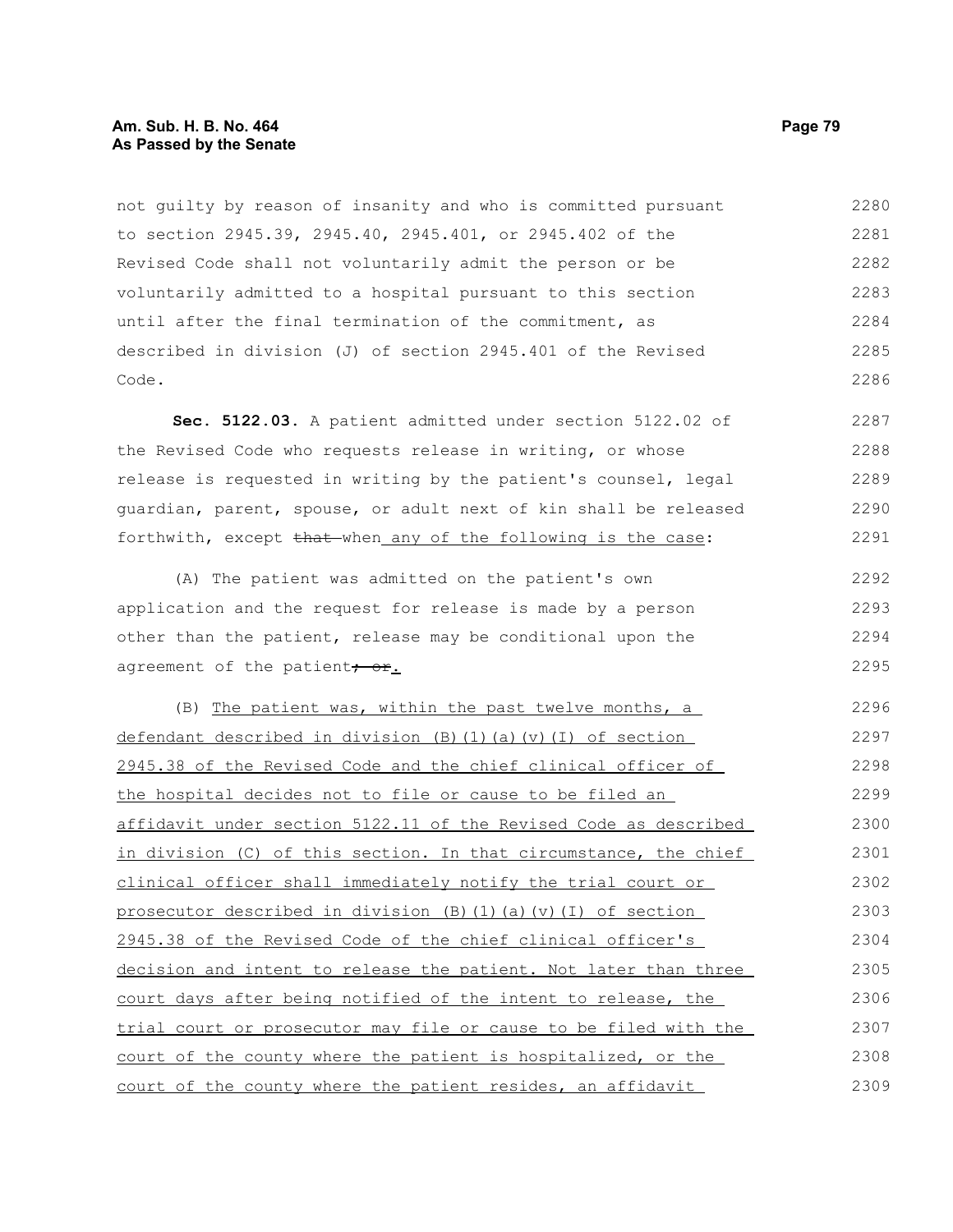under section 5122.11 of the Revised Code. If such an affidavit is filed, the patient's release must be postponed until a hearing under section 5122.141 of the Revised Code is held. (C) The chief clinical officer of the hospital, within three court days from the receipt of the request for release, files or causes to be filed with the court of the county where the patient is hospitalized or of the county where the patient is a resident, an affidavit under section 5122.11 of the Revised Code. Release may be postponed until the hearing held under section 5122.141 of the Revised Code. A telephone communication within three court days from the receipt of the request for release from the chief clinical officer to the court, indicating that the required affidavit has been mailed, is sufficient compliance with the time limit for filing such affidavit. 2310 2311 2312 2313 2314 2315 2316 2317 2318 2319 2320 2321 2322 2323

Unless the patient is released within three days from the receipt of the request by the chief clinical officer, the request shall serve as a request for an initial hearing under section 5122.141 of the Revised Code. If the court finds that the patient is a mentally ill person subject to court order, all provisions of this chapter with respect to involuntary hospitalization apply to such person. 2324 2325 2326 2327 2328 2329 2330

Judicial proceedings for hospitalization shall not be commenced with respect to a voluntary patient except pursuant to this section. 2331 2332 2333

Sections 5121.30 to 5121.56 of the Revised Code apply to persons received in a hospital operated by the department of mental health and addiction services on a voluntary application. 2334 2335 2336

The chief clinical officer of the hospital shall provide reasonable means and arrangements for informing patients of 2337 2338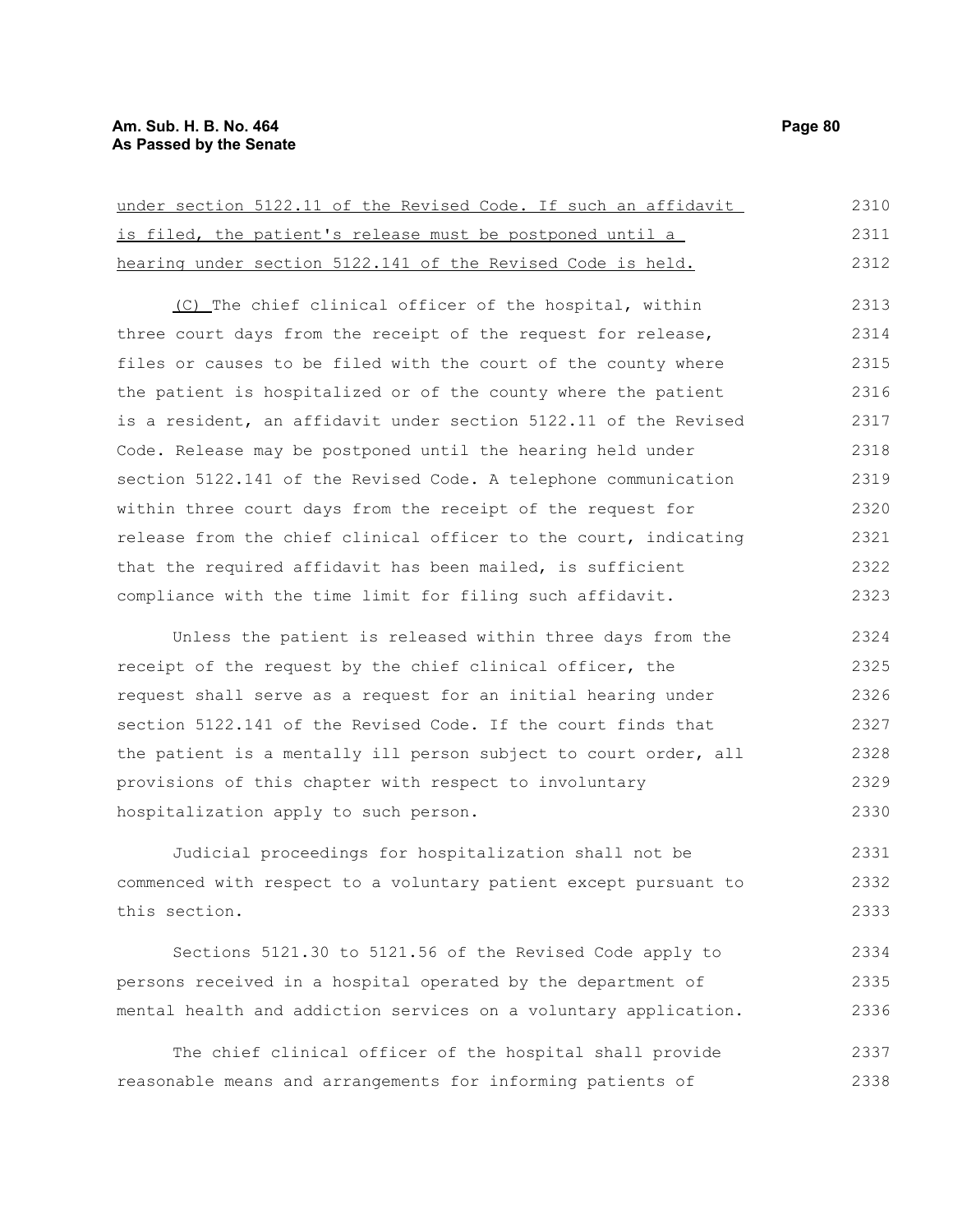## **Am. Sub. H. B. No. 464 Page 81 As Passed by the Senate**

their rights to release as provided in this section and for assisting them in making and presenting requests for release or for a hearing under section 5122.141 of the Revised Code. 2339 2340 2341

Before a patient is released from a public hospital, the chief clinical officer shall, when possible, notify the board of the patient's county of residence of the patient's pending release after the chief clinical officer has informed the patient that the board will be so notified. 2342 2343 2344 2345 2346

**Sec. 5122.11.** Proceedings for a mentally ill person subject to court order pursuant to sections 5122.11 to 5122.15 of the Revised Code shall be commenced by the filing of an affidavit in the manner prescribed by the department of mental health and addiction services and in a form prescribed in section 5122.111 of the Revised Code, by any person or persons with the probate court, either on reliable information or actual knowledge, whichever is determined to be proper by the court. This section does not apply to the hospitalization of a person pursuant to section 2945.39, 2945.40, 2945.401, or 2945.402 of the Revised Code. 2347 2348 2349 2350 2351 2352 2353 2354 2355 2356 2357

The affidavit shall contain an allegation setting forth the specific category or categories under division (B) of section 5122.01 of the Revised Code upon which the jurisdiction of the court is based and a statement of alleged facts sufficient to indicate probable cause to believe that the person is a mentally ill person subject to court order. The affidavit may be accompanied, or the court may require that the affidavit be accompanied, by a certificate of a psychiatrist, or a certificate signed by a licensed clinical psychologist and a certificate signed by a licensed physician stating that the person who issued the certificate has examined the person and is 2358 2359 2360 2361 2362 2363 2364 2365 2366 2367 2368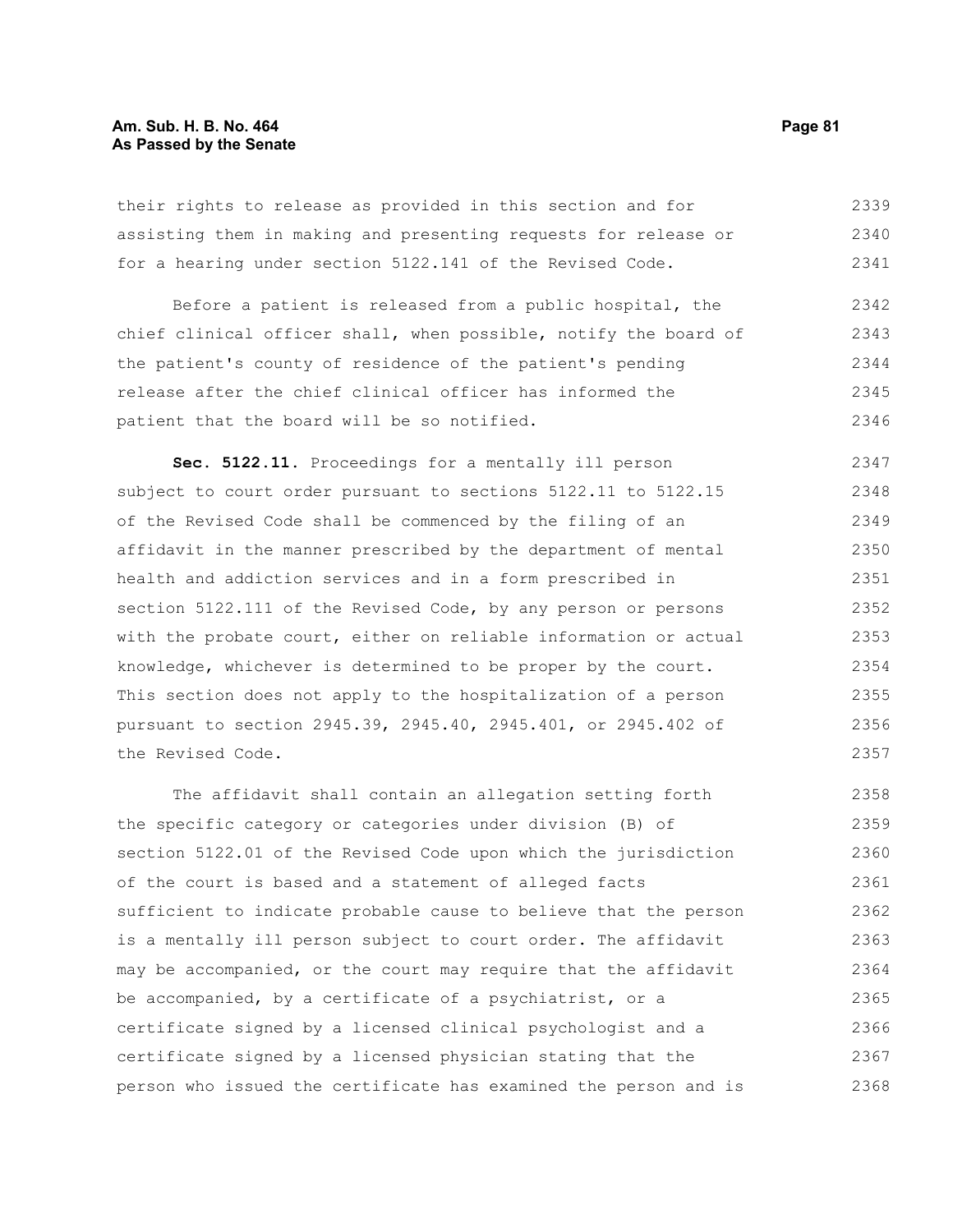## **Am. Sub. H. B. No. 464 Page 82 As Passed by the Senate**

of the opinion that the person is a mentally ill person subject to court order, or shall be accompanied by a written statement by the applicant, under oath, that the person has refused to submit to an examination by a psychiatrist, or by a licensed clinical psychologist and licensed physician. 2369 2370 2371 2372 2373

Upon With regard to a defendant described in division (B) (1)(a)(v)(I) of section 2945.38 of the Revised Code for whom criminal charges were dismissed, the affidavit shall contain a space for the trial court or prosecutor filing the affidavit to indicate that the person named in the affidavit is such a defendant. 2374 2375 2376 2377 2378 2379

Upon receipt of the affidavit, if a judge of the court or a referee who is an attorney at law appointed by the court has probable cause to believe that the person named in the affidavit is a mentally ill person subject to court order, the judge or referee may issue a temporary order of detention ordering any health or police officer or sheriff to take into custody and transport the person to a hospital or other place designated in section 5122.17 of the Revised Code, or may set the matter for further hearing. If a temporary order of detention is issued and the person is transported to a hospital or other designated place, the court that issued the order shall retain jurisdiction over the case as it relates to the person's outpatient treatment, notwithstanding that the hospital or other designated place to which the person is transported is outside the territorial jurisdiction of the court. 2380 2381 2382 2383 2384 2385 2386 2387 2388 2389 2390 2391 2392 2393 2394

The person may be observed and treated until the hearing provided for in section 5122.141 of the Revised Code. If no such hearing is held, the person may be observed and treated until the hearing provided for in section 5122.15 of the Revised Code. 2395 2396 2397 2398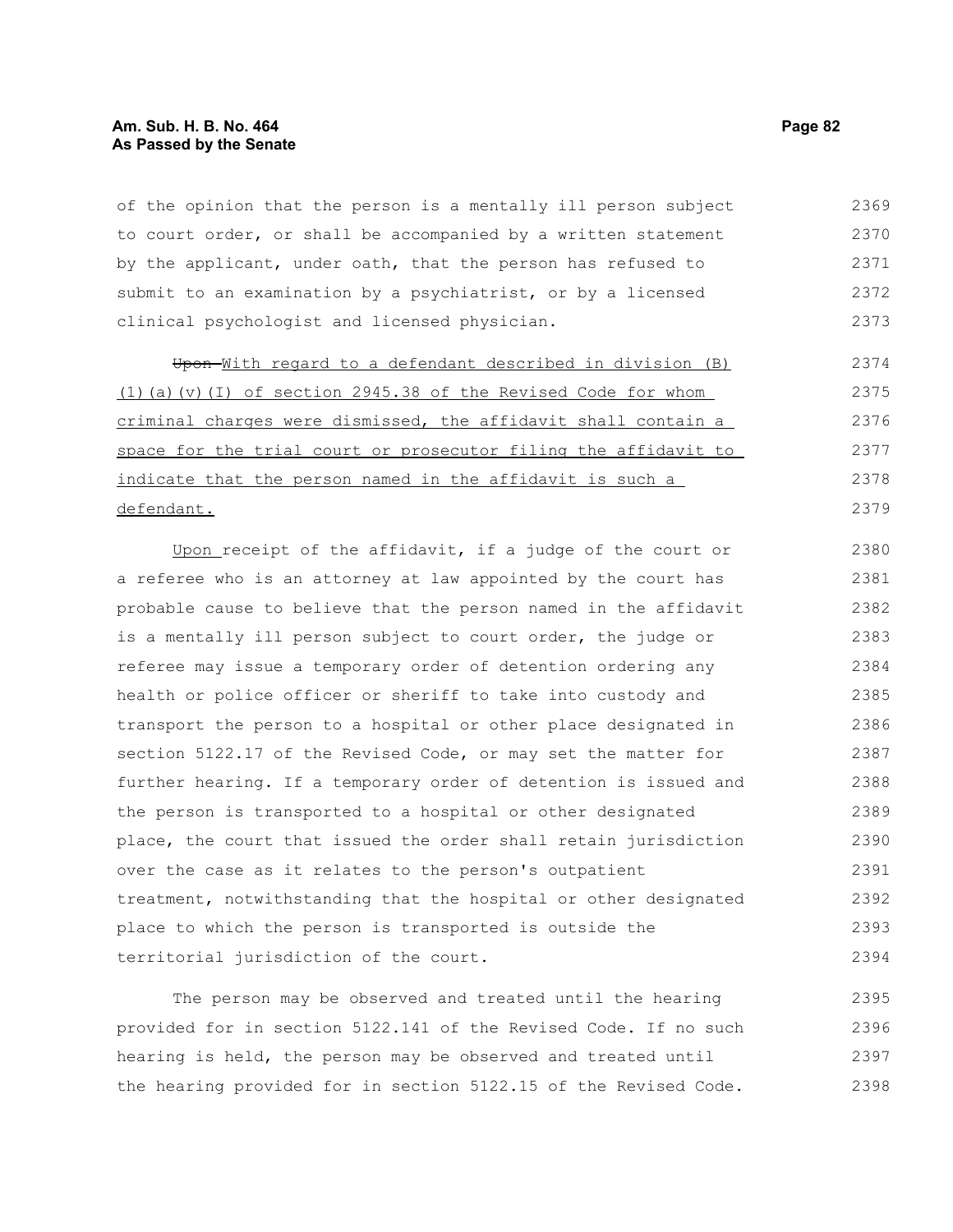| Sec. 5122.111. To initiate proceedings for court-ordered         | 2399 |
|------------------------------------------------------------------|------|
| treatment of a person under section 5122.11 of the Revised Code, | 2400 |
| a person or persons shall file an affidavit with the probate     | 2401 |
| court that is identical in form and content to the following:    | 2402 |
| AFFIDAVIT OF MENTAL ILLNESS                                      | 2403 |
| The State of Ohio                                                | 2404 |
| County,<br>SS.                                                   | 2405 |
| Court                                                            | 2406 |
|                                                                  | 2407 |
| the undersigned, residing at                                     | 2408 |
|                                                                  | 2409 |
| says, that he/she has information to believe or has actual       | 2410 |
| knowledge that                                                   | 2411 |
|                                                                  | 2412 |
| (Please specify specific category (ies) below with an X.)        | 2413 |
| [ ] Represents a substantial risk of physical harm to self as    | 2414 |
| manifested by evidence of threats of, or attempts at, suicide or | 2415 |
| serious self-inflicted bodily harm;                              | 2416 |
| [ ] Represents a substantial risk of physical harm to others as  | 2417 |
| manifested by evidence of recent homicidal or other violent      | 2418 |
| behavior or evidence of recent threats that place another in     | 2419 |
| reasonable fear of violent behavior and serious physical harm or | 2420 |
| other evidence of present dangerousness;                         | 2421 |
| [ ] Represents a substantial and immediate risk of serious       | 2422 |
| physical impairment or injury to self as manifested by evidence  | 2423 |
| of being unable to provide for and of not providing for basic    | 2424 |
| physical needs because of mental illness and that appropriate    | 2425 |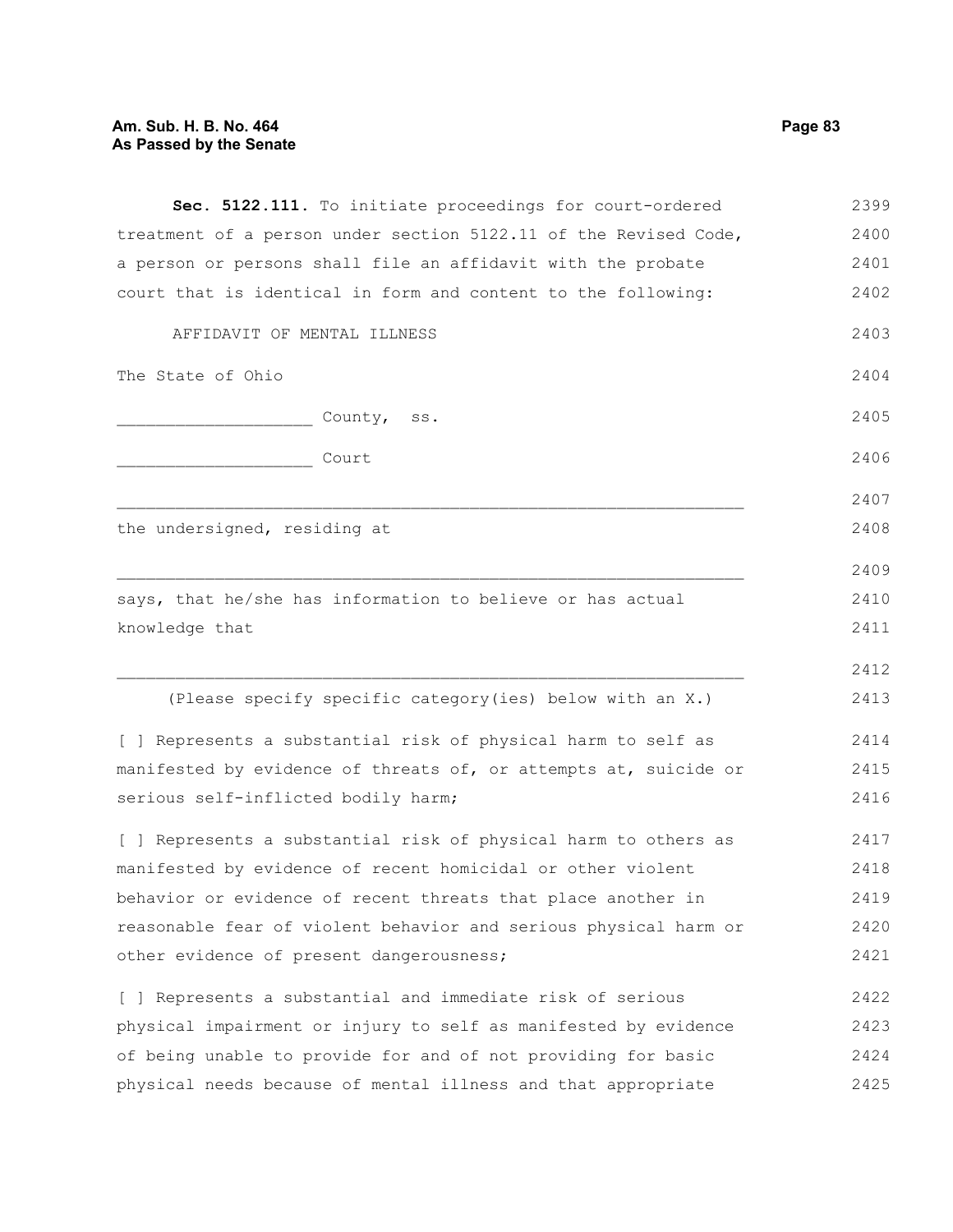| provision for such needs cannot be made immediately available in | 2426 |
|------------------------------------------------------------------|------|
| the community;                                                   | 2427 |
| [ ] Would benefit from treatment for mental illness and is in    | 2428 |
| need of such treatment as manifested by evidence of behavior     | 2429 |
| that creates a grave and imminent risk to substantial rights of  | 2430 |
| others or the person; or                                         | 2431 |
| [ ] Would benefit from treatment as manifested by evidence of    | 2432 |
| behavior that indicates all of the following:                    | 2433 |
| (a) The person is unlikely to survive safely in the community    | 2434 |
| without supervision, based on a clinical determination.          | 2435 |
| (b) The person has a history of lack of compliance with          | 2436 |
| treatment for mental illness and one of the following applies:   | 2437 |
| (i) At least twice within the thirty-six months prior to the     | 2438 |
| filing of an affidavit seeking court-ordered treatment of the    | 2439 |
| person under section 5122.111 of the Revised Code, the lack of   | 2440 |
| compliance has been a significant factor in necessitating        | 2441 |
| hospitalization in a hospital or receipt of services in a        | 2442 |
| forensic or other mental health unit of a correctional facility, | 2443 |
| provided that the thirty-six-month period shall be extended by   | 2444 |
| the length of any hospitalization or incarceration of the person | 2445 |
| that occurred within the thirty-six-month period.                | 2446 |
| (ii) Within the forty-eight months prior to the filing of an     | 2447 |
| affidavit seeking court-ordered treatment of the person under    | 2448 |
| section 5122.111 of the Revised Code, the lack of compliance     | 2449 |
| resulted in one or more acts of serious violent behavior toward  | 2450 |
| self or others or threats of, or attempts at, serious physical   | 2451 |
| harm to self or others, provided that the forty-eight-month      | 2452 |
| period shall be extended by the length of any hospitalization or | 2453 |
| incarceration of the person that occurred within the forty-      | 2454 |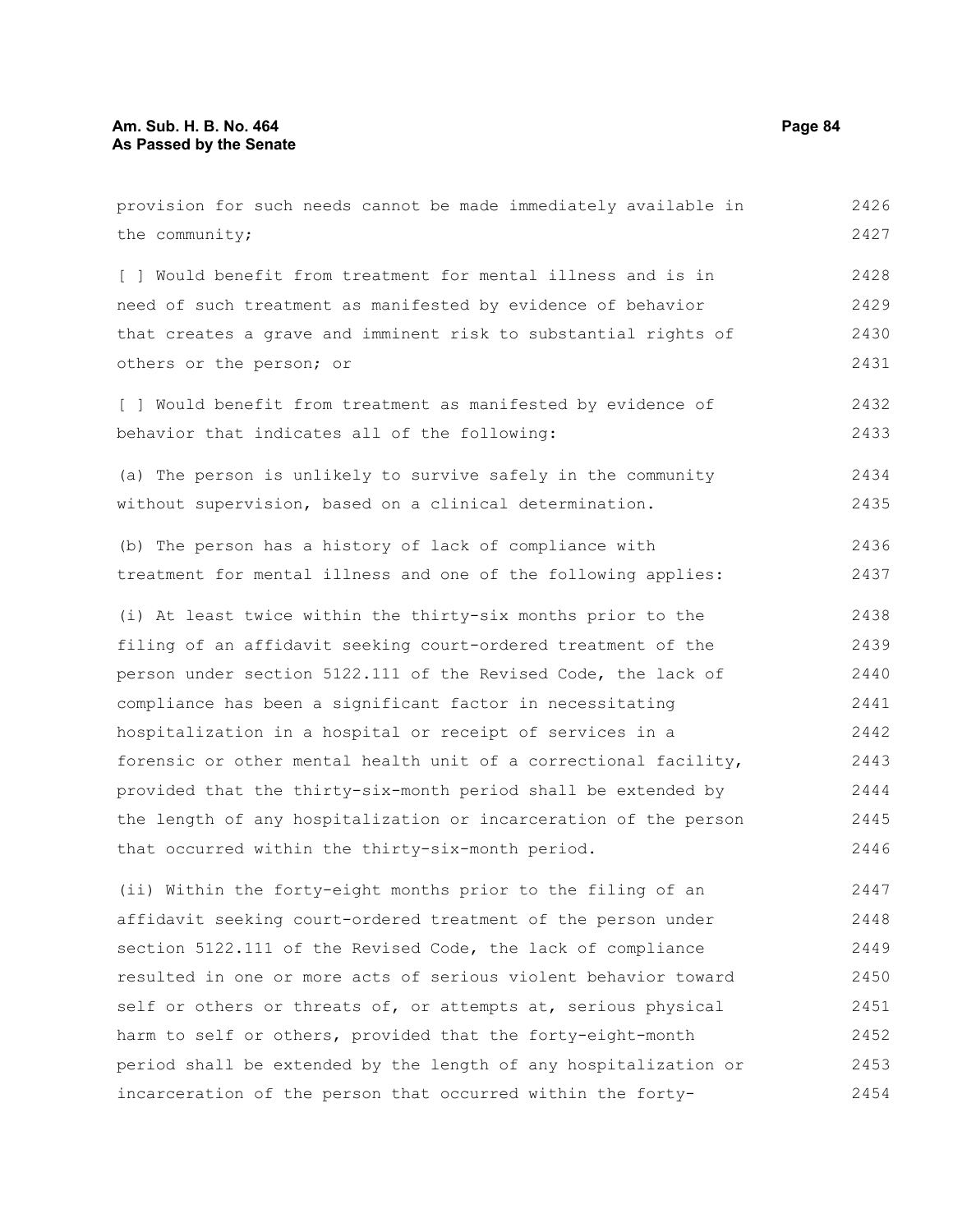| eight-month period.                                                          | 2455 |
|------------------------------------------------------------------------------|------|
| (c) The person, as a result of mental illness, is unlikely to                | 2456 |
| voluntarily participate in necessary treatment.                              | 2457 |
| (d) In view of the person's treatment history and current                    | 2458 |
| behavior, the person is in need of treatment in order to prevent             | 2459 |
| a relapse or deterioration that would be likely to result in                 | 2460 |
| substantial risk of serious harm to the person or others.                    | 2461 |
|                                                                              | 2462 |
| (Name of the party filing the affidavit) further says that the               | 2463 |
| facts supporting this belief are as follows:                                 | 2464 |
|                                                                              | 2465 |
|                                                                              | 2466 |
|                                                                              | 2467 |
|                                                                              | 2468 |
|                                                                              | 2469 |
|                                                                              | 2470 |
| These facts being sufficient to indicate probable cause that the             | 2471 |
| above said person is a mentally ill person subject to court                  | 2472 |
| order.                                                                       | 2473 |
| Name-The undersigned represents a trial court or a prosecutor                | 2474 |
| who, as described in division (B) $(1)$ $(a)$ $(v)$ $(1)$ of section 2945.38 | 2475 |
| of the Revised Code, is alleging that the above said person is a             | 2476 |
| mentally ill person subject to court order: [ ] Yes [ ] No                   | 2477 |
| (please specify answer with an X). If Yes, please specify the                | 2478 |
| name and address of the trial court or prosecutor:                           | 2479 |
|                                                                              | 2480 |
|                                                                              | 2481 |
| Name of Patient's Last Physician or Licensed Clinical                        | 2482 |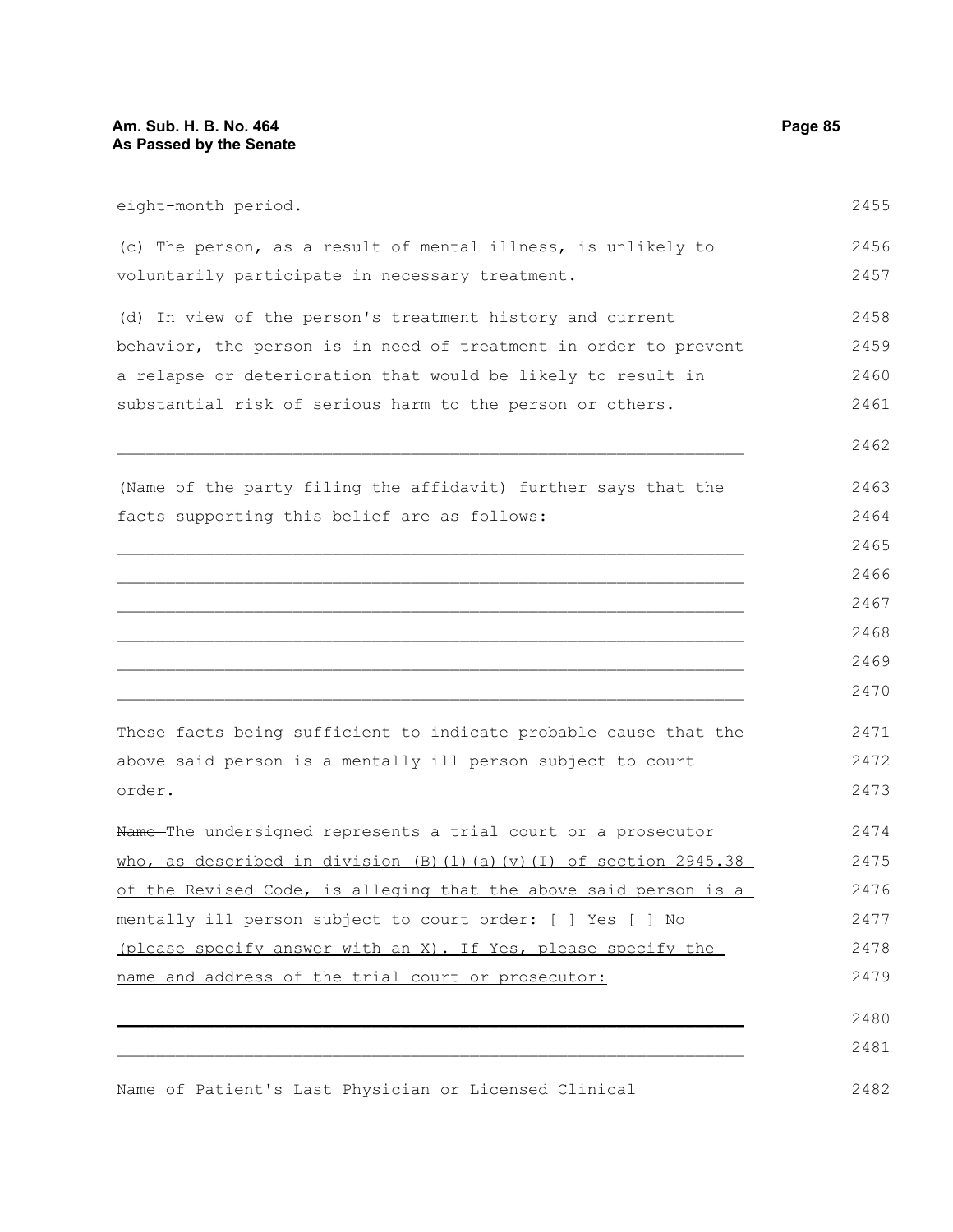# **Am. Sub. H. B. No. 464** Page 86 **As Passed by the Senate**

| Psychologist           |                                                     |                                                                  | 2483 |
|------------------------|-----------------------------------------------------|------------------------------------------------------------------|------|
|                        |                                                     |                                                                  | 2484 |
|                        |                                                     | Address of Patient's Last Physician or Licensed Clinical         | 2485 |
| Psychologist           |                                                     |                                                                  | 2486 |
|                        |                                                     |                                                                  | 2487 |
|                        |                                                     |                                                                  | 2488 |
|                        |                                                     | The name and address of respondent's legal guardian, spouse, and | 2489 |
| adult next of kin are: |                                                     |                                                                  | 2490 |
| Name                   | Kinship                                             | Address                                                          | 2491 |
|                        | Legal Guardian                                      |                                                                  | 2492 |
|                        |                                                     |                                                                  | 2493 |
|                        | Spouse                                              |                                                                  | 2494 |
|                        |                                                     |                                                                  | 2495 |
|                        | Adult Next of Kin                                   |                                                                  | 2496 |
|                        |                                                     |                                                                  | 2497 |
|                        | Adult Next of Kin                                   |                                                                  | 2498 |
|                        |                                                     |                                                                  | 2499 |
|                        |                                                     | The following constitutes additional information that may be     | 2500 |
|                        | necessary for the purpose of determining residence: |                                                                  | 2501 |
|                        |                                                     |                                                                  | 2502 |
|                        |                                                     |                                                                  | 2503 |
|                        |                                                     |                                                                  | 2504 |
|                        |                                                     |                                                                  | 2505 |
|                        |                                                     |                                                                  | 2506 |
|                        |                                                     | Dated this _______________ day of _______________, 20____        | 2507 |
|                        |                                                     |                                                                  | 2508 |
|                        |                                                     | Signature of the party filing                                    | 2509 |
|                        |                                                     | the affidavit                                                    | 2510 |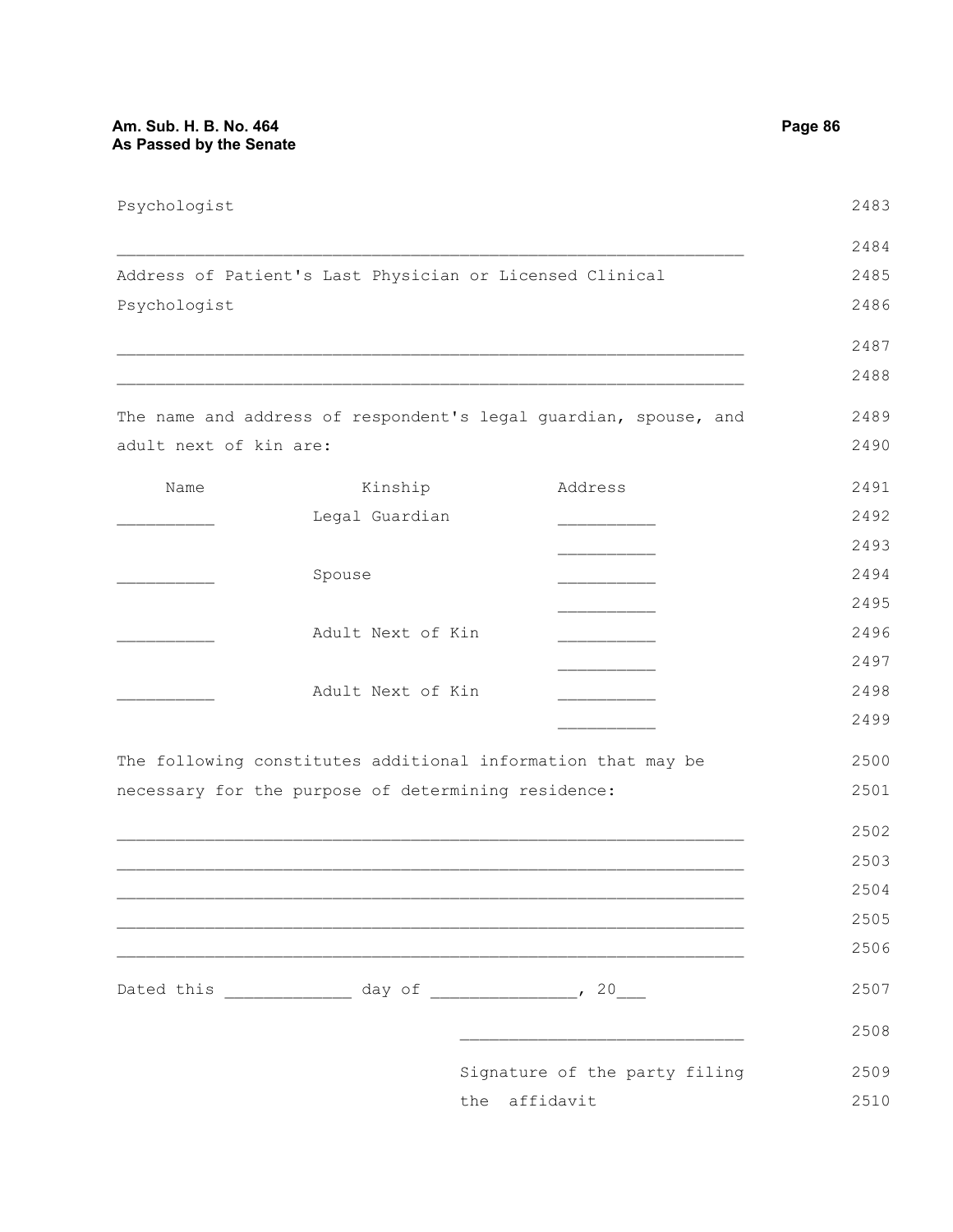|                                  | Sworn to before me and signed in my presence on the day and year    | 2511 |
|----------------------------------|---------------------------------------------------------------------|------|
| above dated.                     |                                                                     | 2512 |
|                                  |                                                                     | 2513 |
|                                  | Signature of Probate Judge,                                         | 2514 |
|                                  | Deputy Clerk, or Notary                                             | 2515 |
|                                  | Public                                                              | 2516 |
|                                  | WAIVER                                                              | 2517 |
|                                  | I, the undersigned party filing the affidavit hereby waive the      | 2518 |
|                                  | issuing and service of notice of the hearing on said affidavit,     | 2519 |
|                                  | and voluntarily enter my appearance herein.                         | 2520 |
|                                  | Dated this _______________ day of _____________, 20____             | 2521 |
|                                  |                                                                     | 2522 |
|                                  | Signature of the party filing                                       | 2523 |
|                                  | the affidavit                                                       | 2524 |
|                                  | Sec. 5122.112. A probate court that terminates                      | 2525 |
|                                  | jurisdiction over a defendant described in division (B) (1) (a) (v) | 2526 |
|                                  | (I) of section 2945.38 of the Revised Code, for whom a trial        | 2527 |
|                                  | court or prosecutor initiated proceedings alleging that the         | 2528 |
|                                  | defendant is a mentally ill person subject to court order           | 2529 |
|                                  | pursuant to sections 5122.11 to 5122.15 of the Revised Code,        | 2530 |
|                                  | shall immediately do both of the following:                         | 2531 |
|                                  | (A) Notify the initiating court or prosecutor of the                | 2532 |
| termination;                     |                                                                     | 2533 |
|                                  | (B) Transmit to the initiating court a copy of any records          | 2534 |
|                                  | in its possession that pertain to the defendant's mental illness    | 2535 |
| or treatment for mental illness. |                                                                     | 2536 |
|                                  | Sec. 5122.15. (A) Full hearings shall be conducted in a             | 2537 |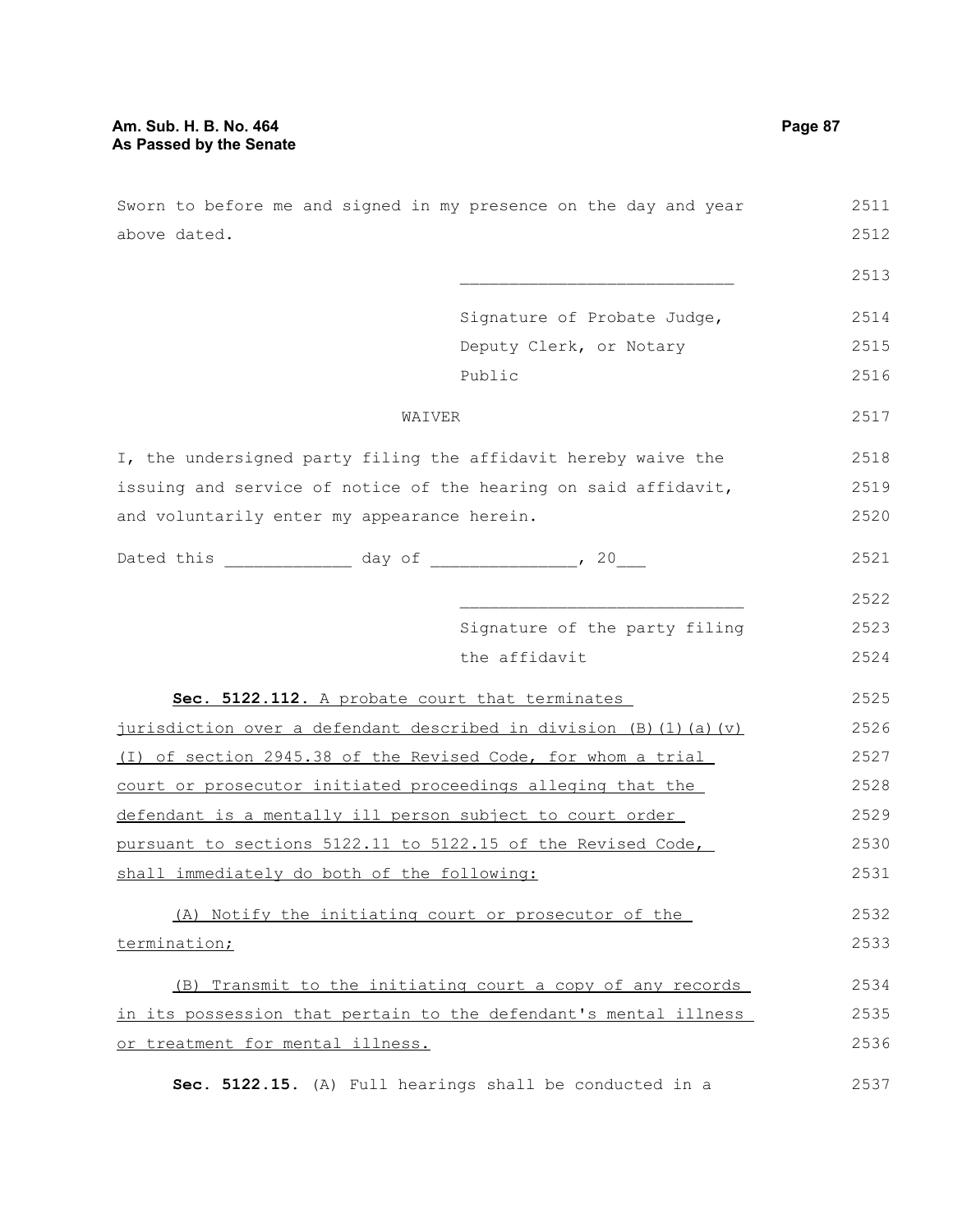## **Am. Sub. H. B. No. 464 Page 88 As Passed by the Senate**

manner consistent with this chapter and with due process of law. The hearings shall be conducted by a judge of the probate court or a referee designated by a judge of the probate court and may be conducted in or out of the county in which the respondent is held. Any referee designated under this division shall be an attorney. 2538 2539 2540 2541 2542 2543

(1) With the consent of the respondent, the following shall be made available to counsel for the respondent: 2544 2545

(a) All relevant documents, information, and evidence in the custody or control of the state or prosecutor; 2546 2547

(b) All relevant documents, information, and evidence in the custody or control of the hospital in which the respondent currently is held, or in which the respondent has been held pursuant to this chapter; 2548 2549 2550 2551

(c) All relevant documents, information, and evidence in the custody or control of any hospital, facility, or person not included in division (A)(1)(a) or (b) of this section. 2552 2553 2554

(2) The respondent has the right to attend the hearing and to be represented by counsel of the respondent's choice. The right to attend the hearing may be waived only by the respondent or counsel for the respondent after consultation with the respondent. 2555 2556 2557 2558 2559

(3) If the respondent is not represented by counsel, is absent from the hearing, and has not validly waived the right to counsel, the court shall appoint counsel immediately to represent the respondent at the hearing, reserving the right to tax costs of appointed counsel to the respondent, unless it is shown that the respondent is indigent. If the court appoints counsel, or if the court determines that the evidence relevant 2560 2561 2562 2563 2564 2565 2566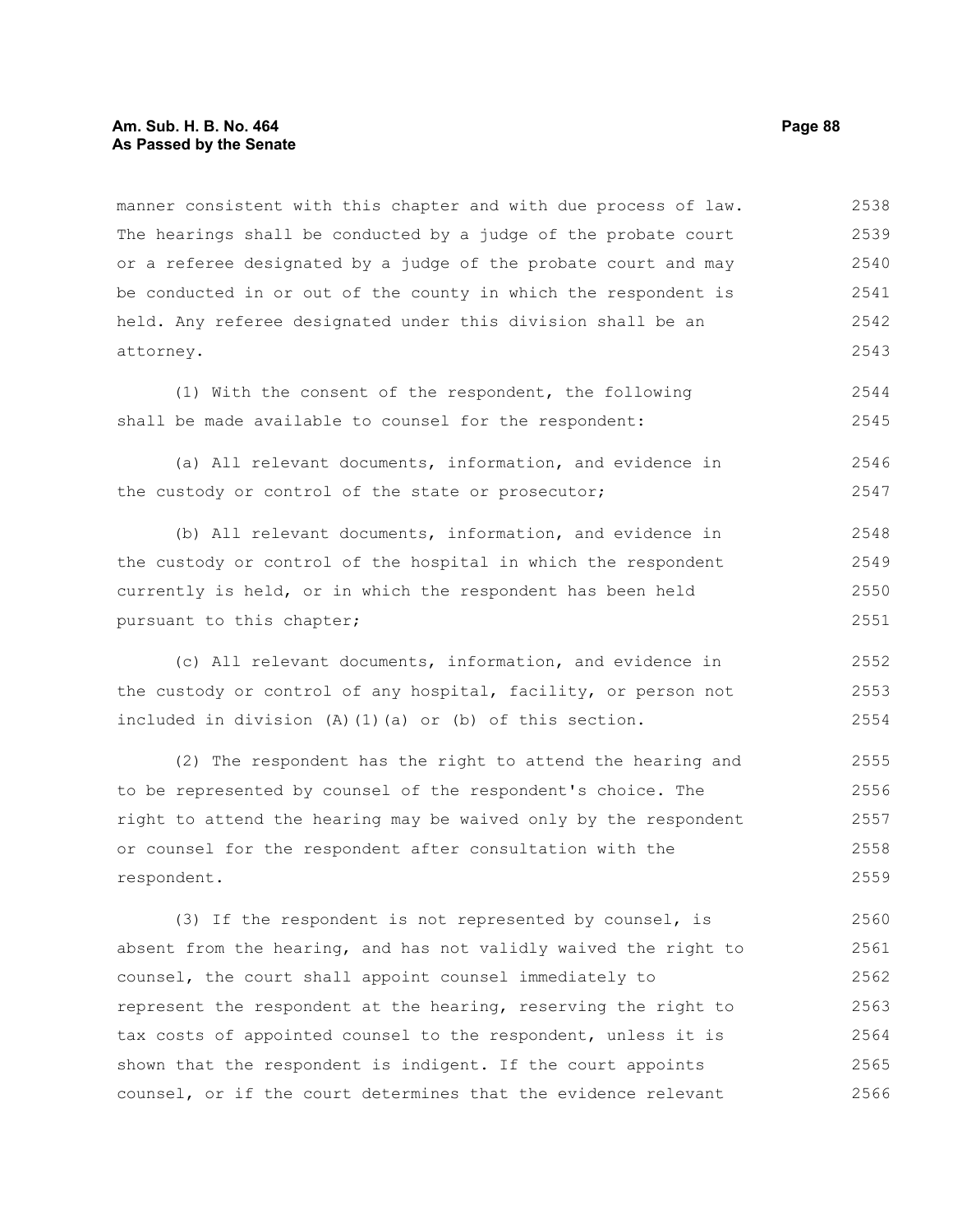## **Am. Sub. H. B. No. 464 Page 89 As Passed by the Senate**

to the respondent's absence does not justify the absence, the court shall continue the case. 2567 2568

(4) The respondent shall be informed that the respondent may retain counsel and have independent expert evaluation. If the respondent is unable to obtain an attorney, the respondent shall be represented by court-appointed counsel. If the respondent is indigent, court-appointed counsel and independent expert evaluation shall be provided as an expense under section 5122.43 of the Revised Code. 2569 2570 2571 2572 2573 2574 2575

(5) The hearing shall be closed to the public, unless counsel for the respondent, with the permission of the respondent, requests that the hearing be open to the public. 2576 2577 2578

(6) If the hearing is closed to the public, the court, for good cause shown, may admit persons who have a legitimate interest in the proceedings. If the respondent, the respondent's counsel, or the designee of the director or of the chief clinical officer objects to the admission of any person, the court shall hear the objection and any opposing argument and shall rule upon the admission of the person to the hearing. 2579 2580 2581 2582 2583 2584 2585

(7) The affiant under section 5122.11 of the Revised Code shall be subject to subpoena by either party. 2586 2587

(8) The court shall examine the sufficiency of all documents filed and shall inform the respondent, if present, and the respondent's counsel of the nature and content of the documents and the reason for which the respondent is being detained, or for which the respondent's placement is being sought. 2588 2589 2590 2591 2592 2593

(9) The court shall receive only reliable, competent, and material evidence. 2594 2595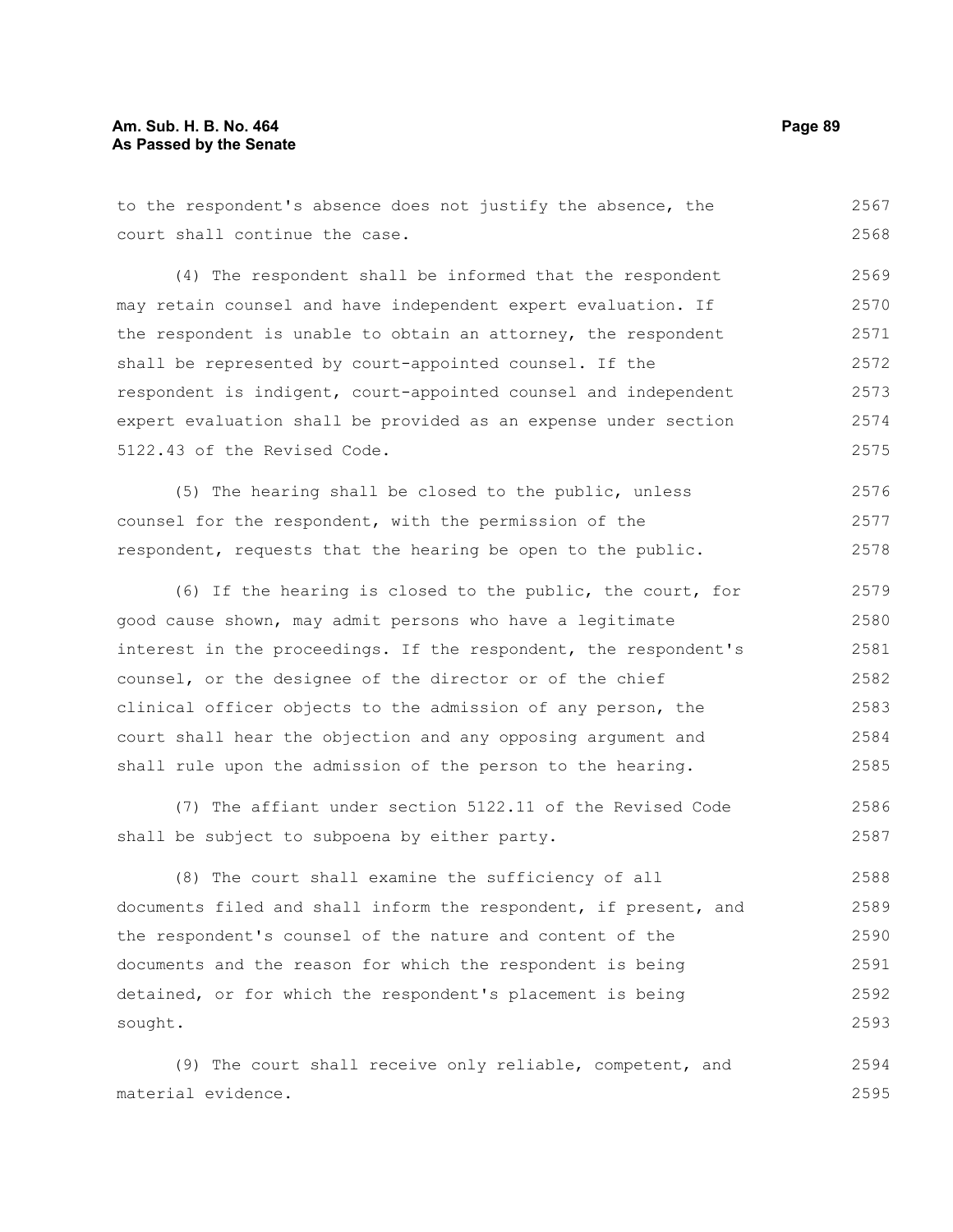# **Am. Sub. H. B. No. 464 Page 90 As Passed by the Senate**

(10) Unless proceedings are initiated pursuant to section 5120.17 or 5139.08 of the Revised Code, an attorney that the board designates shall present the case demonstrating that the respondent is a mentally ill person subject to court order. The attorney shall offer evidence of the diagnosis, prognosis, record of treatment, if any, and less restrictive treatment plans, if any. In proceedings pursuant to section 5120.17 or 5139.08 of the Revised Code, the attorney general shall designate an attorney who shall present the case demonstrating that the respondent is a mentally ill person subject to court order. The attorney shall offer evidence of the diagnosis, prognosis, record of treatment, if any, and less restrictive treatment plans, if any. 2596 2597 2598 2599 2600 2601 2602 2603 2604 2605 2606 2607 2608

(11) The respondent or the respondent's counsel has the right to subpoena witnesses and documents and to examine and cross-examine witnesses. 2609 2610 2611

(12) The respondent has the right, but shall not be compelled, to testify, and shall be so advised by the court. 2612 2613

(13) On motion of the respondent or the respondent's counsel for good cause shown, or on the court's own motion, the court may order a continuance of the hearing. 2614 2615 2616

(14) If the respondent is represented by counsel and the respondent's counsel requests a transcript and record, or if the respondent is not represented by counsel, the court shall make and maintain a full transcript and record of the proceeding. If the respondent is indigent and the transcript and record is made, a copy shall be provided to the respondent upon request and be treated as an expense under section 5122.43 of the Revised Code. 2617 2618 2619 2620 2621 2622 2623 2624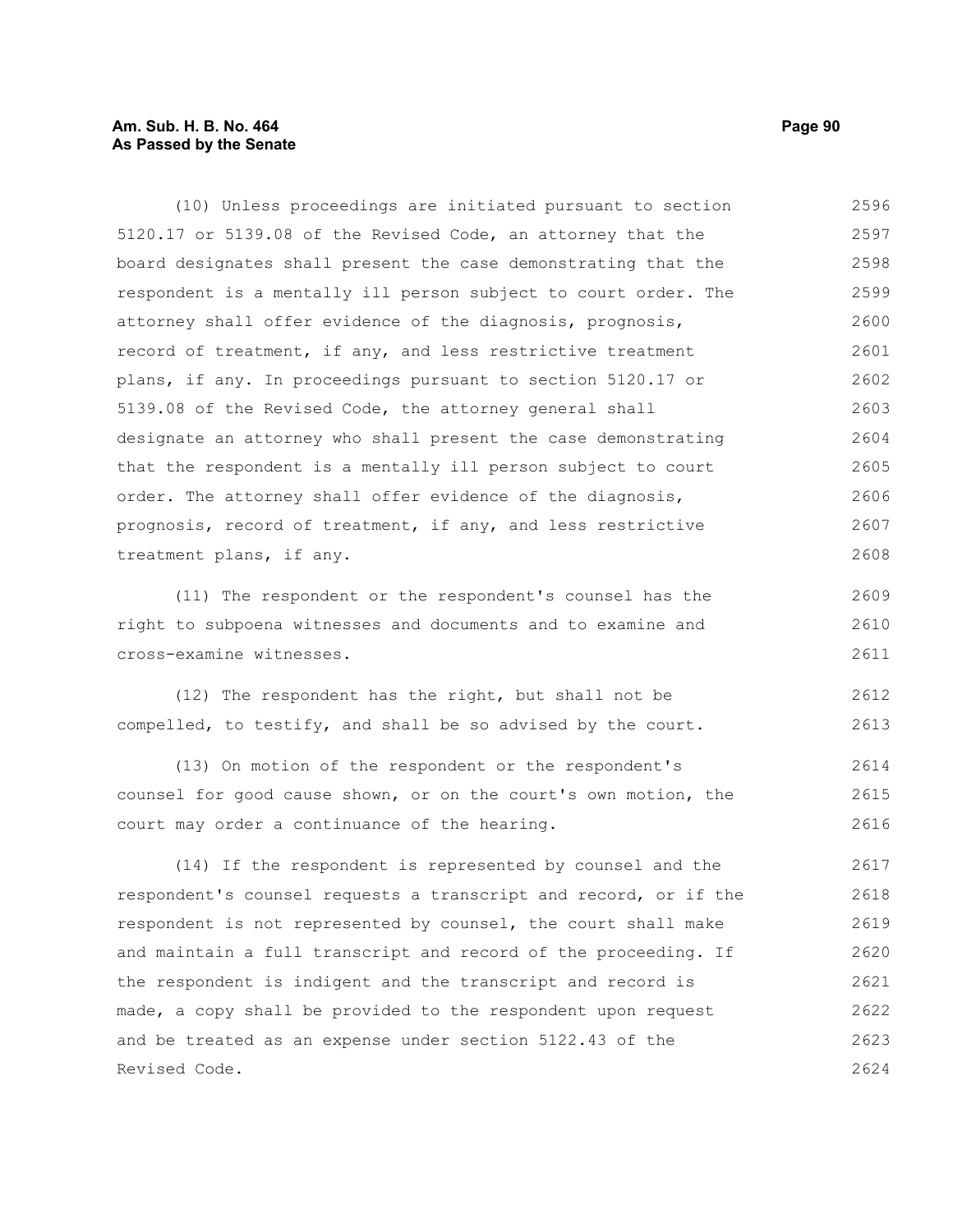## **Am. Sub. H. B. No. 464 Page 91 As Passed by the Senate**

(15) To the extent not inconsistent with this chapter, the Rules of Civil Procedure are applicable. (B) Unless, upon completion of the hearing the court finds by clear and convincing evidence that the respondent is a mentally ill person subject to court order, it shall order the respondent's discharge immediately. (C) If, upon completion of the hearing, the court finds by clear and convincing evidence that the respondent is a mentally ill person subject to court order, the court shall order the respondent for a period not to exceed ninety days to any of the following: (1) A hospital operated by the department of mental health and addiction services if the respondent is committed pursuant to section 5139.08 of the Revised Code; (2) A nonpublic hospital; (3) The veterans' administration or other agency of the United States government; (4) A board of alcohol, drug addiction, and mental health services or services provider the board designates; (5) Receive private psychiatric or psychological care and treatment; (6) Any other suitable facility or person consistent with the diagnosis, prognosis, and treatment needs of the respondent. A jail or other local correctional facility is not a suitable facility. (D) Any order made pursuant to division  $(C)$   $(2)$ ,  $(3)$ ,  $(5)$ , or (6) of this section shall be conditioned upon the receipt by 2625 2626 2627 2628 2629 2630 2631 2632 2633 2634 2635 2636 2637 2638 2639 2640 2641 2642 2643 2644 2645 2646 2647 2648 2649 2650 2651

the court of consent by the hospital, facility, agency, or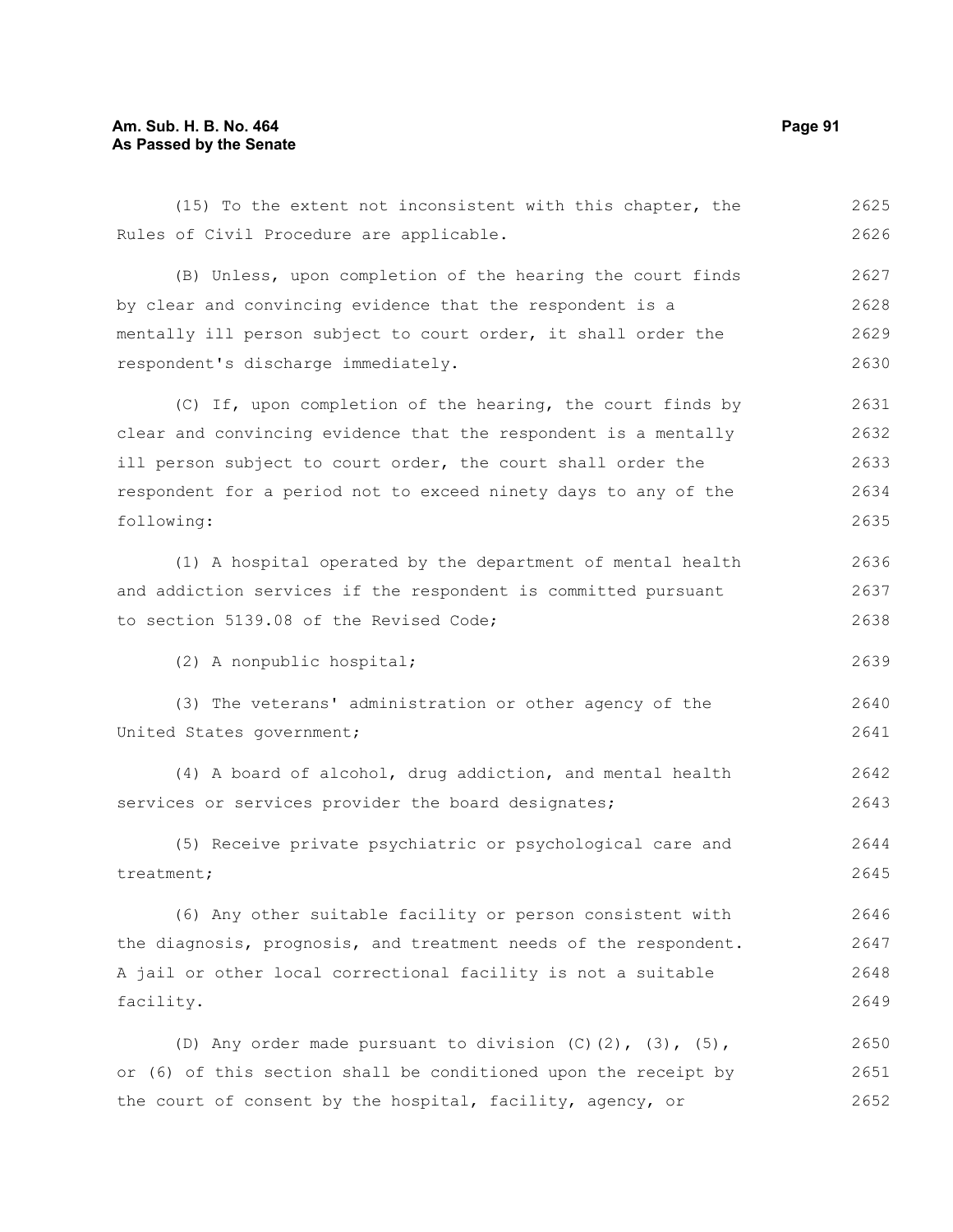## **Am. Sub. H. B. No. 464 Page 92 As Passed by the Senate**

person to accept the respondent and may include a requirement that a person or entity described in division  $(C)(2)$ ,  $(3)$ ,  $(5)$ , or (6) of this section inform the board of alcohol, drug addiction, and mental health services or community mental health services provider the board designates about the progress of the respondent with the treatment plan. 2653 2654 2655 2656 2657 2658

(E) In determining the entity or person to which the respondent is to be committed under division (C) of this section, the court shall consider the all of the following: 2659 2660 2661

(1) The respondent's diagnosis $_{\tau}$  and prognosis $_{\tau}$ made by a psychiatrist, licensed clinical psychologist, clinical nurse specialist who is certified as a psychiatric-mental health clinical nurse specialist by the American nurses credentialing center, or certified nurse practitioner who is certified as a psychiatric-mental health nurse practitioner by the American nurses credentialing center; 2662 2663 2664 2665 2666 2667 2668

(2) The respondent's preferences-of the respondent and the; 2669 2670

(3) The respondent's projected treatment plan-for therespondent and .

The court shall order the implementation of the least restrictive alternative available and consistent with treatment goals. If the court determines that the least restrictive alternative available that is consistent with treatment goals is inpatient hospitalization, the court's order shall so state. 2673 2674 2675 2676 2677

(F) During the ninety-day period the entity or person shall examine and treat the respondent. If the respondent is receiving treatment in an outpatient setting, or receives treatment in an outpatient setting during a subsequent period of 2678 2679 2680 2681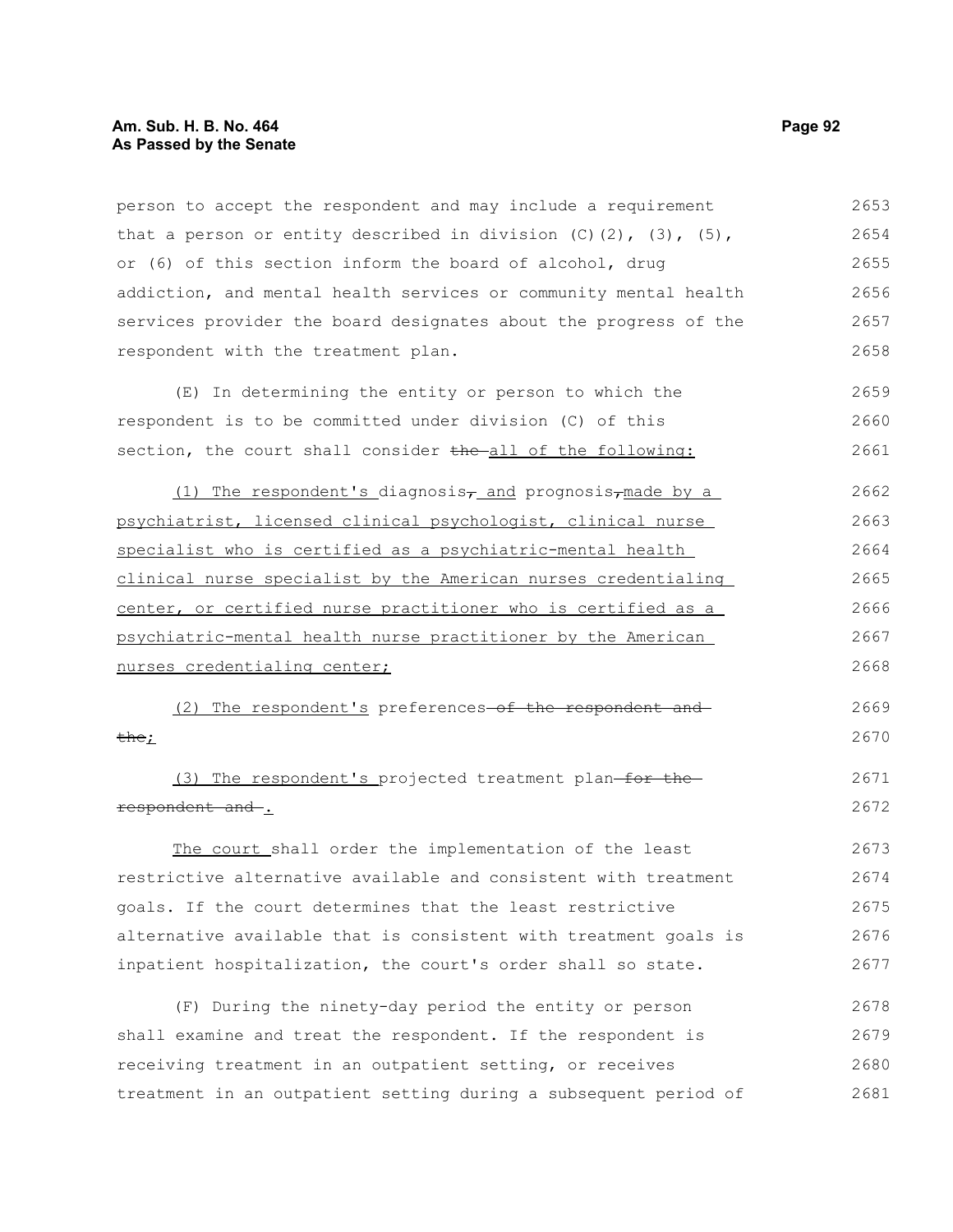## **Am. Sub. H. B. No. 464 Page 93 As Passed by the Senate**

continued commitment under division (H) of this section, the entity or person to whom the respondent is committed shall determine the appropriate outpatient treatment for the respondent. If, at any time prior to the expiration of the ninety-day period, it is determined by the entity or person that the respondent's treatment needs could be equally well met in an available and appropriate less restrictive setting, both of the following apply: 2682 2683 2684 2685 2686 2687 2688 2689

(1) The respondent shall be released from the care of the entity or person immediately and shall be referred to the court together with a report of the findings and recommendations of the entity or person; 2690 2691 2692 2693

(2) The entity or person shall notify the respondent's counsel or the attorney designated by a board of alcohol, drug addiction, and mental health services or, if the respondent was committed to a board or a services provider designated by the board, it shall place the respondent in the least restrictive setting available consistent with treatment goals and notify the court and the respondent's counsel of the placement. 2694 2695 2696 2697 2698 2699 2700

The court shall dismiss the case or order placement in the least restrictive setting.

(G)(1) Except as provided in division (G)(2) of this section, any person for whom proceedings for treatment have been commenced pursuant to section 5122.11 of the Revised Code, may apply at any time for voluntary admission or treatment to the entity or person to which the person was committed. Upon admission as a voluntary patient the chief clinical officer of the entity or the person immediately shall notify the court, the patient's counsel, and the attorney designated by the board, if the attorney has entered the proceedings, in writing of that 2703 2704 2705 2706 2707 2708 2709 2710 2711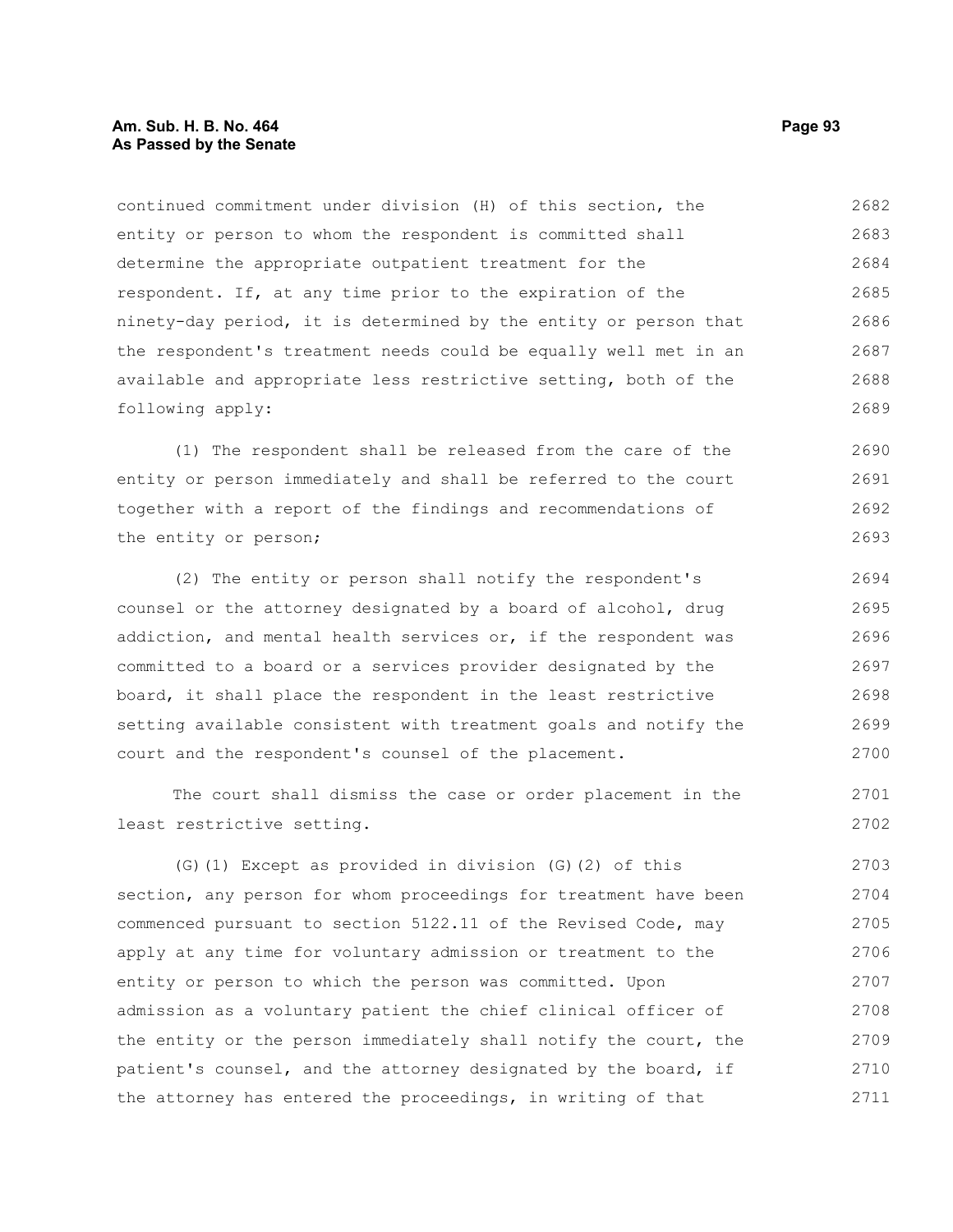fact, and, upon receipt of the notice, the court shall dismiss the case. 2712 2713

(2) A person who is found incompetent to stand trial or not guilty by reason of insanity and who is committed pursuant to section 2945.39, 2945.40, 2945.401, or 2945.402 of the Revised Code shall not voluntarily commit the person pursuant to this section until after the final termination of the commitment, as described in division (J) of section 2945.401 of the Revised Code. 2714 2715 2716 2717 2718 2719 2720

(H) If, at the end of the first ninety-day period or any subsequent period of continued commitment, there has been no disposition of the case, either by discharge or voluntary admission or treatment, the entity or person shall discharge the patient immediately, unless at least ten days before the expiration of the period the attorney the board designates or the prosecutor files with the court an application for continued commitment. The application of the attorney or the prosecutor shall include a written report containing the diagnosis, prognosis, past treatment, a list of alternative treatment settings and plans, and identification of the treatment setting that is the least restrictive consistent with treatment needs. The attorney the board designates or the prosecutor shall file the written report at least three days prior to the full hearing. A copy of the application and written report shall be provided to the respondent's counsel immediately. 2721 2722 2723 2724 2725 2726 2727 2728 2729 2730 2731 2732 2733 2734 2735 2736

The court shall hold a full hearing on applications for continued commitment at the expiration of the first ninety-day period and at least every two years after the expiration of the first ninety-day period. 2737 2738 2739 2740

Hearings following any application for continued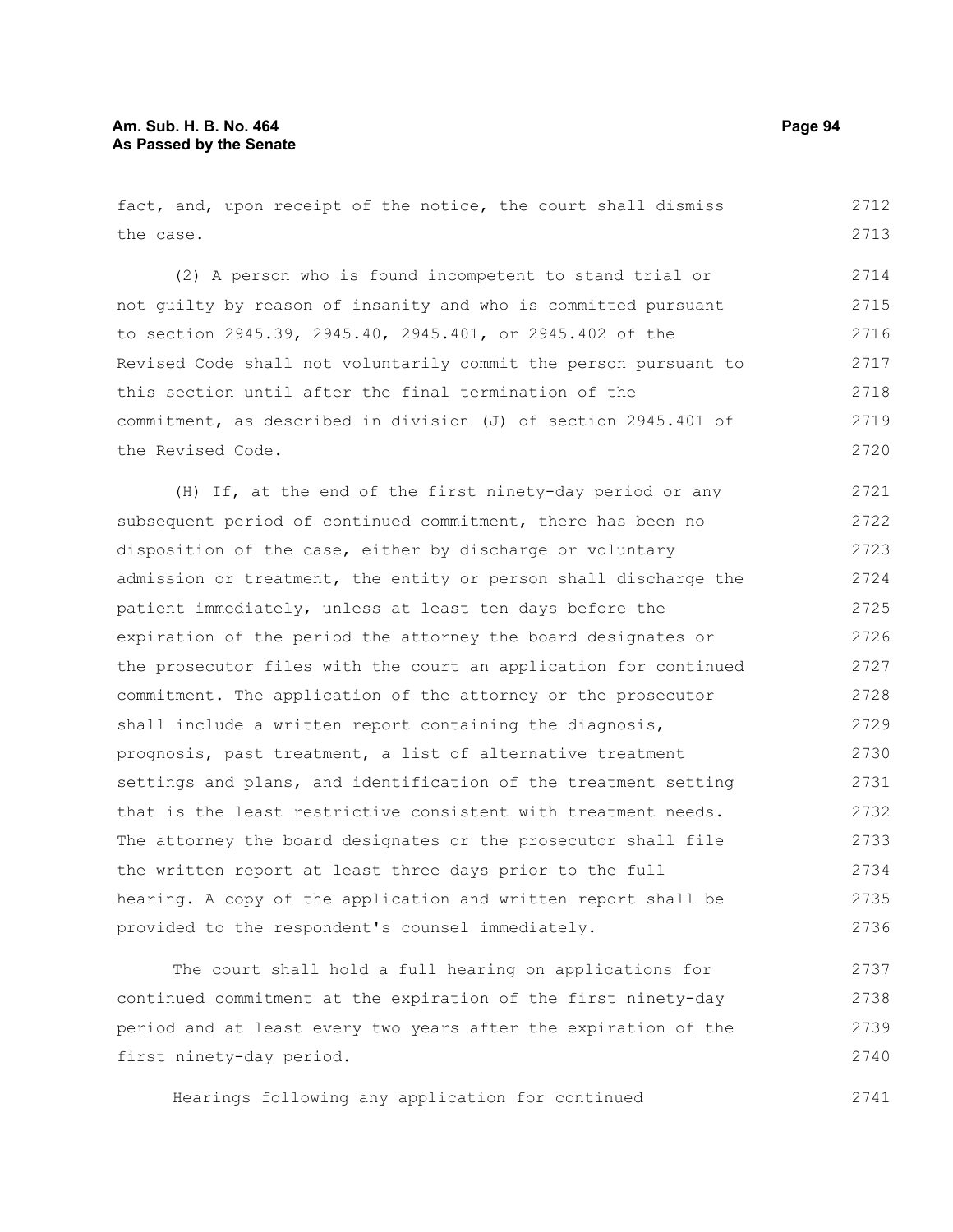# **Am. Sub. H. B. No. 464 Page 95 As Passed by the Senate**

commitment are mandatory and may not be waived.

For a respondent who is ordered to receive treatment in an outpatient setting, if at any time after the first ninety-day period the entity or person to whom the respondent was ordered determines that the respondent has demonstrated voluntary consent for treatment, that entity or person shall immediately notify the respondent, the respondent's counsel, the attorney designated by the board, and the court. The entity or person shall submit to the court a report of the findings and recommendations. The court may dismiss the case upon review of the facts. 2743 2744 2745 2746 2747 2748 2749 2750 2751 2752

Upon request of a person who is involuntarily committed under this section, or the person's counsel, that is made more than one hundred eighty days after the person's last full hearing, mandatory or requested, the court shall hold a full hearing on the person's continued commitment. Upon the application of a person involuntarily committed under this section, supported by an affidavit of a psychiatrist or licensed clinical psychologist, alleging that the person no longer is a mentally ill person subject to court order, the court for good cause shown may hold a full hearing on the person's continued commitment prior to the expiration of one hundred eighty days after the person's last full hearing. Section 5122.12 of the Revised Code applies to all hearings on continued commitment. 2753 2754 2755 2756 2757 2758 2759 2760 2761 2762 2763 2764 2765

If the court, after a hearing for continued commitment finds by clear and convincing evidence that the respondent is a mentally ill person subject to court order, the court may order continued commitment at places or to persons specified in division (C) of this section. 2766 2767 2768 2769 2770

(I) Unless the admission is pursuant to section 5120.17 or 2771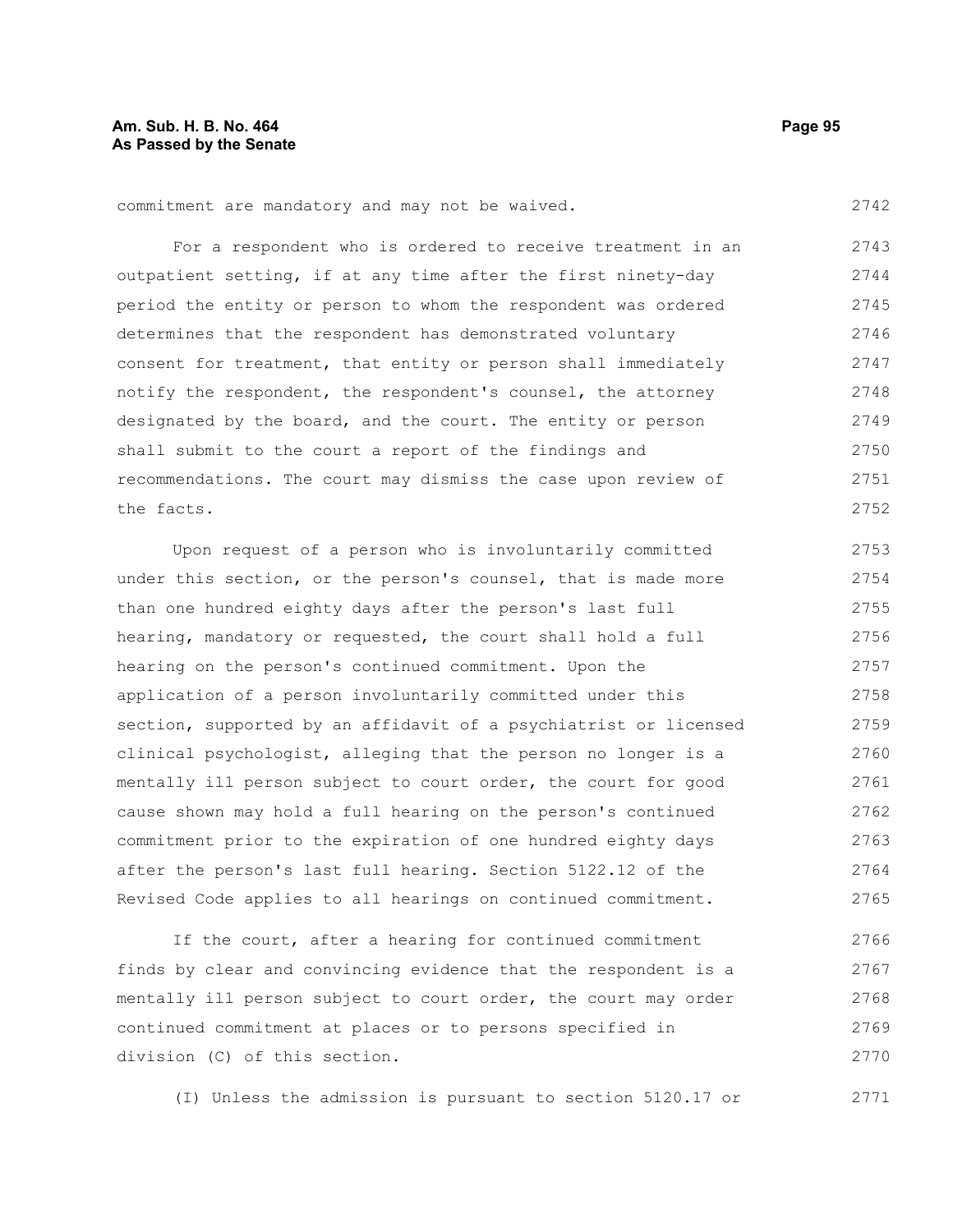## **Am. Sub. H. B. No. 464 Page 96 As Passed by the Senate**

5139.08 of the Revised Code, the chief clinical officer of the entity admitting a respondent pursuant to a judicial proceeding, within ten working days of the admission, shall make a report of the admission to the board of alcohol, drug addiction, and mental health services serving the respondent's county of residence. 2772 2773 2774 2775 2776 2777

(J) A referee appointed by the court may make all orders that a judge may make under this section and sections 5122.11 and 5122.141 of the Revised Code, except an order of contempt of court. The orders of a referee take effect immediately. Within fourteen days of the making of an order by a referee, a party may file written objections to the order with the court. The filed objections shall be considered a motion, shall be specific, and shall state their grounds with particularity. Within ten days of the filing of the objections, a judge of the court shall hold a hearing on the objections and may hear and consider any testimony or other evidence relating to the respondent's mental condition. At the conclusion of the hearing, the judge may ratify, rescind, or modify the referee's order. 2778 2779 2780 2781 2782 2783 2784 2785 2786 2787 2788 2789 2790

(K) An order of the court under division (C), (H), or (J) of this section is a final order.

(L) Before a board, or a services provider the board designates, may place an unconsenting respondent in an inpatient setting from a less restrictive placement, the board or services provider shall do all of the following: 2793 2794 2795 2796

(1) Determine that the respondent is in immediate need of treatment in an inpatient setting because the respondent represents a substantial risk of physical harm to the respondent or others if allowed to remain in a less restrictive setting; 2797 2798 2799 2800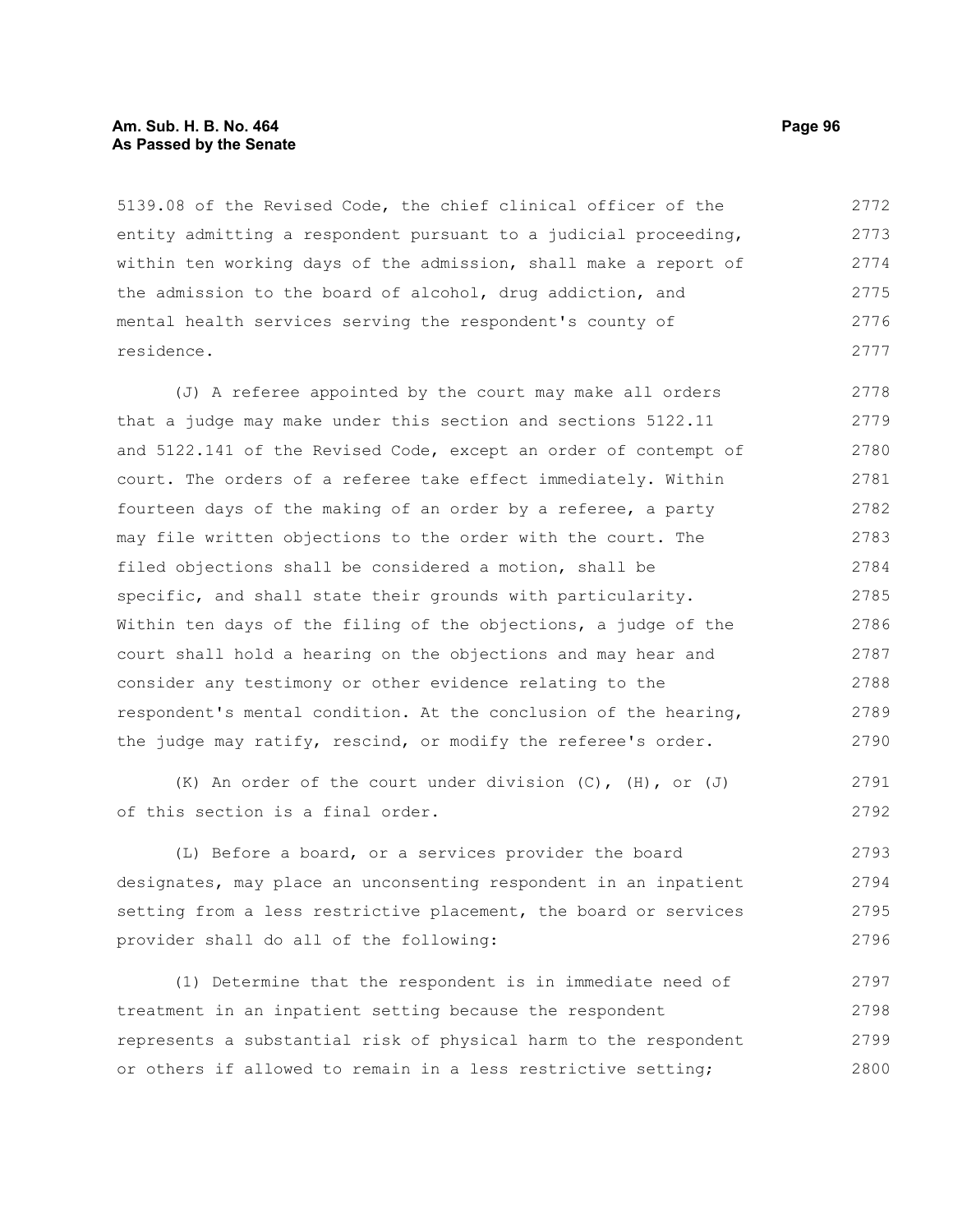## **Am. Sub. H. B. No. 464 Page 97 As Passed by the Senate**

(2) On the day of placement in the inpatient setting or on the next court day, file with the court a motion for transfer to an inpatient setting or communicate to the court by telephone that the required motion has been mailed; 2801 2802 2803 2804

(3) Ensure that every reasonable and appropriate effort is made to take the respondent to the inpatient setting in the least conspicuous manner possible; 2805 2806 2807

(4) Immediately notify the board's designated attorney and the respondent's attorney. 2808 2809

At the respondent's request, the court shall hold a hearing on the motion and make a determination pursuant to division (E) of this section within five days of the placement. 2810 2811 2812

(M) Before a board, or a services provider the board designates, may move a respondent from one residential placement to another, the board or services provider shall consult with the respondent about the placement. If the respondent objects to the placement, the proposed placement and the need for it shall be reviewed by a qualified mental health professional who otherwise is not involved in the treatment of the respondent. 2813 2814 2815 2816 2817 2818 2819

(N) The entity or person to whom the respondent was ordered for treatment in an outpatient setting may submit a report to the court indicating that the respondent has either failed to comply with the treatment plan or begun to demonstrate signs of decompensation that may be grounds for hospitalization. On receipt of the report, the court shall promptly schedule a hearing to review the case. The court shall conduct the hearing in a manner consistent with this chapter and due process of law. The board shall receive notice of the hearing and the board and entity or person treating the respondent shall submit a report 2820 2821 2822 2823 2824 2825 2826 2827 2828 2829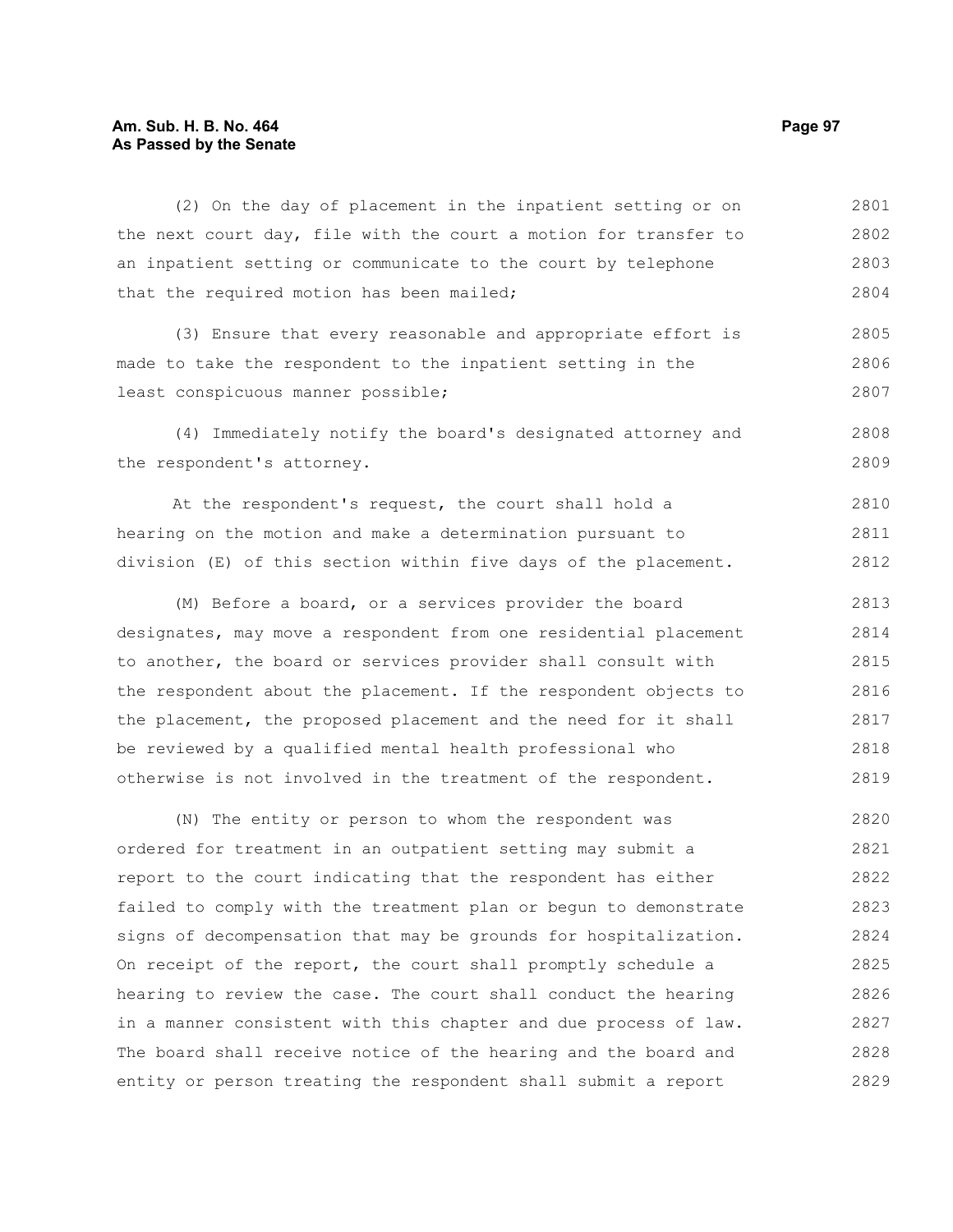## **Am. Sub. H. B. No. 464 Page 98 As Passed by the Senate**

to the court with a plan for appropriate alternative treatment, if any, or recommend that the court discontinue the courtordered treatment. The court shall consider available and appropriate alternative placements but shall not impose criminal sanctions that result in confinement in a jail or other local correctional facility based on the respondent's failure to comply with the treatment plan. The court may not order the respondent to a more restrictive placement unless the criteria specified in division (L) of this section are met and may not order the respondent to an inpatient setting unless the court determines by clear and convincing evidence presented by the board that the respondent meets the criteria specified in divisions (A) and (B)(1), (2), (3), or (4) of section 5122.01 of the Revised Code. 2830 2831 2832 2833 2834 2835 2836 2837 2838 2839 2840 2841 2842 2843

**Sec. 5804.11.** (A) If upon petition the court finds that the settlor and all beneficiaries consent to the modification or termination of a noncharitable irrevocable trust, that all consents, including any given by representatives under Chapter 5803. of the Revised Code, are valid, and that all parties giving consent are competent to do so, the court shall enter an order approving the modification or termination even if the modification or termination is inconsistent with a material purpose of the trust. An agent under a power of attorney may exercise a settlor's power to consent to a trust's modification or termination only to the extent expressly authorized by both the power of attorney and the terms of the trust. The settlor's guardian of the estate may exercise a settlor's power to consent to a trust's modification or termination with the approval of the court supervising the guardianship if an agent is not so authorized. The guardian of the settlor's person may exercise a settlor's power to consent to a trust's modification or 2844 2845 2846 2847 2848 2849 2850 2851 2852 2853 2854 2855 2856 2857 2858 2859 2860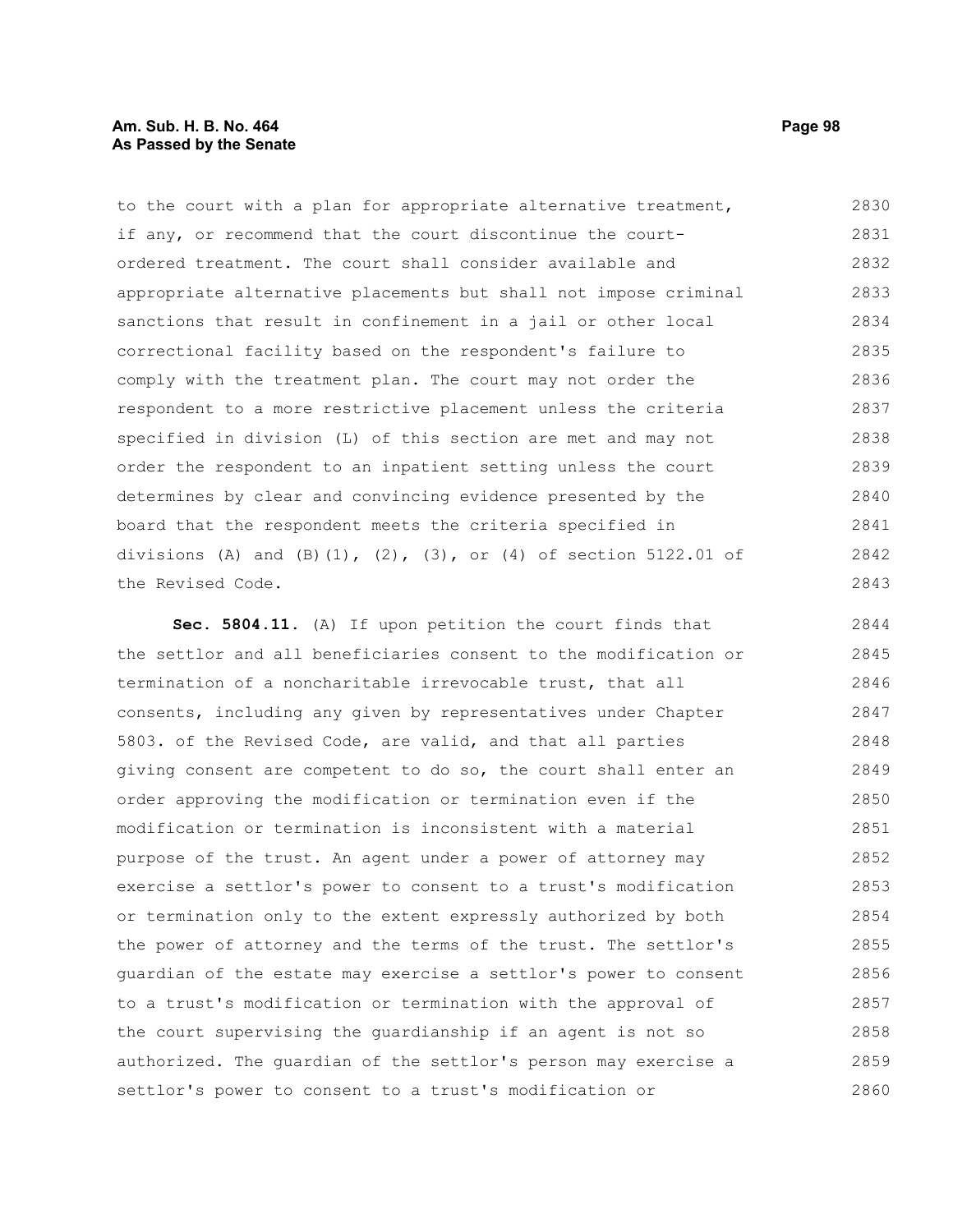## **Am. Sub. H. B. No. 464 Page 99 As Passed by the Senate**

termination with the approval of the court supervising the guardianship if an agent is not so authorized and a guardian of the estate has not been appointed. This division does not apply to a noncharitable irrevocable trust described in 42 U.S.C. 1396p(d)(4). 2861 2862 2863 2864 2865

(B) A noncharitable irrevocable trust may be terminated upon consent of all of the beneficiaries if the court concludes that continuance of the trust is not necessary to achieve any material purpose of the trust. A noncharitable irrevocable trust may be modified, but not to remove or replace the currently serving trustee, upon consent of all of the beneficiaries if the court concludes that modification is not inconsistent with a material purpose of the trust. A spendthrift provision in the terms of the trust may, but is not presumed to, constitute a material purpose of the trust. In determining what constitutes a material purpose of a trust, a court may but is not required to consider extrinsic evidence indicating a settlor's intent at the time the instrument was executed. 2866 2867 2868 2869 2870 2871 2872 2873 2874 2875 2876 2877 2878

(C) Upon termination of a trust under division (A) or (B) of this section, the trustee shall distribute the trust property as agreed by the beneficiaries.

(D) If not all of the beneficiaries consent to a proposed modification or termination of the trust under division (A) or (B) of this section, the court may approve the modification or termination if the court is satisfied of both of the following: 2882 2883 2884 2885

(1) That if all of the beneficiaries had consented, the trust could have been modified or terminated under this section; 2886 2887

(2) That the interests of a beneficiary who does not consent will be adequately protected. 2888 2889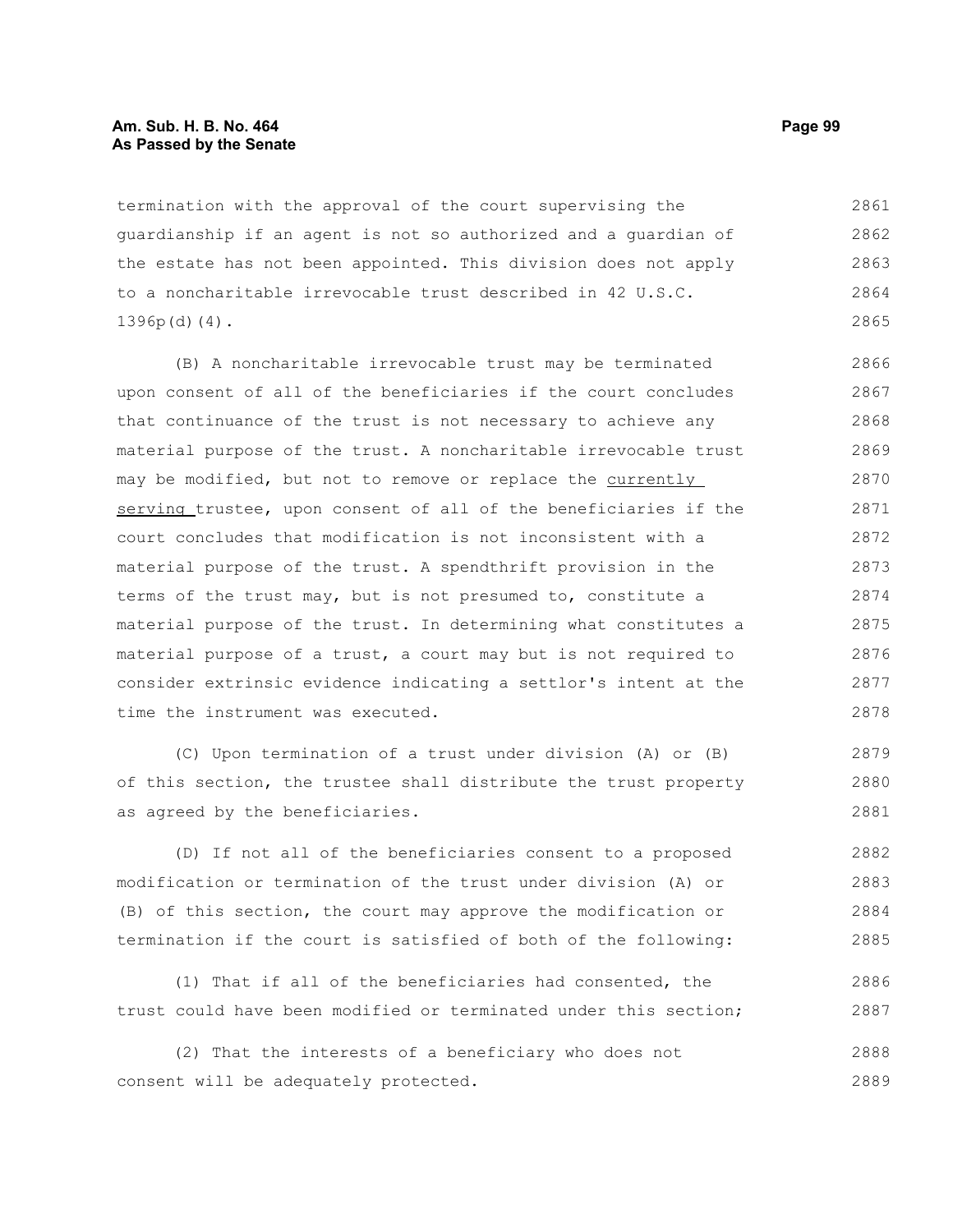## **Am. Sub. H. B. No. 464 Page 100 As Passed by the Senate**

**Sec. 5805.06.** (A) Whether or not the terms of a trust contain a spendthrift provision, all of the following apply: 2890 2891

(1) During the lifetime of the settlor, the property of a revocable trust is subject to claims of the settlor's creditors. 2892 2893

(2) Except to the extent that a trust is established pursuant to, or otherwise is wholly or partially governed by or subject to Chapter 5816. of the Revised Code, with respect to an irrevocable trust, a creditor or assignee of the settlor may reach the maximum amount that can be distributed to or for the settlor's benefit. If an irrevocable trust has more than one settlor, the amount distributable to or for a settlor's benefit that the creditor or assignee of a particular settlor may reach may not exceed that settlor's interest in the portion of the trust attributable to that settlor's contribution. The right of a creditor or assignee to reach a settlor's interest in an irrevocable trust shall be subject to Chapter 5816. of the Revised Code to the extent that that chapter applies to that trust. 2894 2895 2896 2897 2898 2899 2900 2901 2902 2903 2904 2905 2906 2907

(3) With respect to a trust described in 42 U.S.C. section 1396p(d)(4)(A) or (C), the court may limit the award of a settlor's creditor under division (A)(1) or (2) of this section to the relief that is appropriate under the circumstances, considering among any other factors determined appropriate by the court, the supplemental needs of the beneficiary. 2908 2909 2910 2911 2912 2913

(B) For purposes of this section, all of the following apply: 2914 2915

(1) The holder of a power of withdrawal is treated in the same manner as the settlor of a revocable trust to the extent of the property subject to the power during the period the power 2916 2917 2918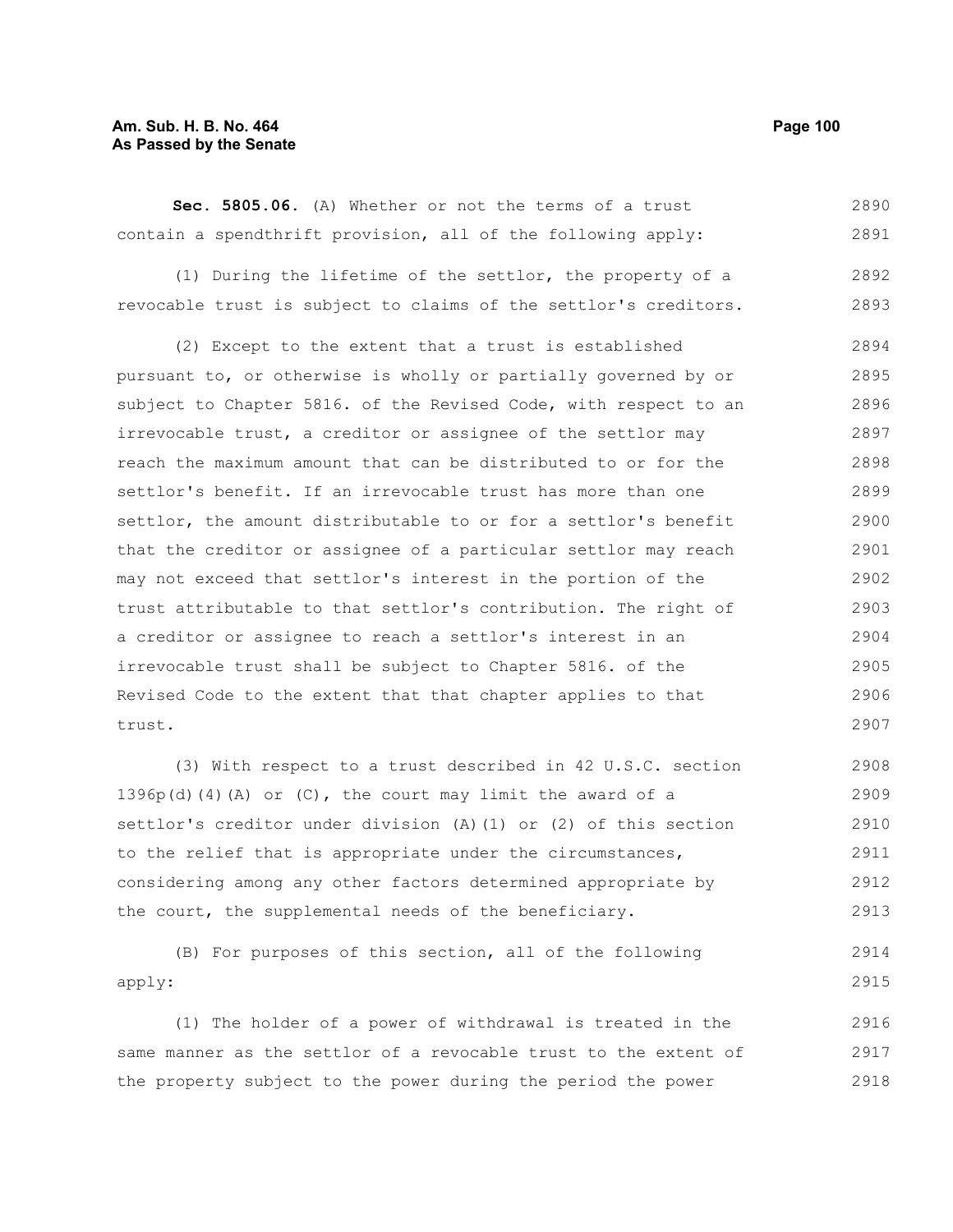| may be exercised.                                                | 2919 |
|------------------------------------------------------------------|------|
| (2) Upon the lapse, release, or waiver of the power of           | 2920 |
| withdrawal, the holder is treated as the settlor of the trust-   | 2921 |
| only to the extent the value of the property affected by the     | 2922 |
| lapse, release, or waiver exceeds the greatest of the following  | 2923 |
| amounts:                                                         | 2924 |
| $(a)$ The amount specified in section 2041(b)(2) or 2514(e)      | 2925 |
| of the Internal Revenue Code;                                    | 2926 |
| (b) If the donor of the property subject to the holder's         | 2927 |
| power of withdrawal is not married at the time of the transfer-  | 2928 |
| of the property to the trust, the amount specified in section-   | 2929 |
| 2503(b) of the Internal Revenue Code;                            | 2930 |
| (c) If the donor of the property subject to the holder's         | 2931 |
| power of withdrawal is married at the time of the transfer of    | 2932 |
| the property to the trust, twice the amount specified in section | 2933 |
| 2503(b) of the Internal Revenue Code.                            | 2934 |
| (3) None of the following shall be considered an amount          | 2935 |
| that can be distributed to or for the benefit of the settlor:    | 2936 |
| (a) Trust property that could be, but has not yet been,          | 2937 |
| distributed to or for the benefit of the settlor only as a       | 2938 |
| result of the exercise of a power of appointment held in a       | 2939 |
| nonfiduciary capacity by any person other than the settlor;      | 2940 |
| (b) Trust property that could be, but has not yet been,          | 2941 |
| distributed to or for the benefit of the settlor of a trust      | 2942 |
| pursuant to the power of the trustee to make distributions or    | 2943 |
| pursuant to the power of another in a fiduciary capacity to      | 2944 |
| direct distributions, if and to the extent that the              | 2945 |
| distributions could be made from trust property the value of     | 2946 |
| which was included in the gross estate of the settlor's spouse   | 2947 |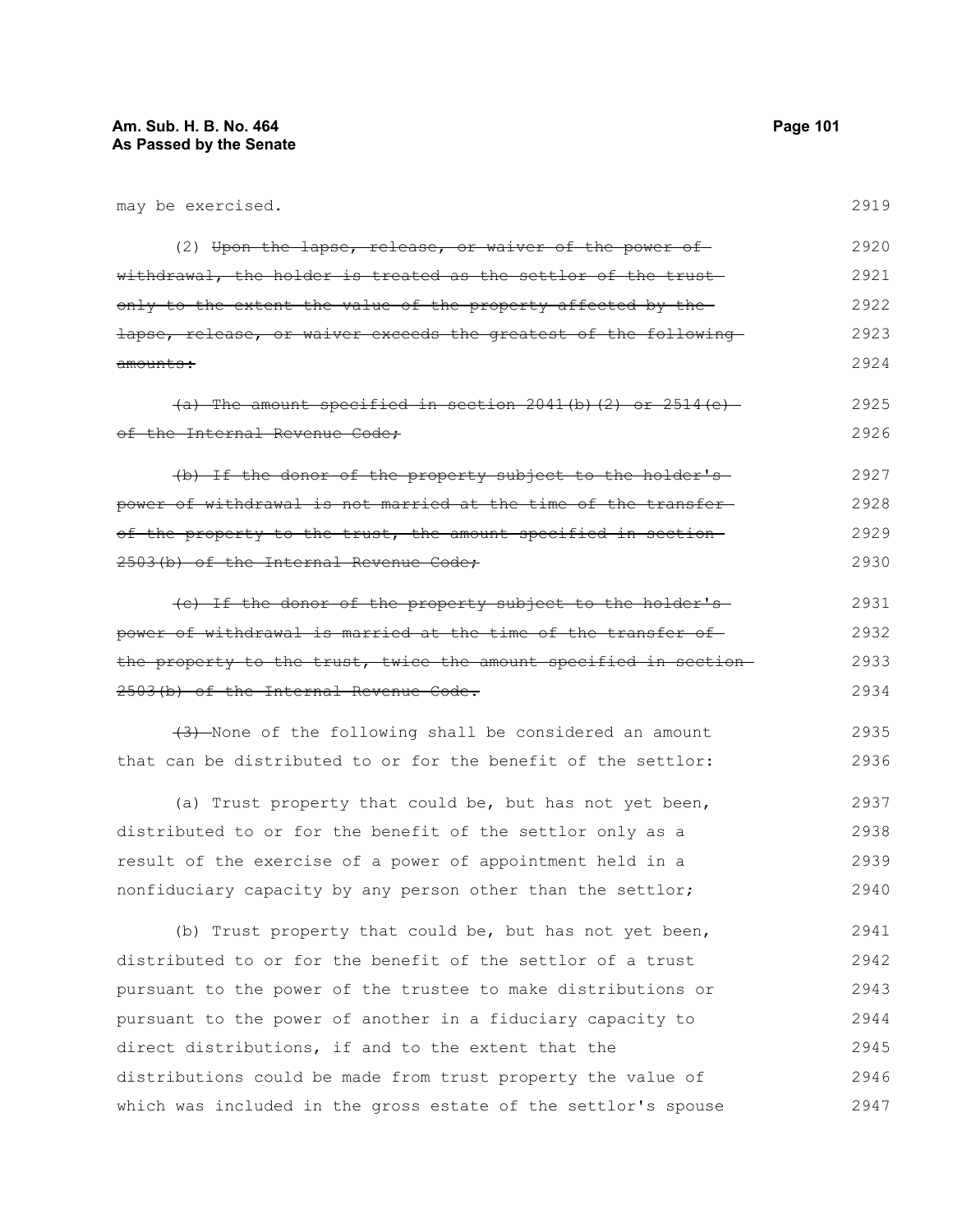for federal estate tax purposes under section 2041 or 2044 of the Internal Revenue Code or that was treated as a transfer by the settlor's spouse under section 2514 or 2519 of the Internal Revenue Code; 2948 2949 2950 2951

(c) Trust property that, pursuant to the exercise of a discretionary power by a person other than the settlor, could be paid to a taxing authority or to reimburse the settlor for any income tax on trust income or principal that is payable by the settlor under the law imposing the tax. 2952 2953 2954 2955 2956

**Sec. 5816.02.** As used in this chapter, unless the context otherwise requires:

(A)(1) "Advisor" means a person to whom both of the following apply: 2959 2960

(a) The person satisfies the eligibility criteria specified in division (A) of section 5816.11 of the Revised Code. 2961 2962 2963

(b) The person is given the authority by the terms of a legacy trust to remove or appoint one or more trustees of the trust or to direct, consent to, or disapprove a trustee's actual or proposed investment, distribution, or other decisions. 2964 2965 2966 2967

(2) Any person to whom division (A)(1) of this section applies is considered an advisor even if that person is denominated by another title, such as protector. 2968 2969 2970

```
(B) "Asset" means property of a transferor but does not
include any of the following:
                                                                            2971
                                                                            2972
```
(1) Property to the extent it is encumbered by a valid lien; 2973 2974

(2) Property to the extent it is exempt at the time of a 2975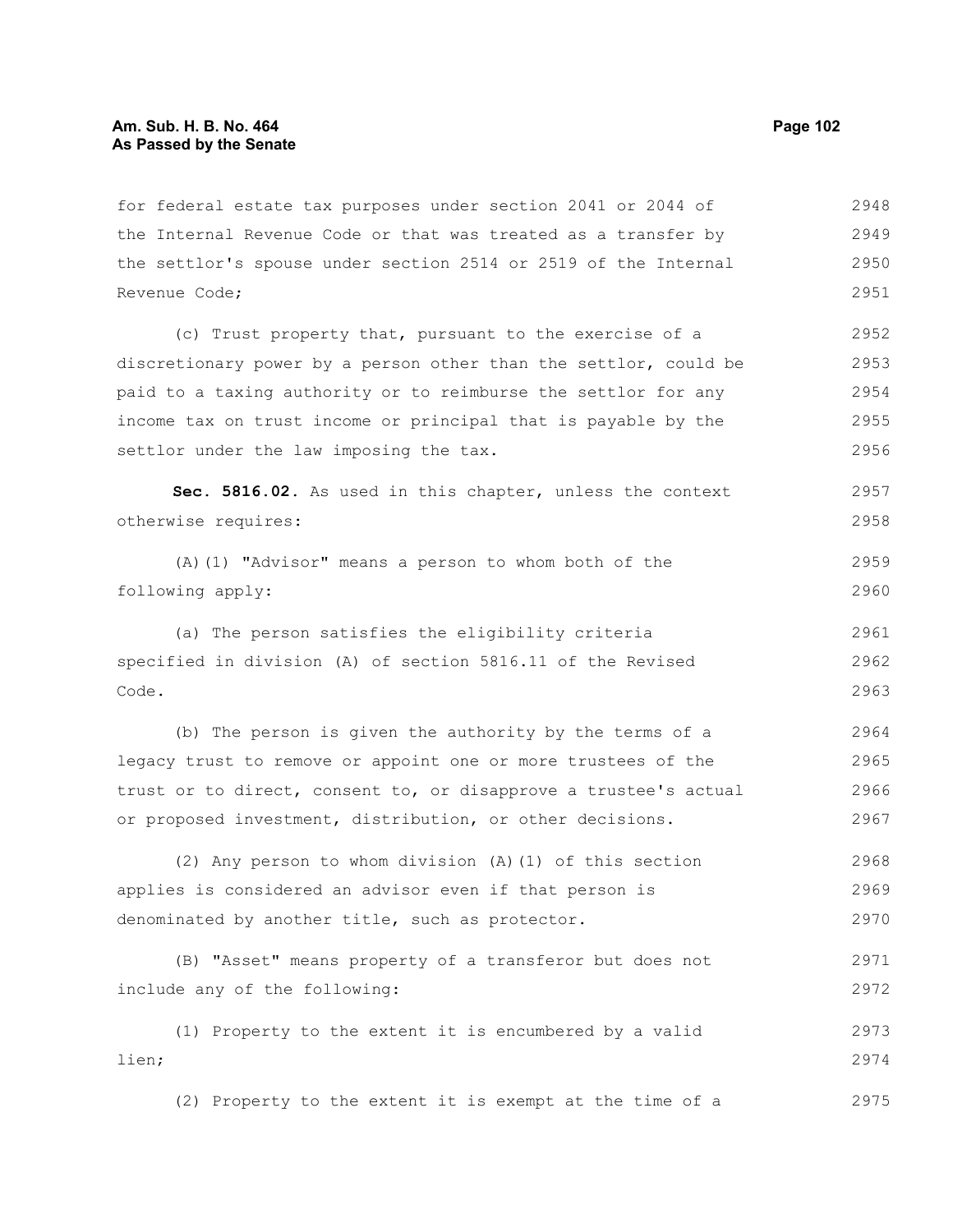| qualified disposition under any applicable nonbankruptcy law,   | 2976 |
|-----------------------------------------------------------------|------|
| including, but not limited to, section 2329.66 of the Revised   | 2977 |
| Code;                                                           | 2978 |
| (3) Property held in the form of a tenancy by the               | 2979 |
| entireties to the extent that, under the law governing the      | 2980 |
| entireties estate at the time of a qualified disposition, it is | 2981 |
| not subject to process by a creditor holding a claim against    | 2982 |
| only one tenant;                                                | 2983 |
|                                                                 |      |
| (4) Any property transferred from a nonlegacy trust to a        | 2984 |
| legacy trust to the extent that the property would not be       | 2985 |
| subject to attachment under the applicable nonbankruptcy law    | 2986 |
| governing that nonlegacy trust.                                 | 2987 |
| (C) "Bankruptcy Code" means the United States Bankruptcy        | 2988 |
| Code, 11 U.S.C. Chapter 11, as amended.                         | 2989 |
| (D) "Beneficiary" has the same meaning as in section            | 2990 |
| 5801.01 of the Revised Code.                                    | 2991 |
| (E) "Claim" means a right to payment, whether or not the        | 2992 |
| right is reduced to judgment or is liquidated, unliquidated,    | 2993 |
| fixed, contingent, matured, unmatured, disputed, undisputed,    | 2994 |
| legal, equitable, secured, or unsecured.                        | 2995 |
| (F) "Creditor" means a person who has a claim against a         | 2996 |
| transferor and any transferee or assignee of, or successor to,  | 2997 |
| that claim.                                                     | 2998 |
| (G) "Debt" means a liability on a claim.                        | 2999 |
| (H) "Disposition" means a direct or indirect transfer,          | 3000 |
| conveyance, or assignment of property, including, but not       | 3001 |
| limited to, a partial, contingent, undivided, or co-ownership   | 3002 |
| interest in property. "Disposition" includes the exercise of a  | 3003 |
|                                                                 |      |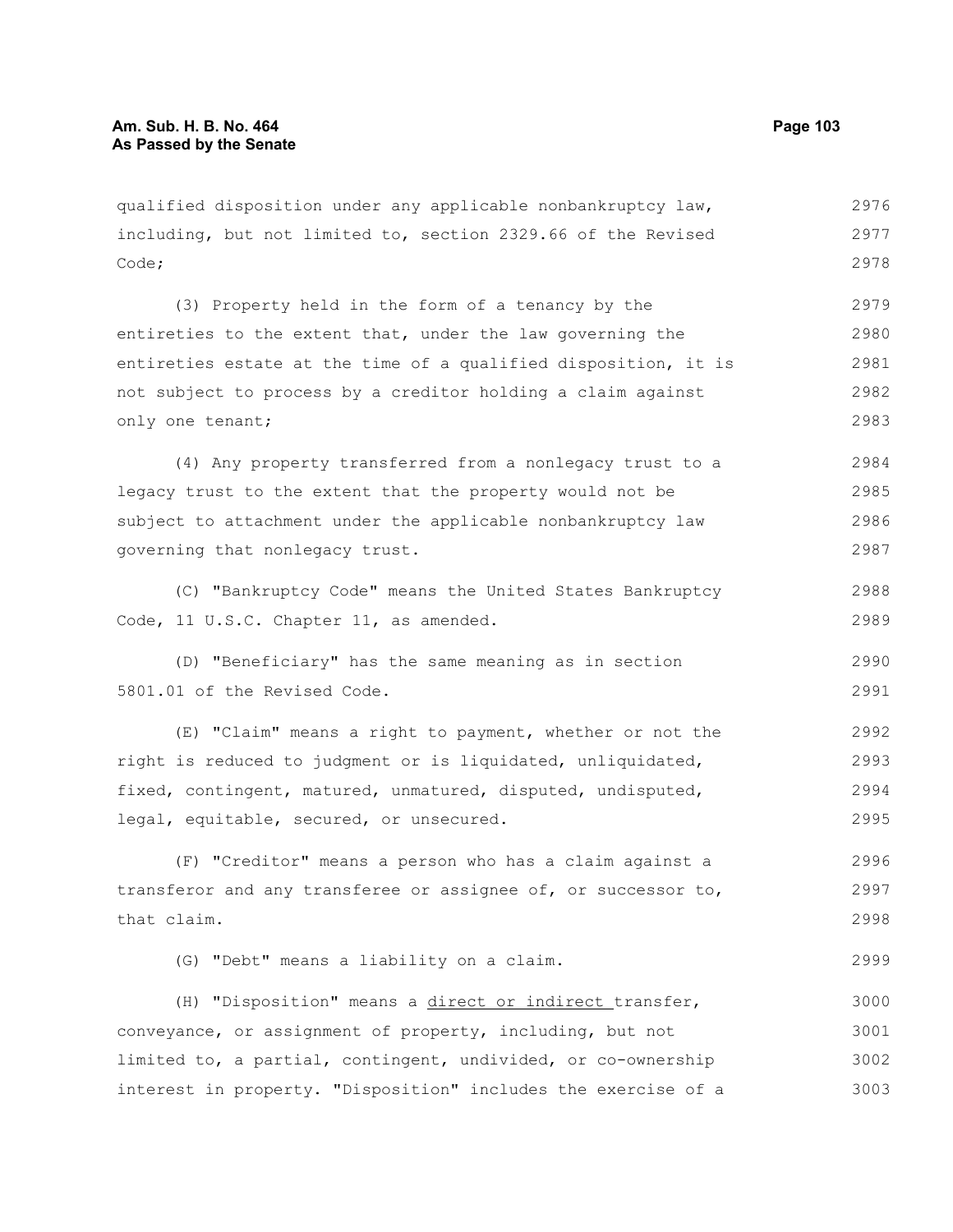| general power so as to cause a transfer of property to a trustee | 3004 |
|------------------------------------------------------------------|------|
| or trustees but does not include any of the following:           | 3005 |
| (1) The release or relinquishment of an interest in              | 3006 |
| property that, until the release or relinquishment, was the      | 3007 |
| subject of a qualified disposition;                              | 3008 |
| (2) The exercise of a limited power so as to cause a             | 3009 |
| transfer of property to a trustee or trustees;                   | 3010 |
| (3) A disclaimer of an interest in a trust, bequest,             | 3011 |
| devise, or inheritance.                                          | 3012 |
| (I) "Internal Revenue Code" means the "Internal Revenue          | 3013 |
| Code of 1986," 100 Stat. 2085, 26 U.S.C. 1 et seq., as amended.  | 3014 |
| (J) "Investment decision" means any participation in any         | 3015 |
| decision regarding the retention, purchase, sale, exchange,      | 3016 |
| tender, or other transaction affecting the ownership of or       | 3017 |
| rights in investments.                                           | 3018 |
| (K) (1) "Legacy trust" means a trust evidenced by a written      | 3019 |
| trust instrument to which all of the following apply:            | 3020 |
| (a) The trust has, names, or appoints at least one               | 3021 |
| qualified trustee for or in connection with the property that is | 3022 |
| the subject of a qualified disposition.                          | 3023 |
| (b) The trust expressly incorporates the laws of this            | 3024 |
| state to wholly or partially govern its validity, construction,  | 3025 |
| and administration.                                              | 3026 |
| (c) The trust expressly states that it is irrevocable.           | 3027 |
| (d) The trust has a spendthrift provision applicable to          | 3028 |
| the interests of any beneficiary in the trust property,          | 3029 |
| including any interests of a transferor in the trust property.   | 3030 |
|                                                                  |      |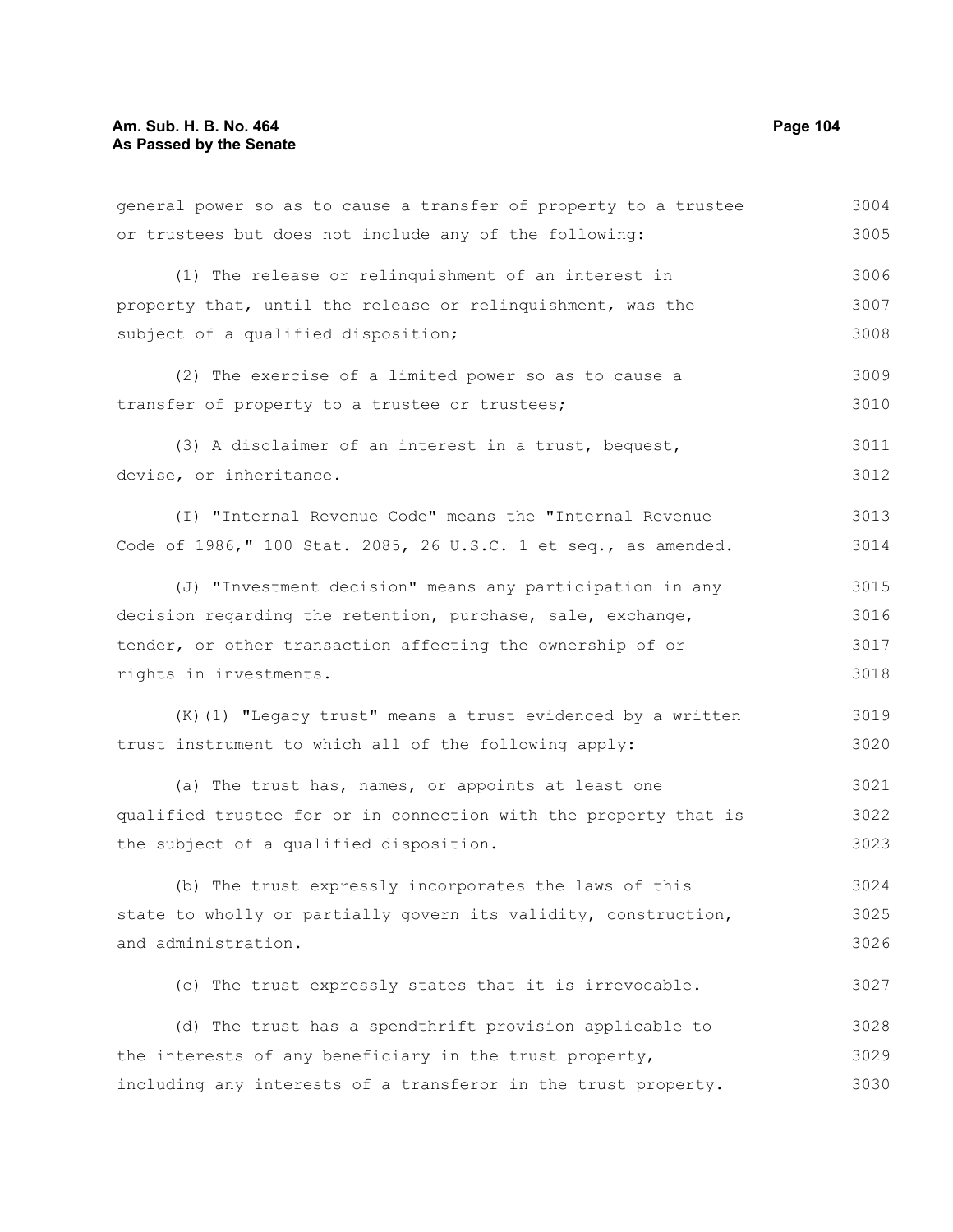## **Am. Sub. H. B. No. 464 Page 105 As Passed by the Senate**

(2) A trust that satisfies the criteria specified in division (K)(1) of this section is considered a legacy trust even if the trust instrument also allows for one or more nonqualified trustees and regardless of the language used to satisfy those criteria. (L) "Lien" has the same meaning as in section 1336.01 of the Revised Code. (M) "Nonlegacy trust" means any trust other than a legacy trust. (N) "Nonqualified trustee" means any trustee other than a qualified trustee. (O) "Person" has the same meaning as in section 5801.01 of the Revised Code. (P) "Property" has the same meaning as in section 5801.01 of the Revised Code. (Q) "Qualified affidavit" means an affidavit that meets the requirements of section 5816.06 of the Revised Code. (R) "Qualified disposition" means a disposition by or from a transferor to any trustee of a trust that is, was, or becomes a legacy trust. (S) "Qualified trustee" means a person who is not a transferor and to whom both of the following apply: (1)(a) The person, if a natural person, is a resident of this state. (b) The person, if not a natural person, is authorized by the law of this state or by a court of competent jurisdiction of 3031 3032 3033 3034 3035 3036 3037 3038 3039 3040 3041 3042 3043 3044 3045 3046 3047 3048 3049 3050 3051 3052 3053 3054 3055 3056

this state to act as a trustee and whose-either of the following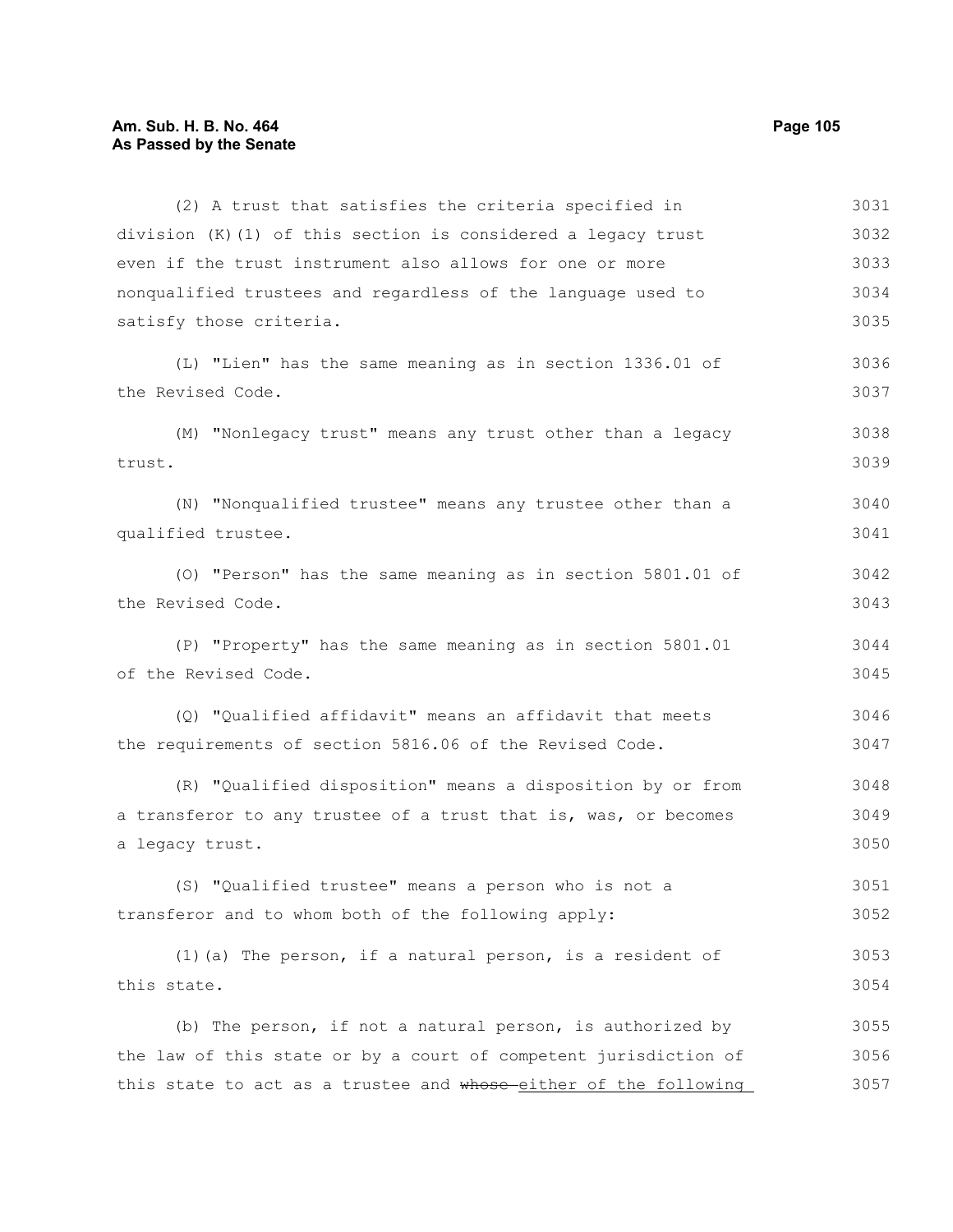| applies:                                                                     | 3058 |
|------------------------------------------------------------------------------|------|
| (i) The activities of that person are subject to                             | 3059 |
| supervision by the Ohio superintendent of banksfinancial                     | 3060 |
| institutions, the federal deposit insurance corporation, the                 | 3061 |
| comptroller of the currency, or the office of thrift supervision             | 3062 |
| or a successor of any of them.                                               | 3063 |
| (ii) That person is a "family trust company," as defined                     | 3064 |
| in section 1112.01 of the Revised Code, and that family trust                | 3065 |
| company may be licensed or unlicensed for purposes of Chapter                | 3066 |
| 1112. of the Revised Code, provided that all of the following                | 3067 |
| also apply regardless of the family trust company's licensing                | 3068 |
| <u>status:</u>                                                               | 3069 |
| (I) The family trust company shall maintain an office in                     | 3070 |
| this state, on either an exclusive basis or on a shared basis                | 3071 |
| with one or more other persons.                                              | 3072 |
| (II) The family trust company shall open and maintain at                     | 3073 |
| least one bank or brokerage account in this state.                           | 3074 |
| (III) The family trust company shall maintain in this                        | 3075 |
| state, on an exclusive or nonexclusive basis, electronic or                  | 3076 |
| physical records for the legacy trust.                                       | 3077 |
| (IV) The family trust company shall satisfy all of the                       | 3078 |
| requirements imposed by divisions $(B)$ , $(C)$ , $(D)$ , and $(E)$ $(1)$ of | 3079 |
| section 1112.14 of the Revised Code.                                         | 3080 |
| (V) No beneficiary of a legacy trust, when acting for or                     | 3081 |
| on behalf of a family trust company, or when acting as an                    | 3082 |
| officer, manager, director, employee, or other agent or                      | 3083 |
| representative of a family trust company, may have any vote or               | 3084 |
| authority regarding any decision to make or withhold any                     | 3085 |
| distribution from such legacy trust to or for the benefit of                 | 3086 |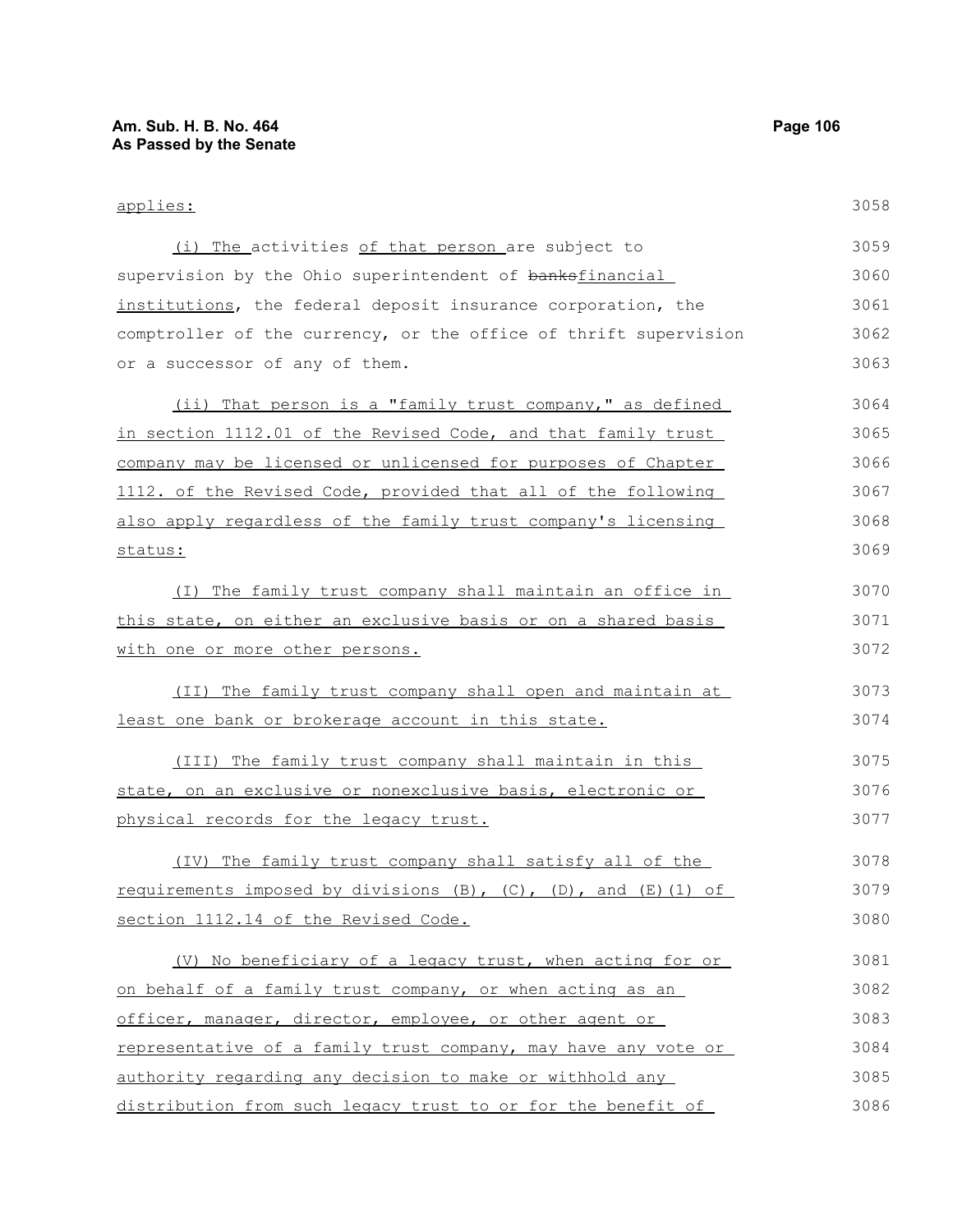| that beneficiary.                                                | 3087 |
|------------------------------------------------------------------|------|
| Nothing in division $(S)$ (1) (b) (ii) of this section shall     | 3088 |
| prohibit a beneficiary from exercising any rights, powers,       | 3089 |
| privileges, or authority granted to that beneficiary by or in    | 3090 |
| any trust instrument governing a legacy trust.                   | 3091 |
| (2) The person maintains or arranges for custody in this         | 3092 |
| state of some or all of the property that is the subject of the  | 3093 |
| qualified disposition, maintains electronic or physical records  | 3094 |
| for the legacy trust on an exclusive or nonexclusive basis,      | 3095 |
| prepares or arranges for the preparation of required income tax  | 3096 |
| returns for the legacy trust, or otherwise materially            | 3097 |
| participates in the administration of the legacy trust.          | 3098 |
| (T) "Spendthrift provision" has the same meaning as in           | 3099 |
| section 5801.01 of the Revised Code.                             | 3100 |
| (U) "Spouse" and "former spouse" means only the person to        | 3101 |
| whom a transferor was married on or before a qualified           | 3102 |
| disposition is made.                                             | 3103 |
| (V) "Transferor" means a person who directly or indirectly       | 3104 |
| makes a disposition.                                             | 3105 |
| (W) "Valid lien" has the same meaning as in section              | 3106 |
| 1336.01 of the Revised Code.                                     | 3107 |
| Sec. 5816.05. A legacy trust may allow or provide for any        | 3108 |
| or all of the following rights, powers, interests, or            | 3109 |
| provisions, none of which grants, or is considered to be, either | 3110 |
| alone or in any combination, a right or power to revoke a trust  | 3111 |
| or to voluntarily or involuntarily transfer an interest in that  | 3112 |
| trust:                                                           | 3113 |
| (A) A provision that, upon the happening of a defined            | 3114 |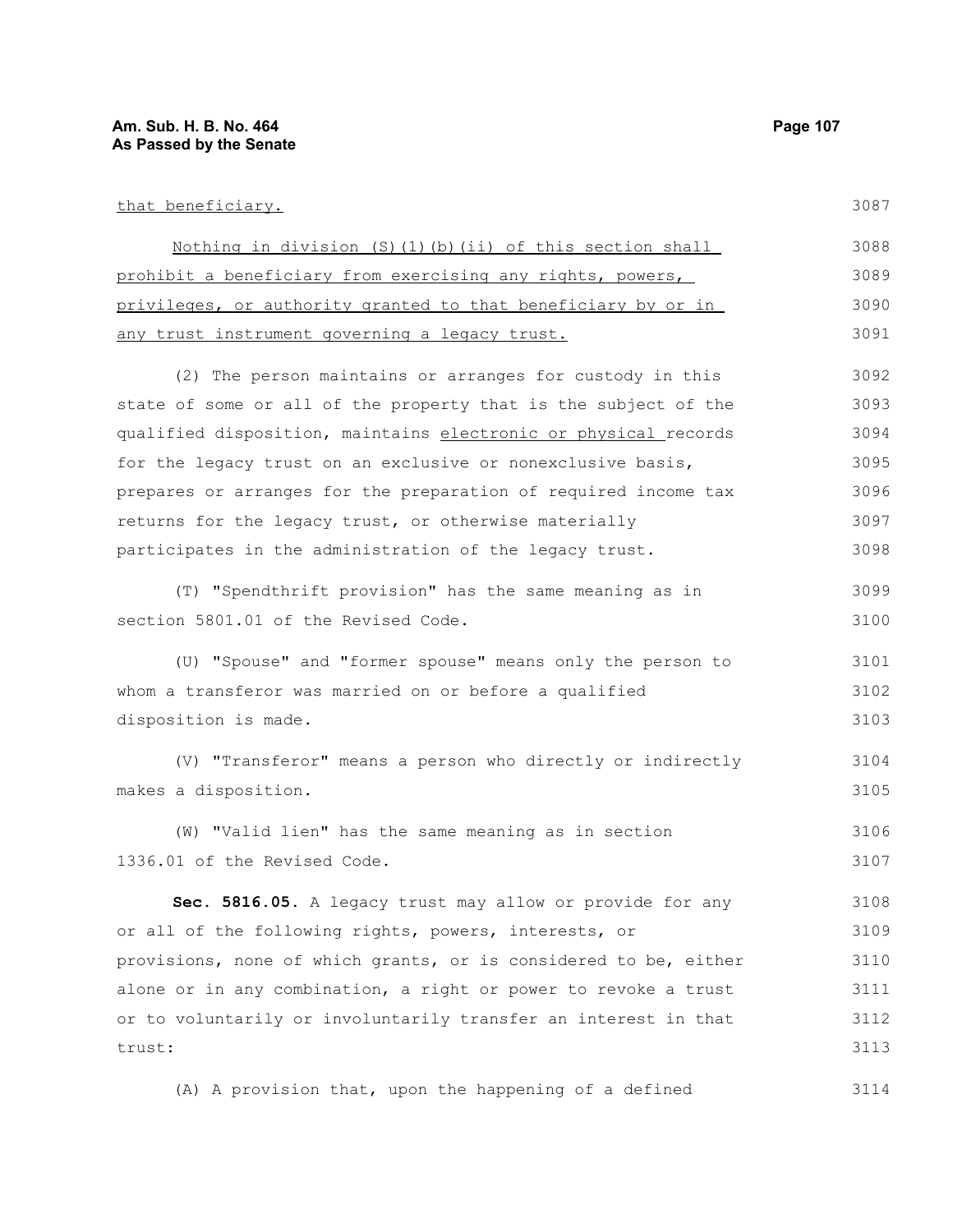event or a stated contingency, results in the termination of a transferor's right to mandatory income or principal; (B) The power of a transferor to veto a distribution from the trust; (C) A power of appointment, other than a power to appoint to a transferor, a creditor of the transferor, the estate of the transferor, or a creditor of the transferor's estate, that is exercisable by will or by other written instrument of a transferor effective upon the death of the transferor or during the lifetime of the transferor; (D) The right of a transferor to receive trust income as set forth in the trust instrument. (E) Both of the following: (1) A transferor's potential or actual receipt of income or principal from a charitable remainder unitrust or charitable remainder annuity trust as those terms are defined in section 664 of the Internal Revenue Code; (2) The transferor's right, at any time and from time to time by written instrument delivered to the trustee, to release the transferor's retained interest in that unitrust or annuity trust, in whole or in part, in favor of one or more charitable organizations that have a succeeding beneficial interest in that unitrust or annuity trust; (F) The power of a transferor to consume, invade, or appropriate property of the trust, but only if limited in each calendar year to five per cent of the value of the trust principal at the time of the exercise of the power; 3115 3116 3117 3118 3119 3120 3121 3122 3123 3124 3125 3126 3127 3128 3129 3130 3131 3132 3133 3134 3135 3136 3137 3138 3139 3140 3141

(G) A transferor's potential or actual receipt or use of 3142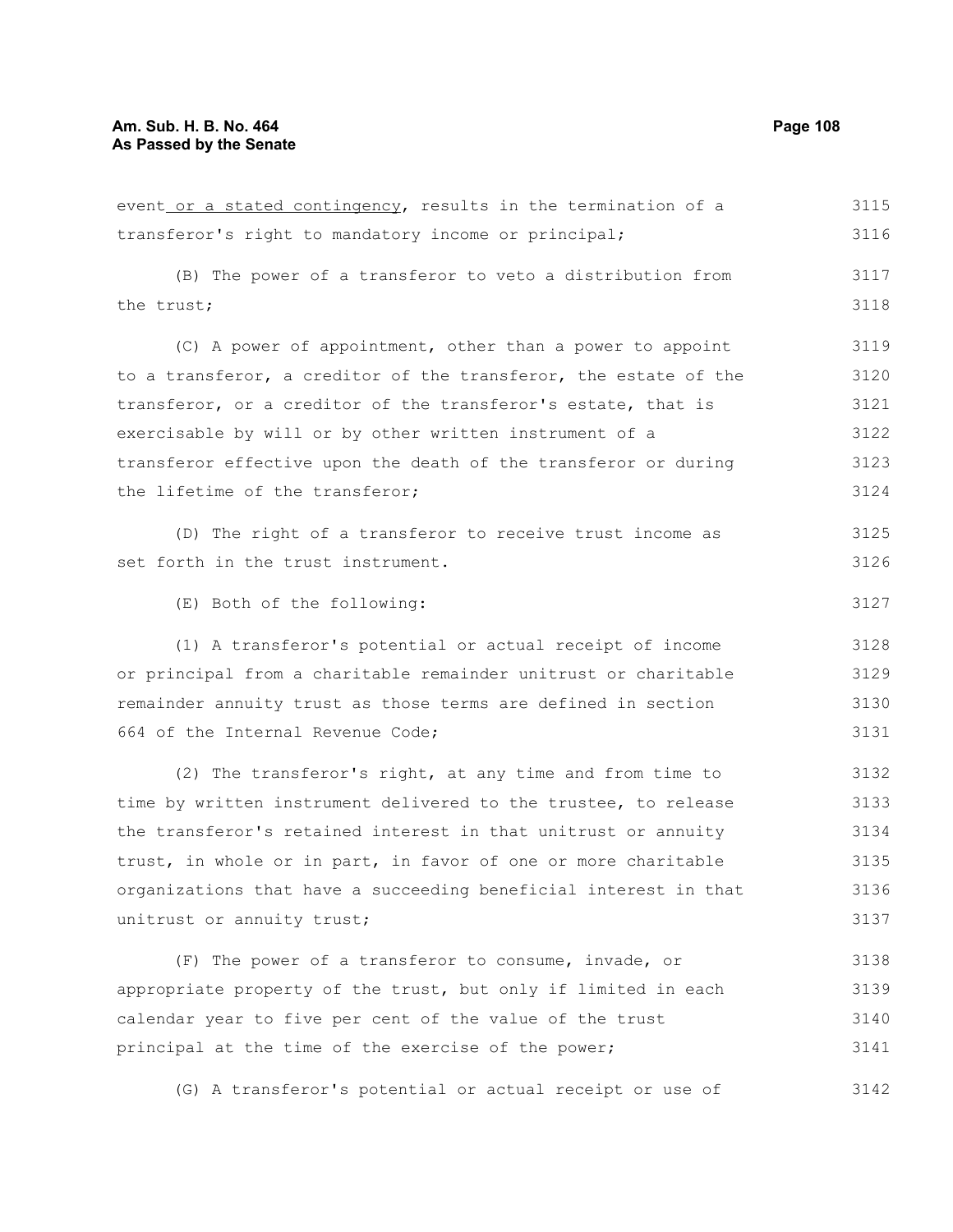principal or income of the trust if the potential or actual receipt or use is or would be the result of any of the following that applies with respect to one or more of the qualified trustees: 3143 3144 3145 3146

(1) A qualified trustee's acting in the trustee's discretion. For purposes of division (G)(1) of this section, a qualified trustee shall have discretion with respect to the distribution or use of principal or income unless the discretion is expressly denied to the trustee by the terms of the trust instrument. 3147 3148 3149 3150 3151 3152

(2) A qualified trustee's acting pursuant to a standard in the trust instrument that governs the distribution or use of principal or income; 3153 3154 3155

(3) A qualified trustee's acting at the direction of an advisor who is acting in the advisor's discretion or pursuant to a standard in the trust instrument that governs the distribution or use of principal or income. If an advisor is authorized to direct that distribution or use, the advisor's authority shall be discretionary unless otherwise expressly stated in the trust instrument. 3156 3157 3158 3159 3160 3161 3162

(H) The right of a transferor to remove any advisor and appoint a new advisor who satisfies the eligibility criteria set forth in division (A) of section 5816.11 of the Revised Code; 3163 3164 3165

(I) The right of a transferor to remove any trustee and appoint a new trustee; 3166 3167

(J) A transferor's potential or actual use of real property or tangible personal property, including, but not limited to, property held under a qualified personal residence trust as described in section 2702(c) of the Internal Revenue 3168 3169 3170 3171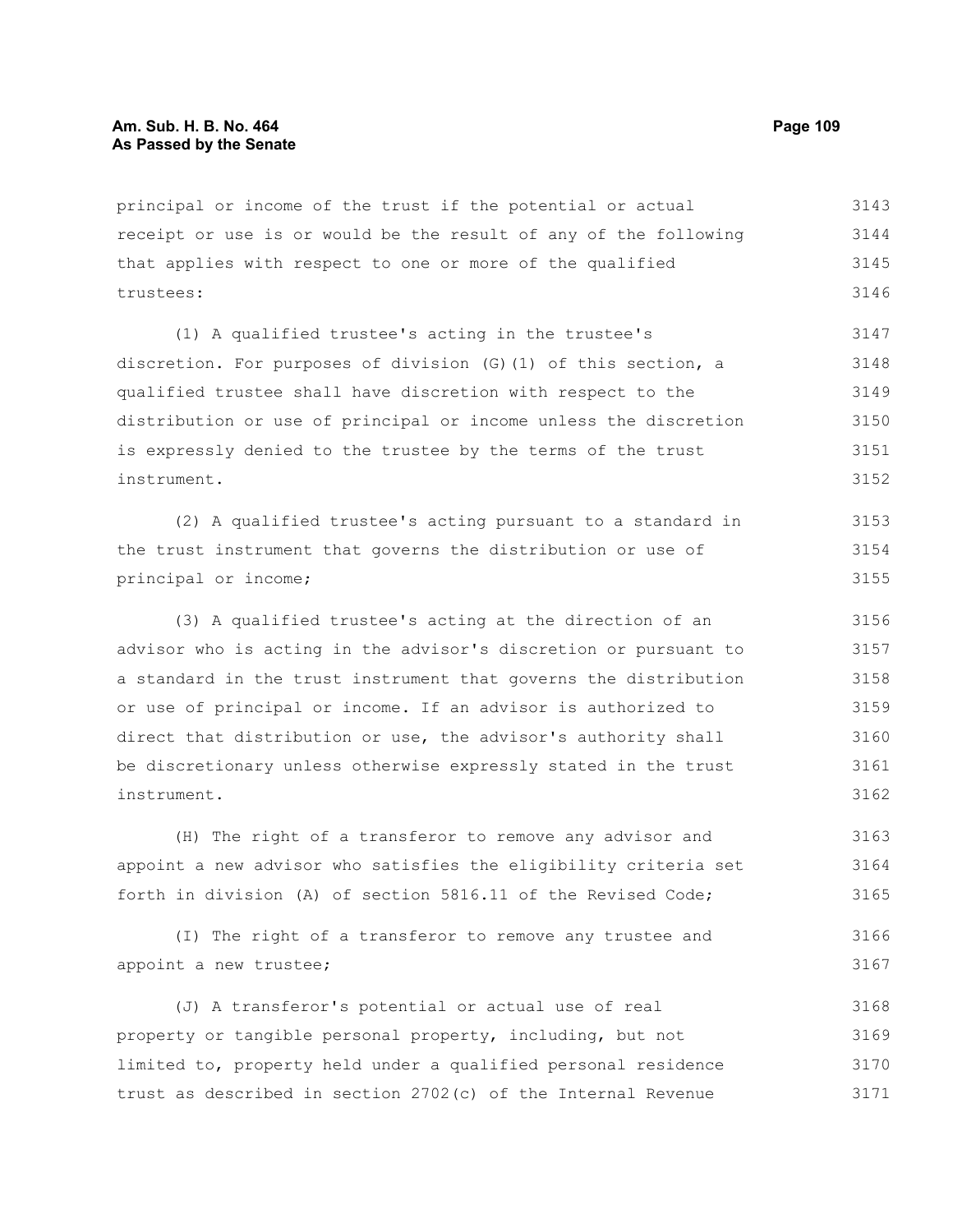Code and regulations promulgated under that section, or a transferor's possession and enjoyment of a qualified interest as defined in section 2702(b) of the Internal Revenue Code; 3172 3173 3174

(K) Any provision requiring or permitting the potential or actual use of trust income or principal to pay, in whole or in part, income taxes due on the income of the trust, including, but not limited to, any provision permitting that use in the discretion of any one or more of the qualified trustees acting in the qualified trustee's discretion or at the direction of an advisor who is acting in the advisor's discretion; 3175 3176 3177 3178 3179 3180 3181

(L) The ability of a qualified trustee, whether pursuant to the qualified trustee's discretion or the terms of the legacy trust instrument or at the direction of an advisor, to pay after the death of a transferor all or any part of the debts of the transferor outstanding on or before the transferor's death, the expenses of administering the transferor's estate, or any estate, gift, generation skipping transfer, or inheritance tax; 3182 3183 3184 3185 3186 3187 3188

(M) Any provision that pours back after the death of a transferor all or part of the trust property to the transferor's estate or any trust;

(N) A power held by a transferor allowing the transferor, while acting in a nonfiduciary capacity, to substitute property of equivalent value for any property that is part of the principal of the legacy trust; 3192 3193 3195

(O) Any other rights, powers, interests, or provisions permitted or allowed by any other section of this chapter. 3196 3197

**Sec. 5816.06.** (A) Except as otherwise provided in this section, a transferor shall sign a qualified affidavit before or substantially contemporaneously with making a qualified 3198 3199 3200

3194

3189 3190 3191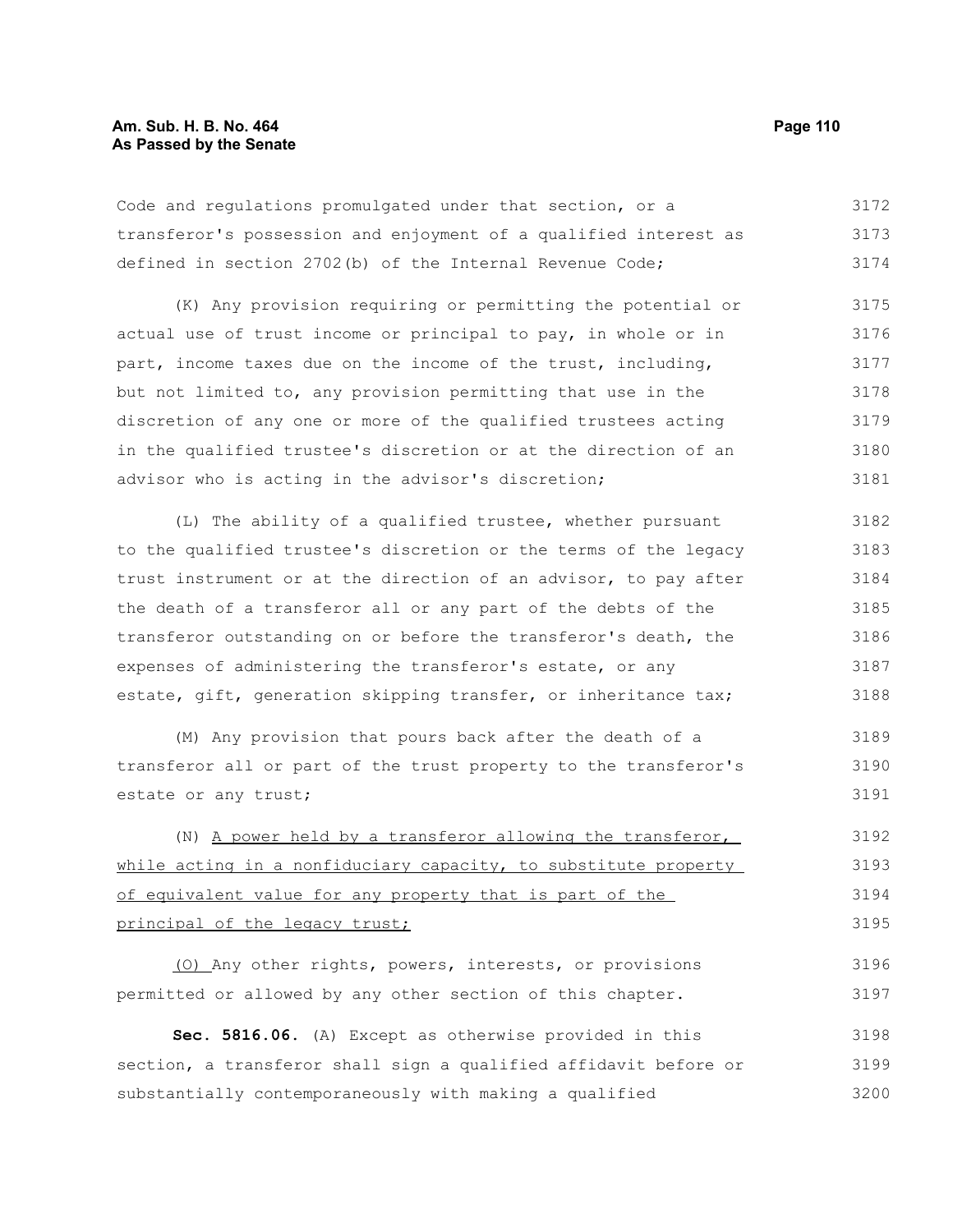| disposition.                                                     | 3201 |
|------------------------------------------------------------------|------|
| (B) A qualified affidavit shall be notarized and shall           | 3202 |
| contain all of the following statements under oath:              | 3203 |
| (1) The property being transferred to the trust was not          | 3204 |
| derived from unlawful activities.                                | 3205 |
| (2) The transferor has full right, title, and authority to       | 3206 |
| transfer the property to the legacy trust.                       | 3207 |
| (3) The transferor will not be rendered insolvent                | 3208 |
| immediately after the transfer of the property to the legacy     | 3209 |
| trust.                                                           | 3210 |
| (4) The transferor does not intend to defraud any creditor       | 3211 |
| by transferring the property to the legacy trust.                | 3212 |
| (5) There are no pending or threatened court actions             | 3213 |
| against the transferor, except for any court action identified   | 3214 |
| by the affidavit or an attachment to the affidavit.              | 3215 |
| (6) The transferor is not involved in any administrative         | 3216 |
| proceeding, except for any proceeding identified by the          | 3217 |
| affidavit or an attachment to the affidavit.                     | 3218 |
| (7) The transferor does not contemplate at the time of the       | 3219 |
| transfer the filing for relief under the Bankruptcy Code.        | 3220 |
| (C) A qualified affidavit is considered defective if it          | 3221 |
| materially fails to meet the requirements set forth in division  | 3222 |
| (B) of this section, but a qualified affidavit is not considered | 3223 |
| defective due to any one or more of the following:               | 3224 |
| (1) Any nonsubstantive variances from the language set           | 3225 |
| forth in division (B) of this section;                           | 3226 |
| (2) Any statements or representations in addition to those       | 3227 |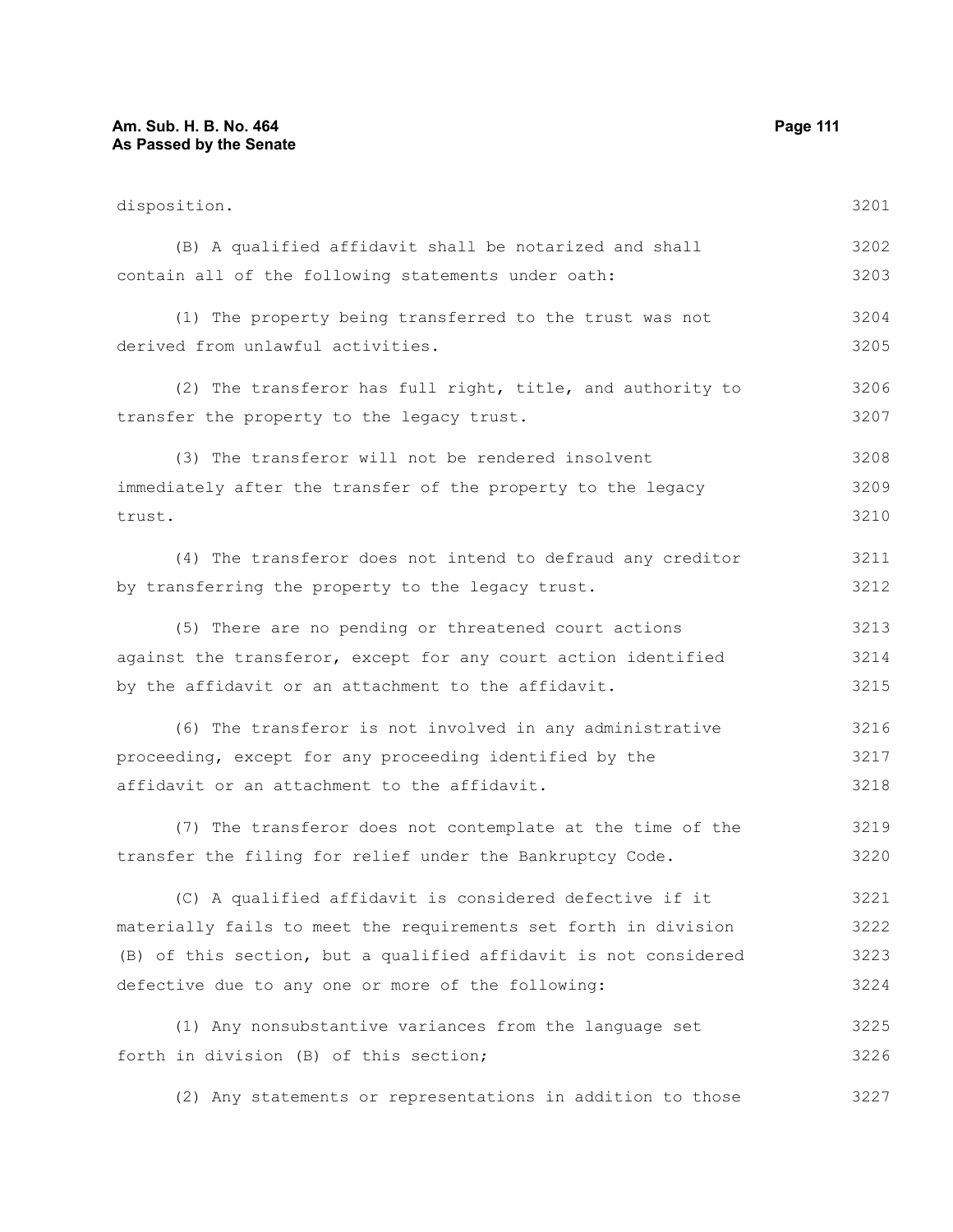set forth in division (B) of this section if the statements or representations do not materially contradict the statements or representations required by that division; 3228 3229 3230

(3) Any technical errors in the form, substance, or method of administering an oath if those errors were not the fault of the affiant, and the affiant reasonably relied upon another person to prepare or administer the oath. 3231 3232 3233 3234

(D)(1) A qualified affidavit is not required from a transferor who is not a beneficiary of the legacy trust that receives the disposition. 3235 3236 3237

(2) A subsequent qualified affidavit is not required in connection with any qualified disposition made after the execution of an earlier qualified affidavit if that disposition is a part of, is required by, or is the direct result of, a prior qualified disposition that was made in connection with that earlier qualified affidavit. 3238 3239 3240 3241 3242 3243

(E) If a qualified affidavit is required by this section and a transferor fails to timely sign a qualified affidavit or signs a defective qualified affidavit, then, subject to the normal rules of evidence, that failure or defect may be considered as evidence in any proceeding commenced pursuant to section 5816.07 of the Revised Code, but the legacy trust or the validity of any attempted qualified disposition shall not be affected in any other way due to that failure or defect. 3244 3245 3246 3247 3248 3249 3250 3251

**Sec. 5816.09.** Any successor or replacement trustees of a legacy trust shall be determined or selected in the following manners: 3252 3253 3254

(A)(1) Division (A)(2) of this section applies if in any action involving a legacy trust or any trustee of the legacy 3255 3256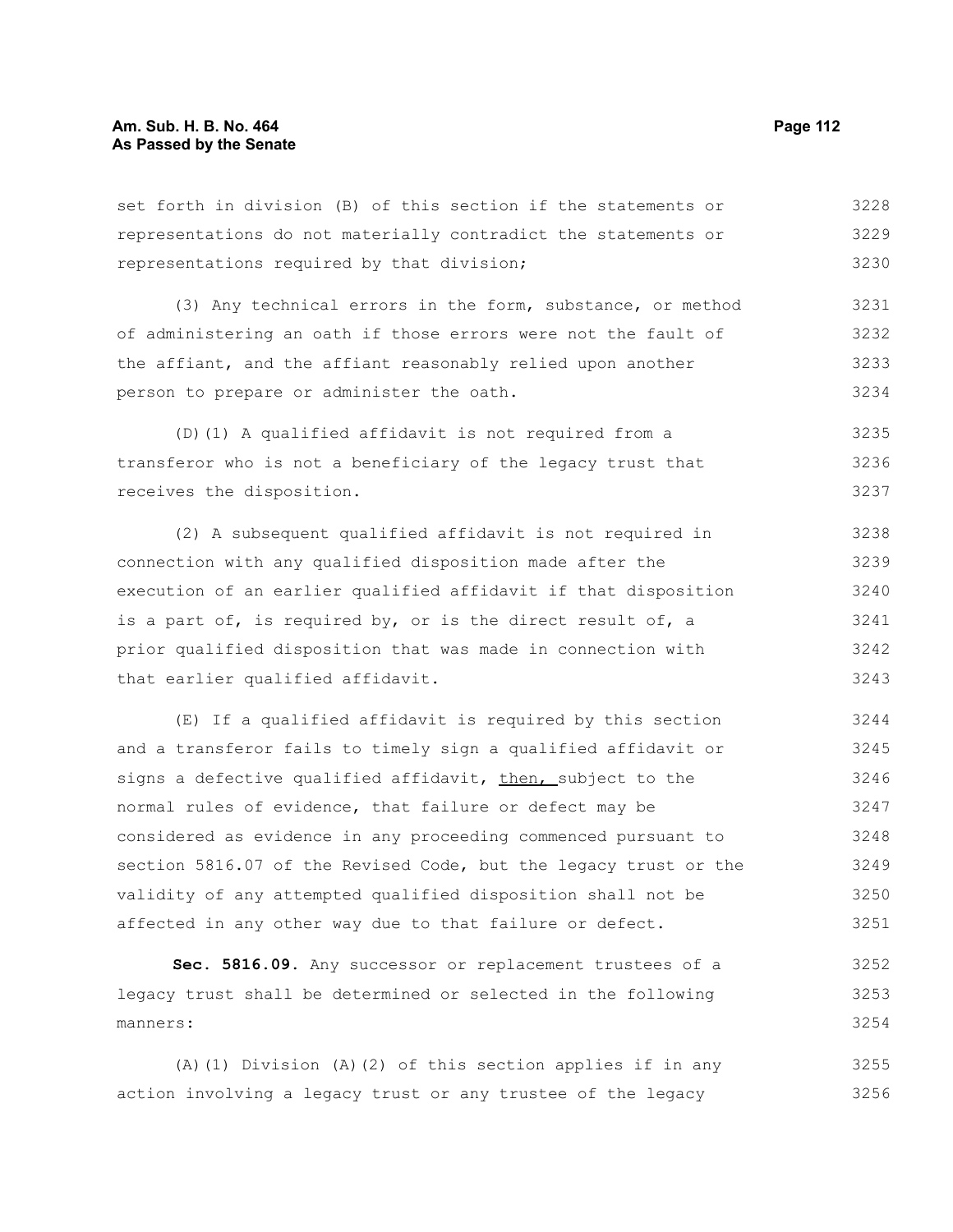trust a court takes an action enters or issues any order in which or by which the court declines to apply the law of this state in determining any of the following matters: 3257 3258 3259

(a) The validity, construction, or administration of the trust; 3260 3261

(b) The effect of any term or condition of the trust, including, but not limited to, a spendthrift provision; 3262 3263

(c) The rights and remedies of any creditor or other suitor in connection with a qualified disposition. 3264 3265

(2) Immediately upon the court's action under-entry or issuance of an order referred to in division (A)(1) of this section, and without the need for any other order of any court, any qualified trustee who is a party to that action shall cease in all respects to be a trustee of the legacy trust, and the position of trustee shall be occupied in accordance with the terms of the trust instrument that governed the legacy trust immediately before that cessation, or, if the terms of the trust instrument do not provide for another trustee and the trust would otherwise be without a trustee, any court of this state, upon the application of any beneficiary of the legacy trust, shall appoint a successor qualified trustee upon the terms and conditions that it determines to be consistent with the purposes of the trust and this chapter. Upon a qualified trustee ceasing to be a trustee pursuant to division (A)(2) of this section, that qualified trustee shall have no power or authority other than to convey trust property to any other trustee that is appointed, installed, or serving in accordance with that division. 3266 3267 3268 3269 3270 3271 3272 3273 3274 3275 3276 3277 3278 3279 3280 3281 3282 3283 3284

(3) For purposes of division (A) of this section, "court": 3285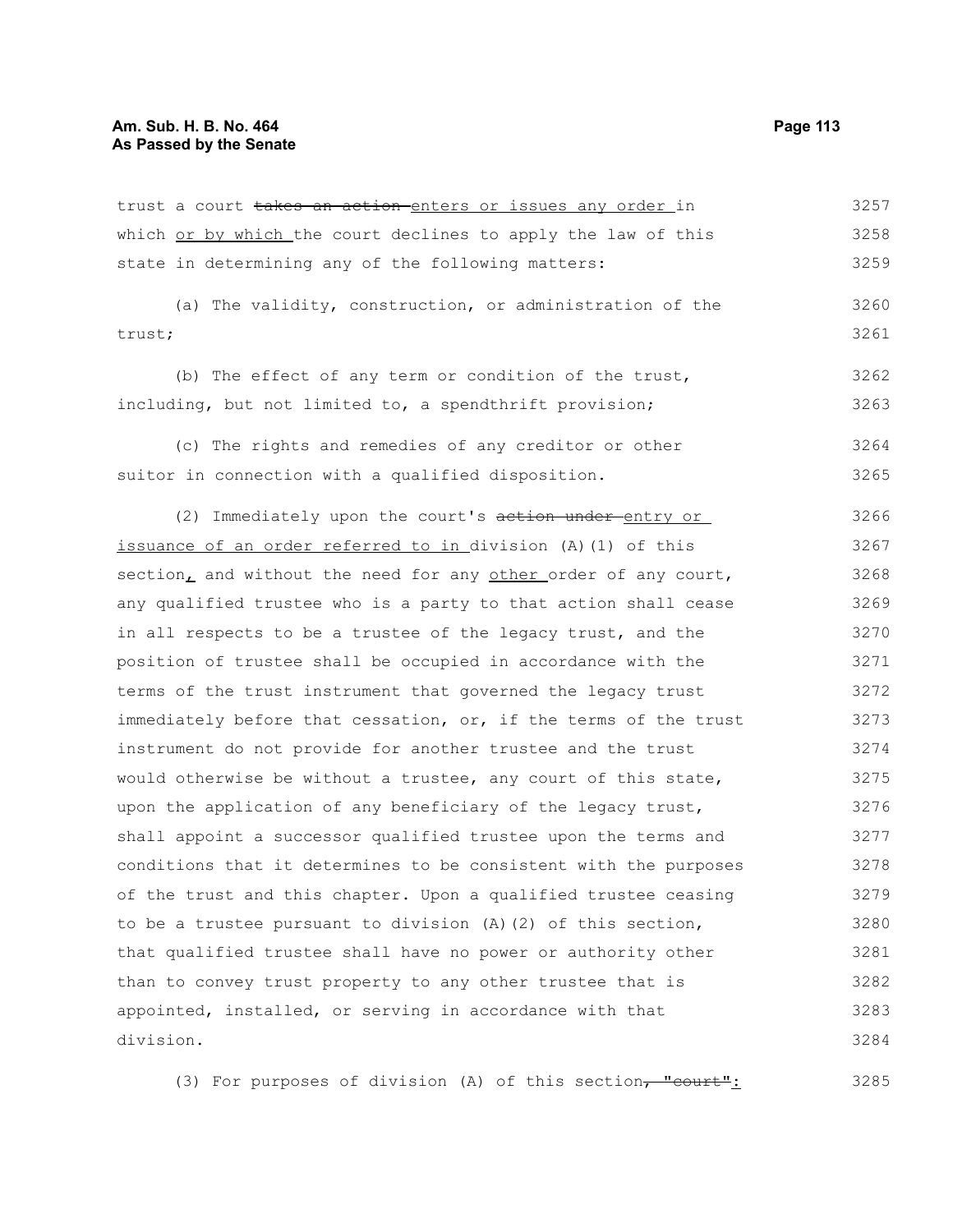similarity exists.

(a) "Court" includes a judicial tribunal, an administrative tribunal, or other adjudicative body or panel. (b) "Order" includes any order, writ, judgment, entry, edict, mandate, directive, instruction, or decree issued or entered by any court. (B) In all cases other than the situation described in division (A) of this section, both of the following apply: (1) If a legacy trust ceases to have at least one qualified trustee, the vacancy in the qualified trusteeship shall be filled pursuant to section 5807.04 of the Revised Code except to the extent that the legacy trust expressly provides otherwise. (2) If a legacy trust ceases to have at least one trustee, the vacancy in the trusteeship shall be filled pursuant to section 5807.04 of the Revised Code, and the successor trustee shall be a qualified trustee unless the legacy trust instrument expressly provides otherwise. **Sec. 5816.10.** (A) In the event of any conflict between any provision of this chapter and any provision of Chapter 1336. of the Revised Code, including, but not limited to, any similar provision of law adopted, promulgated, or enacted by a jurisdiction other than this state, or any other provision of law similar to any provision of Chapter 1336. of the Revised Code, the provision of this chapter shall control and prevail to the maximum extent permitted by the Ohio Constitution and the United States Constitution. When determining whether a provision of law is similar to any provision of Chapter 1336. of the Revised Code, a court shall be liberal in finding that such 3286 3287 3288 3289 3290 3291 3292 3293 3294 3295 3296 3297 3298 3299 3300 3301 3302 3303 3304 3305 3306 3307 3308 3309 3310 3311 3312 3313

3314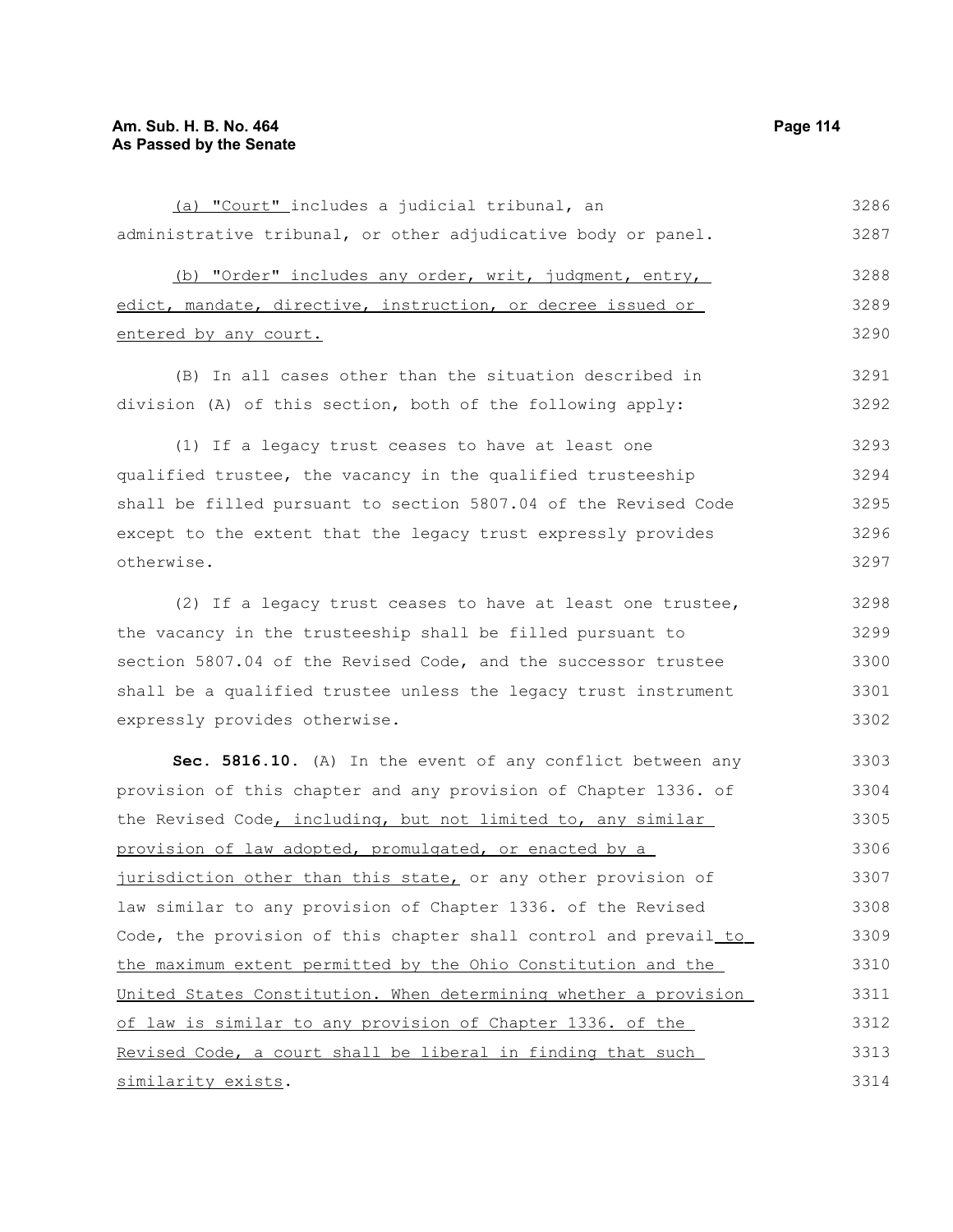## **Am. Sub. H. B. No. 464 Page 115 As Passed by the Senate**

(B) A statement in a trust instrument stating that it "shall be governed by the laws of Ohio" or other statement to similar effect or of similar import is considered to expressly incorporate the laws of this state to govern the validity, construction, and administration of that trust instrument and to satisfy division (K)(1)(b) of section 5816.02 of the Revised Code. 3315 3316 3317 3318 3319 3320 3321

(C) A disposition by a nonqualified trustee to a qualified trustee shall not be treated as other than a qualified disposition solely because the nonqualified trustee is a trustee of a nonlegacy trust. 3322 3323 3324 3325

(D) A disposition to any nonqualified trustee of a legacy trust shall be treated as a qualified disposition if at the time of the disposition any of the following applies: 3326 3327 3328

(1) There is at least one qualified trustee serving pursuant to the terms of that legacy trust. 3329 3330

(2) There is no qualified trustee serving but the circumstances require the appointment or installation of a qualified trustee pursuant to division (A)(2) of section 5816.09 of the Revised Code. 3331 3332 3333 3334

(3) There is no qualified trustee serving but within one hundred eighty days after the date of disposition a qualified trustee fills the vacancy in the qualified trusteeship or an application to appoint a qualified trustee is filed pursuant to division (B) of section 5816.09 of the Revised Code. 3335 3336 3337 3338 3339

(E) If a disposition is made by a trustee of a nonlegacy trust to a trustee of a legacy trust, both of the following apply: 3340 3341 3342

(1) Except to the extent expressly stated otherwise by the 3343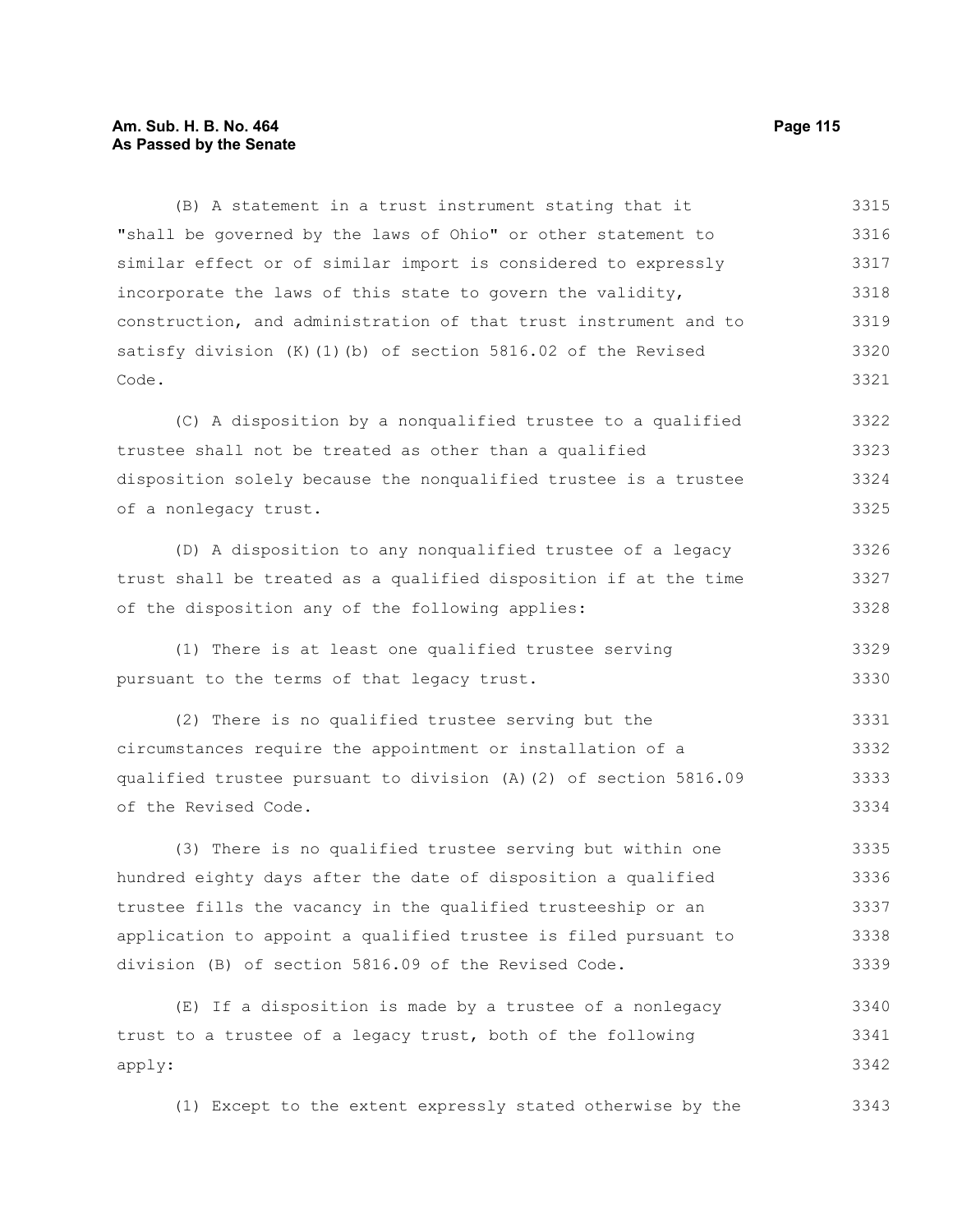terms of that disposition, the disposition shall be considered a qualified disposition for the benefit of all of the persons who are the beneficiaries of both the nonlegacy trust and the legacy trust. 3344 3345 3346 3347

(2) The date of the disposition to the legacy trust shall be considered to be the date on which the property that was part of the nonlegacy trust was first continuously subject to any law of a jurisdiction other than this state that is similar to this chapter. A court shall liberally construe and apply division (E) (2) of this section When applying division (E)(2) of this section, a court shall be liberal in finding that such continuity and similarity exist.

(F) A legacy trust may contain any terms or conditions that provide for changes in or to the place of administration, situs, governing law, trustees or advisors, or the terms or conditions of the legacy trust or for other changes permitted by law. 3356 3357 3358 3359 3360

(G) Any valid lien attaching to property before a disposition of that property to a trustee of a legacy trust shall survive the disposition, and the trustee shall take title to the property subject to the valid lien and subject to any agreements that created or perfected the valid lien. Nothing in this chapter shall be construed to authorize any disposition that is prohibited by the terms of any agreements, notes, guaranties, mortgages, indentures, instruments, undertakings, or other documents. In the event of any conflict between this division and any other provision of this chapter, this division shall control. 3361 3362 3363 3364 3365 3366 3367 3368 3369 3370 3371

(H) To the maximum extent permitted by the Ohio Constitution and the United States Constitution, the courts of 3372 3373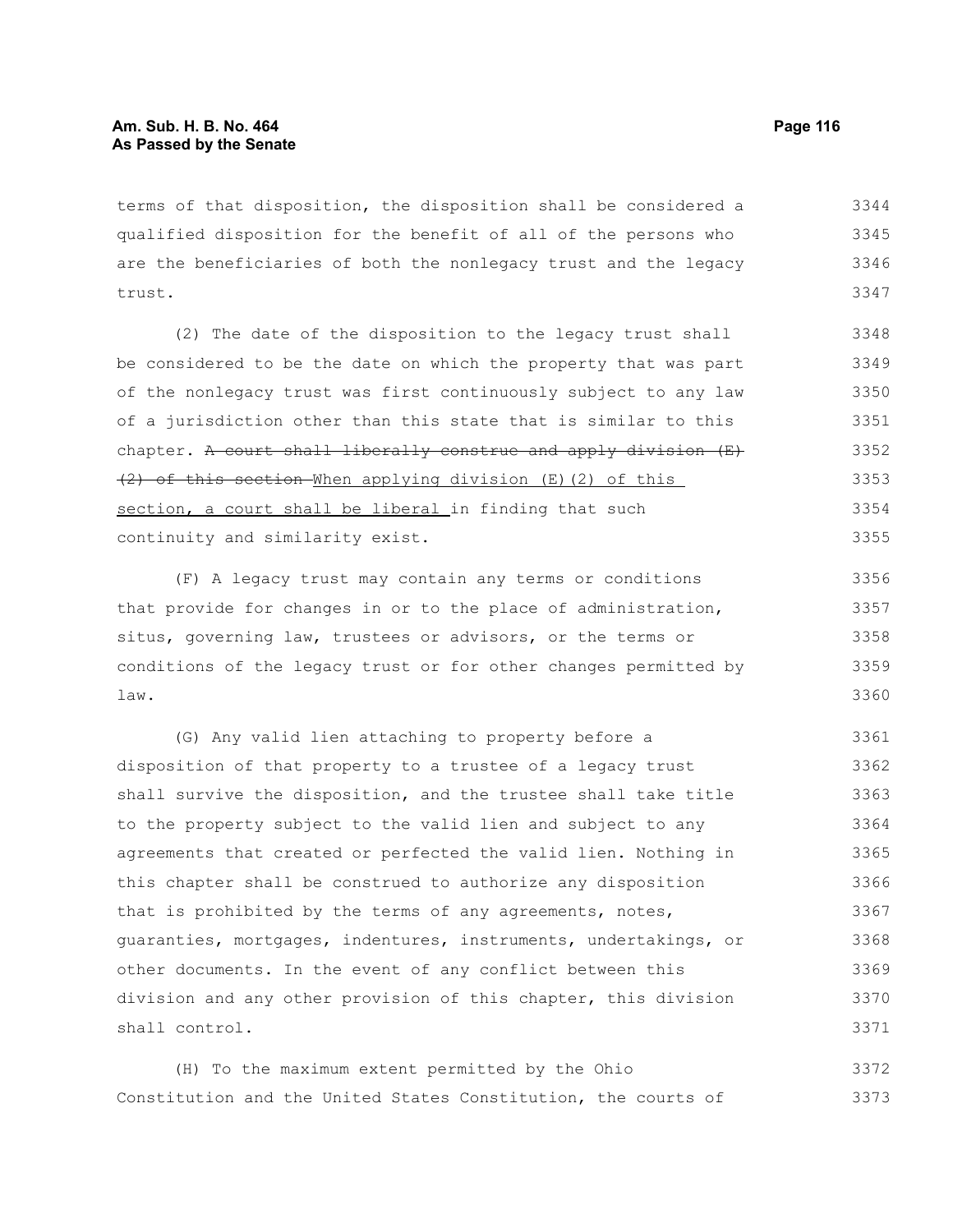## **Am. Sub. H. B. No. 464 Page 117 As Passed by the Senate**

this state shall exercise jurisdiction over any legacy trust, any legacy trust matter, or any qualified disposition and shall adjudicate any case or controversy brought before them regarding, arising out of, or related to, any legacy trust, any legacy trust matter, or any qualified disposition if that case or controversy is otherwise within the subject matter jurisdiction of the court. Subject to the Ohio Constitution and the United States Constitution, no court of this state shall dismiss or otherwise decline to adjudicate any case or controversy described in this division on the ground that a court of another jurisdiction has acquired or may acquire proper jurisdiction over, or may provide proper venue for, that case or controversy or the parties to the case or controversy. Nothing in this division shall be construed to do either of the following: (1) Prohibit a transfer or other reassignment of any case 3374 3375 3376 3377 3378 3379 3380 3381 3382 3383 3384 3385 3386 3387 3388 3389

or controversy from one court of this state to another court of this state; 3390 3391

(2) Expand or limit the subject matter jurisdiction of any court of this state. 3392 3393

(I)(1) If any disposition is made by a trustee of a legacy trust, referred to in division (I) of this section as the "first legacy trust," to a trustee of a second legacy trust, referred to in division (I) of this section as the "second legacy trust," whether pursuant to section 5808.18 of the Revised Code or any other applicable law, then all of the following apply to any property involved in such disposition: 3394 3395 3396 3397 3398 3399 3400

(a) Except to the extent expressly stated otherwise by the terms of that disposition, the disposition shall be considered a qualified disposition for the benefit of all persons who are the 3401 3402 3403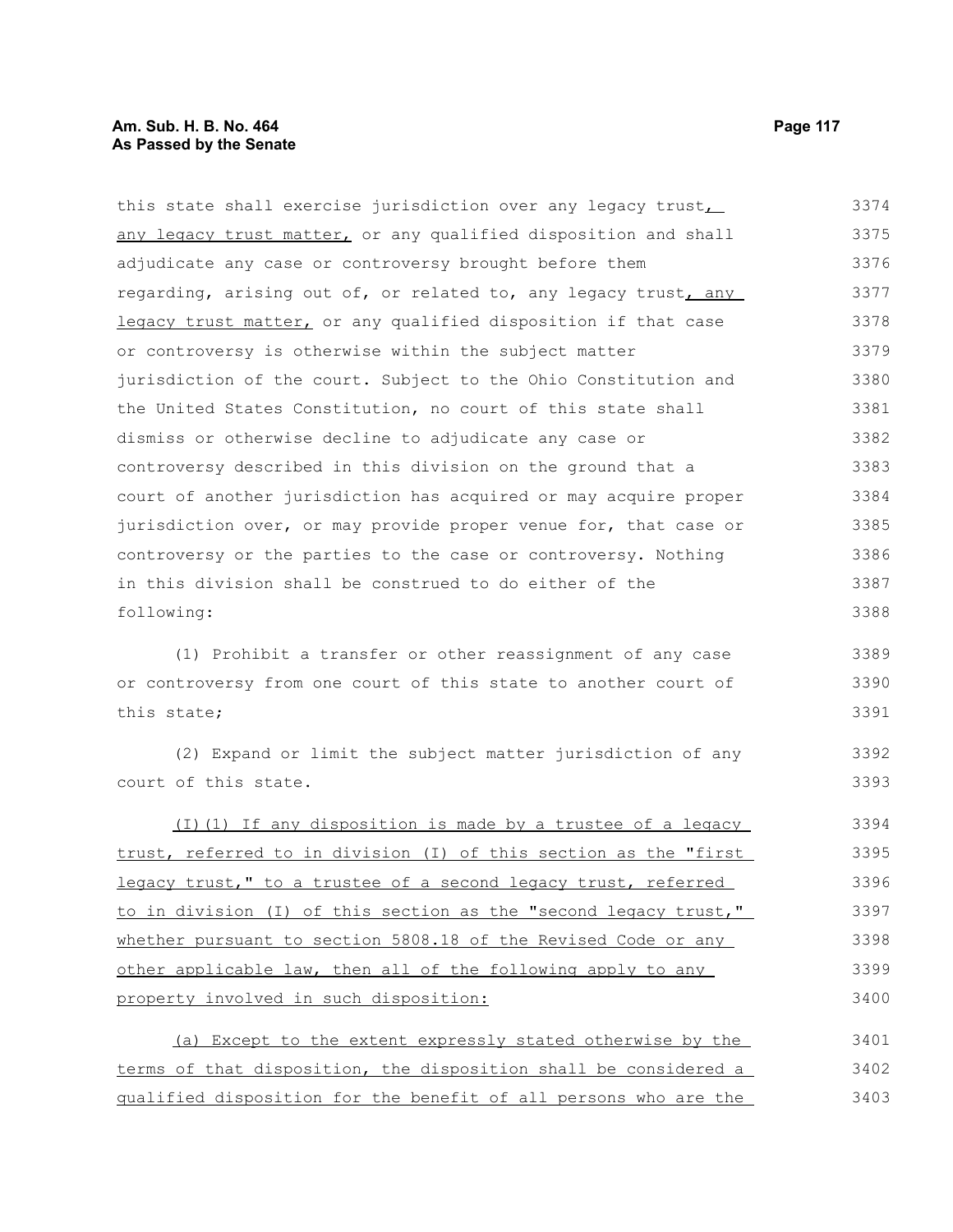| beneficiaries of both the first legacy trust and the second      | 3404 |
|------------------------------------------------------------------|------|
| legacy trust.                                                    | 3405 |
| (b) An item of property shall be treated as having been          | 3406 |
| transferred to a trustee of the second legacy trust on the       | 3407 |
| earlier of any of the following:                                 | 3408 |
| (i) The date of the original qualified disposition of the        | 3409 |
| item to a trustee of the first legacy trust;                     | 3410 |
| (ii) If, before being held by the trustee of the first           | 3411 |
| legacy trust, the item previously was held by a trustee of a     | 3412 |
| predecessor legacy trust, or by one or more trustees of a        | 3413 |
| consecutive and uninterrupted series of predecessor legacy       | 3414 |
| trusts, then the date of the original qualified disposition to   | 3415 |
| the first trustee to hold that item as part of any such          | 3416 |
| predecessor legacy trust;                                        | 3417 |
| (iii) If, before being held by the trustee of the first          | 3418 |
| legacy trust, that item was held by a trustee of a nonlegacy     | 3419 |
| trust referred to in division (E) (2) of this section, then the  | 3420 |
| date determined pursuant to that division;                       | 3421 |
| The earliest date determined by any combination of<br>(iv)       | 3422 |
| divisions (I)(1)(b)(i) to (iii) of this section.                 | 3423 |
| (2) For purposes of division (I)(1)(b) of this section,          | 3424 |
| any reference to an item of property shall include any proceeds  | 3425 |
| of or substitutes for that item.                                 | 3426 |
| (3) Notwithstanding division (S) of section 5816.02 of the       | 3427 |
| Revised Code, a qualified trustee of the first legacy trust may  | 3428 |
| serve as a qualified trustee of the second legacy trust.         | 3429 |
| (4) The dispositions covered by division (I) of this             | 3430 |
| section include, but are not limited to, any disposition that is | 3431 |